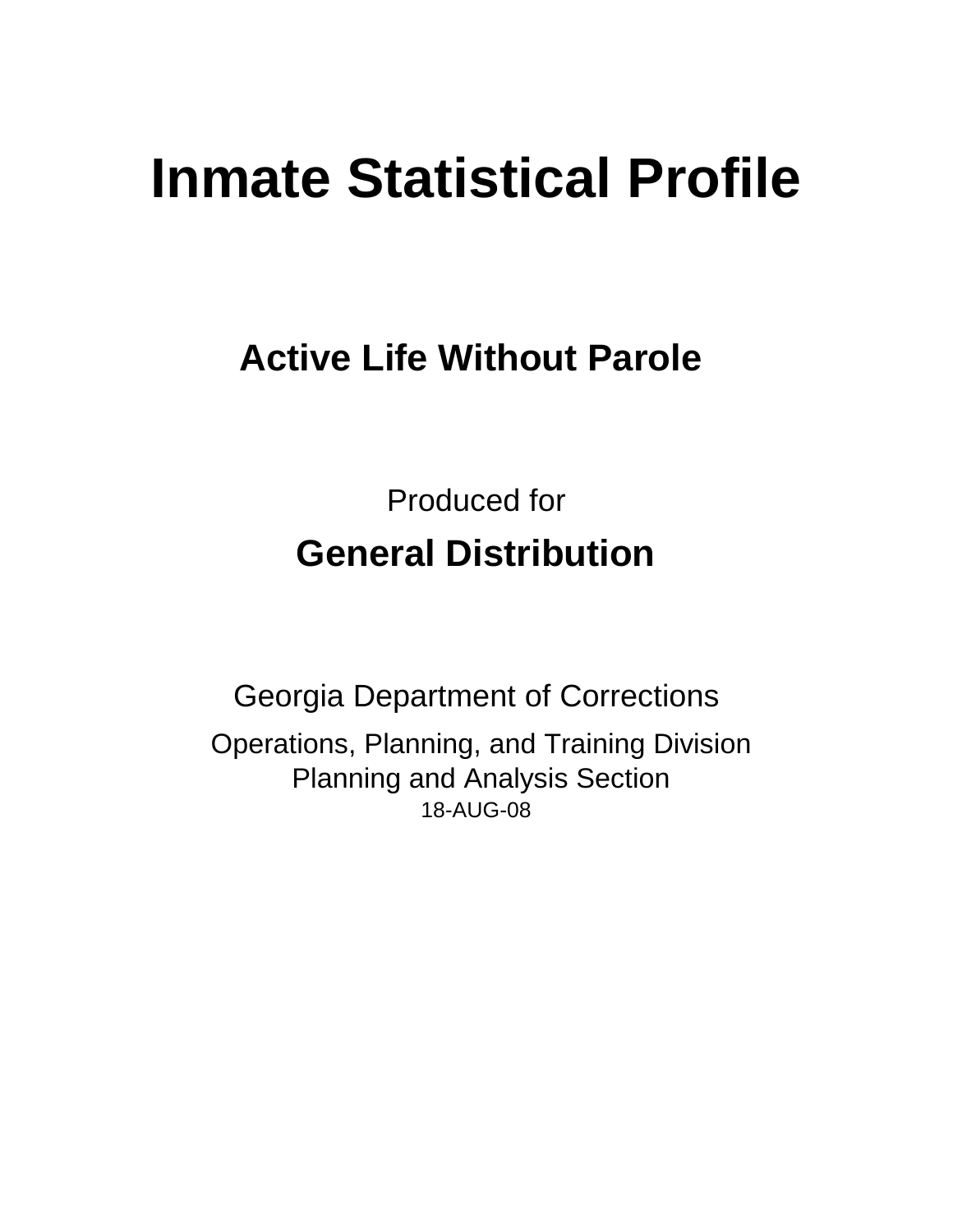**Contents** 

**Active Life Without Parole** 

Produced for **General Distribution**

# Table of Contents

| <b>Demographic information</b>                                       |
|----------------------------------------------------------------------|
| 5 Current age, broken out in ten year age groups                     |
| 6 Race group                                                         |
| 7 Hispanic Origin                                                    |
| 8 Marital status, self-reported at entry to prison                   |
| 9 Number of children, self-reported at entry to prison               |
| 10 Religious affiliation, self-reported at entry to prison           |
| 11 Home county - self-reported at entry to prison                    |
| 14 Socioeconomic class, self-reported at entry to prison             |
| 15 Environment to age 16, self-reported at entry to prison           |
| 16 Guardian status to age 16, self-reported at entry to prison       |
| 17 Employment status before prison, self-reported at entry to prison |
| 18 Age at admission                                                  |
| 20 Age at release                                                    |
| 21 Height, measured at entry to prison                               |
| 22 Weight, measured at entry to prison                               |
| 23 Military service                                                  |
| <b>Correctional information</b>                                      |
| 24 Type of admission to prison                                       |
| 25 Current / last security status                                    |
| 26 Current / last institution type                                   |
| 27 Institution type - transitional centers                           |
| 28 Institution type - mental hospitals                               |
| 29 Institution type - county prisons                                 |
| 30 Institution type - state prisons                                  |
| 31 Institution type - private prisons                                |
| 32 Institution type - prison annexes                                 |
| 33 Institution type - pre-release centers                            |
| 34 Institution type - inmate boot camp                               |
| 35 Number of disciplinary reports                                    |
| 36 Number of transfers                                               |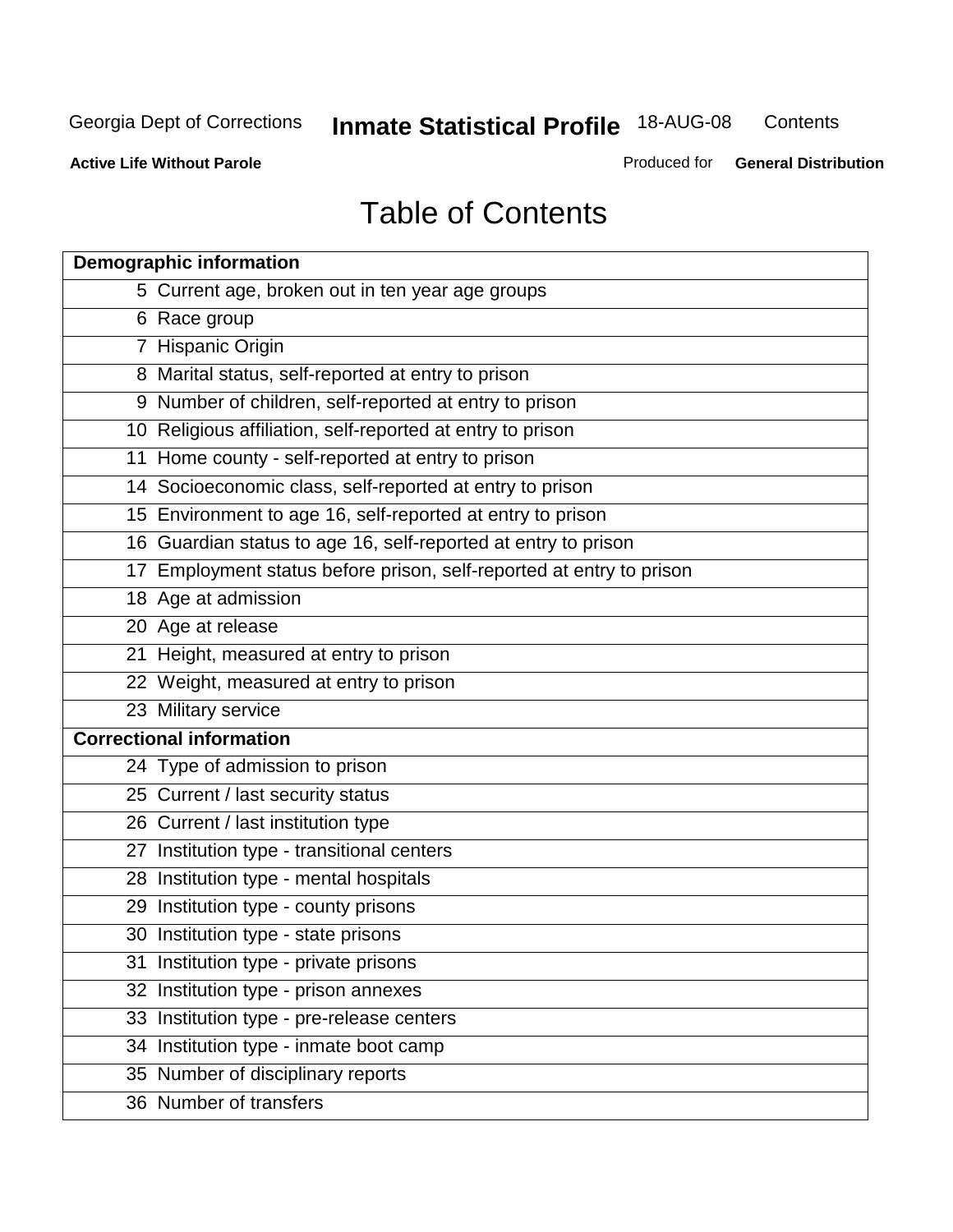**Contents** 

**Active Life Without Parole** 

Produced for **General Distribution**

# Table of Contents

| <b>Correctional information</b>                                  |
|------------------------------------------------------------------|
| 37 Number of escapes                                             |
| 38 Probable future release type                                  |
| 39 Actual release type                                           |
| 40 Time served in current (or last) institution                  |
| Educational, psychological and physical information              |
| 41 Highest grade level attained                                  |
| 42 Culture fair IQ scores                                        |
| 43 Wide Range Achievement Test (WRAT) reading score              |
| 44 Wide Range Achievement Test (WRAT) math score                 |
| 45 Wide Range Achievement Test (WRAT) spelling score             |
| 46 Scope of substance abuse - summary                            |
| 47 Scope of substance abuse - detail                             |
| 48 Current / last mental health treatment level                  |
| 49 PULHESDWIT medical scale - 'P' overall condition ('P'hysical) |
| 50 PULHESDWIT medical scale - 'U' upper body                     |
| 51 PULHESDWIT medical scale - 'L' lower body                     |
| 52 PULHESDWIT medical scale - 'H' hearing                        |
| 53 PULHESDWIT medical scale - 'E' vision                         |
| 54 PULHESDWIT medical scale -'S' psychiatric                     |
| 55 PULHESDWIT medical scale - 'D' dental                         |
| 56 PULHESDWIT medical scale - 'W' work ability                   |
| 57 PULHESDWIT medical scale - 'I' impairment                     |
| 58 PULHESDWIT medical scale - 'T' transportability               |
| 59 Criminality in family, self-reported                          |
| 60 Alcoholism in family, self-reported                           |
| Drug abuse in family, self-reported<br>61                        |
| 62 Subjected to frequent beatings, self-reported                 |
| 63 Father absent during inmate's childhood                       |
| 64 Mother absent during inmate's childhood                       |
| <b>Crimes and criminal history information</b>                   |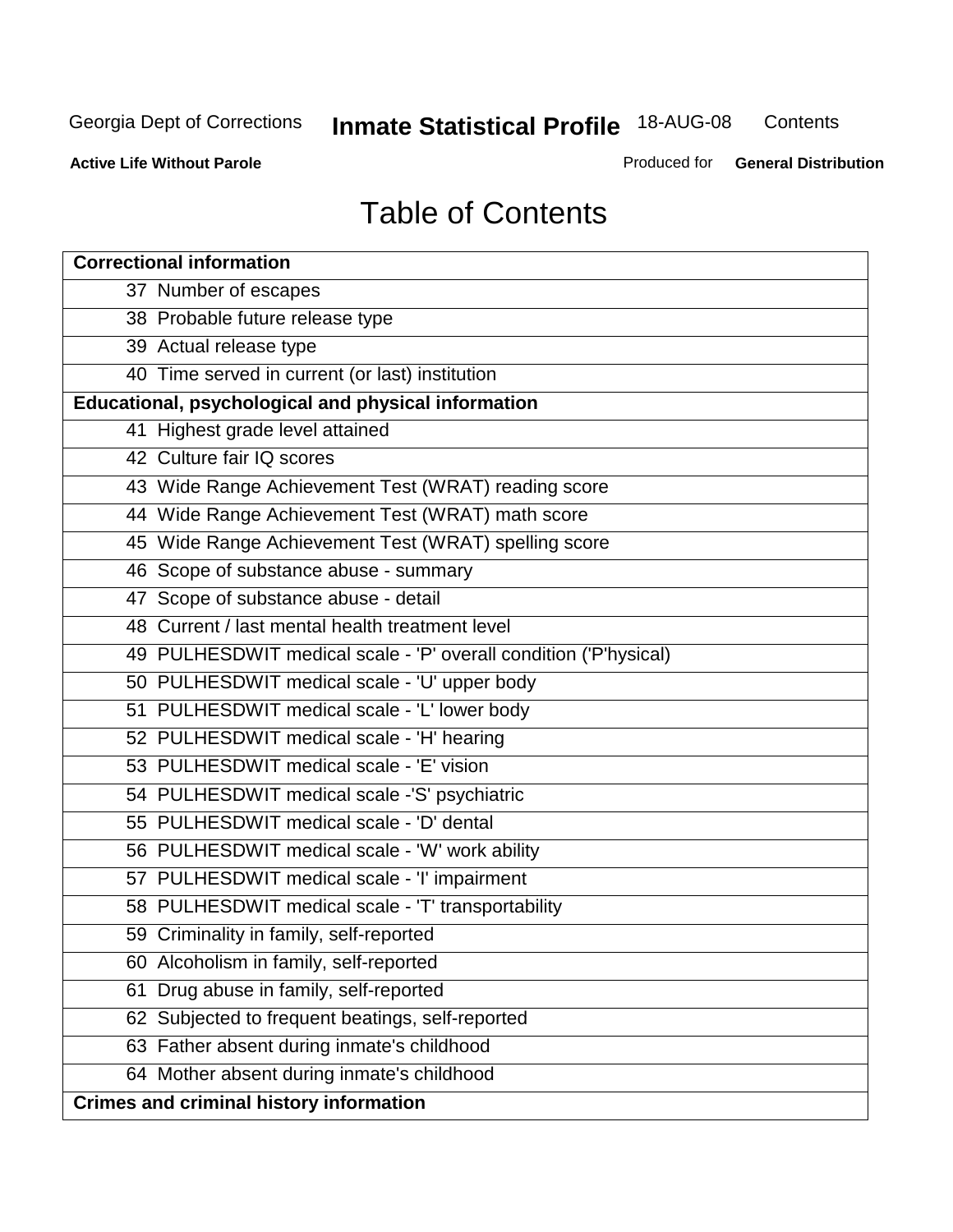**Contents** 

**Active Life Without Parole** 

Produced for **General Distribution**

# Table of Contents

| <b>Crimes and criminal history information</b>                 |
|----------------------------------------------------------------|
| 65 Number of prior Georgia incarcerations                      |
| 66 Prison sentence in years                                    |
| 67 Primary offense, broken out into felonies vs misdemeanors   |
| 68 Primary offense, broken out into six broad crime categories |
| 69 Primary offense, detailed offense code                      |
| 70 County of conviction of primary offense                     |
| 73 Circuit of conviction of primary offense                    |
| 75 Years served (jail + prison) in this incarceration          |
| <b>Medical information</b>                                     |
|                                                                |
| 76 Results of most recent HIV test                             |
| 77 Results of most recent tuberculosis test                    |
| 78 Results of most recent syphilis test                        |
| 79 Results of most recent Hepatitis-C test                     |
| 80 Results of most recent pregnancy test                       |
| 81 Results of most recent diabetes test                        |
| 82 Results of most recent hypertension test                    |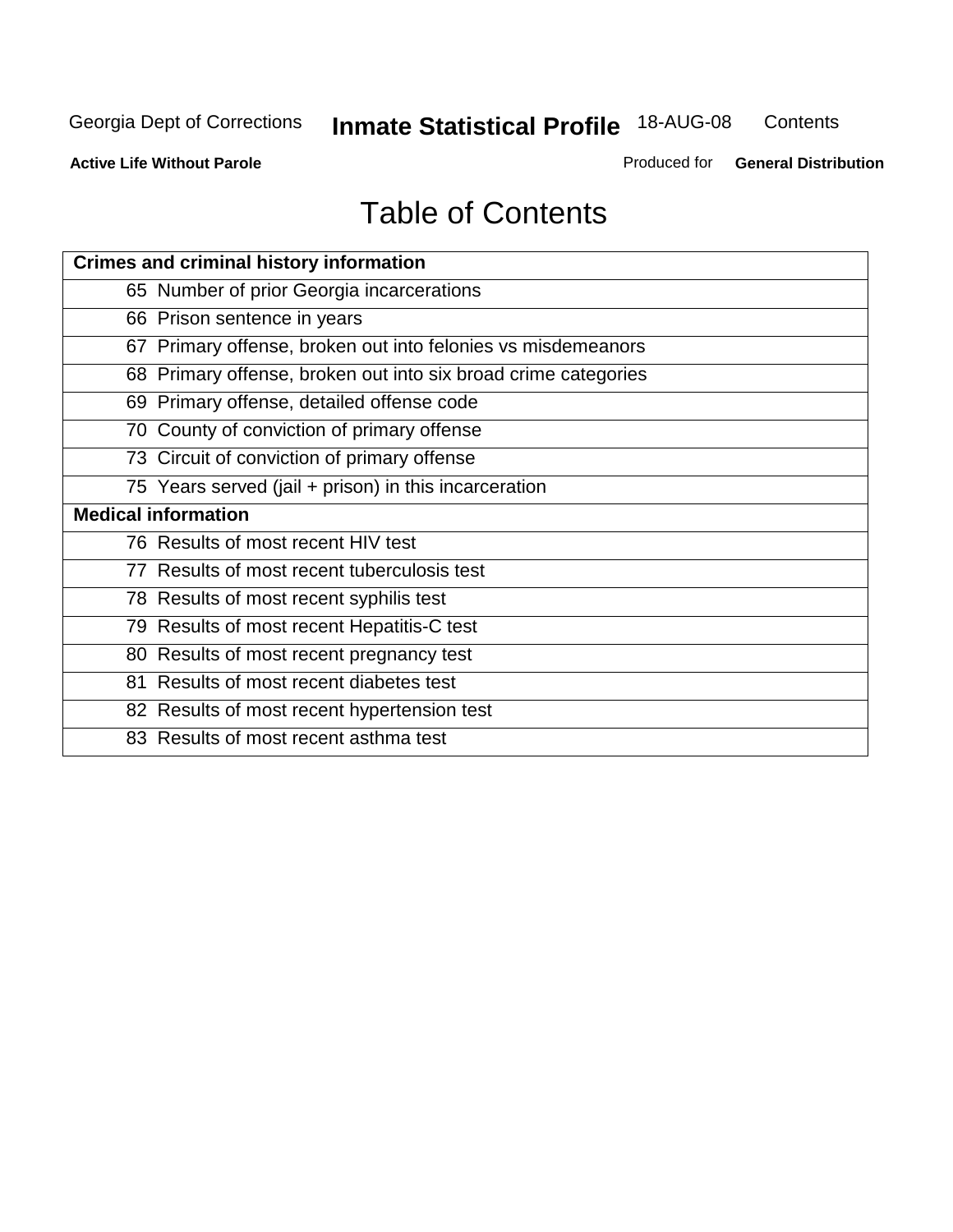#### **Active Life Without Parole**

#### Produced for **General Distribution**

### Current age, broken out in ten-year age groups

|                          |              | <b>Male</b> |         |              | <b>Female</b> |       | <b>Total</b> |            |
|--------------------------|--------------|-------------|---------|--------------|---------------|-------|--------------|------------|
| <b>Current Age</b>       | <b>Count</b> | Col %       | Row %   | <b>Count</b> | Col %         | Row % | <b>Total</b> | Col %      |
| <b>Twenties (20-29)</b>  | 45           | $9.28\%$    | 95.74%  |              | 22.22%        | 4.26% | 47           | 9.51%      |
| <b>Thirties (30-39)</b>  | 175          | 36.08%      | 99.43%  |              | 11.11%        | 0.57% |              | 176 35.63% |
| <b>Forties (40-49)</b>   | 155          | 31.96%      | 97.48%  | 4            | 44.44%        | 2.52% |              | 159 32.19% |
| <b>Fifties (50-59)</b>   | 81           | 16.70%      | 97.59%  | 2            | 22.22%        | 2.41% | 831          | 16.80%     |
| <b>Sixties (60-69)</b>   | 221          | 4.54%       | 100.00% |              |               |       | 22           | 4.45%      |
| Seventy + (70 and above) |              | 1.44%       | 100.00% |              |               |       |              | 1.42%      |
| <b>Total Reported</b>    | 485          | 100%        | 98.18%  | 9            | 100%          | 1.82% | 494          | 100%       |

| <b>Not Reported</b> |     |     |
|---------------------|-----|-----|
| <b>Total</b>        | AOP | "   |
| $\mathbf{v}$ and    | ю.  | 474 |

| Mean<br>(average)    | 42.13 | 40 | 42.09 |
|----------------------|-------|----|-------|
| Median (middle)      |       |    |       |
| Mode (most frequent) | 39    |    | 39    |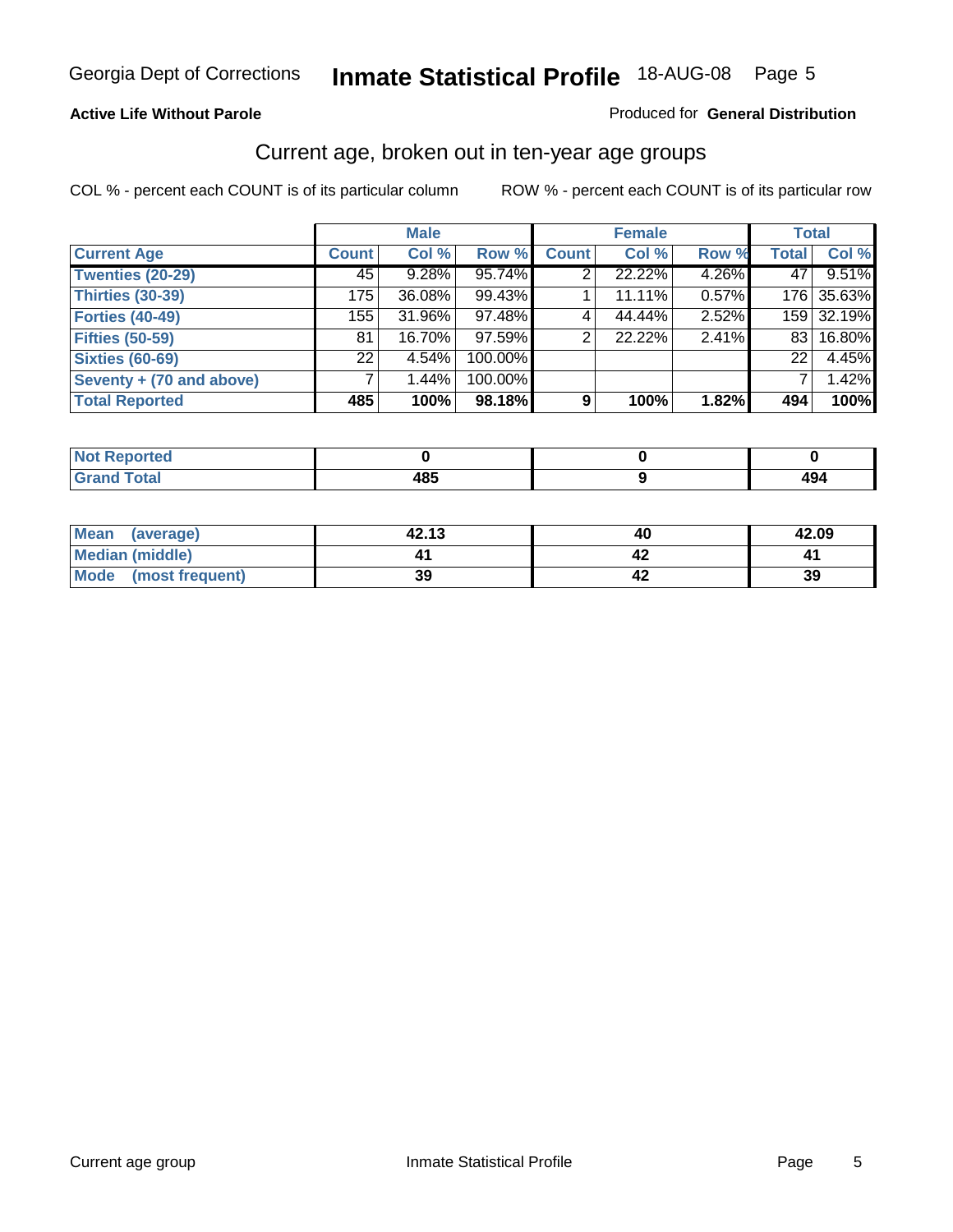**Active Life Without Parole** 

Produced for **General Distribution**

### Race group

|                       |              | <b>Male</b> |             |   | <b>Female</b> |          |       | <b>Total</b> |
|-----------------------|--------------|-------------|-------------|---|---------------|----------|-------|--------------|
| <b>Race Group</b>     | <b>Count</b> | Col %       | Row % Count |   | Col %         | Row %    | Total | Col %        |
| <b>White</b>          | 122          | 25.21%      | 95.31%      | 6 | 66.67%        | 4.69%    | 128   | 25.96%       |
| <b>Black</b>          | 362          | 74.79%      | 99.18%      | ⌒ | 33.33%        | $.82\%$  | 365   | 74.04%       |
| <b>Total Reported</b> | 484          | 100%        | 98.17%      |   | 100%          | $1.83\%$ | 493   | 100%         |

| eported<br>.<br>$\cdots$ |      |      |
|--------------------------|------|------|
| fota'                    | 10 E | 10 / |
| _____                    | မ၀၁  | ᅮ    |

| $^1$ Mo. | Rlack | White | 3lack |
|----------|-------|-------|-------|
| .        |       |       |       |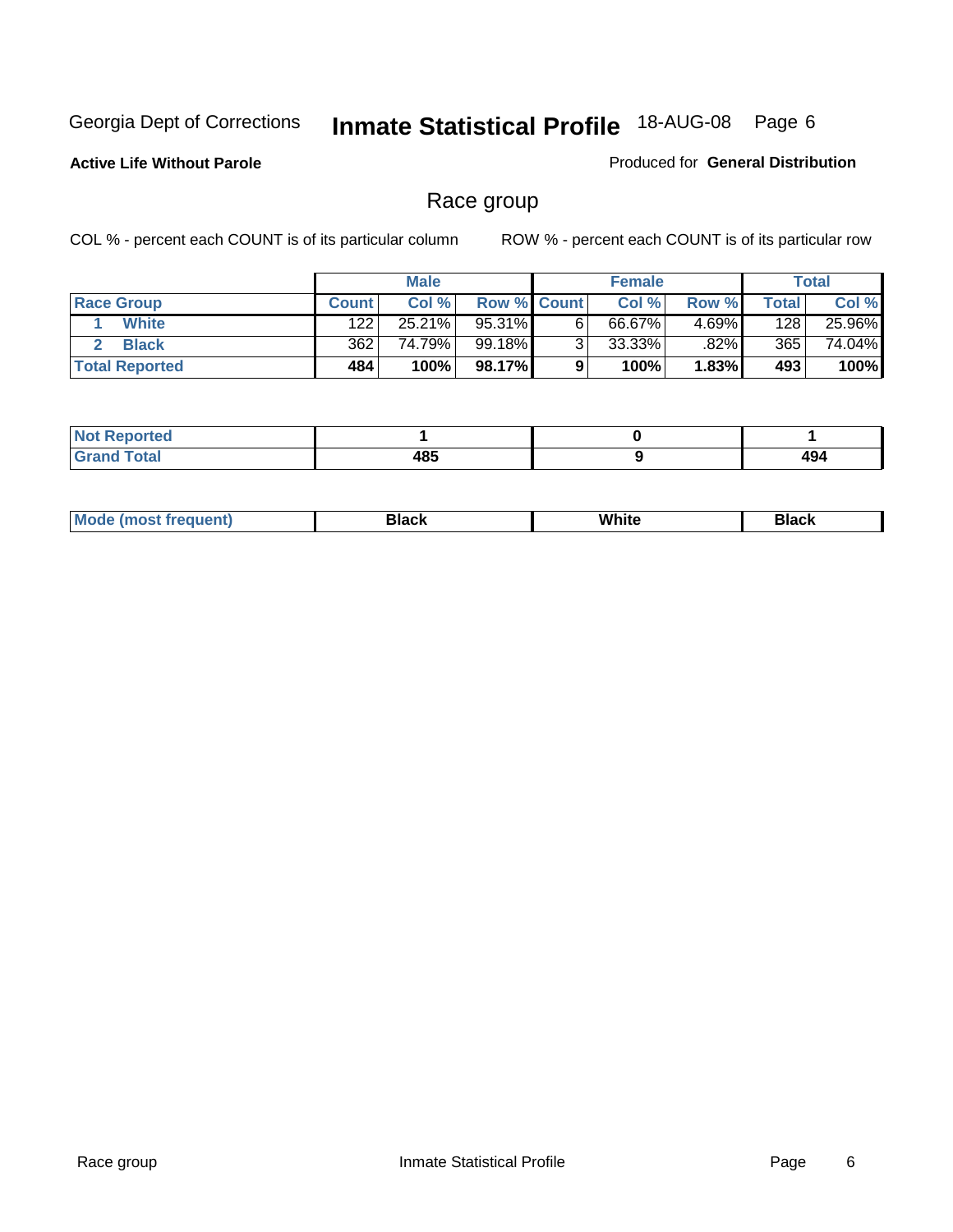**Active Life Without Parole** 

Produced for **General Distribution**

### Hispanic Origin

COL % - percent each COUNT is of its particular column ROW % - percent each COUNT is of its particular row

|                        |              | <b>Male</b> |                    |   | <b>Female</b>         |       |              | <b>Total</b> |
|------------------------|--------------|-------------|--------------------|---|-----------------------|-------|--------------|--------------|
| <b>Hispanic Origin</b> | <b>Count</b> | Col %       | <b>Row % Count</b> |   | Col %                 | Row % | <b>Total</b> | Col %        |
| <b>Non Hispanic</b>    | 478'         | 98.56%      | 98.15%             | 9 | $100.\overline{00\%}$ | .85%  | 487          | 98.58%       |
| <b>Hispanic</b>        |              | ا 1.44%     | 100.00%            |   |                       |       |              | $1.42\%$     |
| <b>Total Reported</b>  | 485          | 100%        | 98.18%             |   | 100%                  | 1.82% | 494          | 100%         |

**An inmate is counted as Hispanic if** 

**(a) he self-reported as Hispanic during the diagnostic process, or** 

**(b) his primary language is Spanish, or** 

**(c) he claimed birth or citizenship in Spain or a Latin American country, or** 

**(d) he had a common Spanish surname such as Lopez or Garcia**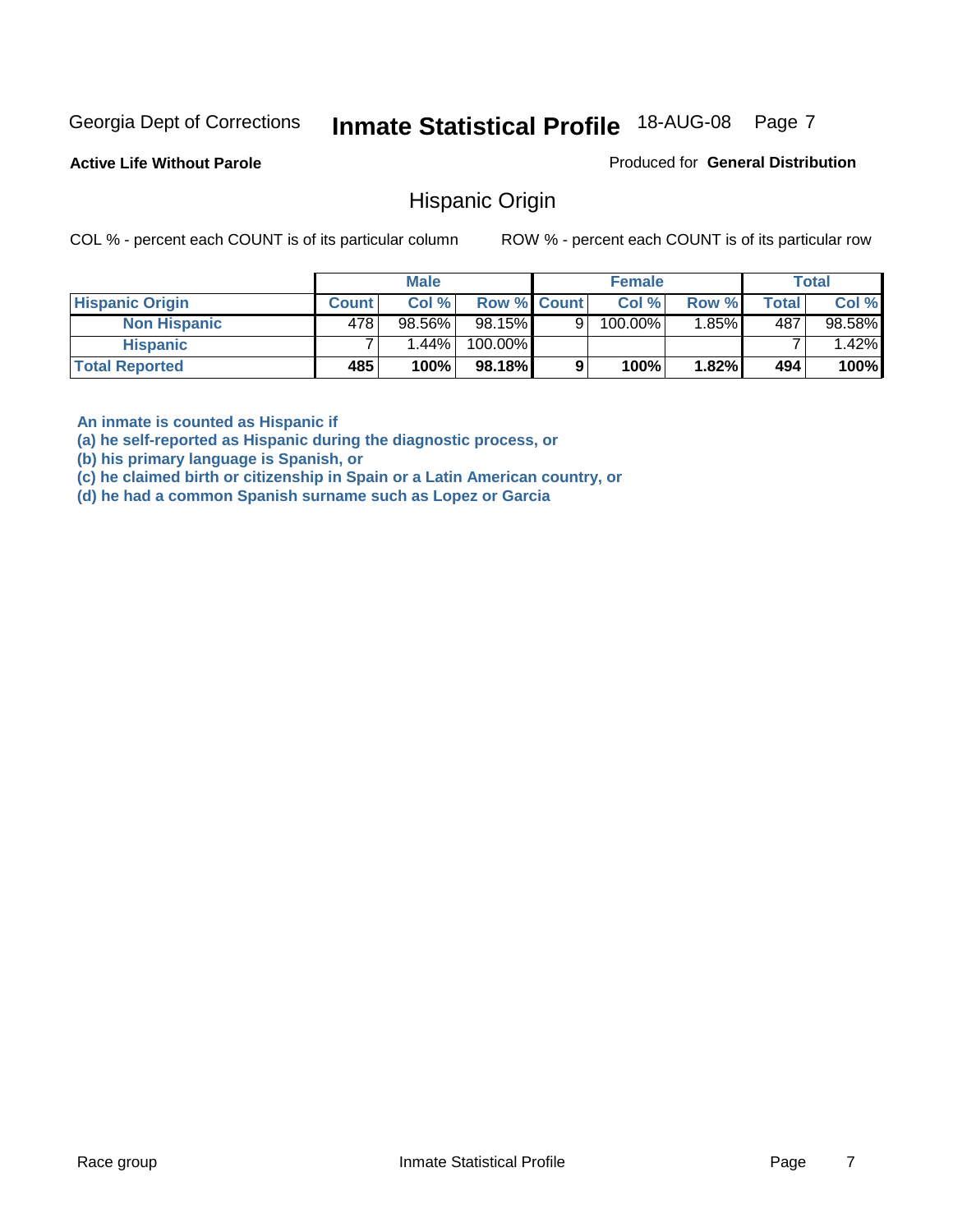#### **Active Life Without Parole**

#### Produced for **General Distribution**

### Marital status, self-reported at entry to prison

|                        | <b>Male</b>      |        |         | <b>Female</b>  |        |        | <b>Total</b> |        |
|------------------------|------------------|--------|---------|----------------|--------|--------|--------------|--------|
| <b>Marital Status</b>  | <b>Count</b>     | Col %  | Row %   | <b>Count</b>   | Col %  | Row %  | <b>Total</b> | Col %  |
| <b>Single</b>          | $\overline{273}$ | 57.96% | 98.20%  | $\overline{5}$ | 55.56% | 1.80%  | 278          | 57.92% |
| <b>Married</b><br>2.   | 64               | 13.59% | 98.46%  |                | 11.11% | 1.54%  | 65           | 13.54% |
| <b>Separated</b><br>3  | 20               | 4.25%  | 100.00% |                |        |        | 20           | 4.17%  |
| <b>Divorced</b><br>4   | 55               | 11.68% | 98.21%  |                | 11.11% | 1.79%  | 56           | 11.67% |
| <b>Widowed</b><br>5    | 17               | 3.61%  | 89.47%  | $\overline{2}$ | 22.22% | 10.53% | 19           | 3.96%  |
| <b>Common Law</b><br>6 | 42               | 8.92%  | 100.00% |                |        |        | 42           | 8.75%  |
| <b>Total Reported</b>  | 471              | 100%   | 98.13%  | 9              | 100%   | 1.88%  | 480          | 100%   |

| $\sqrt{2}$<br>ru.<br>__ | r |
|-------------------------|---|

| <b>Mode (most frequent)</b><br>Sinale<br>™ale |
|-----------------------------------------------|
|-----------------------------------------------|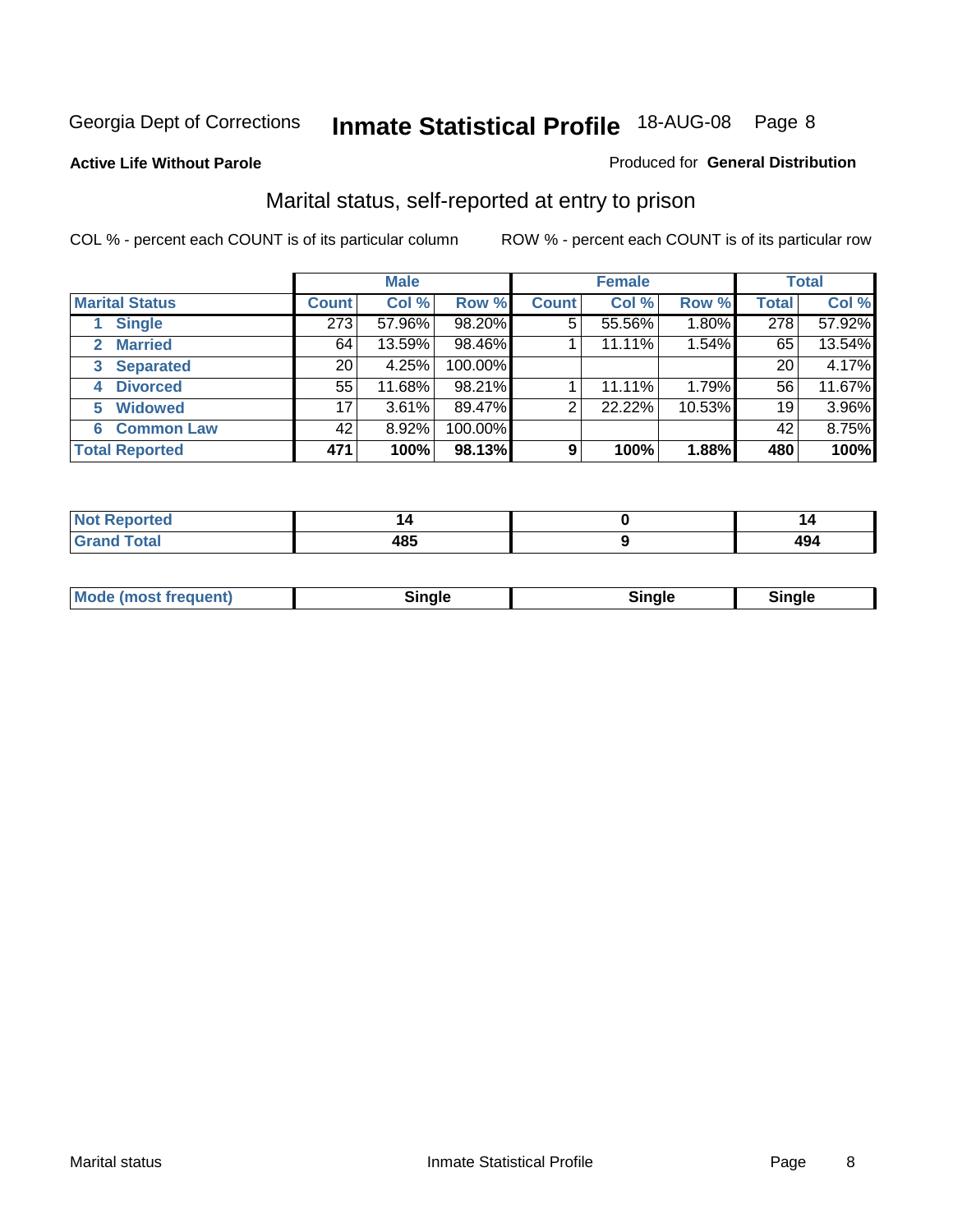#### **Active Life Without Parole**

#### Produced for **General Distribution**

### Number of children, self reported at entry to prison

|                           |              | <b>Male</b> |         |              | <b>Female</b> |       | <b>Total</b> |        |
|---------------------------|--------------|-------------|---------|--------------|---------------|-------|--------------|--------|
| <b>Number of Children</b> | <b>Count</b> | Col %       | Row %   | <b>Count</b> | Col %         | Row % | <b>Total</b> | Col %  |
| $\bf{0}$                  | 179          | 37.06%      | 98.90%  | 2            | 22.22%        | 1.10% | 181          | 36.79% |
|                           | 127          | 26.29%      | 96.95%  | 4            | 44.44%        | 3.05% | 131          | 26.63% |
| $\overline{2}$            | 81           | 16.77%      | 97.59%  | 2            | 22.22%        | 2.41% | 83           | 16.87% |
| 3                         | 49           | 10.14%      | 100.00% |              |               |       | 49           | 9.96%  |
| 4                         | 22           | 4.55%       | 95.65%  |              | 11.11%        | 4.35% | 23           | 4.67%  |
| 5                         | 13           | 2.69%       | 100.00% |              |               |       | 13           | 2.64%  |
| $6\phantom{a}$            | 2            | 0.41%       | 100.00% |              |               |       | 2            | 0.41%  |
|                           | 2            | 0.41%       | 100.00% |              |               |       | 2            | 0.41%  |
| 8                         |              | 0.21%       | 100.00% |              |               |       |              | 0.20%  |
| 9                         | 2            | 0.41%       | 100.00% |              |               |       | 2            | 0.41%  |
| 10                        |              | 0.21%       | 100.00% |              |               |       |              | 0.20%  |
| Over 10                   | 4            | 0.83%       | 100.00% |              |               |       | 4            | 0.81%  |
| <b>Total Reported</b>     | 483          | 100%        | 98.17%  | 9            | 100%          | 1.83% | 492          | 100%   |

| eportea<br>.                    |      |             |
|---------------------------------|------|-------------|
| <b>otal</b><br>$\mathbf{v}$ and | 10 E | 10 A<br>494 |

| <b>Mean</b><br>(average) | 1.44 | 1.33 | 1.44 |
|--------------------------|------|------|------|
| <b>Median (middle)</b>   |      |      |      |
| Mode (most frequent)     |      |      |      |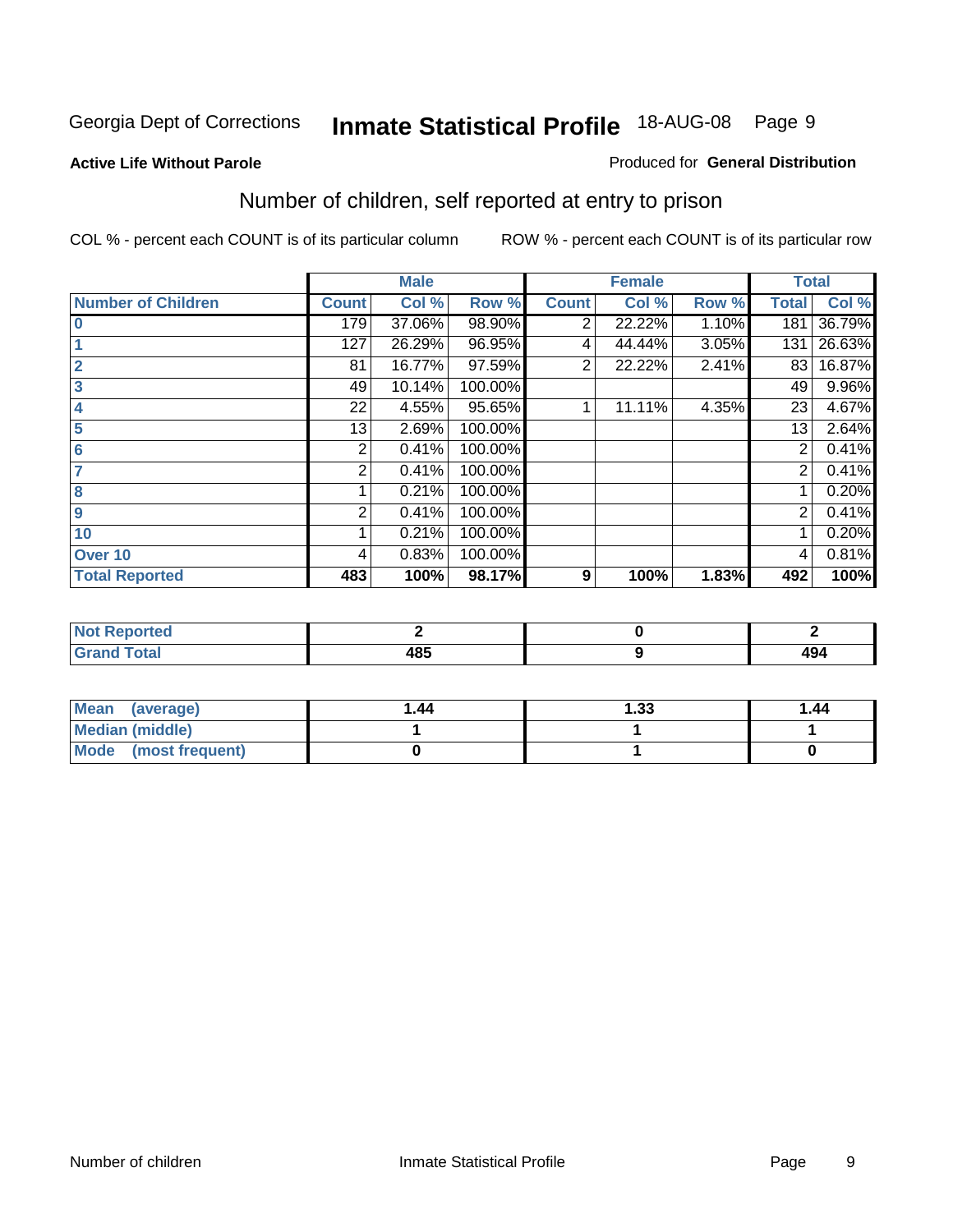#### **Active Life Without Parole**

#### Produced for **General Distribution**

### Religious affiliation, self-reported at entry to prison

|              |                              |              | <b>Male</b> |         |              | <b>Female</b> |       |              | <b>Total</b> |
|--------------|------------------------------|--------------|-------------|---------|--------------|---------------|-------|--------------|--------------|
|              | <b>Religious Affiliation</b> | <b>Count</b> | Col %       | Row %   | <b>Count</b> | Col %         | Row % | <b>Total</b> | Col %        |
|              | <b>Islam</b>                 | 27           | 6.47%       | 100.00% |              |               |       | 27           | 6.34%        |
| $\mathbf{2}$ | <b>Catholic</b>              | 13           | 3.12%       | 100.00% |              |               |       | 13           | 3.05%        |
| 3            | <b>Baptist</b>               | 187          | 44.84%      | 96.89%  | 6            | 66.67%        | 3.11% | 193          | 45.31%       |
| 4            | <b>Methodist</b>             | 6            | 1.44%       | 100.00% |              |               |       | 6            | 1.41%        |
| 7            | <b>Chc Of God</b>            |              | .24%        | 100.00% |              |               |       |              | .23%         |
| 8            | <b>Holiness</b>              | 12           | 2.88%       | 92.31%  |              | 11.11%        | 7.69% | 13           | 3.05%        |
| 9            | <b>Jewish</b>                |              | .24%        | 100.00% |              |               |       |              | .23%         |
| 16           | <b>Seven D Ad</b>            | 4            | .96%        | 100.00% |              |               |       | 4            | $.94\%$      |
| 17           | <b>Jehovah Wt</b>            |              | 1.68%       | 100.00% |              |               |       |              | 1.64%        |
| 18           | <b>Latr Day S</b>            |              | .24%        | 100.00% |              |               |       |              | .23%         |
| 20           | <b>Other Prot</b>            | 59           | 14.15%      | 96.72%  | 2            | 22.22%        | 3.28% | 61           | 14.32%       |
| 96           | <b>None</b>                  | 99           | 23.74%      | 100.00% |              |               |       | 99           | 23.24%       |
|              | <b>Total Reported</b>        | 417          | 100%        | 97.89%  | 9            | 100%          | 2.11% | 426          | 100%         |

| <b>rted</b> | oa          | vo           |
|-------------|-------------|--------------|
| 'otal       | 10 E<br>90. | 1 N A<br>TJ- |

| <b>Mode (most frequent)</b> | <b>Baptist</b> | <b>Baptist</b> | <b>Baptist</b> |
|-----------------------------|----------------|----------------|----------------|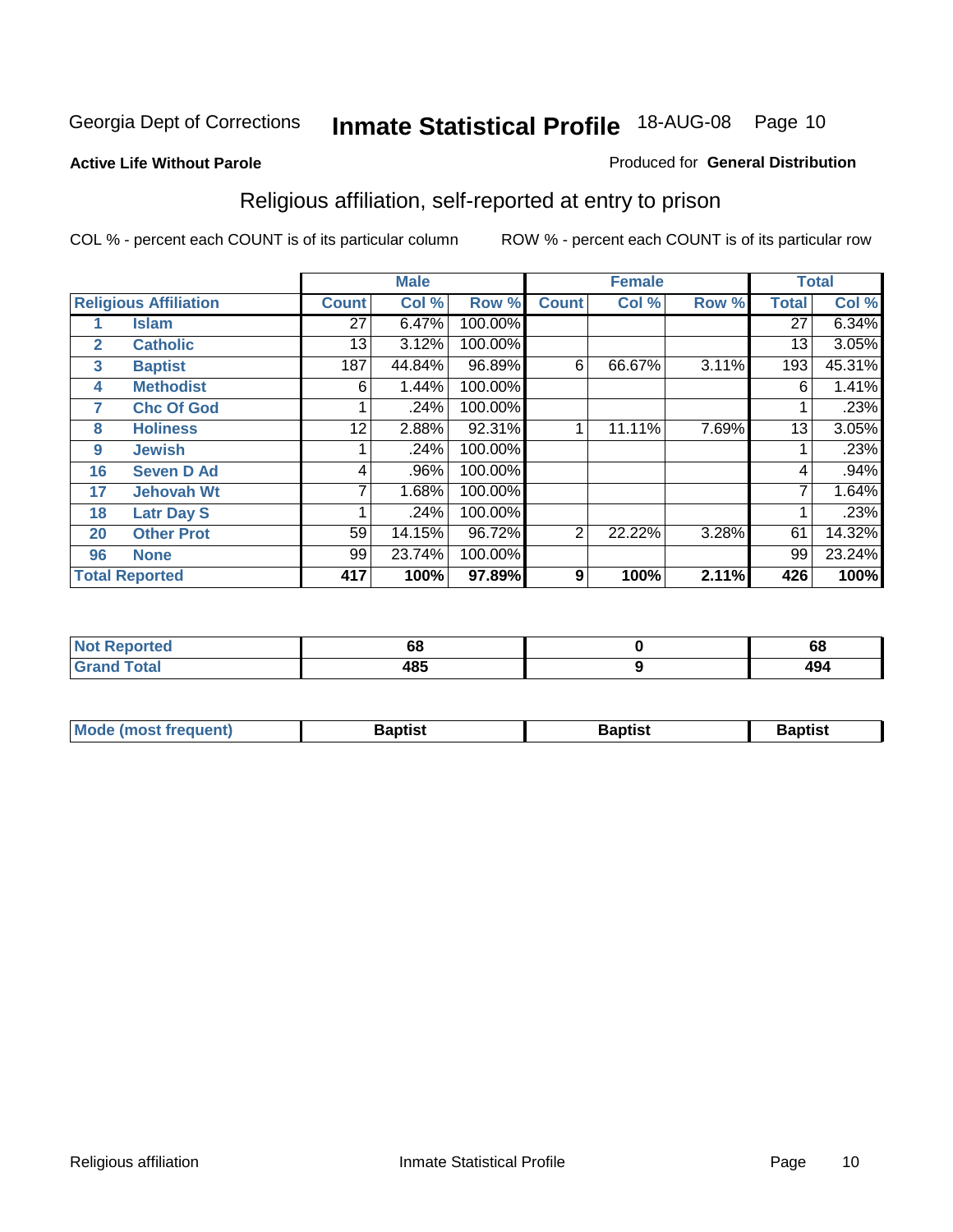#### **Active Life Without Parole**

#### Produced for **General Distribution**

### Home county, self-reported at entry to prison

|                |                      |                         | <b>Male</b> |         |              | <b>Female</b> |         | <b>Total</b>    |       |
|----------------|----------------------|-------------------------|-------------|---------|--------------|---------------|---------|-----------------|-------|
|                | <b>Home County</b>   | <b>Count</b>            | Col %       | Row %   | <b>Count</b> | Col %         | Row %   | <b>Total</b>    | Col % |
| 1              | <b>Appling</b>       | $\overline{2}$          | .44%        | 100.00% |              |               |         | $\overline{2}$  | .43%  |
| $\overline{2}$ | <b>Atkinson</b>      | 1                       | .22%        | 100.00% |              |               |         | 1               | .22%  |
| 5              | <b>Baldwin</b>       | 4                       | .88%        | 100.00% |              |               |         | 4               | .86%  |
| 7              | <b>Barrow</b>        | $\overline{3}$          | .66%        | 100.00% |              |               |         | 3               | .65%  |
| 8              | <b>Bartow</b>        | 4                       | .88%        | 100.00% |              |               |         | 4               | .86%  |
| 9              | <b>Ben Hill</b>      | $\overline{3}$          | .66%        | 100.00% |              |               |         | $\overline{3}$  | .65%  |
| 10             | <b>Berrien</b>       | 1                       | .22%        | 100.00% |              |               |         | 1               | .22%  |
| 11             | <b>Bibb</b>          | 8                       | 1.75%       | 100.00% |              |               |         | 8               | 1.72% |
| 12             | <b>Bleckley</b>      | $\overline{3}$          | .66%        | 100.00% |              |               |         | 3               | .65%  |
| 14             | <b>Brooks</b>        | 1                       | .22%        | 100.00% |              |               |         | 1               | .22%  |
| 16             | <b>Bulloch</b>       | 3                       | .66%        | 75.00%  | 1            | 11.11%        | 25.00%  | 4               | .86%  |
| 17             | <b>Burke</b>         | 4                       | .88%        | 100.00% |              |               |         | 4               | .86%  |
| 18             | <b>Butts</b>         | 1                       | .22%        | 100.00% |              |               |         | 1               | .22%  |
| 20             | <b>Camden</b>        | 4                       | .88%        | 100.00% |              |               |         | 4               | .86%  |
| 22             | <b>Carroll</b>       | $\overline{2}$          | .44%        | 100.00% |              |               |         | $\overline{2}$  | .43%  |
| 25             | <b>Chatham</b>       | 26                      | 5.70%       | 100.00% |              |               |         | $\overline{26}$ | 5.59% |
| 26             | <b>Chattahoochee</b> | $\mathbf 1$             | .22%        | 100.00% |              |               |         | 1               | .22%  |
| 28             | <b>Cherokee</b>      | $\overline{\mathbf{c}}$ | .44%        | 100.00% |              |               |         | $\overline{2}$  | .43%  |
| 29             | <b>Clarke</b>        | $\overline{10}$         | 2.19%       | 100.00% |              |               |         | $\overline{10}$ | 2.15% |
| 31             | <b>Clayton</b>       | $\overline{12}$         | 2.63%       | 92.31%  | 1            | 11.11%        | 7.69%   | 13              | 2.80% |
| 33             | <b>Cobb</b>          | $\overline{17}$         | 3.73%       | 100.00% |              |               |         | $\overline{17}$ | 3.66% |
| 34             | <b>Coffee</b>        | $\overline{3}$          | .66%        | 100.00% |              |               |         | 3               | .65%  |
| 35             | <b>Colquitt</b>      | $\overline{2}$          | .44%        | 100.00% |              |               |         | $\overline{2}$  | .43%  |
| 36             | <b>Columbia</b>      | $\overline{3}$          | .66%        | 100.00% |              |               |         | 3               | .65%  |
| 37             | <b>Cook</b>          | $\overline{\mathbf{c}}$ | .44%        | 100.00% |              |               |         | $\overline{2}$  | .43%  |
| 38             | <b>Coweta</b>        | 1                       | .22%        | 100.00% |              |               |         | 1               | .22%  |
| 40             | <b>Crisp</b>         | $\overline{\mathbf{c}}$ | .44%        | 100.00% |              |               |         | 2               | .43%  |
| 43             | <b>Decatur</b>       | 1                       | .22%        | 100.00% |              |               |         | 1               | .22%  |
| 44             | <b>Dekalb</b>        | $\overline{32}$         | 7.02%       | 100.00% |              |               |         | $\overline{32}$ | 6.88% |
| 46             | <b>Dooly</b>         | 1                       | .22%        | 100.00% |              |               |         | 1               | .22%  |
| 47             | <b>Dougherty</b>     | $\overline{16}$         | 3.51%       | 100.00% |              |               |         | $\overline{16}$ | 3.44% |
| 48             | <b>Douglas</b>       | 6                       | 1.32%       | 85.71%  | 1            | 11.11%        | 14.29%  | ſ               | 1.51% |
| 51             | <b>Effingham</b>     | 1                       | .22%        | 100.00% |              |               |         | 1               | .22%  |
| 52             | <b>Elbert</b>        | $\overline{2}$          | .44%        | 100.00% |              |               |         | $\overline{2}$  | .43%  |
| 56             | <b>Fayette</b>       | $\overline{3}$          | .66%        | 100.00% |              |               |         | $\overline{3}$  | .65%  |
| 57             | <b>Floyd</b>         | $\overline{3}$          | .66%        | 100.00% |              |               |         | $\overline{3}$  | .65%  |
| 58             | <b>Forsyth</b>       |                         |             |         | 1            | 11.11%        | 100.00% | 1               | .22%  |
| 59             | <b>Franklin</b>      | $\overline{2}$          | .44%        | 100.00% |              |               |         | $\overline{2}$  | .43%  |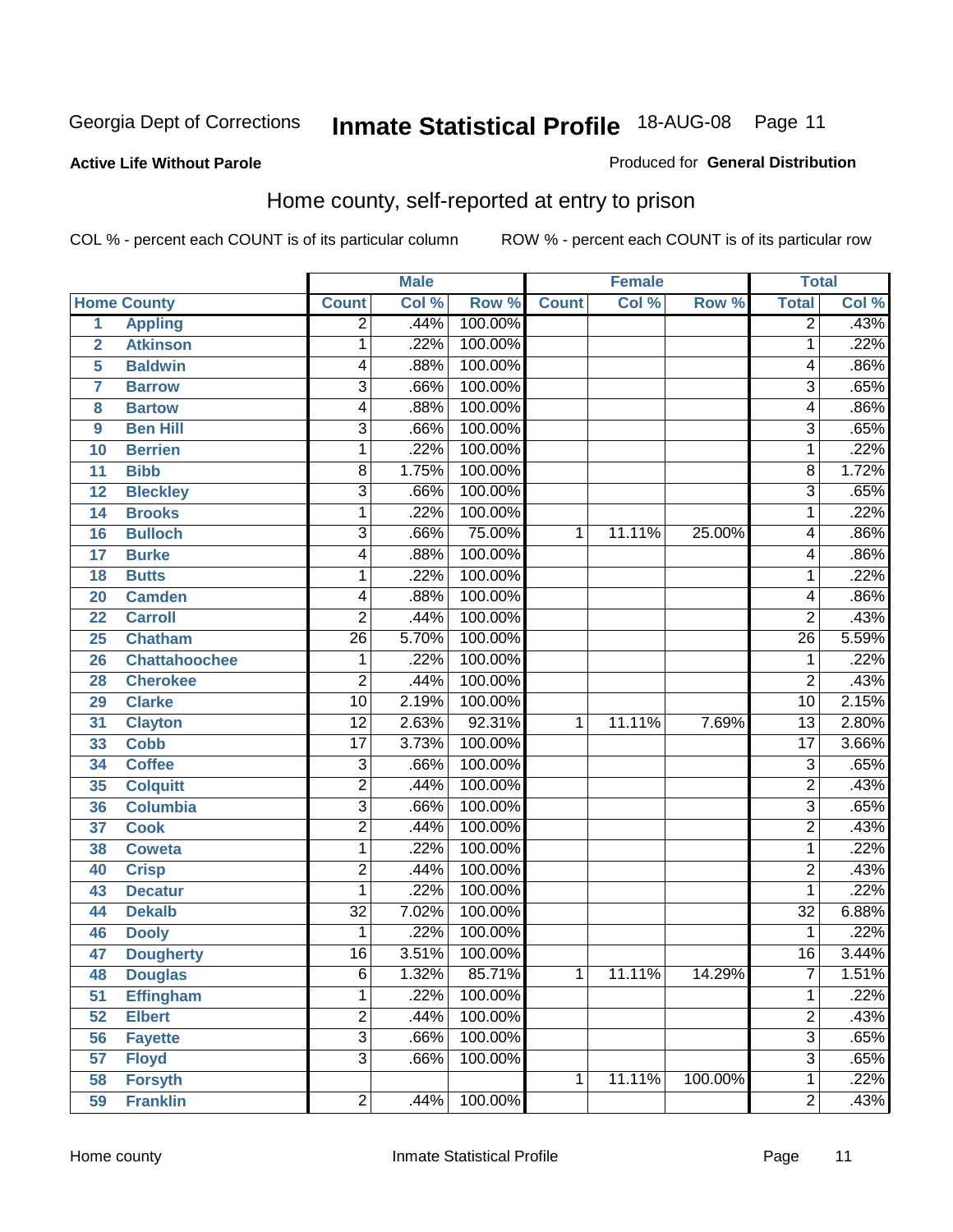#### **Active Life Without Parole**

#### Produced for **General Distribution**

### Home county, self-reported at entry to prison

|     |                    |                 | <b>Male</b> |         |              | <b>Female</b> |        | <b>Total</b>    |        |
|-----|--------------------|-----------------|-------------|---------|--------------|---------------|--------|-----------------|--------|
|     | <b>Home County</b> | <b>Count</b>    | Col %       | Row %   | <b>Count</b> | Col %         | Row %  | <b>Total</b>    | Col %  |
| 60  | <b>Fulton</b>      | $\overline{57}$ | 12.50%      | 98.28%  | 1            | 11.11%        | 1.72%  | $\overline{58}$ | 12.47% |
| 61  | <b>Gilmer</b>      | 1               | .22%        | 100.00% |              |               |        | 1               | .22%   |
| 63  | <b>Glynn</b>       | 8               | 1.75%       | 100.00% |              |               |        | 8               | 1.72%  |
| 66  | <b>Greene</b>      | 1               | .22%        | 100.00% |              |               |        | 1               | .22%   |
| 67  | <b>Gwinnett</b>    | $\overline{8}$  | 1.75%       | 100.00% |              |               |        | 8               | 1.72%  |
| 68  | <b>Habersham</b>   | 1               | .22%        | 100.00% |              |               |        | 1               | .22%   |
| 69  | <b>Hall</b>        | 7               | 1.54%       | 100.00% |              |               |        | 7               | 1.51%  |
| 70  | <b>Hancock</b>     | $\overline{2}$  | .44%        | 100.00% |              |               |        | $\overline{2}$  | .43%   |
| 71  | <b>Haralson</b>    | 1               | .22%        | 100.00% |              |               |        | 1               | .22%   |
| 72  | <b>Harris</b>      | 1               | .22%        | 100.00% |              |               |        | 1               | .22%   |
| 73  | <b>Hart</b>        | 2               | .44%        | 100.00% |              |               |        | $\overline{c}$  | .43%   |
| 75  | <b>Henry</b>       | $\overline{3}$  | .66%        | 100.00% |              |               |        | $\overline{3}$  | .65%   |
| 76  | <b>Houston</b>     | 6               | 1.32%       | 100.00% |              |               |        | 6               | 1.29%  |
| 78  | <b>Jackson</b>     | $\overline{3}$  | .66%        | 100.00% |              |               |        | $\overline{3}$  | .65%   |
| 80  | <b>Jeff Davis</b>  | 1               | .22%        | 100.00% |              |               |        | 1               | .22%   |
| 81  | <b>Jefferson</b>   | 1               | .22%        | 100.00% |              |               |        | 1               | .22%   |
| 82  | <b>Jenkins</b>     | 2               | .44%        | 100.00% |              |               |        | 2               | .43%   |
| 87  | <b>Laurens</b>     | $\overline{3}$  | .66%        | 100.00% |              |               |        | $\overline{3}$  | .65%   |
| 89  | <b>Liberty</b>     | 4               | .88%        | 100.00% |              |               |        | 4               | .86%   |
| 90  | <b>Lincoln</b>     | 1               | .22%        | 100.00% |              |               |        | 1               | .22%   |
| 91  | Long               | $\mathbf{1}$    | .22%        | 100.00% |              |               |        | 1               | .22%   |
| 92  | <b>Lowndes</b>     | 4               | .88%        | 100.00% |              |               |        | 4               | .86%   |
| 96  | <b>Marion</b>      | 1               | .22%        | 100.00% |              |               |        | 1               | .22%   |
| 97  | <b>Mcduffie</b>    | 1               | .22%        | 100.00% |              |               |        | 1               | .22%   |
| 98  | <b>Mcintosh</b>    | $\overline{2}$  | .44%        | 100.00% |              |               |        | $\overline{c}$  | .43%   |
| 100 | <b>Miller</b>      | 1               | .22%        | 100.00% |              |               |        | 1               | .22%   |
| 101 | <b>Mitchell</b>    | 1               | .22%        | 100.00% |              |               |        | 1               | .22%   |
| 102 | <b>Monroe</b>      | 1               | .22%        | 100.00% |              |               |        | 1               | .22%   |
| 104 | <b>Morgan</b>      | 1               | .22%        | 100.00% |              |               |        | 1               | .22%   |
| 106 | <b>Muscogee</b>    | $\overline{13}$ | 2.85%       | 100.00% |              |               |        | $\overline{13}$ | 2.80%  |
| 107 | <b>Newton</b>      | $\overline{2}$  | .44%        | 66.67%  | $\mathbf 1$  | 11.11%        | 33.33% | $\overline{3}$  | .65%   |
| 109 | <b>Oglethorpe</b>  | 2               | .44%        | 100.00% |              |               |        | $\overline{c}$  | .43%   |
| 110 | <b>Paulding</b>    | $\mathbf{1}$    | .22%        | 100.00% |              |               |        | 1               | .22%   |
| 113 | <b>Pierce</b>      | 1               | .22%        | 100.00% |              |               |        | 1               | .22%   |
| 114 | <b>Pike</b>        | $\overline{2}$  | .44%        | 66.67%  | 1            | 11.11%        | 33.33% | $\overline{3}$  | .65%   |
| 115 | <b>Polk</b>        | 1               | .22%        | 100.00% |              |               |        | 1               | .22%   |
| 117 | <b>Putnam</b>      | $\overline{2}$  | .44%        | 100.00% |              |               |        | $\overline{2}$  | .43%   |
| 119 | <b>Rabun</b>       | 1               | .22%        | 100.00% |              |               |        | 1               | .22%   |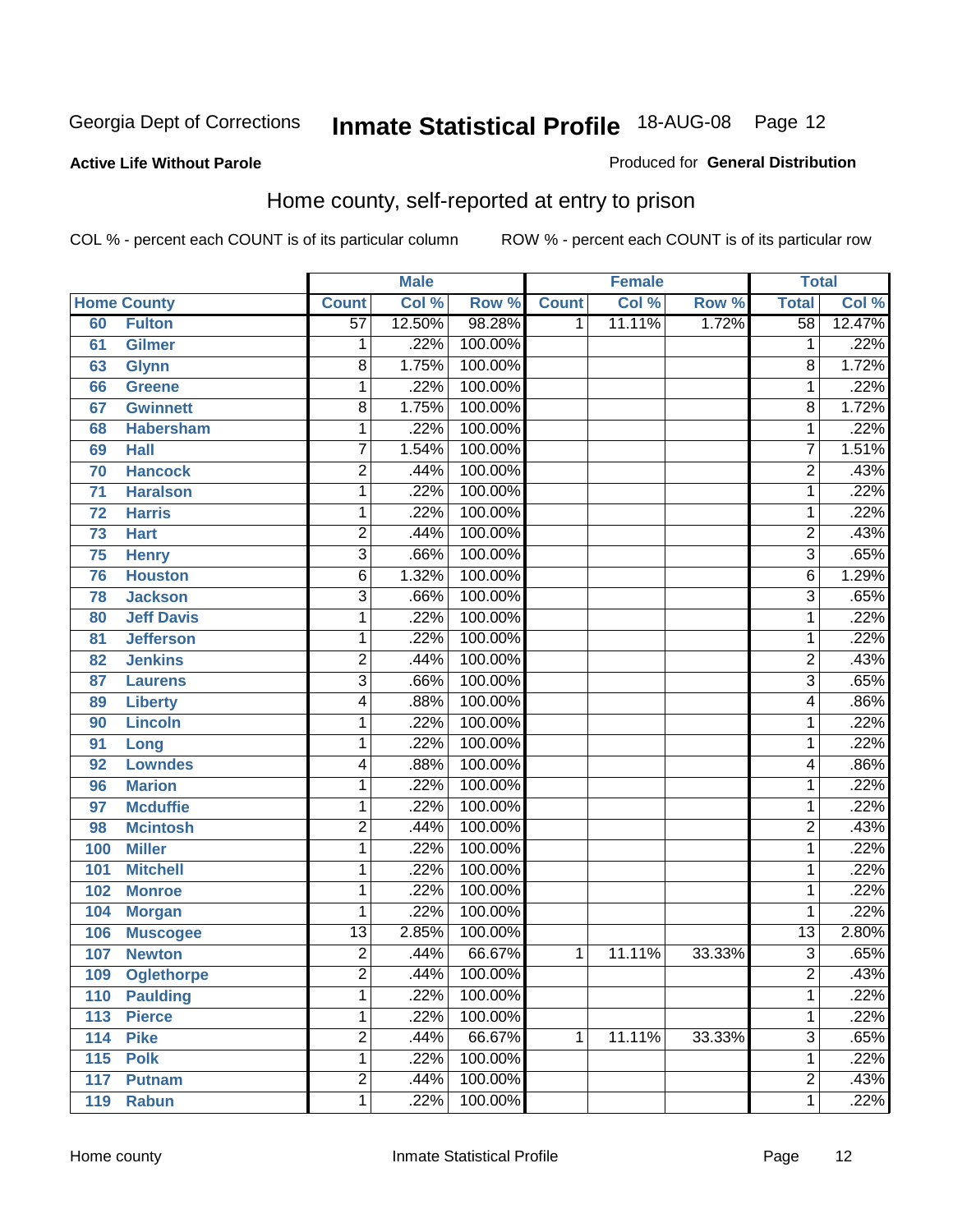#### **Active Life Without Parole**

#### Produced for **General Distribution**

### Home county, self-reported at entry to prison

|                      |                   |                | <b>Male</b> |         |              | <b>Female</b> |        | <b>Total</b>   |         |
|----------------------|-------------------|----------------|-------------|---------|--------------|---------------|--------|----------------|---------|
| <b>Home County</b>   |                   | <b>Count</b>   | Col %       | Row %   | <b>Count</b> | Col %         | Row %  | <b>Total</b>   | Col %   |
| 120                  | <b>Randolph</b>   | 2              | .44%        | 100.00% |              |               |        | 2              | .43%    |
| 121                  | <b>Richmond</b>   | 18             | 3.95%       | 94.74%  | 1            | 11.11%        | 5.26%  | 19             | 4.09%   |
| 122                  | <b>Rockdale</b>   | 1              | .22%        | 100.00% |              |               |        | 1              | .22%    |
| 125                  | <b>Seminole</b>   | 1              | .22%        | 100.00% |              |               |        | 1              | .22%    |
| 126                  | <b>Spalding</b>   | 5              | 1.10%       | 100.00% |              |               |        | 5              | 1.08%   |
| 127                  | <b>Stephens</b>   | 2              | .44%        | 100.00% |              |               |        | $\overline{c}$ | .43%    |
| 129                  | <b>Sumter</b>     | 1              | .22%        | 100.00% |              |               |        |                | .22%    |
| 132                  | <b>Tattnall</b>   | 1              | .22%        | 100.00% |              |               |        |                | .22%    |
| 136                  | <b>Thomas</b>     | 3              | .66%        | 100.00% |              |               |        | 3              | .65%    |
| 137                  | <b>Tift</b>       | $\overline{3}$ | .66%        | 100.00% |              |               |        | $\overline{3}$ | .65%    |
| 138                  | <b>Toombs</b>     | 4              | .88%        | 100.00% |              |               |        | 4              | .86%    |
| 141                  | <b>Troup</b>      | 1              | .22%        | 100.00% |              |               |        | 1              | .22%    |
| 142                  | <b>Turner</b>     | 1              | .22%        | 100.00% |              |               |        | 1              | .22%    |
| 144                  | <b>Union</b>      | 1              | .22%        | 100.00% |              |               |        |                | .22%    |
| 145                  | <b>Upson</b>      | $\overline{2}$ | .44%        | 100.00% |              |               |        | 2              | .43%    |
| 146                  | <b>Walker</b>     | 3              | .66%        | 75.00%  | 1            | 11.11%        | 25.00% | 4              | .86%    |
| 147                  | <b>Walton</b>     | 3              | .66%        | 100.00% |              |               |        | 3              | .65%    |
| 148                  | <b>Ware</b>       | 6              | 1.32%       | 100.00% |              |               |        | 6              | 1.29%   |
| 150                  | <b>Washington</b> | 3              | .66%        | 100.00% |              |               |        | 3              | .65%    |
| 151                  | <b>Wayne</b>      | 3              | .66%        | 100.00% |              |               |        | 3              | .65%    |
| 155                  | <b>Whitfield</b>  | $\overline{3}$ | .66%        | 100.00% |              |               |        | 3              | .65%    |
| 158                  | <b>Wilkinson</b>  | 1              | .22%        | 100.00% |              |               |        |                | $.22\%$ |
| 160                  | <b>Unknown</b>    | 45             | 9.87%       | 100.00% |              |               |        | 45             | 9.68%   |
| <b>Total Rported</b> |                   | 456            | 100%        | 98.06%  | 9            | 100%          | 1.94%  | 465            | 100%    |

| тео.        | $\sim$<br>LJ | 29  |
|-------------|--------------|-----|
| <b>otal</b> | 10 E         | ИΛ. |
| $\sim$ .    | roj          | 17  |

| Mode<br>(most frequent) | ·ulton | Walker | ∙ulton |
|-------------------------|--------|--------|--------|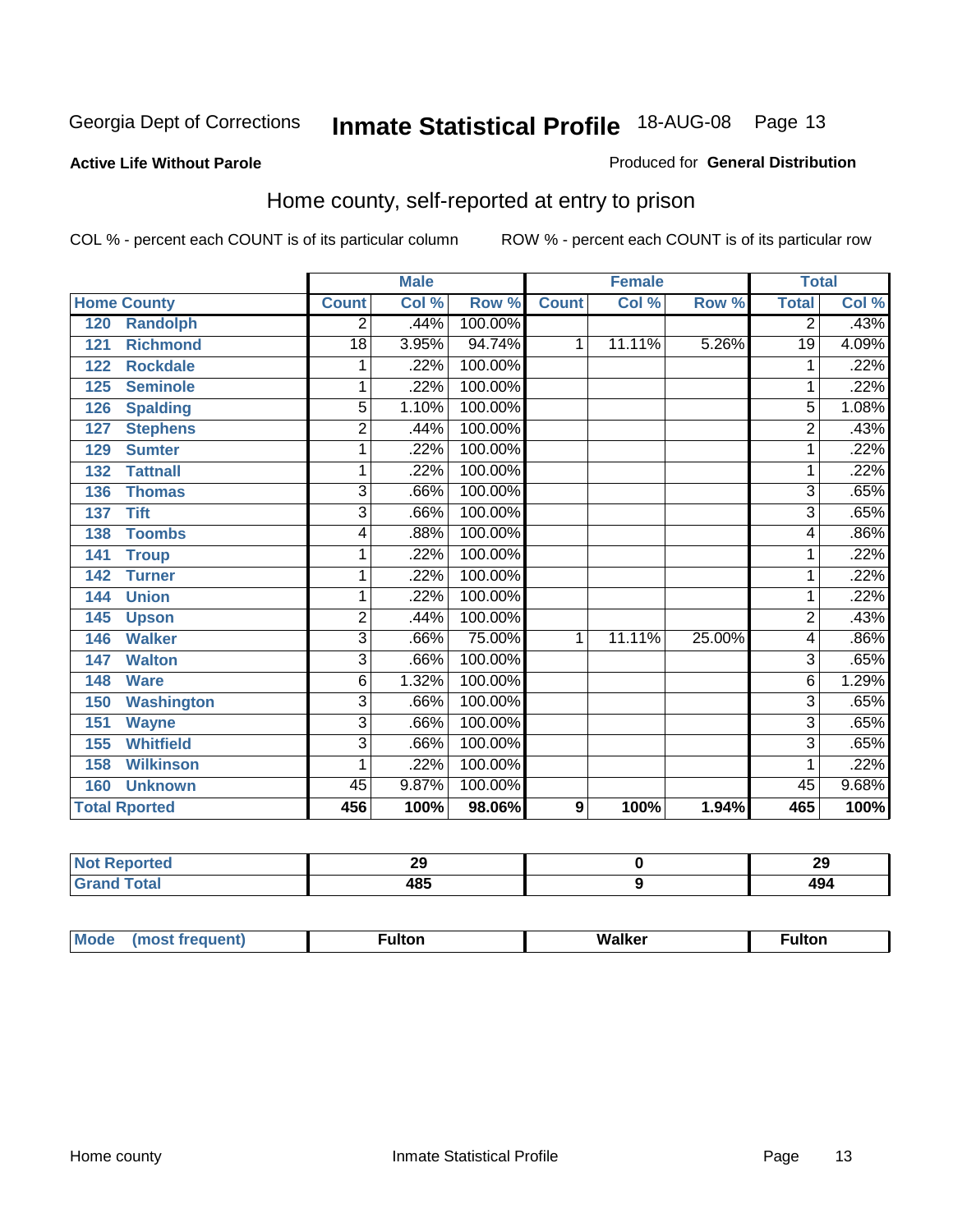**Active Life Without Parole** 

#### Produced for **General Distribution**

### Socioeconomic class, self-reported at entry to prison

|                            |              | <b>Male</b> |            |              | <b>Female</b> |       |              | <b>Total</b> |
|----------------------------|--------------|-------------|------------|--------------|---------------|-------|--------------|--------------|
| <b>Socioeconomic Class</b> | <b>Count</b> | Col %       | Row %      | <b>Count</b> | Col %         | Row % | <b>Total</b> | Col %        |
| <b>Welfare</b>             | 28           | 6.13%       | $100.00\%$ |              |               |       | 28           | 6.02%        |
| <b>Occ Employ</b>          | 24           | 5.25%       | $100.00\%$ |              |               |       | 24           | $5.16\%$     |
| <b>Minimum Std</b>         | 240          | 52.52%      | $99.59\%$  |              | 12.50%        | .41%  | 241          | 51.83%       |
| <b>Middle</b>              | 165          | 36.11%      | 95.93%     |              | 87.50%        | 4.07% | 172          | 36.99%       |
| <b>Total Reported</b>      | 457          | 100%        | 98.28%     |              | 100%          | 1.72% | 465          | 100%         |

| . a u                       | ົ    | - -        |
|-----------------------------|------|------------|
| $\mathcal{L} = \mathcal{L}$ | Zu   | $-\sqrt{}$ |
| $C = 4 - 7$                 | 10 E |            |
| -                           | 403  | .          |

| .<br>___ |
|----------|
|----------|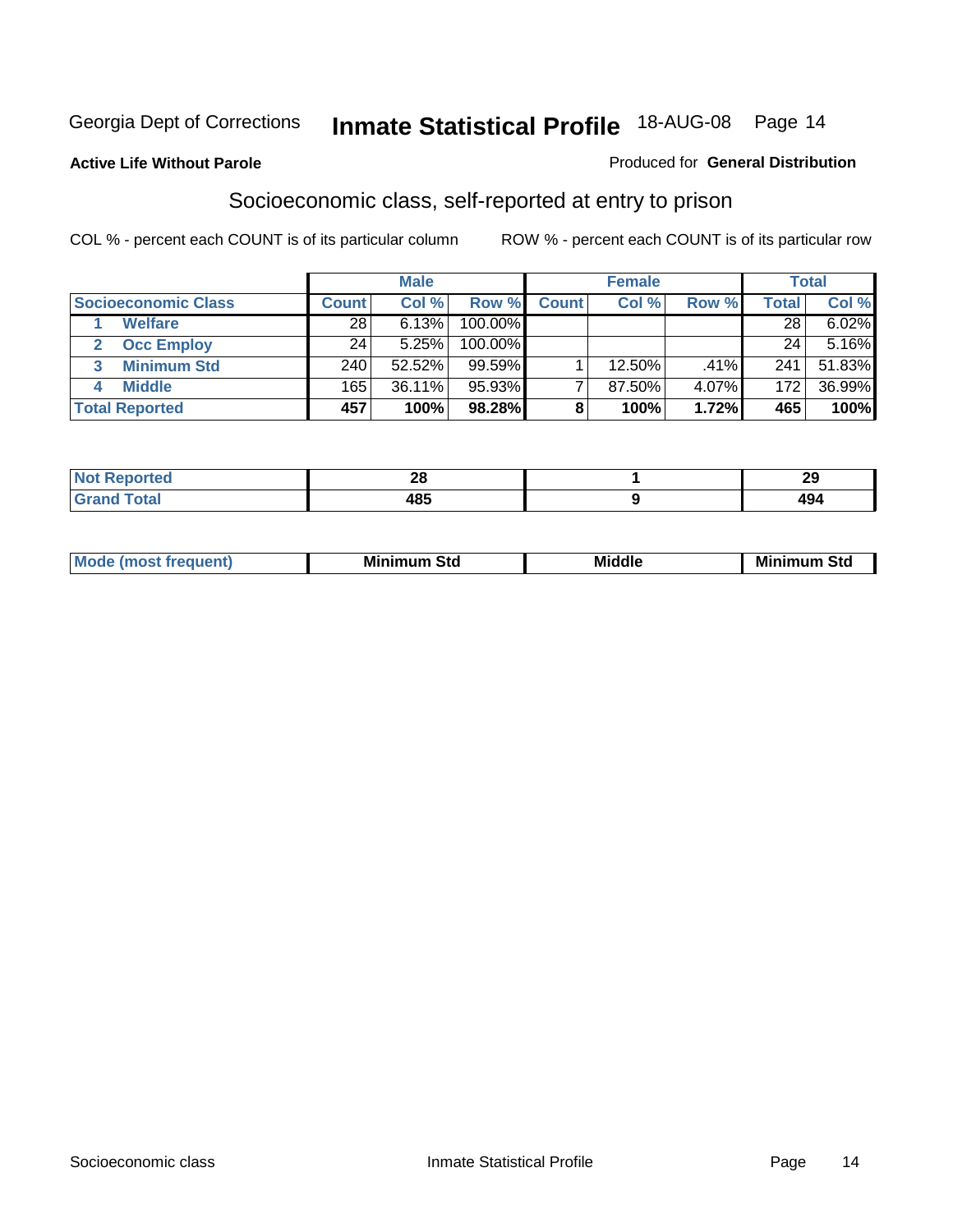#### **Active Life Without Parole**

#### Produced for **General Distribution**

### Environment to age 16, self-reported at entry to prison

|                              |              | <b>Male</b> |           |              | <b>Female</b> |        |              | <b>Total</b> |
|------------------------------|--------------|-------------|-----------|--------------|---------------|--------|--------------|--------------|
| <b>Environment to age 16</b> | <b>Count</b> | Col %       | Row %     | <b>Count</b> | Col %         | Row %  | <b>Total</b> | Col %        |
| <b>Rural/Farm</b>            | 9            | $1.94\%$    | 100.00%   |              |               |        |              | 1.90%        |
| <b>Rural/Nfarm</b><br>2      | 21           | 4.52%       | 84.00%    |              | 44.44%        | 16.00% | 25           | 5.27%        |
| <b>S.M.S.A</b><br>3          | 193          | 41.51%      | 99.48%    |              | 11.11%        | .52%l  | 194          | 40.93%       |
| <b>Urban</b><br>4            | 96           | 20.65%      | $97.96\%$ |              | 22.22%        | 2.04%  | 98           | 20.68%       |
| <b>Small Town</b>            | 146          | 31.40%      | 98.65%    | ⌒            | 22.22%        | 1.35%  | 148          | 31.22%       |
| <b>Total Reported</b>        | 465          | 100%        | 98.1%     | 9            | 100%          | 1.9%   | 474          | 100%         |

| <b>rted</b>           | ZU  | $\mathbf{a}$<br>ZU |
|-----------------------|-----|--------------------|
| <b>Total</b><br>Grand | 485 | 494                |

| Mo<br>זחנ | M<br>.<br>______ | $1.3.14 \times 10^{18}$<br>. Ifara<br>arm | -<br>M<br>______ |
|-----------|------------------|-------------------------------------------|------------------|
|           |                  |                                           |                  |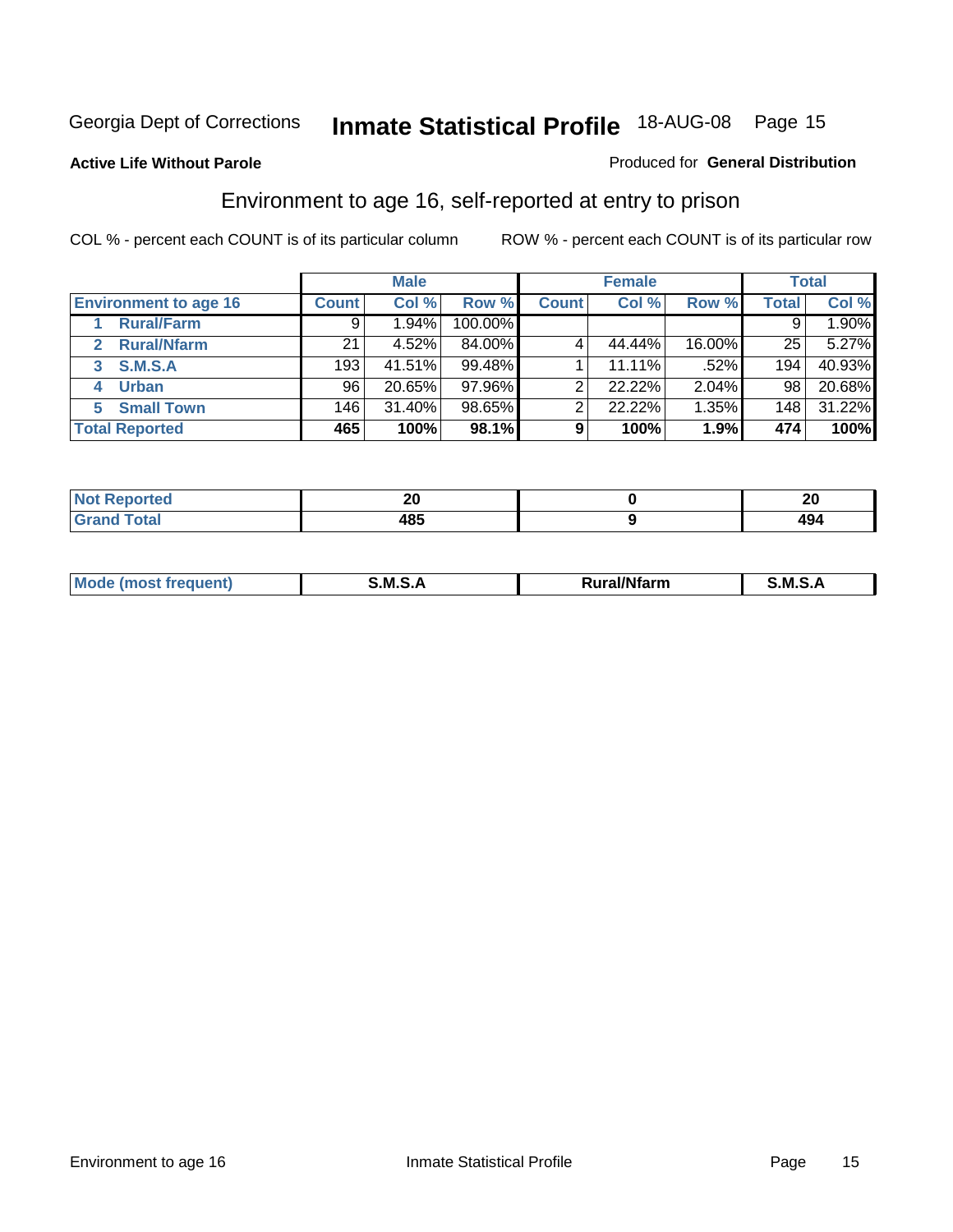#### **Active Life Without Parole**

#### Produced for **General Distribution**

### Guardian status to age 16, self-reported at entry to prison

|                                  |              | <b>Male</b> |         |              | <b>Female</b> |       |              | <b>Total</b> |
|----------------------------------|--------------|-------------|---------|--------------|---------------|-------|--------------|--------------|
| <b>Guardian Status To Age 16</b> | <b>Count</b> | Col %       | Row %   | <b>Count</b> | Col %         | Row % | <b>Total</b> | Col %        |
| 2 Father Only                    | 9            | 2.25%       | 100.00% |              |               |       | 9            | 2.21%        |
| <b>3 Both Parents</b>            | 168          | 42.00%      | 97.11%  | 5            | 71.43%        | 2.89% | 173          | 42.51%       |
| <b>4 Mother Only</b>             | 160          | 40.00%      | 99.38%  |              | 14.29%        | .62%  | 161          | 39.56%       |
| <b>6 Oth Female</b>              | 13           | 3.25%       | 100.00% |              |               |       | 13           | 3.19%        |
| <b>7 Oth Male</b>                | 3            | .75%        | 100.00% |              |               |       | 3            | .74%         |
| 8 Step-Parents                   | 11           | 2.75%       | 100.00% |              |               |       | 11           | 2.70%        |
| 9 Foster Home                    | 9            | 2.25%       | 100.00% |              |               |       | 9            | 2.21%        |
| <b>10 Grand Parents</b>          | 27           | 6.75%       | 96.43%  |              | 14.29%        | 3.57% | 28           | 6.88%        |
| <b>Total Reported</b>            | 400          | 100%        | 98.28%  | ⇁            | 100%          | 1.72% | 407          | 100%         |

| $-$<br>uu | - 05<br>o |
|-----------|-----------|
| .<br>__   | "<br>ᅮ    |

| Mode (most frequent) | <b>Both Parents</b> | <b>Both Parents</b> | <b>IBoth Parents</b> |
|----------------------|---------------------|---------------------|----------------------|
|                      |                     |                     |                      |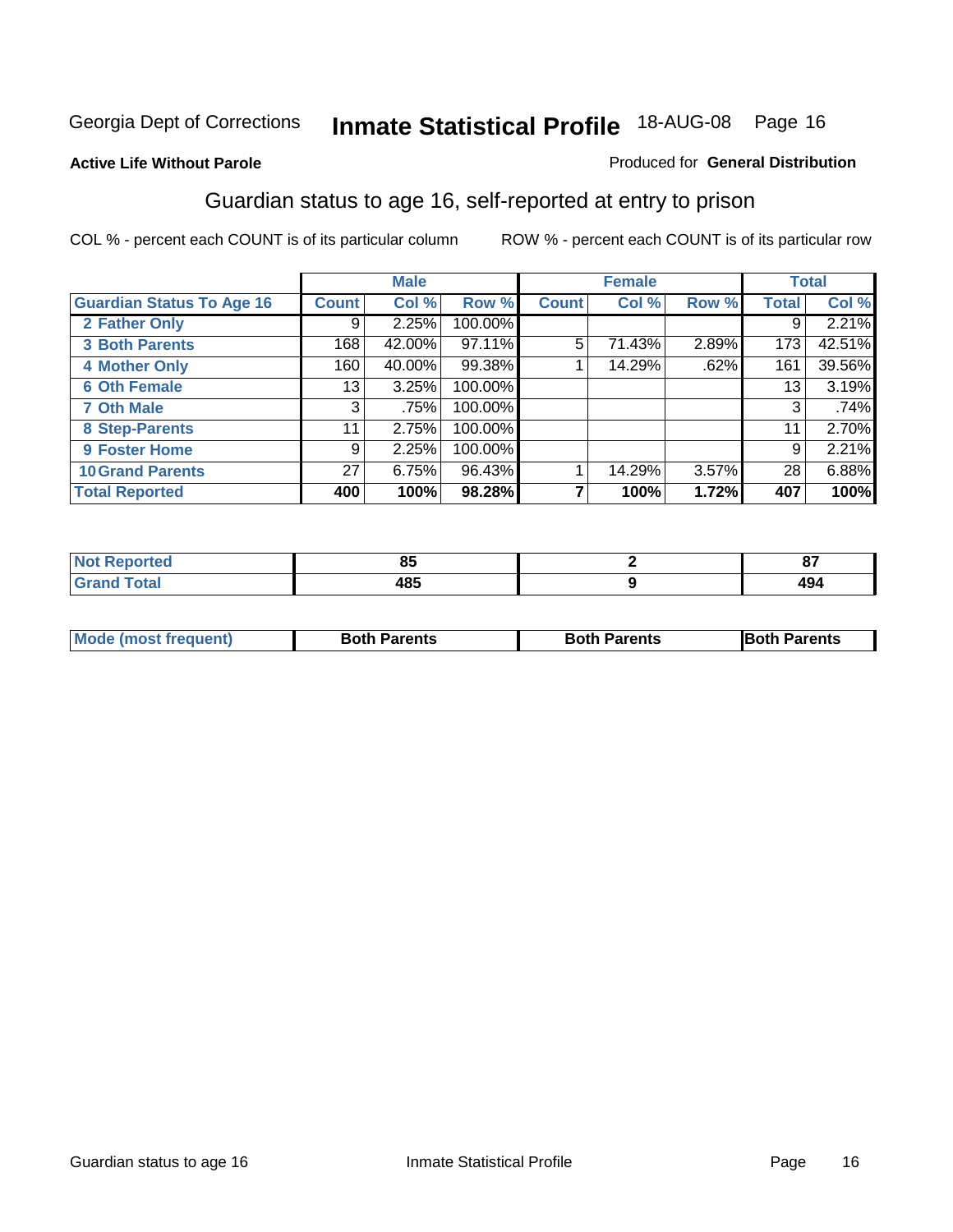#### **Active Life Without Parole**

#### Produced for **General Distribution**

### Employment status before prison, self-reported at entry to prison

|              |                          |              | <b>Male</b> |         |              | <b>Female</b> |       |       | <b>Total</b> |
|--------------|--------------------------|--------------|-------------|---------|--------------|---------------|-------|-------|--------------|
|              | <b>Employment Status</b> | <b>Count</b> | Col %       | Row %   | <b>Count</b> | Col %         | Row % | Total | Col %        |
|              | <b>Full Time</b>         | 235          | 55.95%      | 97.92%  | 5            | 71.43%        | 2.08% | 240   | 56.21%       |
| $\mathbf{2}$ | <b>Part Time</b>         | 24           | 5.71%       | 100.00% |              |               |       | 24    | 5.62%        |
| 3            | Unempl $<$ 6m            | 43           | 10.24%      | 97.73%  |              | 14.29%        | 2.27% | 44    | 10.30%       |
| 4            | Unempl > 6m              | 70           | 16.67%      | 98.59%  |              | 14.29%        | 1.41% | 71    | 16.63%       |
| 5            | <b>Never Workd</b>       | 29           | 6.90%       | 100.00% |              |               |       | 29    | 6.79%        |
| 6            | <b>Student</b>           |              | .24%        | 100.00% |              |               |       |       | .23%         |
|              | <b>Incapable</b>         | 18           | 4.29%       | 100.00% |              |               |       | 18    | 4.22%        |
|              | <b>Total Reported</b>    | 420          | 100%        | 98.36%  |              | 100%          | 1.64% | 427   | 100%         |

| тес.             | - -<br>uu | $\sim$<br>v. |
|------------------|-----------|--------------|
| Coto"<br>_______ | 485       | 494          |

| Mo | 'me<br>uн<br>the contract of the contract of the contract of the contract of the contract of the contract of the contract of | ïme<br>uı.<br>the contract of the contract of the contract of the contract of the contract of the contract of the contract of |
|----|------------------------------------------------------------------------------------------------------------------------------|-------------------------------------------------------------------------------------------------------------------------------|
|    |                                                                                                                              |                                                                                                                               |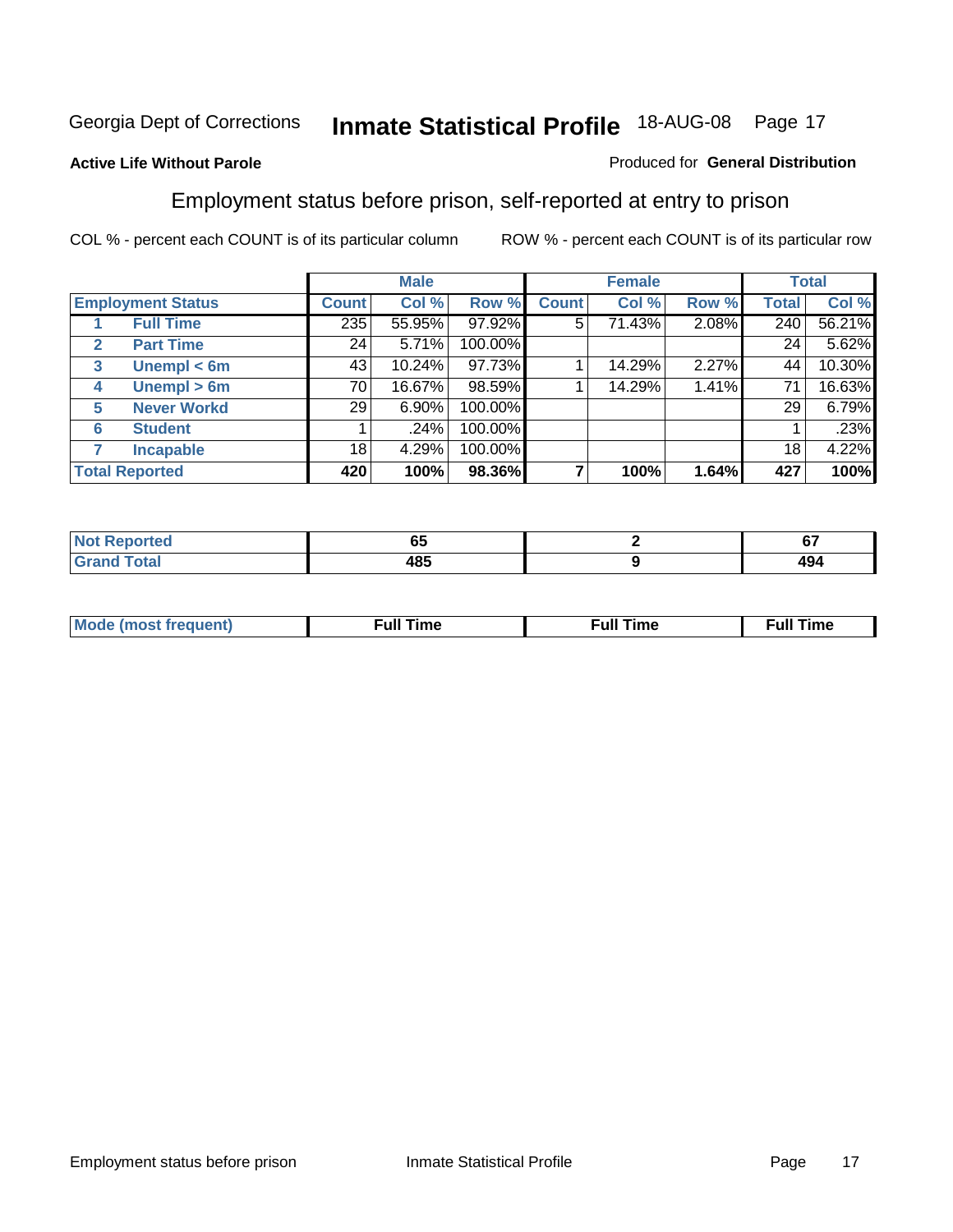#### **Active Life Without Parole**

Produced for **General Distribution**

### Age at admission

|                         |                 | <b>Male</b> |           |                | <b>Female</b> |        |                 | <b>Total</b> |
|-------------------------|-----------------|-------------|-----------|----------------|---------------|--------|-----------------|--------------|
| <b>Age At Admission</b> | <b>Count</b>    | Col %       | Row %     | <b>Count</b>   | Col %         | Row %  | <b>Total</b>    | Col %        |
| 17                      | $\overline{2}$  | 0.41%       | 100.00%   |                |               |        | 2               | 0.40%        |
| 18                      | $\overline{3}$  | 0.62%       | 100.00%   |                |               |        | $\overline{3}$  | 0.61%        |
| 19                      | $\overline{11}$ | 2.27%       | 100.00%   |                |               |        | $\overline{11}$ | 2.23%        |
| 20                      | 6               | 1.24%       | 85.71%    | 1              | 11.11%        | 14.29% | 7               | 1.42%        |
| 21                      | $\overline{16}$ | 3.30%       | 100.00%   |                |               |        | 16              | 3.24%        |
| 22                      | $\overline{25}$ | 5.15%       | 100.00%   |                |               |        | $\overline{25}$ | 5.06%        |
| 23                      | $\overline{17}$ | 3.51%       | 94.44%    | 1              | 11.11%        | 5.56%  | $\overline{18}$ | 3.64%        |
| 24                      | 15              | 3.09%       | 100.00%   |                |               |        | 15              | 3.04%        |
| 25                      | $\overline{17}$ | 3.51%       | 94.44%    | 1              | 11.11%        | 5.56%  | $\overline{18}$ | 3.64%        |
| 26                      | $\overline{20}$ | 4.12%       | 100.00%   |                |               |        | 20              | 4.05%        |
| 27                      | $\overline{15}$ | 3.09%       | 100.00%   |                |               |        | $\overline{15}$ | 3.04%        |
| 28                      | 19              | 3.92%       | 100.00%   |                |               |        | 19              | 3.85%        |
| 29                      | $\overline{18}$ | 3.71%       | 100.00%   |                |               |        | $\overline{18}$ | 3.64%        |
| 30                      | $\overline{14}$ | 2.89%       | 100.00%   |                |               |        | 14              | 2.83%        |
| 31                      | $\overline{14}$ | 2.89%       | 100.00%   |                |               |        | $\overline{14}$ | 2.83%        |
| 32                      | 18              | 3.71%       | 94.74%    | 1              | 11.11%        | 5.26%  | 19              | 3.85%        |
| 33                      | $\overline{13}$ | 2.68%       | 100.00%   |                |               |        | 13              | 2.63%        |
| 34                      | 11              | 2.27%       | 100.00%   |                |               |        | 11              | 2.23%        |
| 35                      | 15              | 3.09%       | 93.75%    | 1              | 11.11%        | 6.25%  | 16              | 3.24%        |
| 36                      | $\overline{23}$ | 4.74%       | 100.00%   |                |               |        | $\overline{23}$ | 4.66%        |
| 37                      | $\overline{19}$ | 3.92%       | 100.00%   |                |               |        | $\overline{19}$ | 3.85%        |
| 38                      | $\overline{14}$ | 2.89%       | 100.00%   |                |               |        | 14              | 2.83%        |
| 39                      | 15              | 3.09%       | 100.00%   |                |               |        | $\overline{15}$ | 3.04%        |
| 40                      | 9               | 1.86%       | 100.00%   |                |               |        | 9               | 1.82%        |
| 41                      | 16              | 3.30%       | 100.00%   |                |               |        | 16              | 3.24%        |
| 42                      | 14              | 2.89%       | 100.00%   |                |               |        | 14              | 2.83%        |
| 43                      | $\overline{12}$ | 2.47%       | 100.00%   |                |               |        | $\overline{12}$ | 2.43%        |
| 44                      | 9               | 1.86%       | 90.00%    | 1              | 11.11%        | 10.00% | 10              | 2.02%        |
| 45                      | 14              | 2.89%       | 100.00%   |                |               |        | 14              | 2.83%        |
| 46                      | $\overline{11}$ | 2.27%       | 84.62%    | $\overline{2}$ | 22.22%        | 15.38% | $\overline{13}$ | 2.63%        |
| 47                      | $\overline{7}$  | 1.44%       | 100.00%   |                |               |        | 7               | 1.42%        |
| 48                      | 9               | 1.86%       | $90.00\%$ | 1              | 11.11%        | 10.00% | 10              | 2.02%        |
| 49                      | $\overline{9}$  | 1.86%       | 100.00%   |                |               |        | $\overline{9}$  | 1.82%        |
| 50                      | 4               | 0.82%       | 100.00%   |                |               |        | 4               | 0.81%        |
| 51                      | 4               | 0.82%       | 100.00%   |                |               |        | 4               | 0.81%        |
| 52                      | 6               | 1.24%       | 100.00%   |                |               |        | 6               | 1.21%        |
| 54                      | 1               | 0.21%       | 100.00%   |                |               |        | 1               | 0.20%        |
| 56                      | 3               | 0.62%       | 100.00%   |                |               |        | $\overline{3}$  | 0.61%        |
| 57                      | 4               | 0.82%       | 100.00%   |                |               |        | $\overline{4}$  | 0.81%        |
| 58                      | $\overline{2}$  | 0.41%       | 100.00%   |                |               |        | $\overline{2}$  | 0.40%        |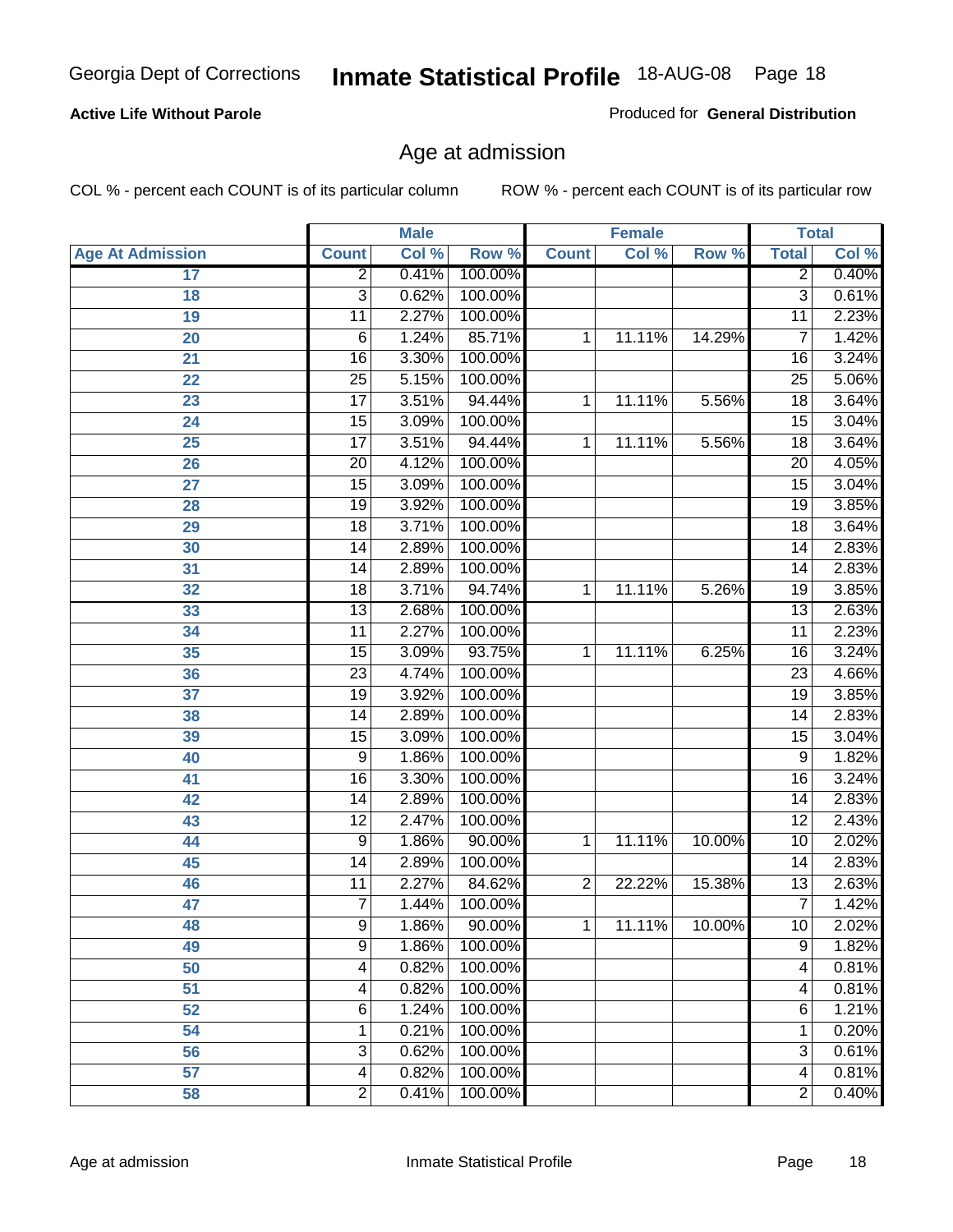#### **Active Life Without Parole**

Produced for **General Distribution**

### Age at admission

|                         |              | <b>Male</b> |         |              | <b>Female</b> |       |              | <b>Total</b> |
|-------------------------|--------------|-------------|---------|--------------|---------------|-------|--------------|--------------|
| <b>Age At Admission</b> | <b>Count</b> | Col %       | Row %   | <b>Count</b> | Col %         | Row % | <b>Total</b> | Col %        |
| 60                      |              | 0.21%       | 100.00% |              |               |       |              | 0.20%        |
| 62                      |              | 0.21%       | 100.00% |              |               |       |              | 0.20%        |
| 63                      |              | 0.21%       | 100.00% |              |               |       |              | 0.20%        |
| 64                      | 3            | 0.62%       | 100.00% |              |               |       | 3            | 0.61%        |
| 65                      |              | 0.21%       | 100.00% |              |               |       |              | 0.20%        |
| 66                      |              | 0.21%       | 100.00% |              |               |       |              | 0.20%        |
| 67                      |              | 0.21%       | 100.00% |              |               |       |              | 0.20%        |
| 69                      |              | 0.21%       | 100.00% |              |               |       |              | 0.20%        |
| 71                      |              | 0.21%       | 100.00% |              |               |       |              | 0.20%        |
| <b>Total Reported</b>   | 485          | 100%        | 98.18%  | 9            | 100%          | 1.82% | 494          | 100%         |

| <b>Not Reported</b> |     |     |
|---------------------|-----|-----|
| Total               | 485 | 494 |

| Mean (average)         | 34.46    | 35.44 | 34.48   |
|------------------------|----------|-------|---------|
| <b>Median (middle)</b> | აა       | 35    | 33.5    |
| Mode (most frequent)   | ^^<br>LL | 46    | ົ<br>44 |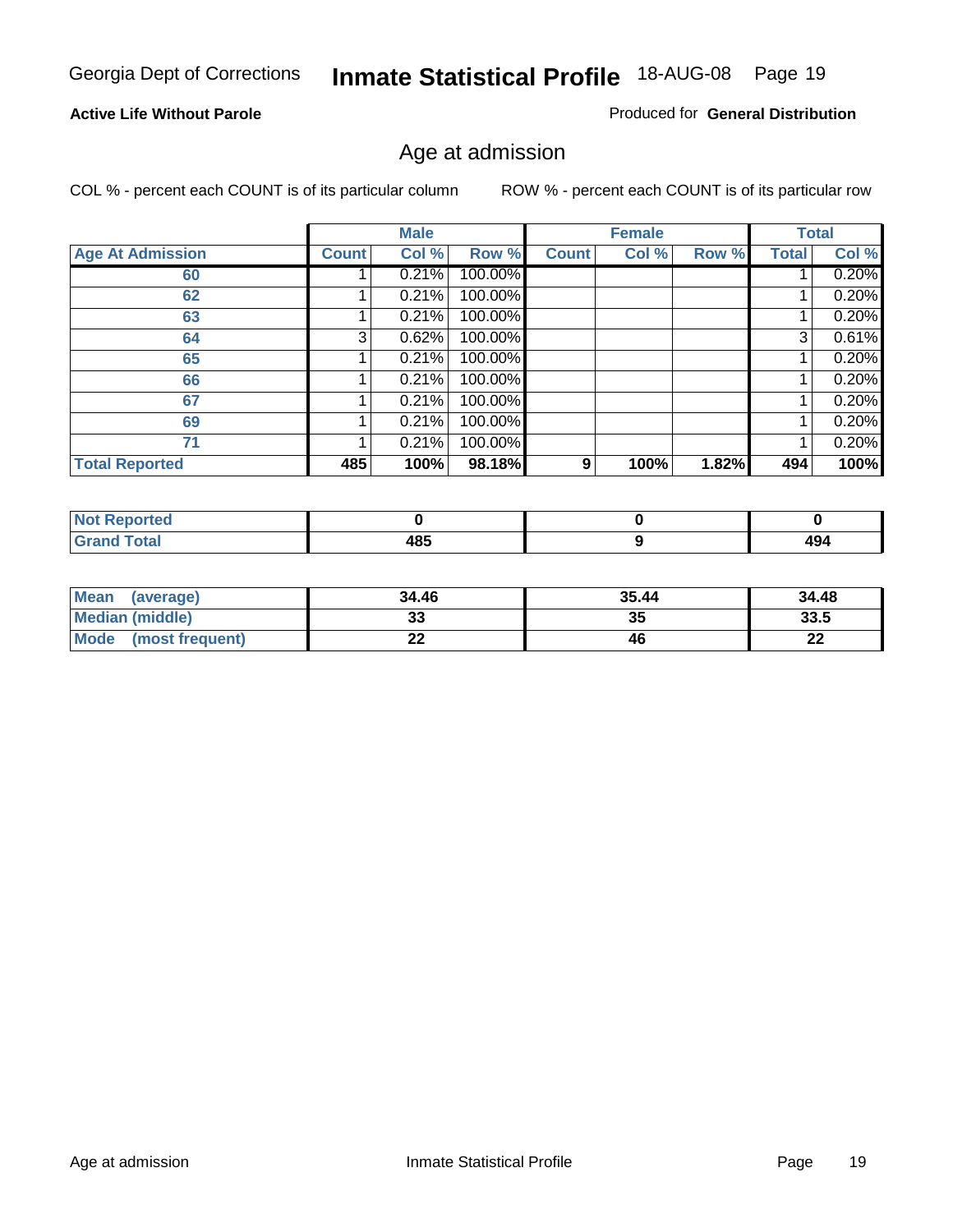#### **Active Life Without Parole**

Produced for **General Distribution**

### Age at release

|                       |              | <b>Male</b> |       |                | <b>Female</b> |       | <b>Total</b> |       |
|-----------------------|--------------|-------------|-------|----------------|---------------|-------|--------------|-------|
| <b>Age At Release</b> | <b>Count</b> | Col%        | Row % | <b>Count</b> Ⅰ | Col %         | Row % | <b>Total</b> | Col % |
| <b>Total Reported</b> |              |             |       |                |               |       |              |       |

| <b>Still Active</b> | 485 | 494 |
|---------------------|-----|-----|
| <b>Not Reported</b> |     |     |
| <b>Grand Total</b>  | 485 | 494 |

| Mean<br>(average)      | N/A | N/A | N/A |
|------------------------|-----|-----|-----|
| <b>Median (middle)</b> | N/A | N/A | N/A |
| Mode (most frequent)   | N/A | N/A | N/A |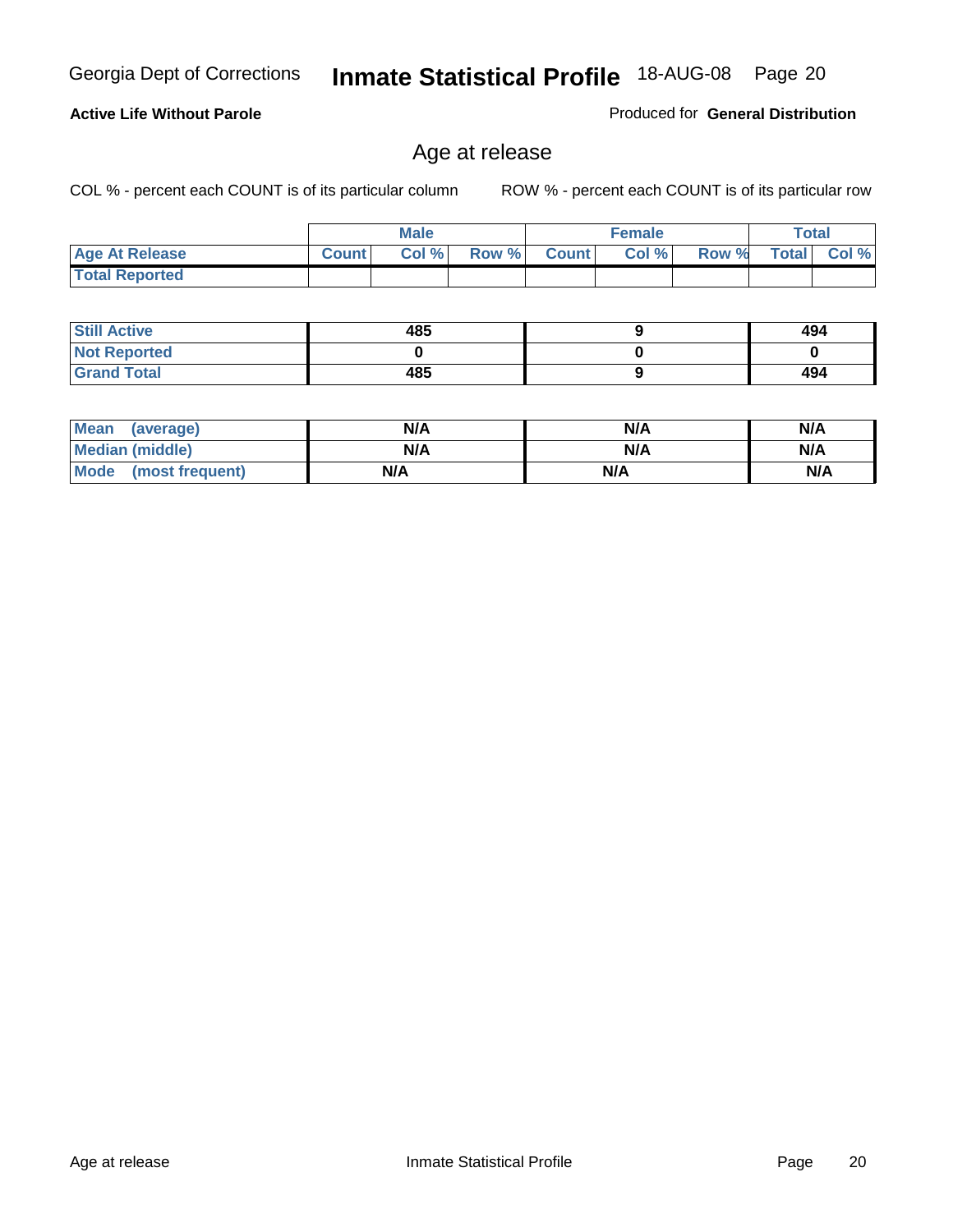#### **Active Life Without Parole**

#### Produced for **General Distribution**

### Height, measured at entry to prison

|                       |                | <b>Male</b> |         |                | <b>Female</b> |        |                 | <b>Total</b> |
|-----------------------|----------------|-------------|---------|----------------|---------------|--------|-----------------|--------------|
| <b>Height</b>         | <b>Count</b>   | Col %       | Row %   | <b>Count</b>   | Col %         | Row %  | <b>Total</b>    | Col %        |
| 5'01''                | 2              | 0.41%       | 100.00% |                |               |        | 2 <sup>1</sup>  | 0.41%        |
| 5'02"                 | 1              | 0.21%       | 100.00% |                |               |        | 1               | 0.20%        |
| 5'03"                 | 2              | 0.41%       | 50.00%  | $\overline{c}$ | 25.00%        | 50.00% | 4               | 0.81%        |
| 5'04"                 | 3              | 0.62%       | 60.00%  | 2              | 25.00%        | 40.00% | 5               | 1.02%        |
| 5'05"                 | 17             | 3.51%       | 94.44%  | 1              | 12.50%        | 5.56%  | 18              | 3.66%        |
| 5'06"                 | 36             | 7.44%       | 100.00% |                |               |        | $\overline{36}$ | 7.32%        |
| 5'07''                | 33             | 6.82%       | 94.29%  | 2              | 25.00%        | 5.71%  | 35              | 7.11%        |
| 5'08"                 | 45             | 9.30%       | 97.83%  | 1              | 12.50%        | 2.17%  | 46              | 9.35%        |
| 5'09''                | 62             | 12.81%      | 100.00% |                |               |        | 62              | 12.60%       |
| 5'10''                | 68             | 14.05%      | 100.00% |                |               |        | 68              | 13.82%       |
| 5'11''                | 65             | 13.43%      | 100.00% |                |               |        | 65              | 13.21%       |
| 6'00"                 | 55             | 11.36%      | 100.00% |                |               |        | 55              | 11.18%       |
| 6'01''                | 35             | 7.23%       | 100.00% |                |               |        | 35              | 7.11%        |
| 6'02"                 | 24             | 4.96%       | 100.00% |                |               |        | 24              | 4.88%        |
| 6'03"                 | 17             | 3.51%       | 100.00% |                |               |        | 17              | 3.46%        |
| 6'04"                 | 12             | 2.48%       | 100.00% |                |               |        | 12              | 2.44%        |
| 6'05"                 | 5              | 1.03%       | 100.00% |                |               |        | $\overline{5}$  | 1.02%        |
| 6'06"                 | $\overline{2}$ | 0.41%       | 100.00% |                |               |        | $\overline{2}$  | 0.41%        |
| <b>Total Reported</b> | 484            | 100%        | 98.37%  | 8              | 100%          | 1.63%  | 492             | 100%         |

| τeα<br>. |                   |     |
|----------|-------------------|-----|
| _____    | 10 E<br>40J<br>__ | יטו |

| <b>Mean</b><br>(average)       | 5'10" | 5'05" | 5'10" |
|--------------------------------|-------|-------|-------|
| Median (middle)                | 5'10" |       | 5'10" |
| <b>Mode</b><br>(most frequent) | 5'10" | 5'04" | 5'10" |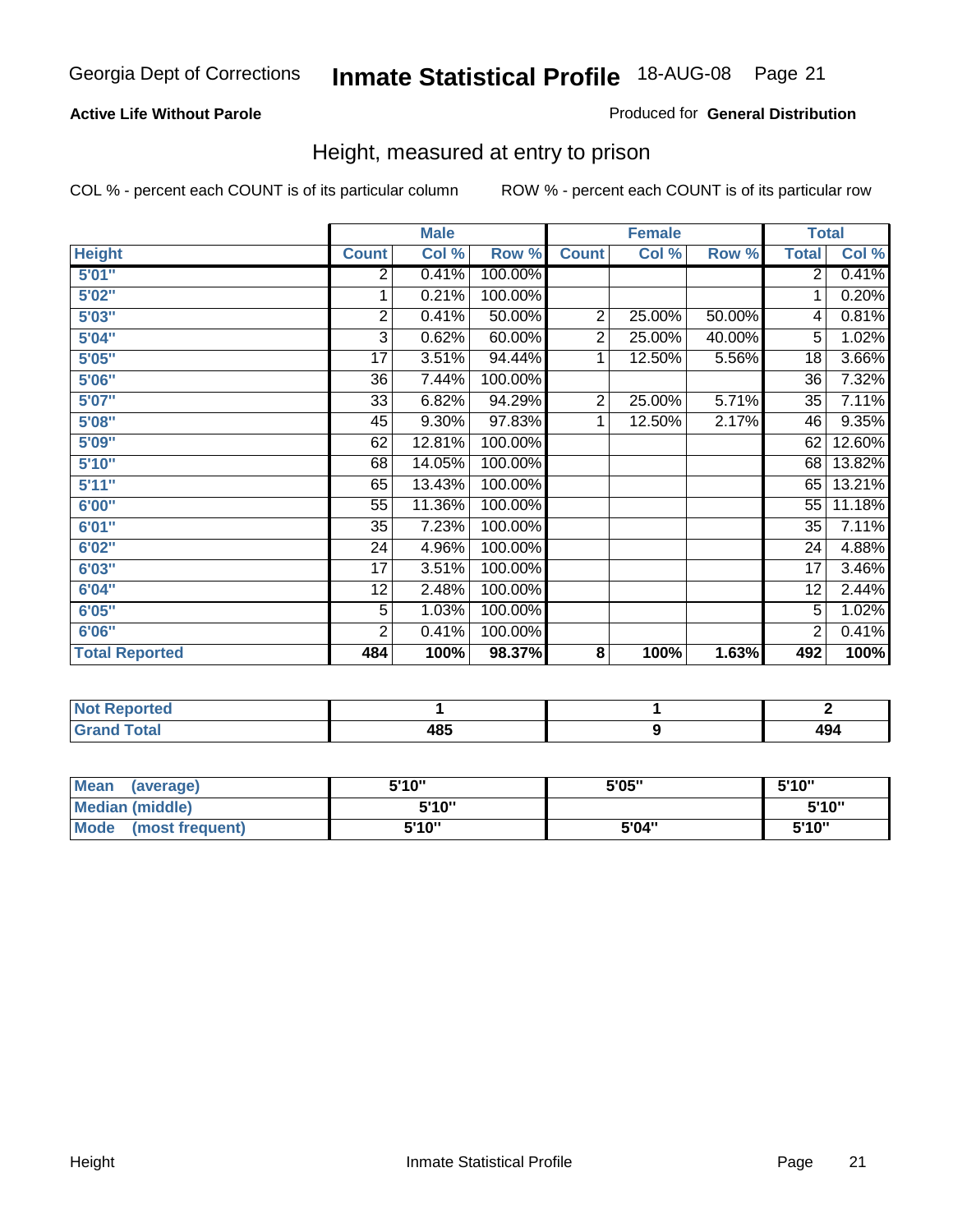#### **Active Life Without Parole**

#### Produced for **General Distribution**

### Weight, measured at entry to prison

|                       |                | <b>Male</b> |         |                | <b>Female</b> |         |                 | <b>Total</b> |
|-----------------------|----------------|-------------|---------|----------------|---------------|---------|-----------------|--------------|
| <b>Weight</b>         | <b>Count</b>   | Col %       | Row %   | <b>Count</b>   | Col %         | Row %   | <b>Total</b>    | Col %        |
| 110 - 119 pounds      |                |             |         | 1              | 12.50%        | 100.00% | $\overline{1}$  | 0.20%        |
| 120 - 129 pounds      | $\overline{4}$ | 0.83%       | 100.00% |                |               |         | 4               | 0.81%        |
| 130 - 139 pounds      | 12             | 2.48%       | 92.31%  | 1              | 12.50%        | 7.69%   | 13              | 2.64%        |
| 140 - 149 pounds      | 28             | 5.79%       | 96.55%  | 1              | 12.50%        | 3.45%   | 29              | 5.89%        |
| 150 - 159 pounds      | 38             | 7.85%       | 97.44%  | 1              | 12.50%        | 2.56%   | $\overline{39}$ | 7.93%        |
| 160 - 169 pounds      | 69             | 14.26%      | 98.57%  | 1              | 12.50%        | 1.43%   | 70              | 14.23%       |
| 170 - 179 pounds      | 65             | 13.43%      | 97.01%  | $\overline{2}$ | 25.00%        | 2.99%   | 67              | 13.62%       |
| 180 - 189 pounds      | 74             | 15.29%      | 100.00% |                |               |         | 74              | 15.04%       |
| 190 - 199 pounds      | 42             | 8.68%       | 100.00% |                |               |         | 42              | 8.54%        |
| 200 - 209 pounds      | 33             | 6.82%       | 100.00% |                |               |         | 33              | 6.71%        |
| 210 - 219 pounds      | 34             | 7.02%       | 100.00% |                |               |         | 34              | 6.91%        |
| 220 - 229 pounds      | 25             | 5.17%       | 100.00% |                |               |         | 25              | 5.08%        |
| 230 - 239 pounds      | 26             | 5.37%       | 100.00% |                |               |         | 26              | 5.28%        |
| 240 - 249 pounds      | 8              | 1.65%       | 100.00% |                |               |         | 8               | 1.63%        |
| 250 - 259 pounds      | 10             | 2.07%       | 100.00% |                |               |         | 10              | 2.03%        |
| 260 - 269 pounds      | 5              | 1.03%       | 83.33%  | $\mathbf{1}$   | 12.50%        | 16.67%  | 6               | 1.22%        |
| 270 - 279 pounds      | 2              | 0.41%       | 100.00% |                |               |         | $\overline{2}$  | 0.41%        |
| 280 - 289 pounds      | 6              | 1.24%       | 100.00% |                |               |         | 6               | 1.22%        |
| 290 - 299 pounds      | 1              | 0.21%       | 100.00% |                |               |         | 1               | 0.20%        |
| 330 - 339 pounds      | 1              | 0.21%       | 100.00% |                |               |         | 1               | 0.20%        |
| 400 pounds and over   | 1              | 0.21%       | 100.00% |                |               |         | $\mathbf{1}$    | 0.20%        |
| <b>Total Reported</b> | 484            | 100%        | 98.37%  | 8              | 100%          | 1.63%   | 492             | 100%         |

| N<br>.<br>. |      |      |
|-------------|------|------|
| nd Total    | 40 F | 494  |
| -           | $ -$ | ____ |

| <b>Mean</b><br>(average) | 189 | 165 | 188   |
|--------------------------|-----|-----|-------|
| Median (middle)          | 183 | 160 | 182.5 |
| Mode (most frequent)     | 170 | 164 | 170   |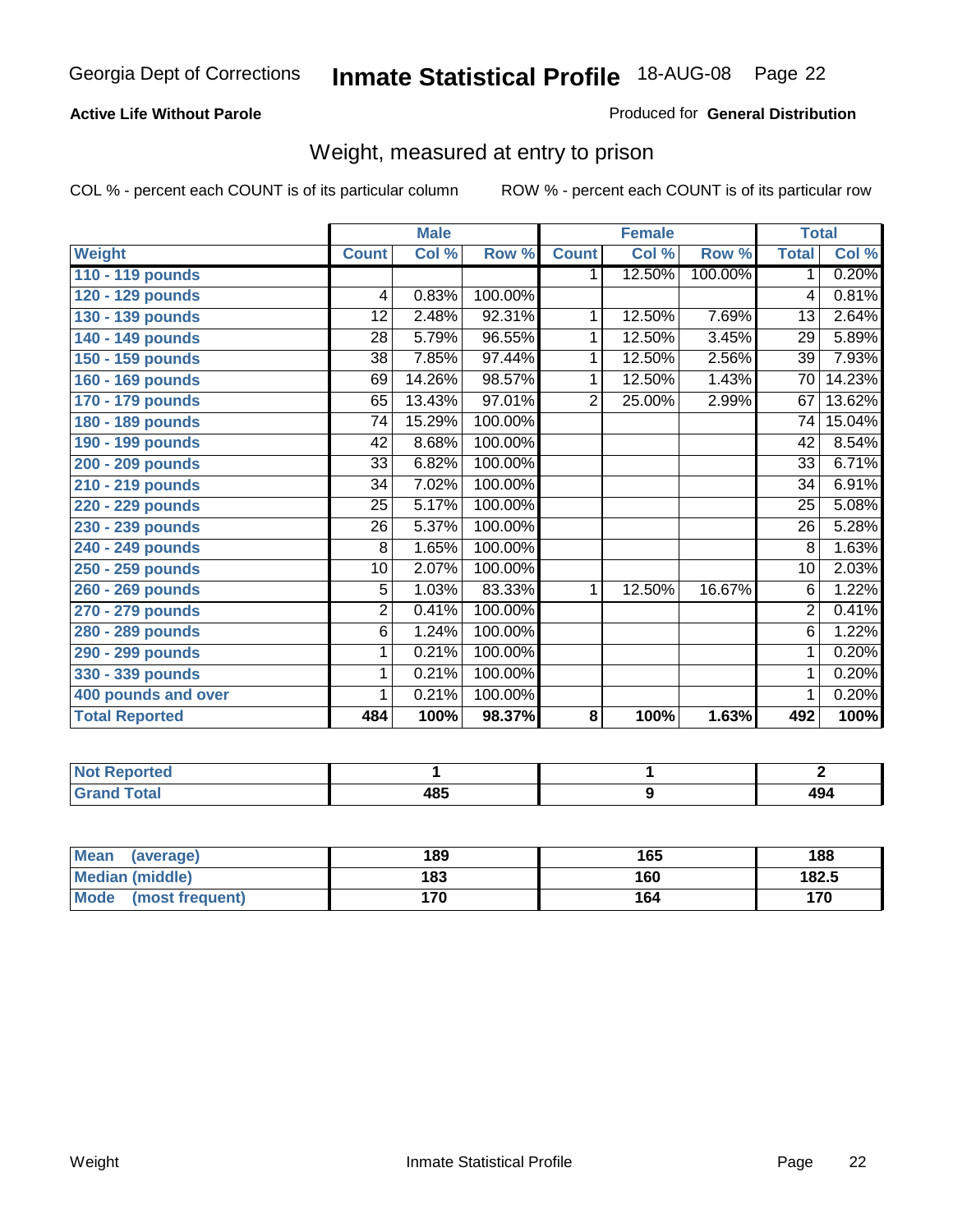**Active Life Without Parole** 

Produced for **General Distribution**

### Military service

|                         |              | <b>Male</b> |             |   | <b>Female</b> |       |       | <b>Total</b> |
|-------------------------|--------------|-------------|-------------|---|---------------|-------|-------|--------------|
| <b>Military service</b> | <b>Count</b> | Col %       | Row % Count |   | Col %         | Row % | Total | Col %        |
| <b>Air Force</b>        | 6.           | 1.85%       | 100.00%     |   |               |       |       | 1.80%        |
| <b>Army</b>             | 32           | 9.85%       | 100.00%     |   |               |       | 32    | 9.58%        |
| <b>Navy</b><br>3        |              | $.92\%$     | 100.00%     |   |               |       |       | $.90\%$      |
| <b>Marines</b><br>4     | 3            | $.92\%$     | 100.00%     |   |               |       |       | $.90\%$      |
| 96 None                 | 281          | 86.46%      | 96.90%      | 9 | 100.00%       | 3.10% | 290   | 86.83%       |
| <b>Total Reported</b>   | 325          | 100%        | 97.31%      | 9 | 100%          | 2.69% | 334   | 100%         |

| net"        | A CO<br>v.<br>__ | 160 |
|-------------|------------------|-----|
| $C = 4 - 7$ | 485              | 494 |

| M<br><b>INUIL</b><br>.<br>. |
|-----------------------------|
|-----------------------------|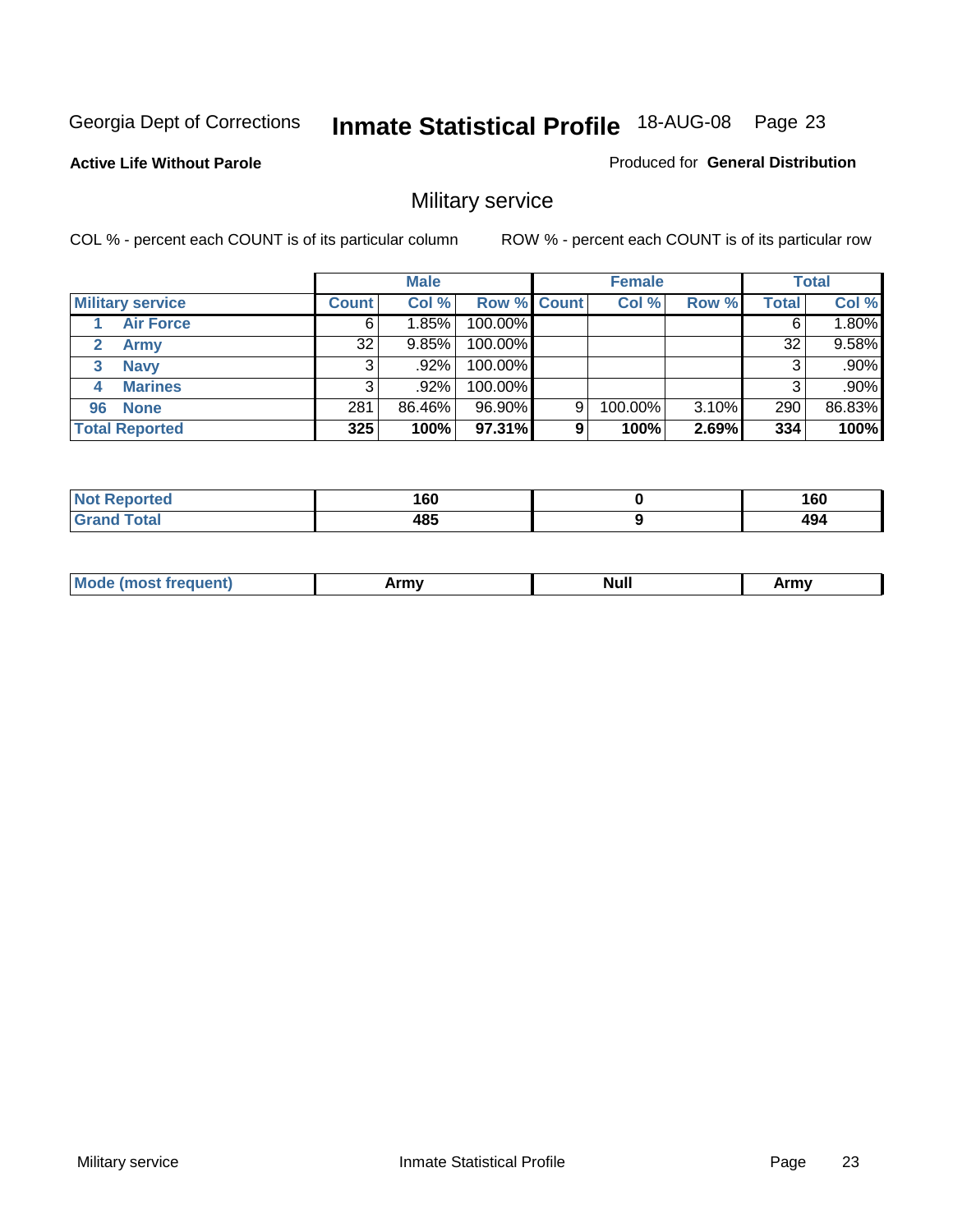#### **Active Life Without Parole**

#### Produced for **General Distribution**

### Type of admission to prison

|              |                             |              | <b>Male</b> |                    |   | <b>Female</b> |       |              | <b>Total</b> |
|--------------|-----------------------------|--------------|-------------|--------------------|---|---------------|-------|--------------|--------------|
|              | <b>Type of Admission</b>    | <b>Count</b> | Col %       | <b>Row % Count</b> |   | Col %         | Row % | <b>Total</b> | Col %        |
|              | <b>Committed From Court</b> | 136          | 28.04%      | $97.14\%$          |   | 44.44%        | 2.86% | 140          | 28.34%       |
| $\mathbf{3}$ | <b>Parole Rev/New Sent</b>  | 35           | 7.22%       | 100.00%            |   |               |       | 35           | 7.09%        |
| 4            | <b>Par Rev/No New Sent</b>  | 8            | 1.65%       | 100.00%            |   |               |       | 8            | 1.62%        |
| 6            | <b>Prob Viol/Partial</b>    | 6            | 1.24%       | 100.00%            |   |               |       | 6            | 1.21%        |
| 9            | <b>Prob Rev/Remainder</b>   | 11           | 2.27%       | 100.00%            |   |               |       | 11           | 2.23%        |
| 10           | <b>New Sent/Par Rev Pnd</b> |              | .21%        | 100.00%            |   |               |       |              | .20%         |
| 11           | <b>Life W/O Parole</b>      | 287          | 59.18%      | 98.29%             | 5 | 55.56%        | 1.71% | 292          | 59.11%       |
| 30           | <b>Par Rev/Rsn Unknown</b>  |              | .21%        | 100.00%            |   |               |       |              | .20%         |
|              | <b>Total Reported</b>       | 485          | 100%        | 98.18%             | 9 | 100%          | 1.82% | 494          | 100%         |

| <b>eported</b><br>NOT                           |      |           |
|-------------------------------------------------|------|-----------|
| <b>Total</b><br>Grs<br>$\sim$ . $\sim$ . $\sim$ | 10 E | AO<br>494 |

| <b>Mode (most frequent)</b> | <b>W/O Par</b> | <b>W/O Par</b> | W/O Par |
|-----------------------------|----------------|----------------|---------|
|                             |                |                |         |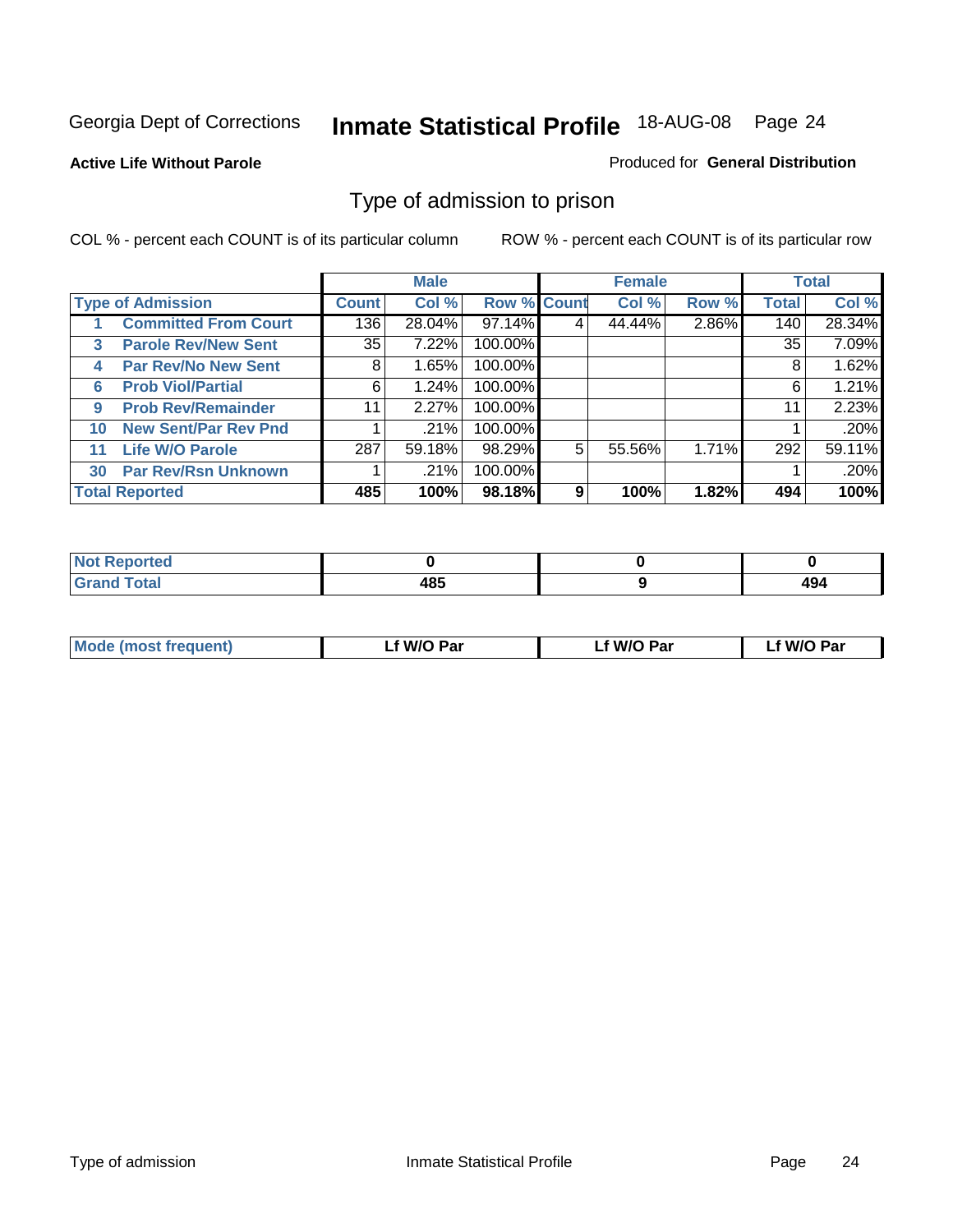**Active Life Without Parole** 

Produced for **General Distribution**

### Current / last security status

|                        |              | <b>Male</b> |                    |   | <b>Female</b> |       |       | <b>Total</b> |
|------------------------|--------------|-------------|--------------------|---|---------------|-------|-------|--------------|
| <b>Security Status</b> | <b>Count</b> | Col %       | <b>Row % Count</b> |   | Col %         | Row % | Total | Col %        |
| 3 Minimum              | 8            | 1.66%       | $100.00\%$         |   | .00%          |       |       | 1.63%        |
| 4 Medium               | 60           | 12.42%      | 100.00%            |   | .00%          |       | 60    | 12.22%       |
| 5 Close                | 405          | 83.85%      | 98.06%             | 8 | 100.00%       | 1.94% | 413   | 84.11%       |
| <b>6 Maximum</b>       | 10           | 2.07%       | 100.00%            |   | .00%          |       | 10    | 2.04%        |
| <b>Total Reported</b>  | 483'         | 100%        | 98.37%             | 8 | 100%          | 1.63% | 491   | 100%         |

| <b>Still being diagnosed</b> |     |     |
|------------------------------|-----|-----|
| <b>Not Reported</b>          |     |     |
| <b>Grand Total</b>           | 485 | 494 |

|  | Mo<br>frequent)<br>יצניות ו | Close<br>. | ાose<br>. | <b>OSE</b><br>. |
|--|-----------------------------|------------|-----------|-----------------|
|--|-----------------------------|------------|-----------|-----------------|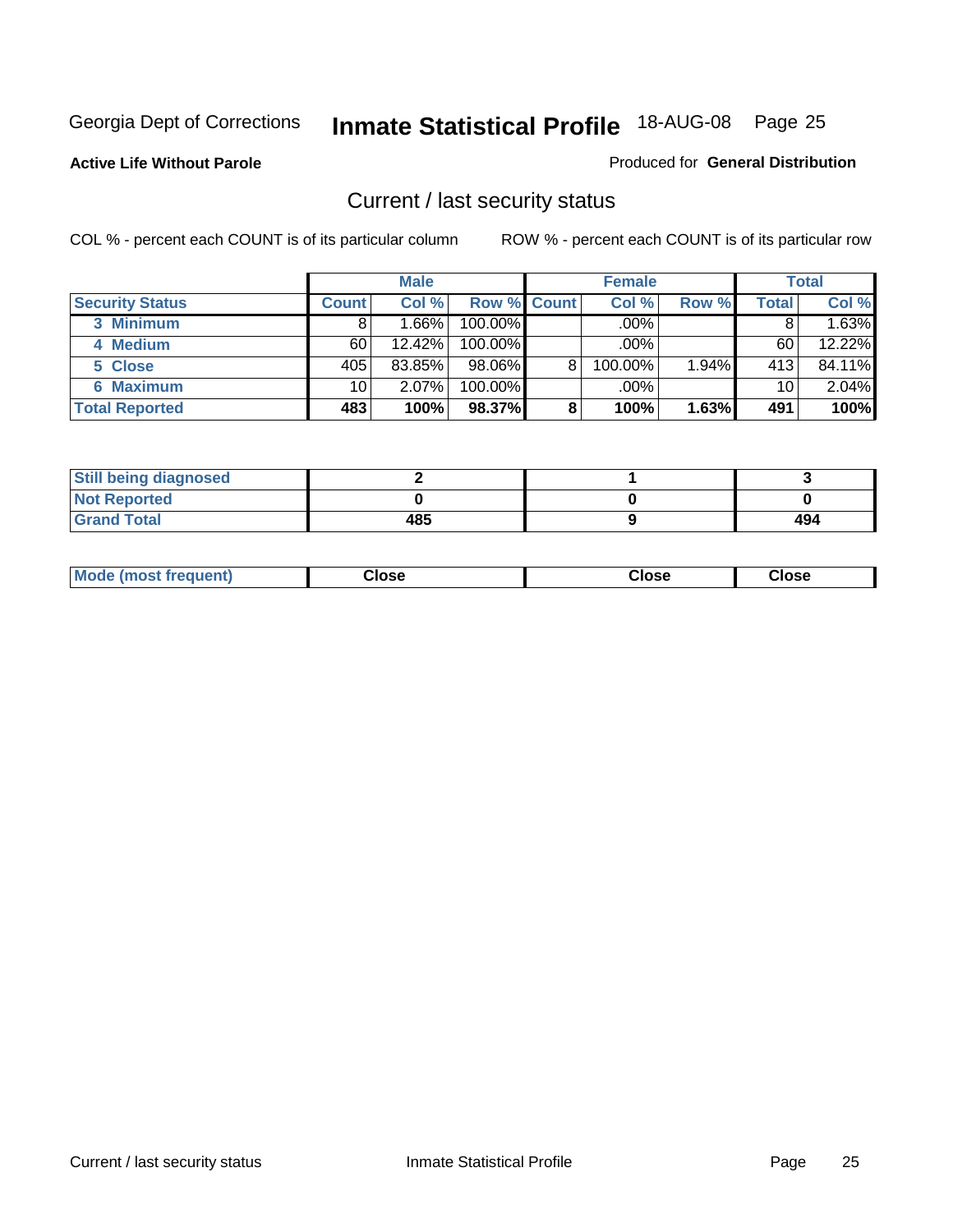**Active Life Without Parole** 

Produced for **General Distribution**

### Current / last type of institution

|                            |              | <b>Male</b> |             |   | <b>Female</b> |       |       | <b>Total</b> |
|----------------------------|--------------|-------------|-------------|---|---------------|-------|-------|--------------|
| <b>Type of Institution</b> | <b>Count</b> | Col%        | Row % Count |   | Col %         | Row % | Total | Col %        |
| <b>State Prison</b>        | 484          | $99.79\%$   | 98.17%      | Q | 100.00%       | .83%  | 493   | 99.80%       |
| <b>Private Prison</b>      |              | .21%        | 100.00%     |   |               |       |       | .20%         |
| <b>Total Reported</b>      | 485          | 100%        | 98.18%      |   | 100%          | 1.82% | 494   | 100%         |

| ted          |      |     |
|--------------|------|-----|
| <b>Total</b> | 10 E | 401 |
| ---          | 40J  | . . |

| <b>Mode (most frequent)</b> | <b>State Prison</b> | <b>State Prison</b> | <b>State Prison</b> |
|-----------------------------|---------------------|---------------------|---------------------|
|                             |                     |                     |                     |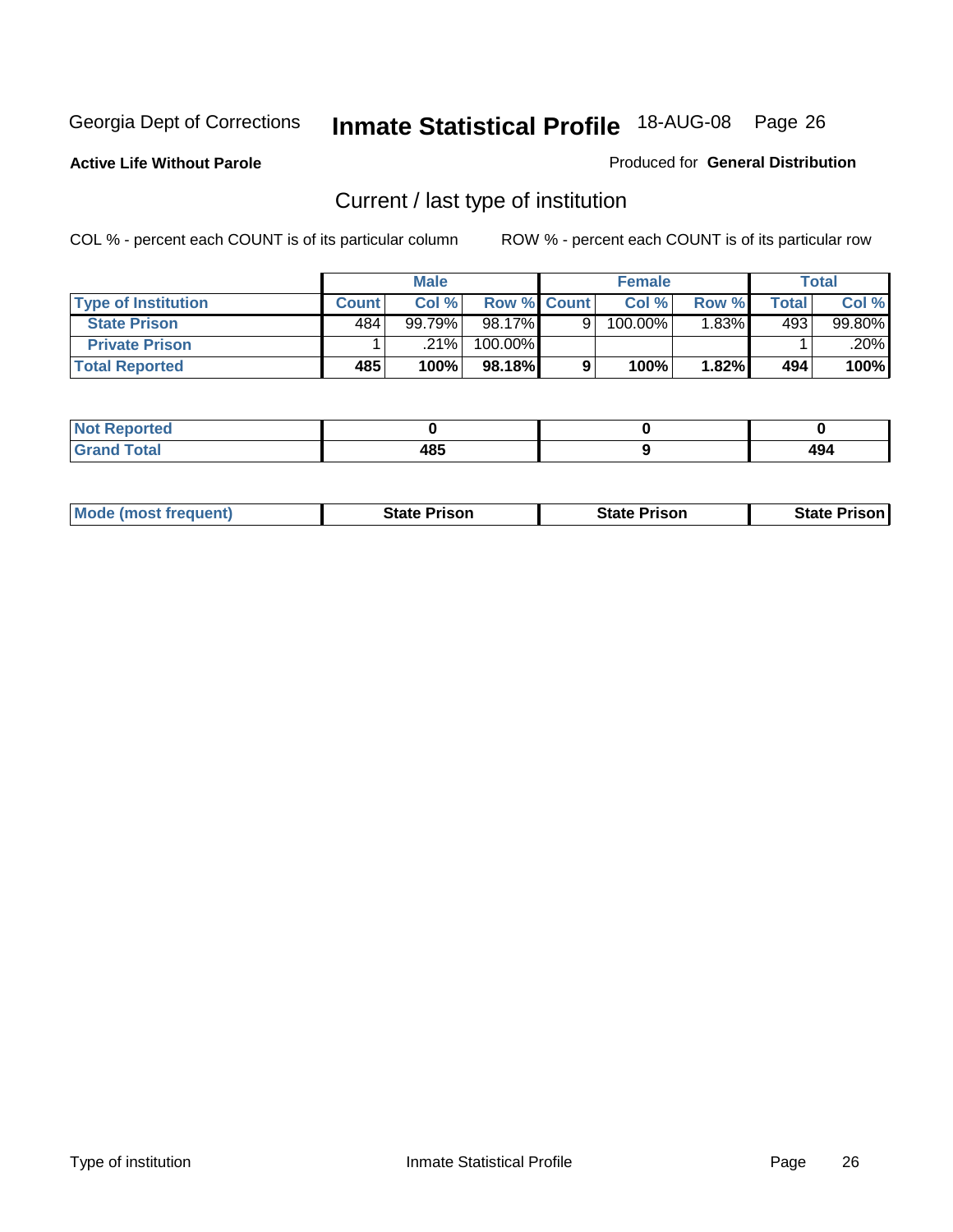**Active Life Without Parole** 

Produced for **General Distribution**

### Institution type - transitional centers

|                                          |              | <b>Male</b> |                    | <b>Female</b> |             | Total |
|------------------------------------------|--------------|-------------|--------------------|---------------|-------------|-------|
| <b>Institution Type - Trans. Centers</b> | <b>Count</b> | Col %       | <b>Row % Count</b> | Col %         | Row % Total | Col % |
| <b>Total Reported</b>                    |              |             |                    |               |             |       |

| rtea<br>20 NGL 2<br>  |  |  |
|-----------------------|--|--|
| into!<br>---<br>_____ |  |  |

| Mode (most frequent) | <b>Null</b> | <b>Null</b> | <b>Null</b> |
|----------------------|-------------|-------------|-------------|
|                      |             |             |             |
|                      |             |             |             |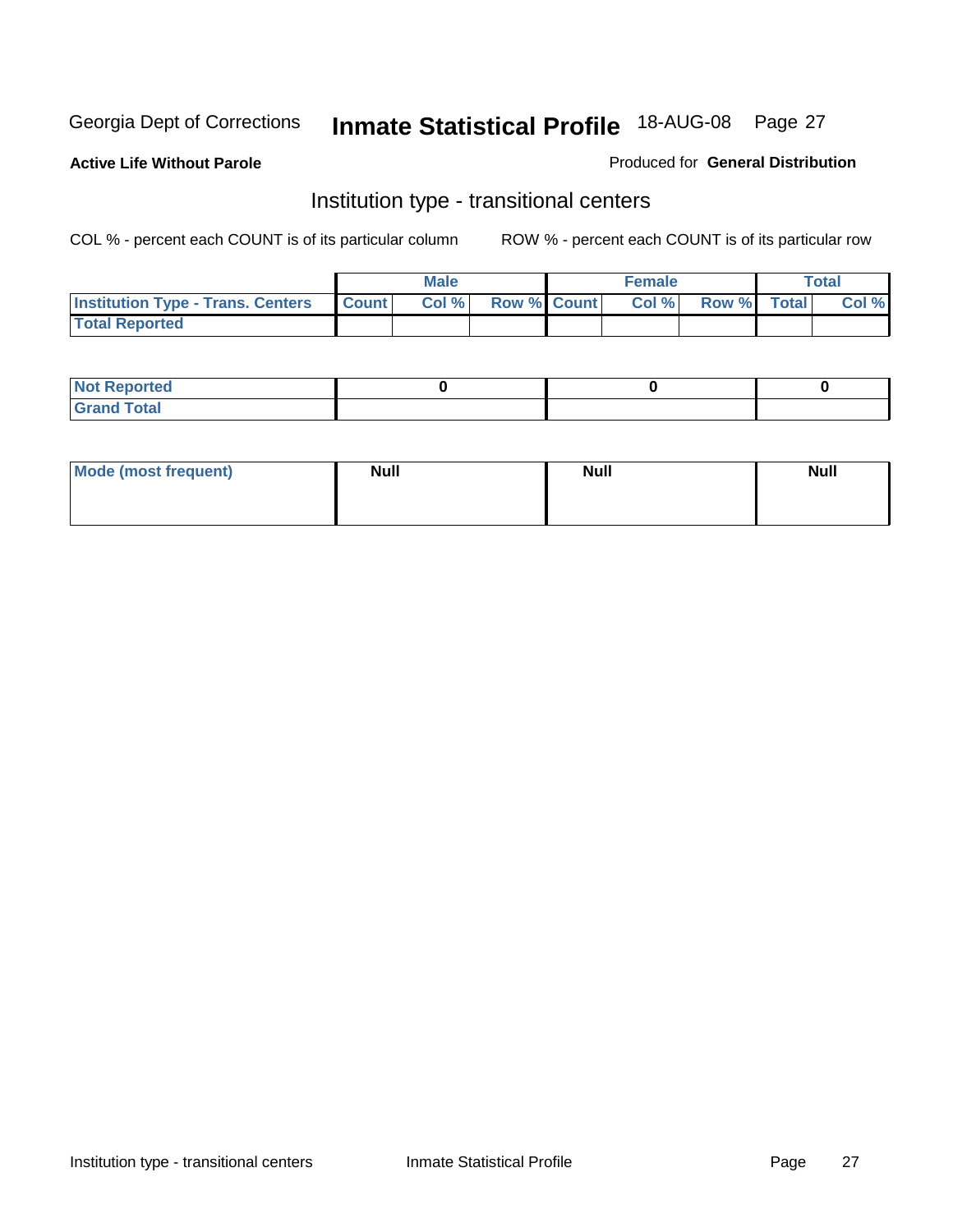**Active Life Without Parole** 

Produced for **General Distribution**

### Institution type - mental hospitals

|                                                  | <b>Male</b> |                    | <b>Female</b> |                   | <b>Total</b> |
|--------------------------------------------------|-------------|--------------------|---------------|-------------------|--------------|
| <b>Institution Type - Mental Hospitals Count</b> | Col%        | <b>Row % Count</b> |               | Col % Row % Total | Col %        |
| <b>Total Reported</b>                            |             |                    |               |                   |              |

| <b>Not Reported</b> |  |  |
|---------------------|--|--|
| <b>Fotal</b><br>Cro |  |  |

| Mode (most frequent) | <b>Null</b> | <b>Null</b> | <b>Null</b> |
|----------------------|-------------|-------------|-------------|
|                      |             |             |             |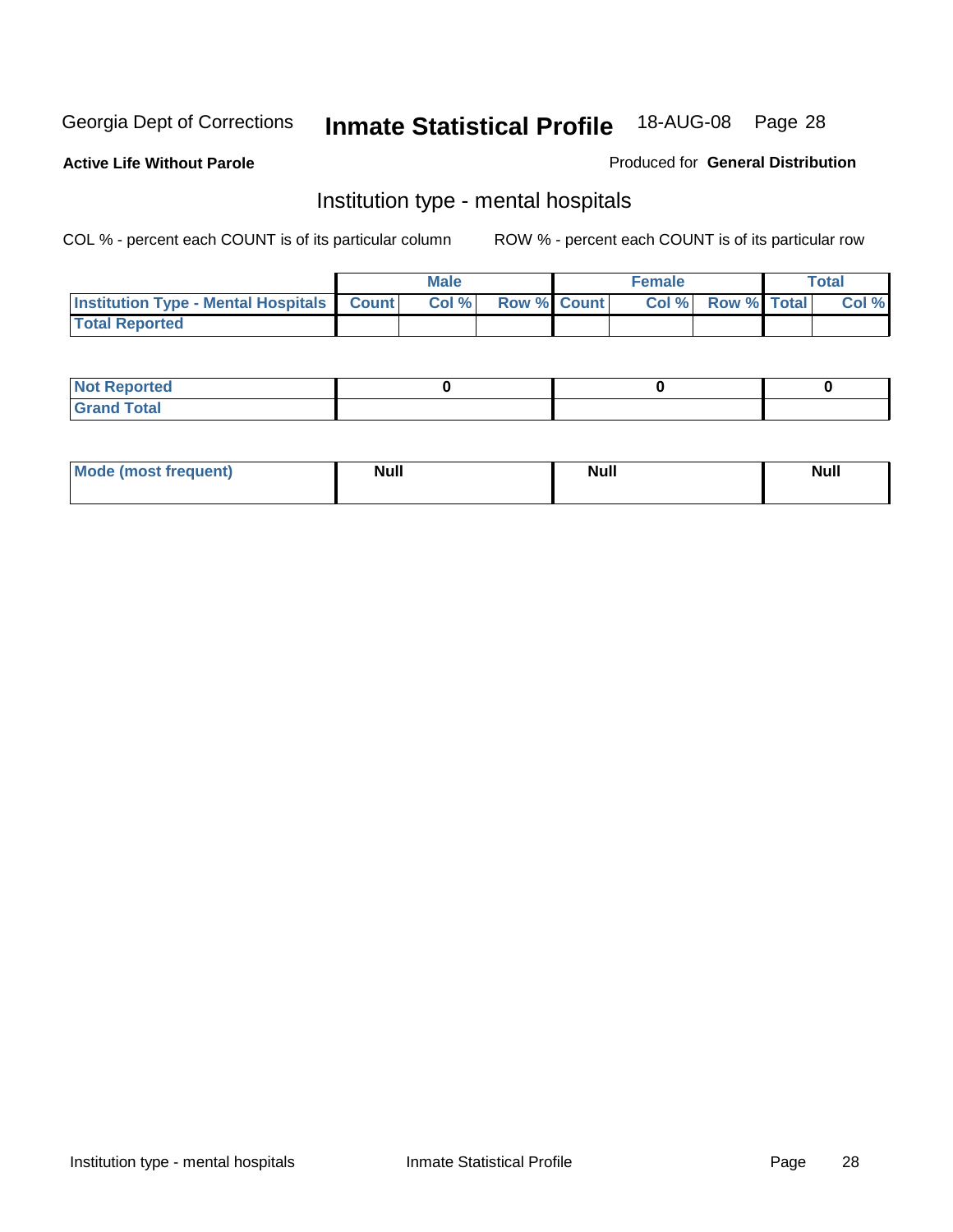**Active Life Without Parole** 

Produced for **General Distribution**

### Institution type - county prisons

|                                                    | <b>Male</b> |  | <b>Female</b>            |              |              | Total |
|----------------------------------------------------|-------------|--|--------------------------|--------------|--------------|-------|
| <b>Institution Type - County Prisons   Count  </b> | Col %       |  | <b>Row % Count Col %</b> | <b>Row %</b> | <b>Total</b> | Col % |
| <b>Total Reported</b>                              |             |  |                          |              |              |       |

| <b>Not Reported</b>        |  |  |
|----------------------------|--|--|
| <b>Total</b><br>.Grar<br>_ |  |  |

| <b>Mo</b><br>frequent) | NI. . II<br>1u 11 | <b>Moll</b> | <b>Null</b> |
|------------------------|-------------------|-------------|-------------|
|                        |                   |             |             |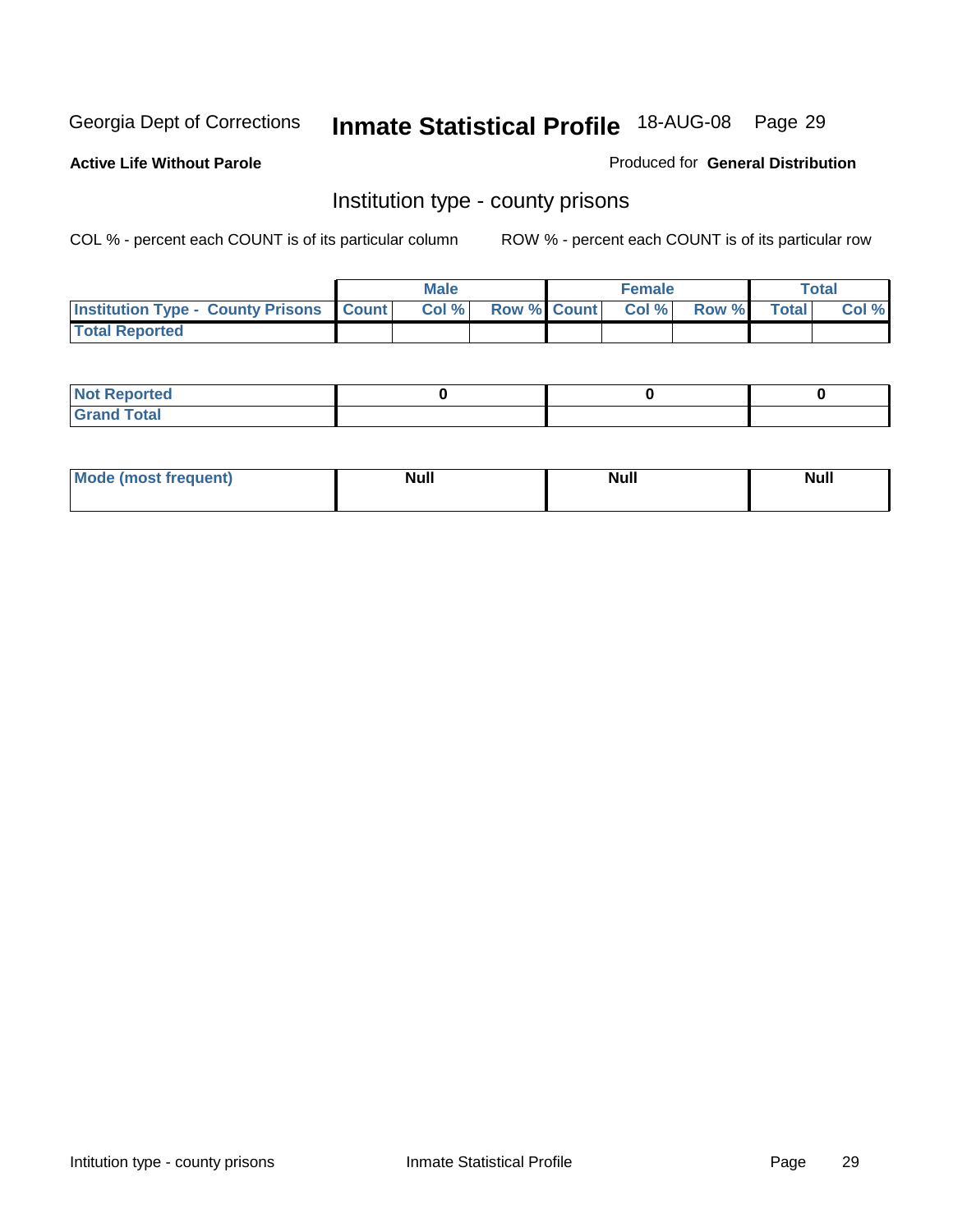#### **Active Life Without Parole**

#### Produced for **General Distribution**

### Institution type - state prisons

|     |                                         |                 | <b>Male</b> |         |                | <b>Female</b> |         | <b>Total</b>    |        |
|-----|-----------------------------------------|-----------------|-------------|---------|----------------|---------------|---------|-----------------|--------|
|     | <b>Institution Type - State Prisons</b> | <b>Count</b>    | Col %       | Row %   | <b>Count</b>   | Col %         | Row %   | <b>Total</b>    | Col %  |
| 508 | <b>Arrendale State Prison</b>           |                 |             |         | $\mathbf 1$    | 11.11%        | 100.00% | 1               | .20%   |
| 532 | <b>Augusta State Med.</b>               | $\overline{25}$ | 5.17%       | 100.00% |                |               |         | $\overline{25}$ | 5.07%  |
|     | <b>Prison</b>                           |                 |             |         |                |               |         |                 |        |
| 553 | <b>Baldwin State Prison</b>             | 1               | .21%        | 100.00% |                |               |         | 1               | .20%   |
| 547 | <b>Calhoun State Prison</b>             | $\overline{6}$  | 1.24%       | 100.00% |                |               |         | 6               | 1.22%  |
| 523 | <b>Coastal State Prison</b>             | 7               | 1.45%       | 100.00% |                |               |         | 7               | 1.42%  |
| 503 | <b>Dodge State Prison</b>               | 1               | .21%        | 100.00% |                |               |         | 1               | .20%   |
| 521 | <b>Ga Diag &amp; Class Pris</b>         | 3               | .62%        | 100.00% |                |               |         | 3               | .61%   |
| 522 | <b>Ga Diag &amp; Class Pris-</b>        | $\overline{12}$ | 2.48%       | 100.00% |                |               |         | 12              | 2.43%  |
|     | <b>Perm</b>                             |                 |             |         |                |               |         |                 |        |
| 517 | <b>Ga State Prison</b>                  | 35              | 7.23%       | 100.00% |                |               |         | 35              | 7.10%  |
| 541 | <b>Hancock State Prison</b>             | 52              | 10.74%      | 100.00% |                |               |         | $\overline{52}$ | 10.55% |
| 540 | <b>Hays State Prison</b>                | 52              | 10.74%      | 100.00% |                |               |         | 52              | 10.55% |
| 549 | <b>Macon State Prison</b>               | 73              | 15.08%      | 100.00% |                |               |         | 73              | 14.81% |
| 519 | <b>Men'S State Prison</b>               | 1               | .21%        | 100.00% |                |               |         | 1               | .20%   |
| 554 | <b>Metro State Prison (W)</b>           |                 |             |         | 6              | 66.67%        | 100.00% | $\overline{6}$  | 1.22%  |
| 505 | <b>Phillips State Prison</b>            | $\overline{25}$ | 5.17%       | 100.00% |                |               |         | $\overline{25}$ | 5.07%  |
| 557 | <b>Pulaski State Prison (W)</b>         |                 |             |         | $\overline{2}$ | 22.22%        | 100.00% | $\overline{2}$  | .41%   |
| 525 | <b>Scott State Prison</b>               | 1               | .21%        | 100.00% |                |               |         | 1               | .20%   |
| 550 | <b>Smith State Prison</b>               | $\overline{35}$ | 7.23%       | 100.00% |                |               |         | $\overline{35}$ | 7.10%  |
| 542 | <b>Telfair State Prison</b>             | 63              | 13.02%      | 100.00% |                |               |         | 63              | 12.78% |
| 537 | <b>Valdosta State Prison</b>            | 48              | 9.92%       | 100.00% |                |               |         | 48              | 9.74%  |
| 501 | <b>Ware State Prison</b>                | 36              | 7.44%       | 100.00% |                |               |         | $\overline{36}$ | 7.30%  |
| 552 | <b>Washington Sp</b>                    | 7               | 1.45%       | 100.00% |                |               |         | 7               | 1.42%  |
| 546 | <b>Wilcox State Prison</b>              | 1               | .21%        | 100.00% |                |               |         |                 | .20%   |
|     | <b>Total Reported</b>                   | 484             | 100%        | 98.17%  | $\overline{9}$ | 100%          | 1.83%   | 493             | 100%   |

| Not Reported |     |     |
|--------------|-----|-----|
| int          | 484 | ៱៱៰ |
| <b>TULAI</b> |     | 433 |

| Mode (most frequent) | <b>549 Macon State Prison</b> | 554 Metro State Prison (W) | 549 Macon State |
|----------------------|-------------------------------|----------------------------|-----------------|
|                      |                               |                            | <b>Prison</b>   |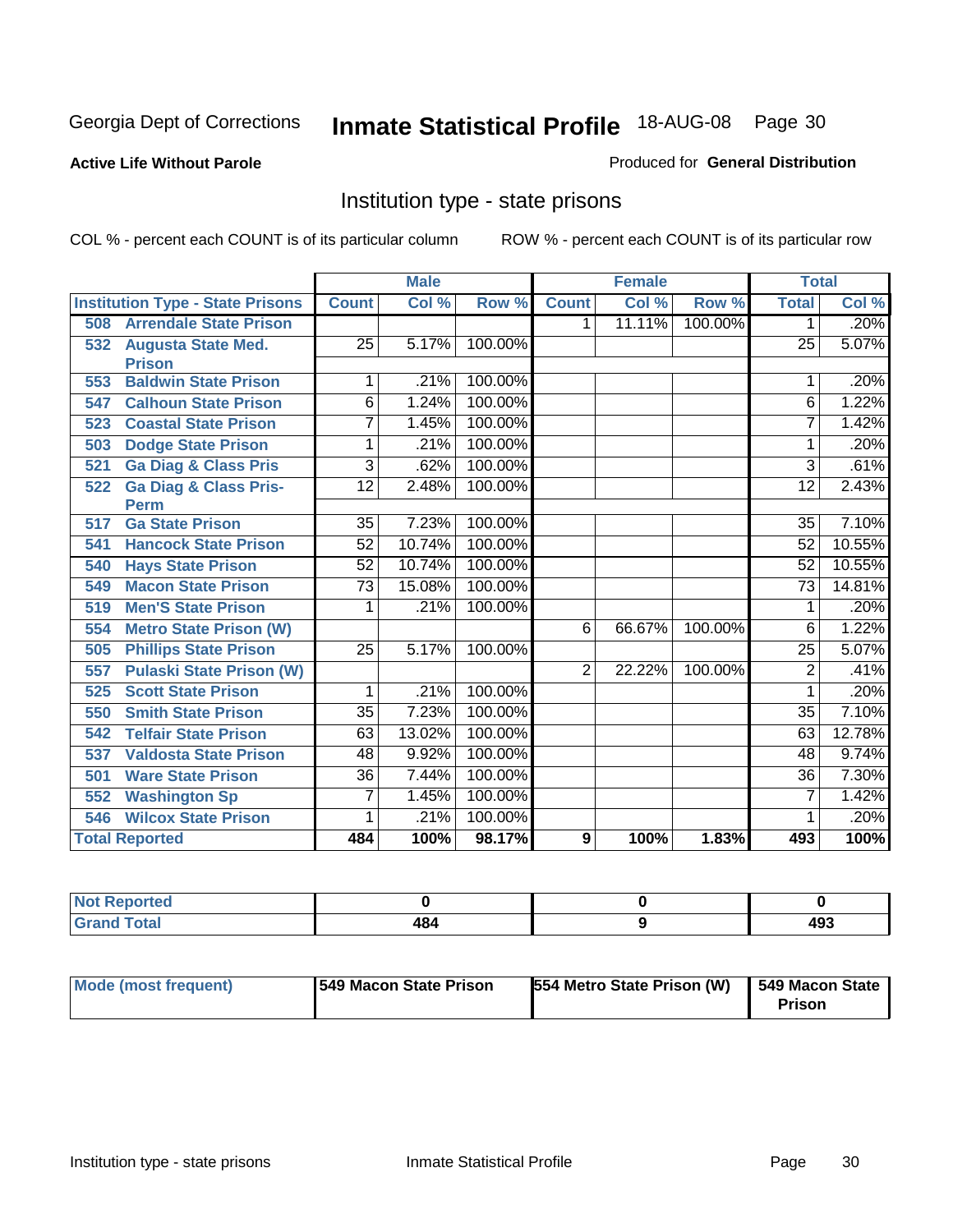**Active Life Without Parole** 

Produced for **General Distribution**

### Institution type - private prisons

|                                           |              | <b>Male</b> |               | <b>Female</b> |       |       | Total   |
|-------------------------------------------|--------------|-------------|---------------|---------------|-------|-------|---------|
| <b>Institution Type - Private Prisons</b> | <b>Count</b> | Col %       | Row % Count   | Col %         | Row % | Total | Col %   |
| 567 D Ray James Corr Fac                  |              | $100.00\%$  | 100.00%       |               |       |       | 100.00% |
| <b>Total Reported</b>                     |              | 100%        | 100% <b>I</b> |               | %     |       | 100%    |

| Not Reported         |  |  |
|----------------------|--|--|
| <b>Total</b><br>re e |  |  |

| Mode (most frequent) | 567 D Ray James Corr Fac | <b>Null</b> | <b>567 D Ray James</b><br><b>Corr Fac</b> |
|----------------------|--------------------------|-------------|-------------------------------------------|
|----------------------|--------------------------|-------------|-------------------------------------------|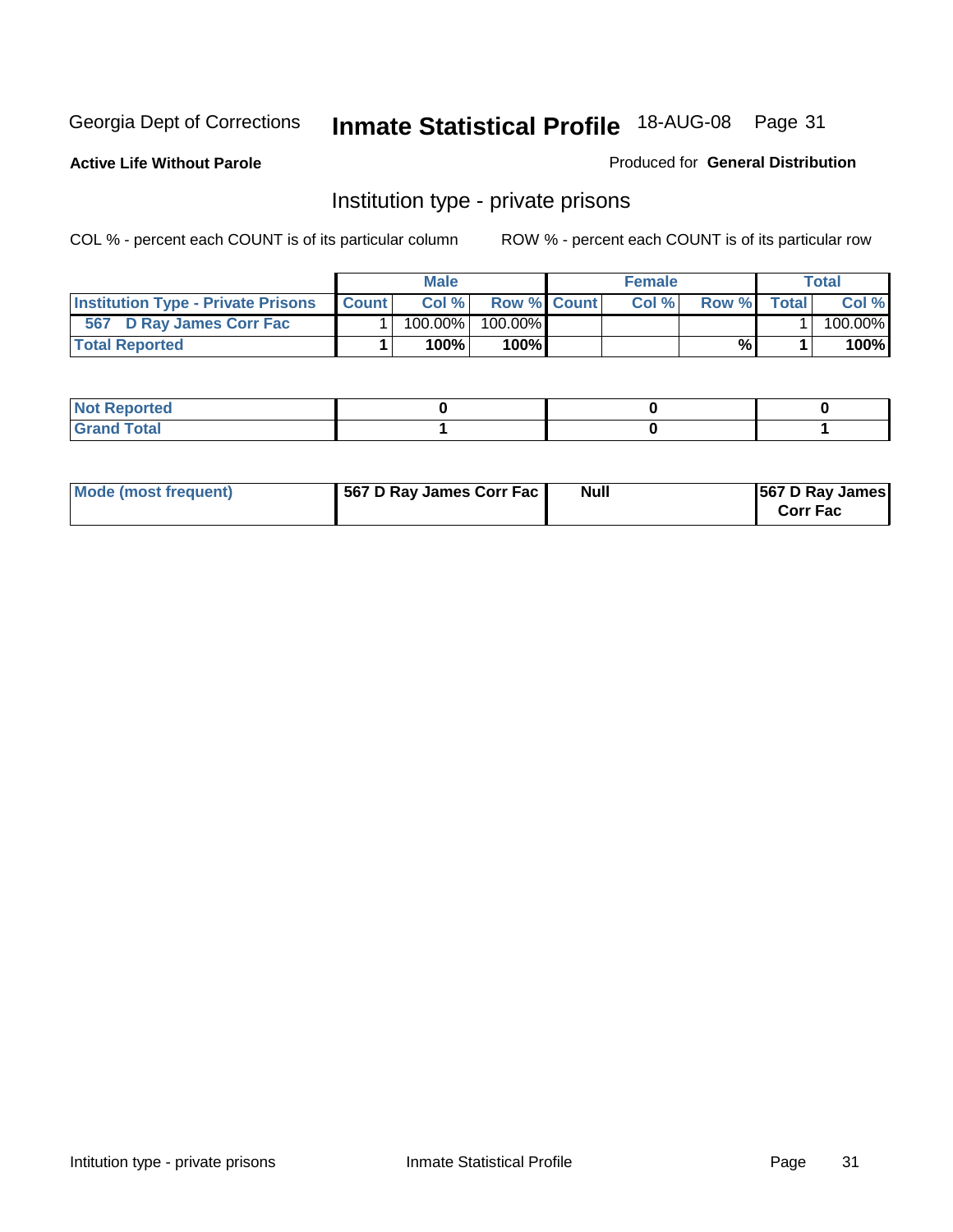**Active Life Without Parole** 

Produced for **General Distribution**

### Institution type - prison annexes

|                                                  | <b>Male</b> |             | <b>Female</b> |             | Total |
|--------------------------------------------------|-------------|-------------|---------------|-------------|-------|
| <b>Institution Type - Prison Annexes Count  </b> | Col %       | Row % Count | Col %         | Row % Total | Col % |
| <b>Total Reported</b>                            |             |             |               |             |       |

| <b>Not Reported</b>        |  |  |
|----------------------------|--|--|
| <b>Total</b><br>-<br>_____ |  |  |

| Mode (most frequent) | <b>Null</b> | <b>Null</b> | <b>Null</b> |
|----------------------|-------------|-------------|-------------|
|                      |             |             |             |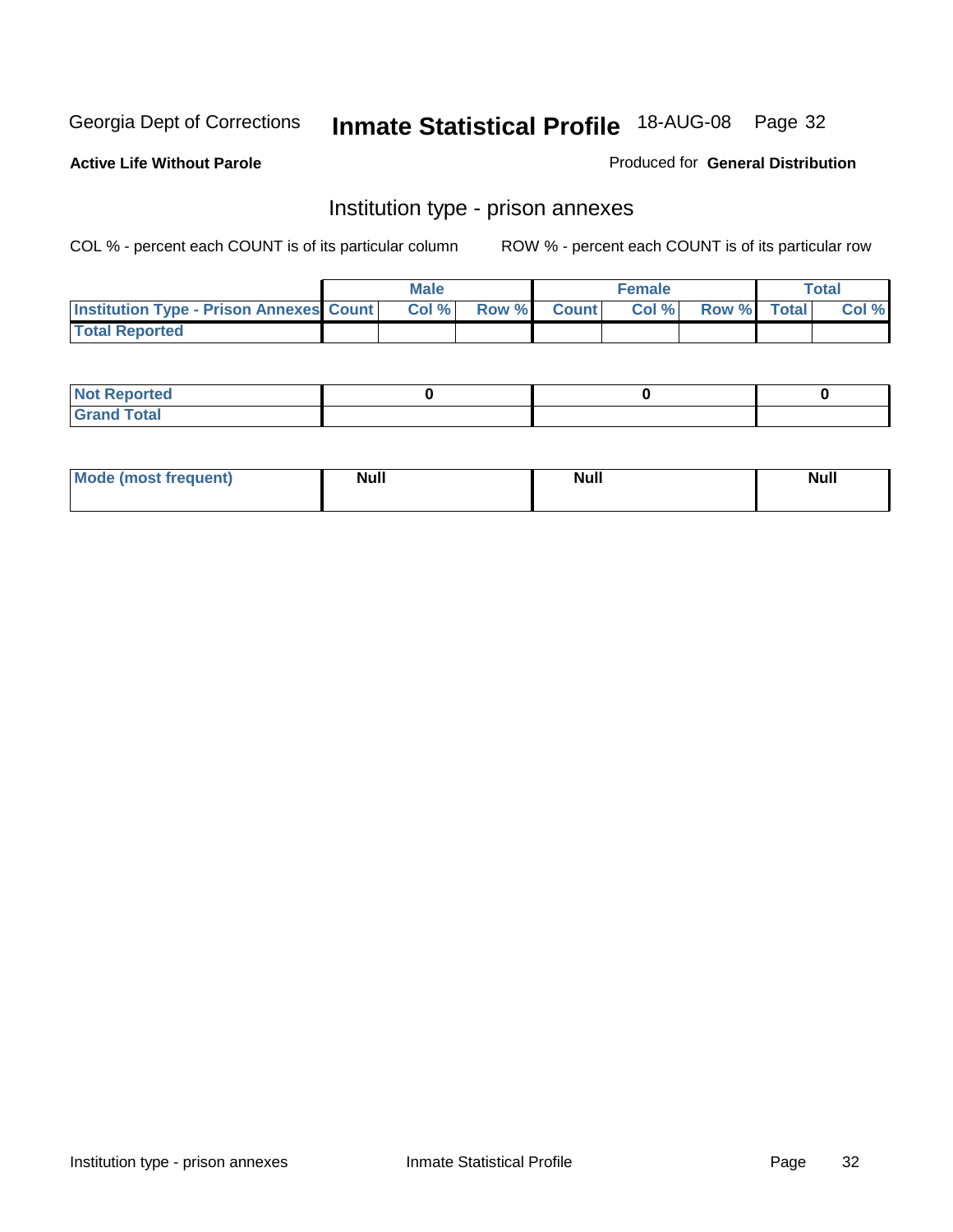**Active Life Without Parole** 

Produced for **General Distribution**

### Institution type - pre-release centers

|                                                | <b>Male</b> |             | <b>Female</b> |             | <b>Total</b> |
|------------------------------------------------|-------------|-------------|---------------|-------------|--------------|
| <b>Institution Type - Prison Annexes Count</b> | Col %       | Row % Count | Col%          | Row % Total | Col %        |
| <b>Total Reported</b>                          |             |             |               |             |              |

| <b>Not Reported</b>            |  |  |
|--------------------------------|--|--|
| <b>Total</b><br>Croi<br>$\sim$ |  |  |

| Mode (most frequent) | <b>Null</b> | <b>Null</b><br>_____ | <b>Null</b> |
|----------------------|-------------|----------------------|-------------|
|                      |             |                      |             |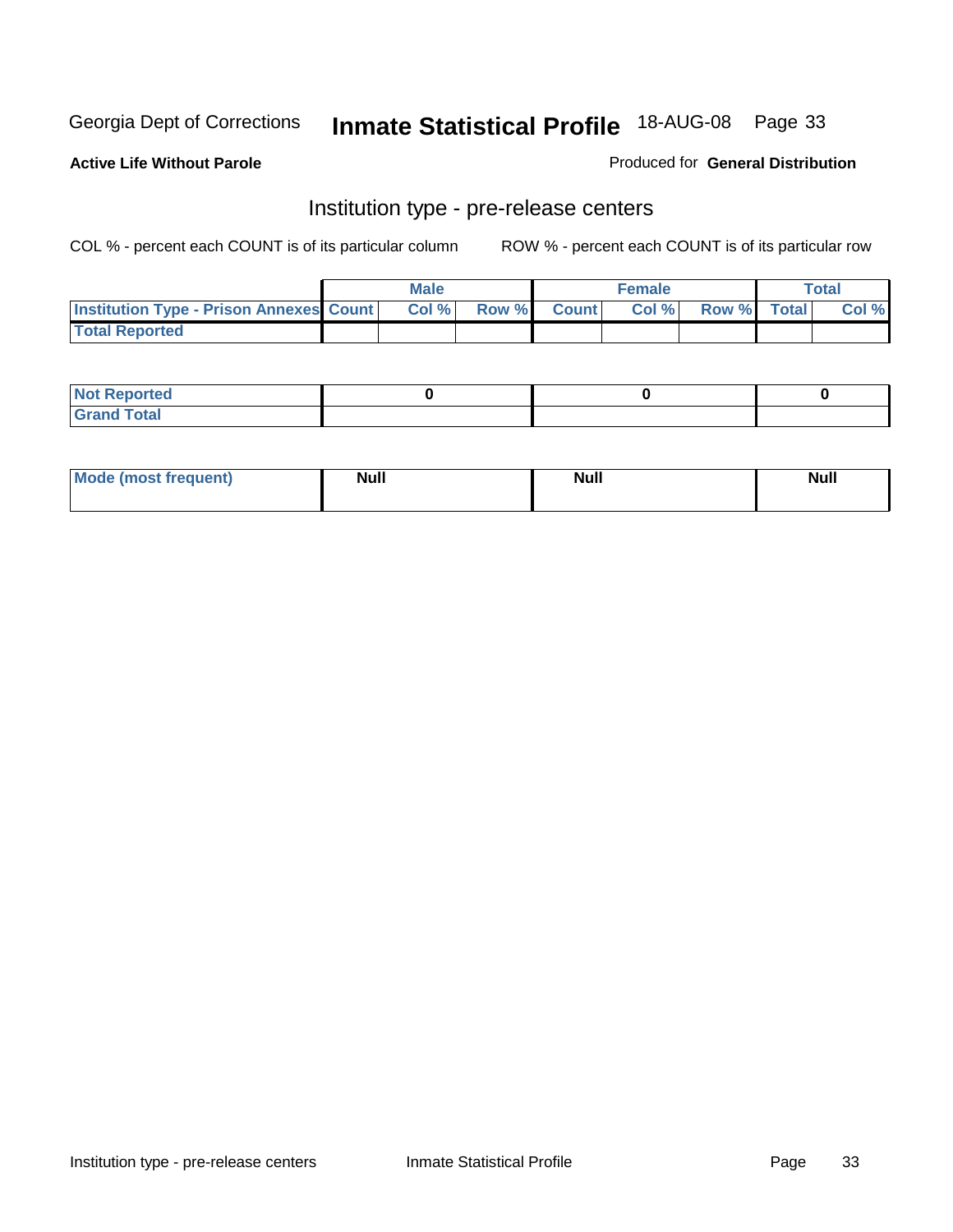**Active Life Without Parole** 

Produced for **General Distribution**

### Institution type - inmate boot camp

|                                      |              | Male  |             | <b>Female</b> |             | <b>Total</b> |
|--------------------------------------|--------------|-------|-------------|---------------|-------------|--------------|
| <b>Institution Type - Boot Camps</b> | <b>Count</b> | Col % | Row % Count | Col%          | Row % Total | Col %        |
| <b>Total Rported</b>                 |              |       |             |               |             |              |

| <b>Not Reported</b>  |  |  |
|----------------------|--|--|
| <b>Total</b><br>Croy |  |  |

| Mode (most frequent) | <b>Null</b> | <b>Null</b> | <b>Null</b> |
|----------------------|-------------|-------------|-------------|
|                      |             |             |             |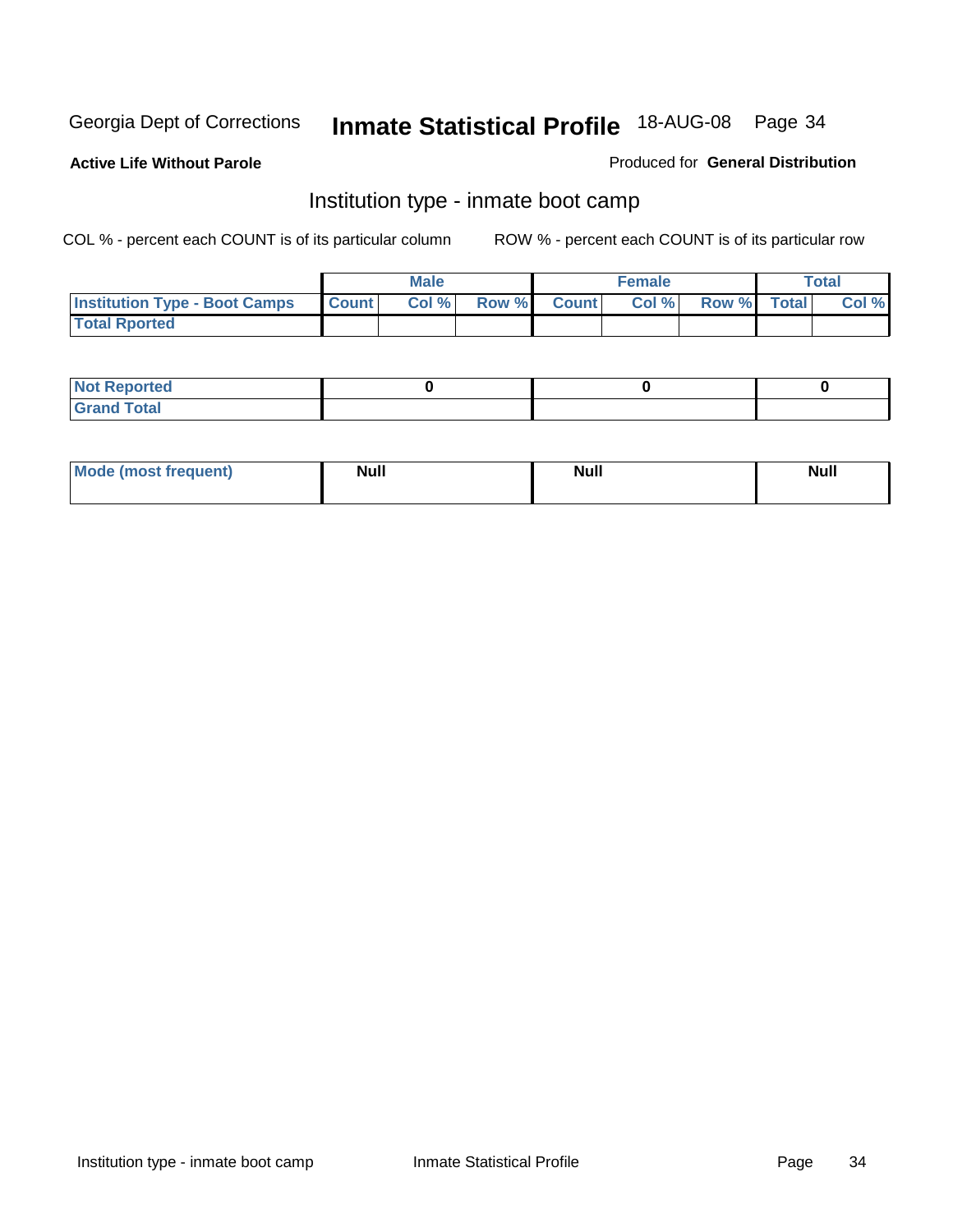#### **Active Life Without Parole**

#### Produced for **General Distribution**

### Number of disciplinary reports

|                                       |              | <b>Male</b> |             |   | <b>Female</b> |       |              | <b>Total</b> |
|---------------------------------------|--------------|-------------|-------------|---|---------------|-------|--------------|--------------|
| <b>Number of Disciplinary Reports</b> | <b>Count</b> | Col %       | Row % Count |   | Col %         | Row % | <b>Total</b> | Col %        |
|                                       | 107          | 22.06%      | 95.54%      | 5 | 55.56%        | 4.46% | 112          | 22.67%       |
|                                       | 65           | 13.40%      | 100.00%     |   |               |       | 65           | 13.16%       |
|                                       | 35           | 7.22%       | 97.22%      |   | 11.11%        | 2.78% | 36           | 7.29%        |
| 3                                     | 43           | $8.87\%$    | 97.73%      |   | 11.11%        | 2.27% | 44           | 8.91%        |
|                                       | 28           | 5.77%       | 100.00%     |   |               |       | 28           | 5.67%        |
| 5                                     | 29           | 5.98%       | 100.00%     |   |               |       | 29           | 5.87%        |
| <b>More Than 5</b>                    | 178          | 36.70%      | 98.89%      | 2 | 22.22%        | 1.11% | 180          | 36.44%       |
| <b>Total Reported</b>                 | 485          | 100%        | 98.18%      | 9 | 100%          | 1.82% | 494          | 100.0%       |

| .<br>N<br>тес. |                                        |     |
|----------------|----------------------------------------|-----|
| Г∩tal          | 10 E<br>4о.<br>$\cdot$ $\cdot$ $\cdot$ | 494 |

| Mean (average)       | 7.59 | 6.44 | 7.56 |
|----------------------|------|------|------|
| Median (middle)      |      |      |      |
| Mode (most frequent) |      |      |      |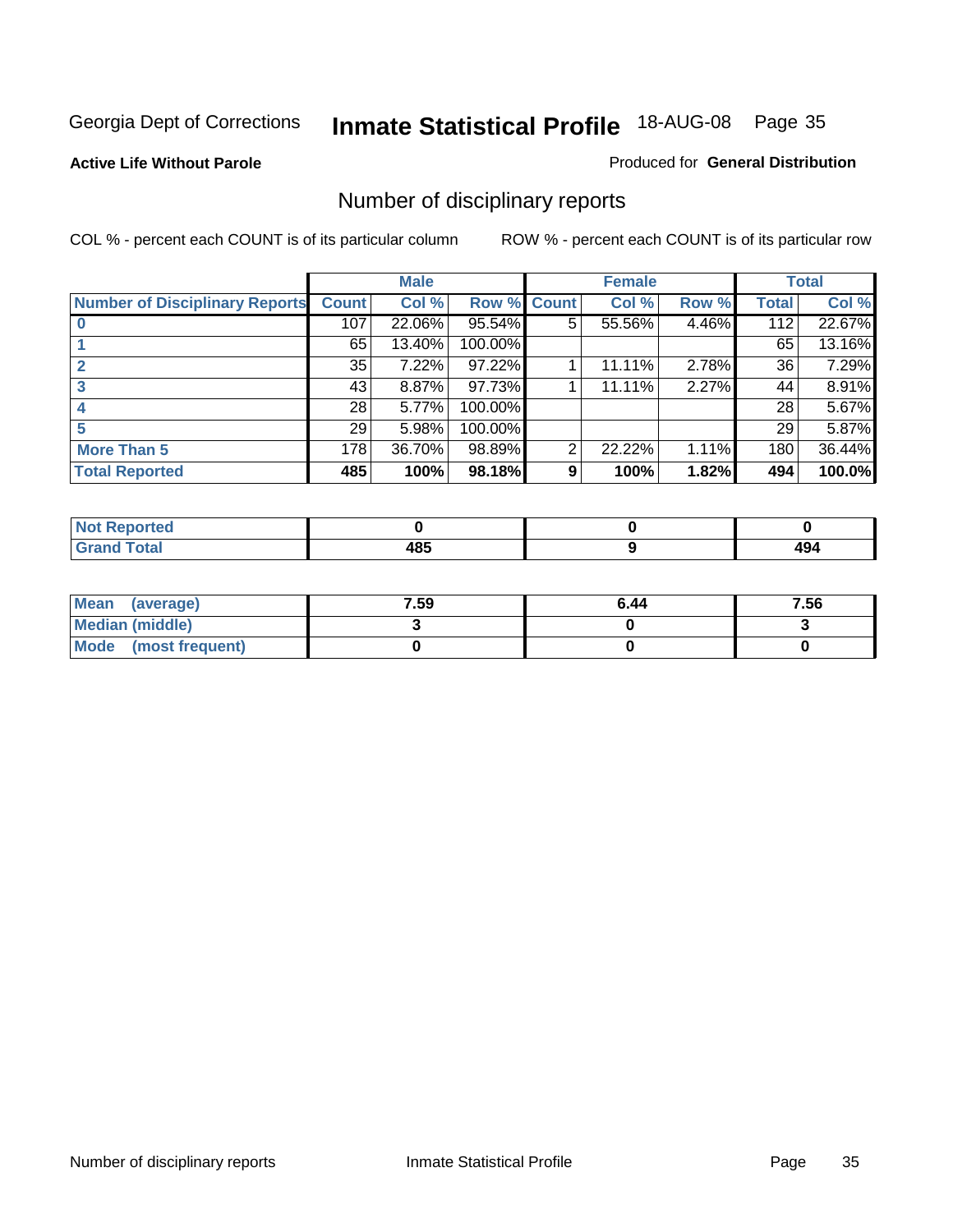#### **Active Life Without Parole**

#### Produced for **General Distribution**

### Number of transfers

|                            |              | <b>Male</b> |         |              | <b>Female</b> |        |              | <b>Total</b> |
|----------------------------|--------------|-------------|---------|--------------|---------------|--------|--------------|--------------|
| <b>Number of Transfers</b> | <b>Count</b> | Col %       | Row %   | <b>Count</b> | Col %         | Row %  | <b>Total</b> | Col %        |
|                            | 5.           | 1.03%       | 71.43%  | 2            | 22.22%        | 28.57% |              | 1.42%        |
|                            | 111          | 22.89%      | 98.23%  | 2            | 22.22%        | 1.77%  | 113          | 22.87%       |
|                            | 125          | 25.77%      | 97.66%  | 3            | 33.33%        | 2.34%  | 128          | 25.91%       |
|                            | 93           | 19.18%      | 97.89%  | 2            | 22.22%        | 2.11%  | 95           | 19.23%       |
|                            | 51           | 10.52%      | 100.00% |              |               |        | 51           | 10.32%       |
|                            | 39           | 8.04%       | 100.00% |              |               |        | 39           | 7.89%        |
| <b>More Than 5</b>         | 61           | 12.58%      | 100.00% |              |               |        | 61           | 12.35%       |
| <b>Total Reported</b>      | 485          | 100%        | 98.18%  | 9            | 100%          | 1.82%  | 494          | 100%         |

| .<br>w<br>veu. |           |                 |
|----------------|-----------|-----------------|
| $\sim$         | .<br>$ -$ | c<br>194<br>$-$ |

| Mean (average)       | 3.14 | l .56 | 3.11 |
|----------------------|------|-------|------|
| Median (middle)      |      |       |      |
| Mode (most frequent) |      |       |      |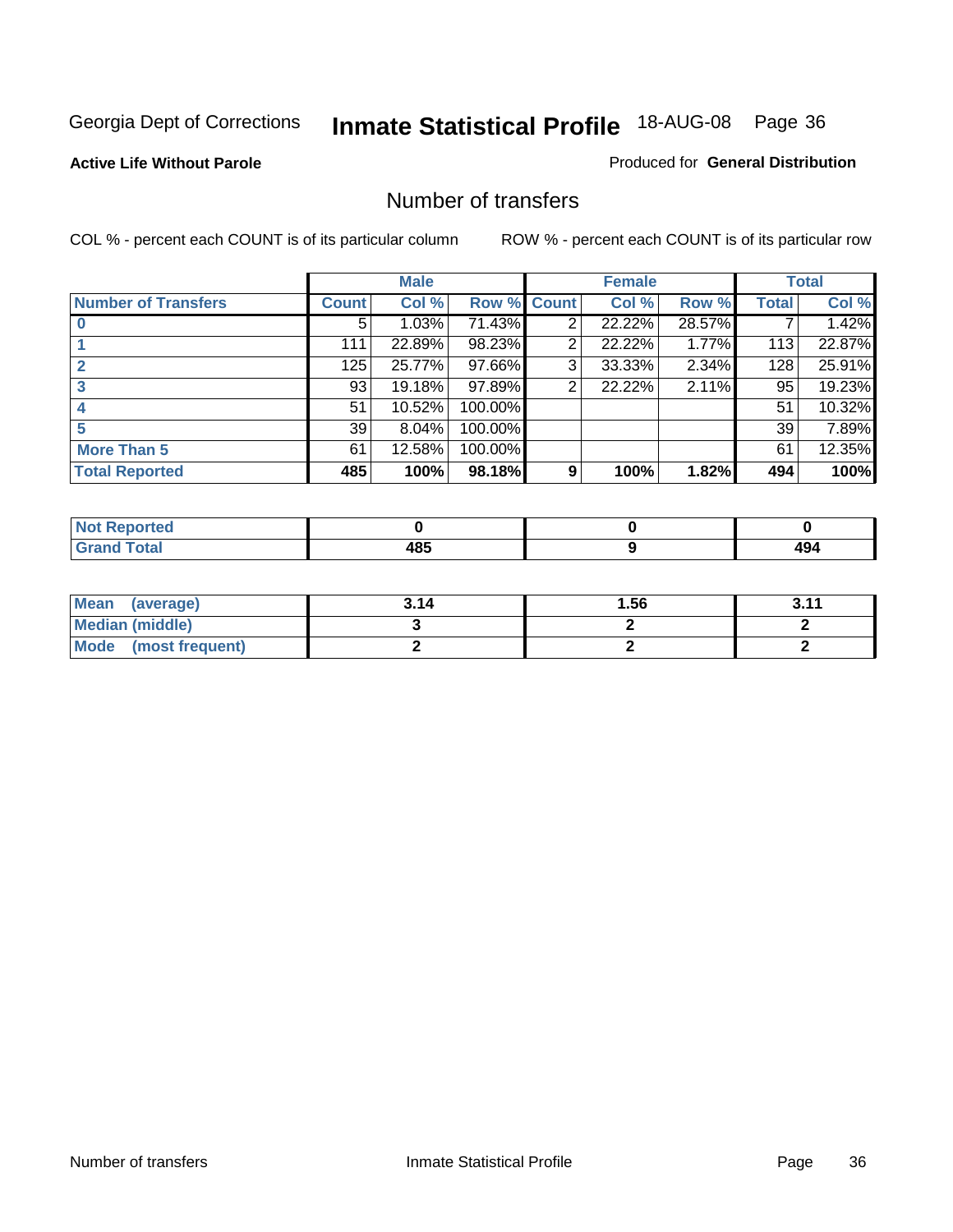**Active Life Without Parole** 

Produced for **General Distribution**

# Number of escapes

|                          |              | <b>Male</b> |                    |   | <b>Female</b> |          |       | <b>Total</b> |
|--------------------------|--------------|-------------|--------------------|---|---------------|----------|-------|--------------|
| <b>Number of Escapes</b> | <b>Count</b> | Col %       | <b>Row % Count</b> |   | Col %         | Row %    | Total | Col %        |
|                          | 484          | 99.79%      | 98.17%             | 9 | $100.00\%$    | $1.83\%$ | 493   | 99.80%       |
|                          |              | 0.21%       | 100.00%            |   |               |          |       | 0.20%        |
| <b>Total Reported</b>    | 485          | 100%        | 98.18%             | 9 | 100%          | 1.82%    | 494   | 100%         |

| rreo                            |                   |           |
|---------------------------------|-------------------|-----------|
| <b>otal</b><br>$\mathbf{v}$ and | AOC<br>-42<br>rv. | ໍ່<br>494 |

| Mean (average)       |  |  |
|----------------------|--|--|
| Median (middle)      |  |  |
| Mode (most frequent) |  |  |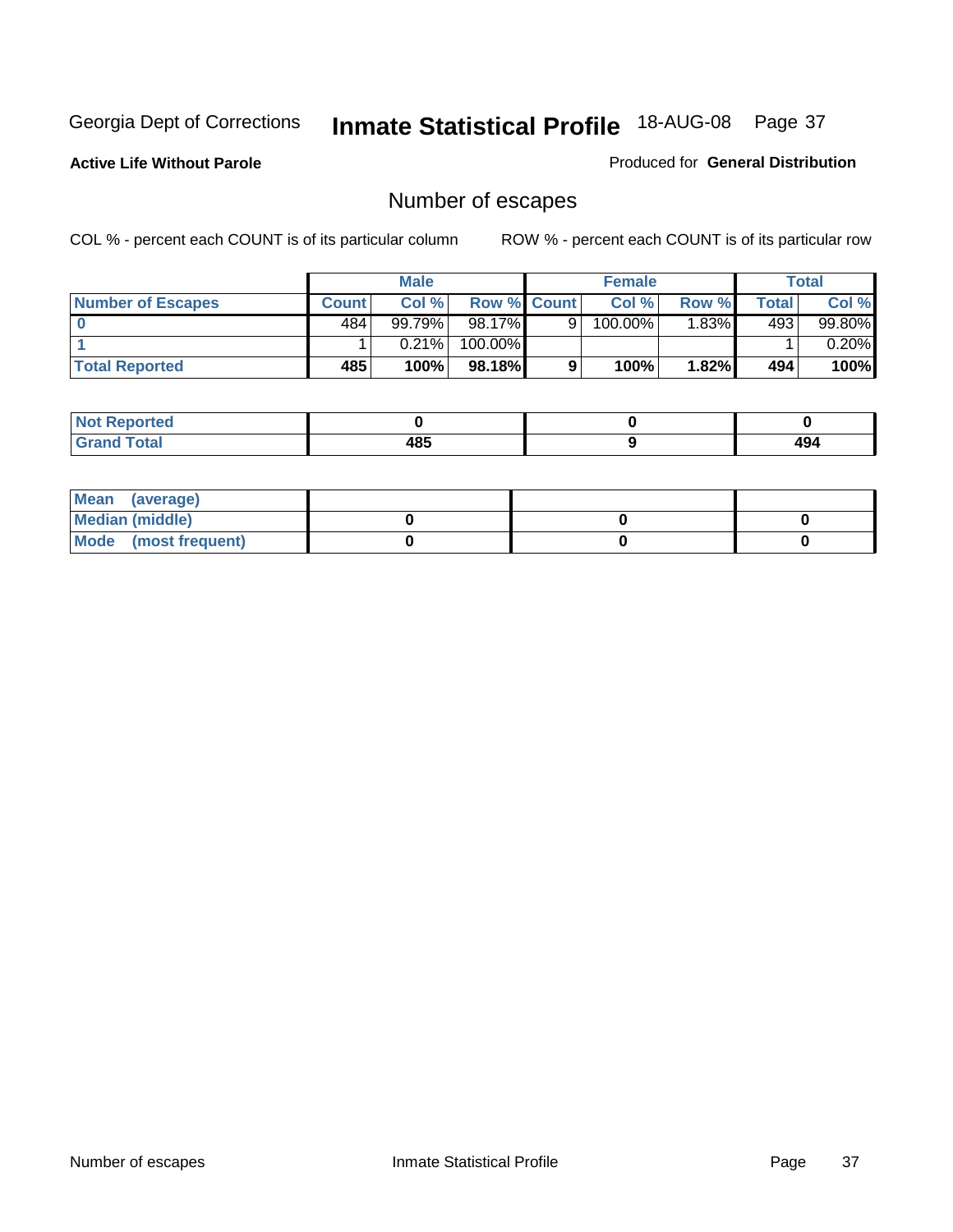**Active Life Without Parole** 

Produced for **General Distribution**

# Probable future release type

|                                        |              | <b>Male</b> |                    |   | <b>Female</b> |          |              | Total  |
|----------------------------------------|--------------|-------------|--------------------|---|---------------|----------|--------------|--------|
| <b>Probable Future Release Type</b>    | <b>Count</b> | Col%        | <b>Row % Count</b> |   | Col %         | Row %    | <b>Total</b> | Col %  |
| <b>Paroled w/o probation to follow</b> |              | .82%        | 100.00%            |   | .00%          | $.00\%$  |              | .81%l  |
| Life, LWOP or death sentence           | 481          | $99.18\%$   | 98.16%             | 9 | 100.00%       | $1.84\%$ | 490          | 99.19% |
| <b>Total Reported</b>                  | 485          | 100%        | 98.18%             | 9 | 100%          | 1.82%1   | 494          | 100%   |

| ted <sup>-</sup> |             |     |     |
|------------------|-------------|-----|-----|
| 'otal            | 10 E<br>4໐ະ | 485 | 494 |

| <b>Mode (most frequent)</b> | Life, LWOP or death | Life, LWOP or death | Life, LWOP or death |
|-----------------------------|---------------------|---------------------|---------------------|
|                             |                     |                     |                     |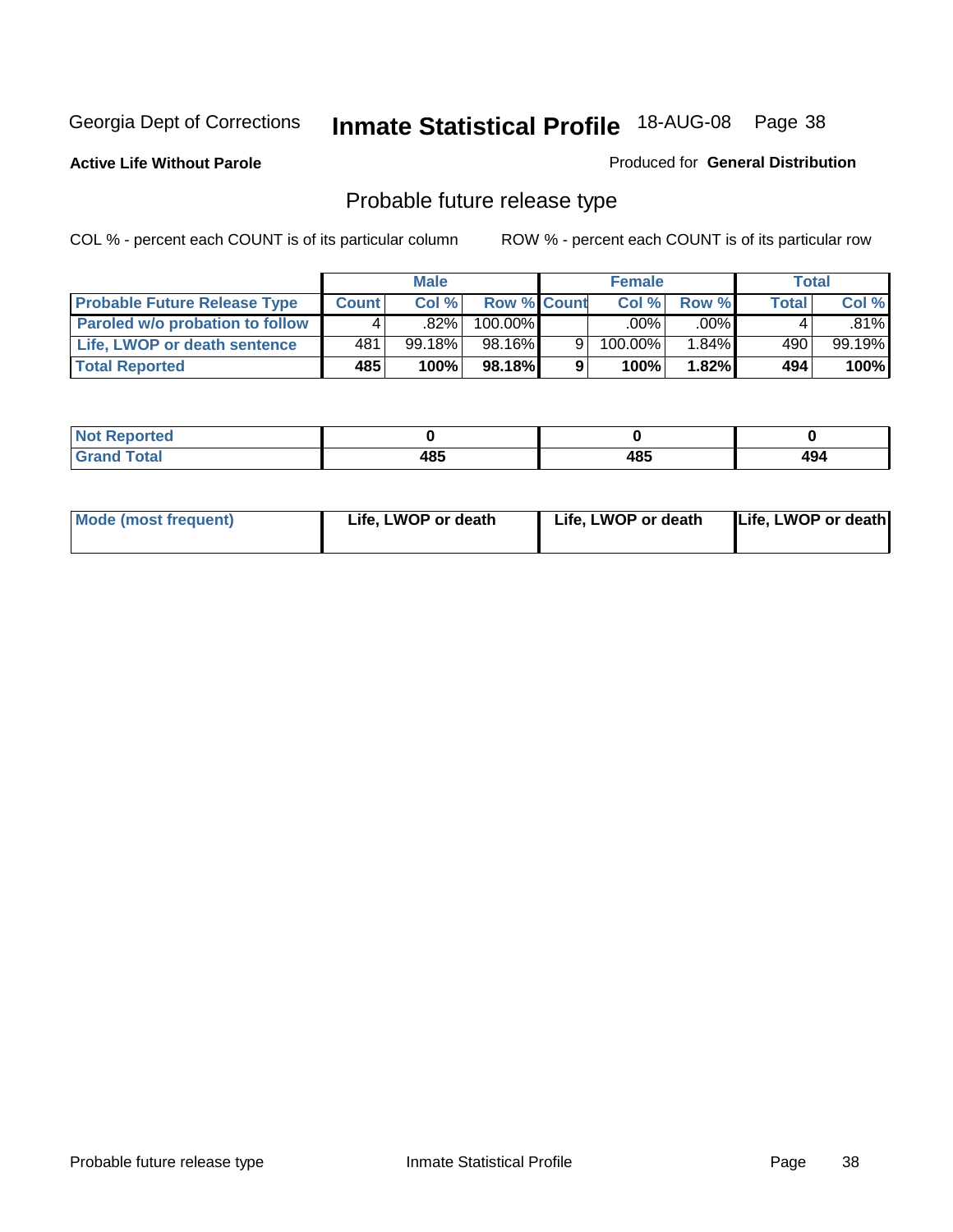**Active Life Without Parole** 

Produced for **General Distribution**

### Actual release type

|                            |              | <b>Male</b> |                    | <b>Female</b> |        |              | $\tau$ otal |
|----------------------------|--------------|-------------|--------------------|---------------|--------|--------------|-------------|
| <b>Actual Release Type</b> | <b>Count</b> | Col %1      | <b>Row % Count</b> | Col %1        | Row %I | <b>Total</b> | Col %       |
| <b>Total Reported</b>      |              | $\%$        | %                  | %             | %      |              | %           |

| <b>Still Active</b> | 485 | 494 |
|---------------------|-----|-----|
| <b>Not Reported</b> |     |     |
| <b>Grand Total</b>  | 485 | 494 |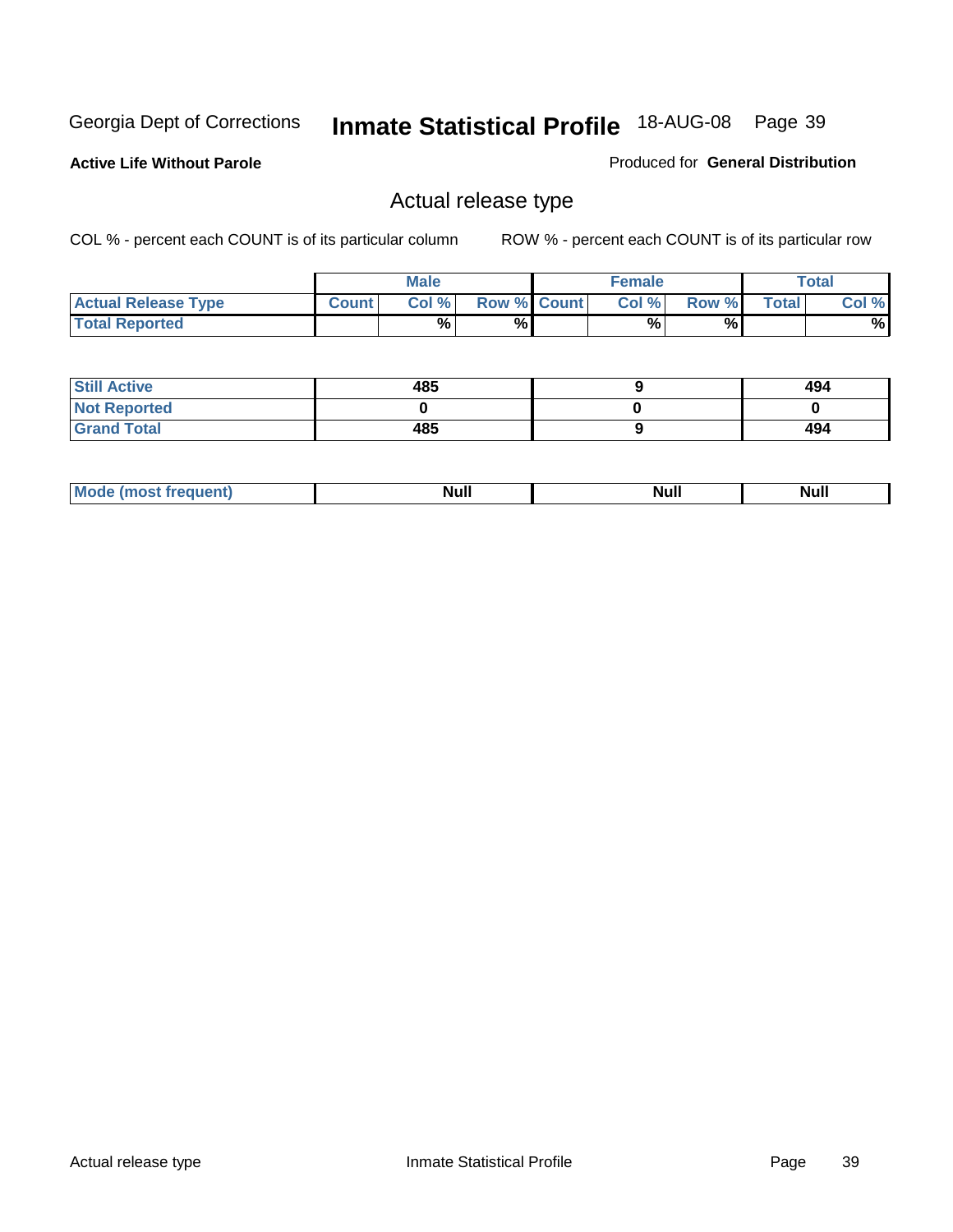#### **Active Life Without Parole**

#### Produced for **General Distribution**

### Time served in current (or last) institution

|                            |              | <b>Male</b> |         |                  | <b>Female</b> |        |              | <b>Total</b> |
|----------------------------|--------------|-------------|---------|------------------|---------------|--------|--------------|--------------|
| <b>Time In Institution</b> | <b>Count</b> | Col %       | Row %   | <b>Count</b>     | Col %         | Row %  | <b>Total</b> | Col %        |
| 0 to 3 months              | 37           | 7.63%       | 86.05%  | 6                | 66.67%        | 13.95% | 43           | 8.70%        |
| 3.01 to 6 months           | 60           | 12.37%      | 100.00% |                  |               |        | 60           | 12.15%       |
| 6.01 to 9 months           | 32           | 6.60%       | 100.00% |                  |               |        | 32           | 6.48%        |
| 9.01 to 12 months          | 32           | 6.60%       | 100.00% |                  |               |        | 32           | 6.48%        |
| 12.01 to 18 months         | 52           | 10.72%      | 100.00% |                  |               |        | 52           | 10.53%       |
| 18.01 to 24 months         | 35           | 7.22%       | 100.00% |                  |               |        | 35           | 7.09%        |
| $2.01$ to 3 years          | 72           | 14.85%      | 98.63%  | 1                | 11.11%        | 1.37%  | 73           | 14.78%       |
| $3.01$ to 4 years          | 45           | 9.28%       | 95.74%  | 2                | 22.22%        | 4.26%  | 47           | 9.51%        |
| 4.01 to 5 years            | 21           | 4.33%       | 100.00% |                  |               |        | 21           | 4.25%        |
| 5.01 to 6 years            | 29           | 5.98%       | 100.00% |                  |               |        | 29           | 5.87%        |
| 6.01 to 7 years            | 28           | 5.77%       | 100.00% |                  |               |        | 28           | 5.67%        |
| $7.01$ to 8 years          | 14           | 2.89%       | 100.00% |                  |               |        | 14           | 2.83%        |
| 8.01 to 9 years            | 12           | 2.47%       | 100.00% |                  |               |        | 12           | 2.43%        |
| 9.01 to 10 years           | 6            | 1.24%       | 100.00% |                  |               |        | 6            | 1.21%        |
| Over 10 years              | 10           | 2.06%       | 100.00% |                  |               |        | 10           | 2.02%        |
| <b>Total Reported</b>      | 485          | 100%        | 98.18%  | $\boldsymbol{9}$ | 100%          | 1.82%  | 494          | 100%         |

| <b>Reported</b><br><b>NOT</b> |             |      |
|-------------------------------|-------------|------|
| <b>Total</b>                  | 10 E<br>103 | - 77 |

| <b>Mean</b><br>(average) | 33 months | 14 months | 33 months |  |
|--------------------------|-----------|-----------|-----------|--|
| Median (middle)          | 23 months | months    | 23 months |  |
| Mode<br>(most frequent)  | 5 months  | ∣ months  | months    |  |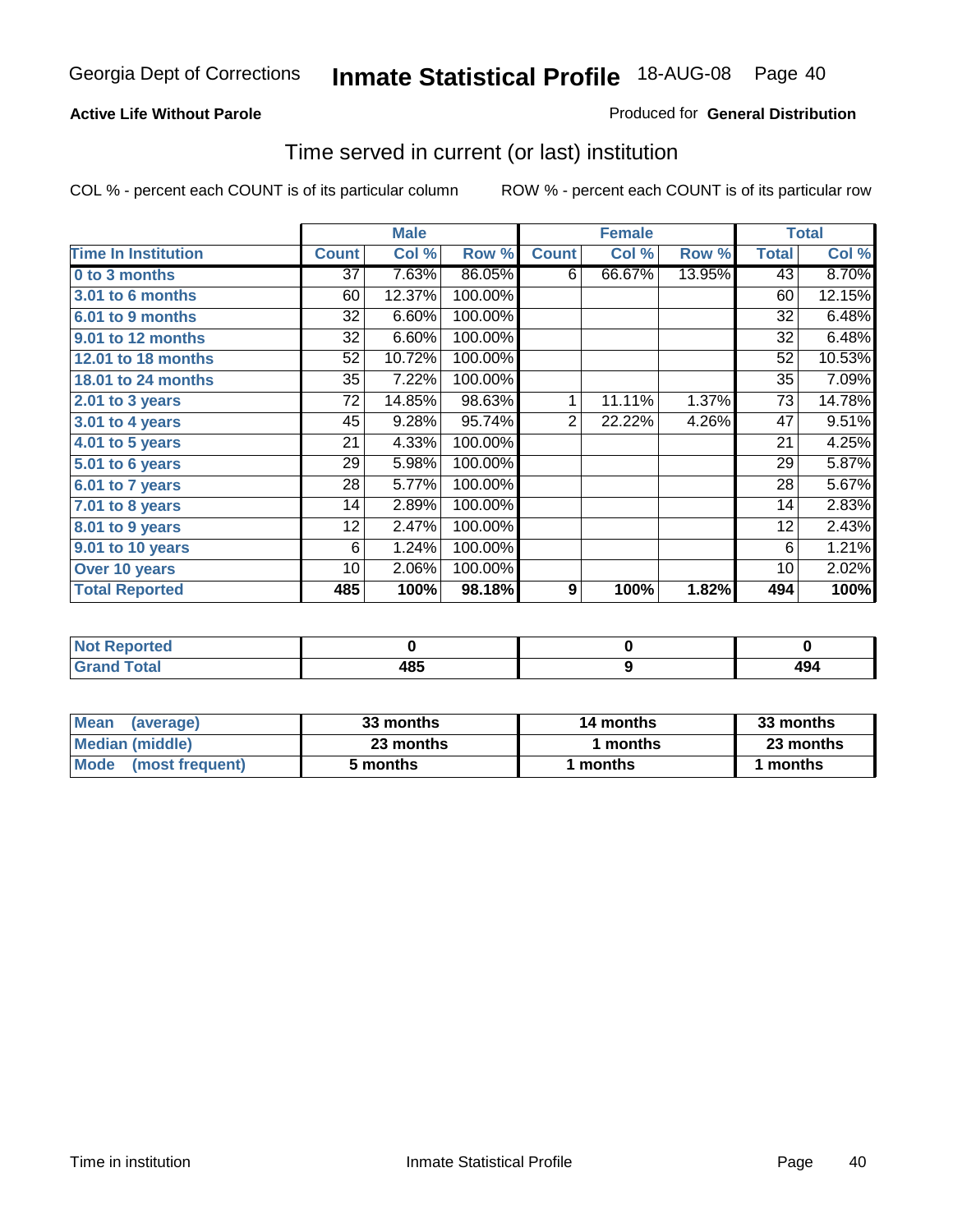**Active Life Without Parole** 

Produced for **General Distribution**

### Highest grade level attained

|                              |                 | <b>Male</b> |         |                | <b>Female</b> |        |                 | <b>Total</b> |
|------------------------------|-----------------|-------------|---------|----------------|---------------|--------|-----------------|--------------|
| <b>Grade Level</b>           | <b>Count</b>    | Col %       | Row %   | <b>Count</b>   | Col %         | Row %  | <b>Total</b>    | Col %        |
| <b>Grade 1</b>               | 1               | 0.21%       | 100.00% |                |               |        | 1               | 0.21%        |
| <b>Grade 4</b>               | 3               | 0.64%       | 100.00% |                |               |        | $\overline{3}$  | 0.63%        |
| <b>Grade 5</b>               | 4               | 0.85%       | 100.00% |                |               |        | 4               | 0.84%        |
| Grade 6                      | 7               | 1.49%       | 100.00% |                |               |        | $\overline{7}$  | 1.46%        |
| <b>Grade 7</b>               | 18              | 3.83%       | 100.00% |                |               |        | $\overline{18}$ | 3.76%        |
| <b>Grade 8</b>               | 47              | 10.00%      | 100.00% |                |               |        | 47              | 9.81%        |
| <b>Grade 9</b>               | 63              | 13.40%      | 98.44%  | 1              | 11.11%        | 1.56%  | 64              | 13.36%       |
| Grade 10                     | 97              | 20.64%      | 97.98%  | $\overline{2}$ | 22.22%        | 2.02%  | 99              | 20.67%       |
| Grade 11                     | 68              | 14.47%      | 97.14%  | $\overline{2}$ | 22.22%        | 2.86%  | 70              | 14.61%       |
| <b>Grade 12 or GED</b>       | 79              | 16.81%      | 97.53%  | $\overline{2}$ | 22.22%        | 2.47%  | 81              | 16.91%       |
| <b>Some tech school</b>      | $\overline{12}$ | 2.55%       | 100.00% |                |               |        | $\overline{12}$ | 2.51%        |
| <b>Completed tech school</b> | 13              | 2.77%       | 100.00% |                |               |        | 13              | 2.71%        |
| College, 1 year              | 16              | 3.40%       | 100.00% |                |               |        | 16              | 3.34%        |
| College, 2 year              | 18              | 3.83%       | 90.00%  | $\overline{2}$ | 22.22%        | 10.00% | 20              | 4.18%        |
| College, 3 year              | 8               | 1.70%       | 100.00% |                |               |        | 8               | 1.67%        |
| <b>Bachelor's degree</b>     | 10              | 2.13%       | 100.00% |                |               |        | 10              | 2.09%        |
| <b>Master's degree</b>       | 3               | 0.64%       | 100.00% |                |               |        | 3               | 0.63%        |
| Ph.D. degree                 | 1               | 0.21%       | 100.00% |                |               |        | 1               | 0.21%        |
| Law degree                   | $\overline{2}$  | 0.43%       | 100.00% |                |               |        | 2               | 0.42%        |
| <b>Total Reported</b>        | 470             | 100%        | 98.12%  | 9              | 100%          | 1.88%  | 479             | 100.0%       |

| n eo        | . .  | יי         |
|-------------|------|------------|
| $f = 4 - 7$ | 10 E | $\sqrt{2}$ |
| $\sim$      | 4ο.  | ᠇৺         |

| <b>Mean</b><br>(average)       | 10.64    | 11.44    | 10.66    |
|--------------------------------|----------|----------|----------|
| Median (middle)                | Grade 10 | Grade 11 | Grade 10 |
| <b>Mode</b><br>(most frequent) | Grade 10 | Grade 11 | Grade 10 |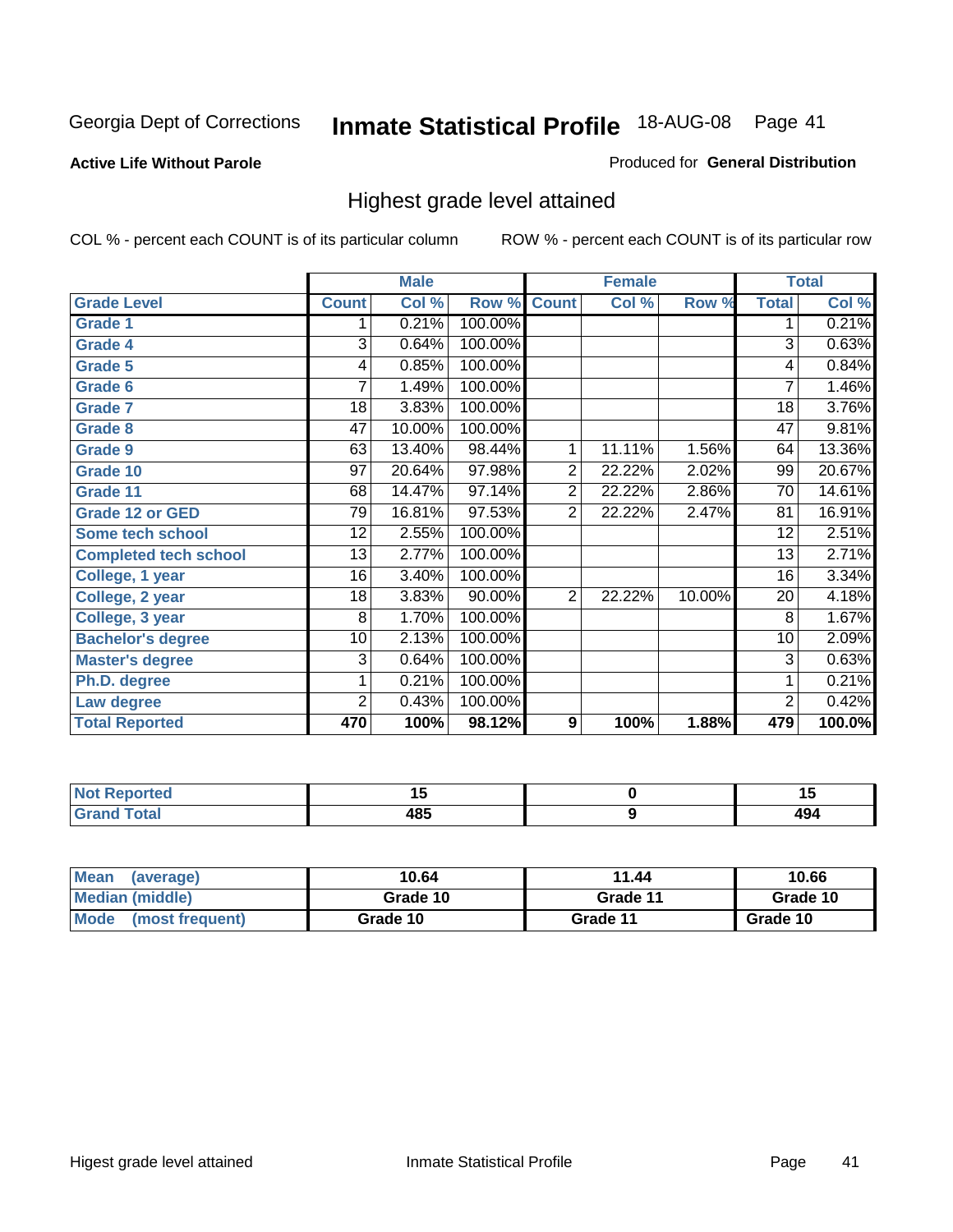#### **Active Life Without Parole**

#### Produced for **General Distribution**

### Culture fair IQ scores

|                       |              | <b>Male</b> |             |                | <b>Female</b> |          |              | <b>Total</b> |
|-----------------------|--------------|-------------|-------------|----------------|---------------|----------|--------------|--------------|
| <b>IQ Scores</b>      | <b>Count</b> | Col %       | Row % Count |                | Col %         | Row %    | <b>Total</b> | Col %        |
| $60 - 69$             | 19           | 4.44%       | 100.00%     |                |               |          | 19           | 4.35%        |
| $70 - 79$             | 31           | 7.24%       | 100.00%     |                |               |          | 31           | 7.09%        |
| $80 - 89$             | 67           | 15.65%      | 97.10%      | $\overline{2}$ | 22.22%        | $2.90\%$ | 69           | 15.79%       |
| $90 - 99$             | 72           | 16.82%      | 97.30%      | 2              | 22.22%        | 2.70%    | 74           | 16.93%       |
| $100 - 109$           | 120          | 28.04%      | 99.17%      |                | 11.11%        | 0.83%    | 121          | 27.69%       |
| $110 - 119$           | 98           | 22.90%      | 98.00%      | 2              | 22.22%        | 2.00%    | 100          | 22.88%       |
| $120 - 129$           | 21           | 4.91%       | 95.45%      | 1              | 11.11%        | 4.55%    | 22           | 5.03%        |
| $130 - 139$           |              |             |             |                | 11.11%        | 100.00%  |              | 0.23%        |
| <b>Total Reported</b> | 428          | 100%        | 97.94%      | 9              | 100%          | 2.06%    | 437          | 100%         |

| <b>Not Reported</b>  | 54  | 54  |
|----------------------|-----|-----|
| Not Valid (under 60) |     |     |
| <b>Grand Total</b>   | 485 | 494 |

| <b>Mean</b><br>(average) | 99    | 108 | 99  |
|--------------------------|-------|-----|-----|
| Median (middle)          | 101.5 | 102 | 102 |
| Mode (most frequent)     | 110   | 96  | 110 |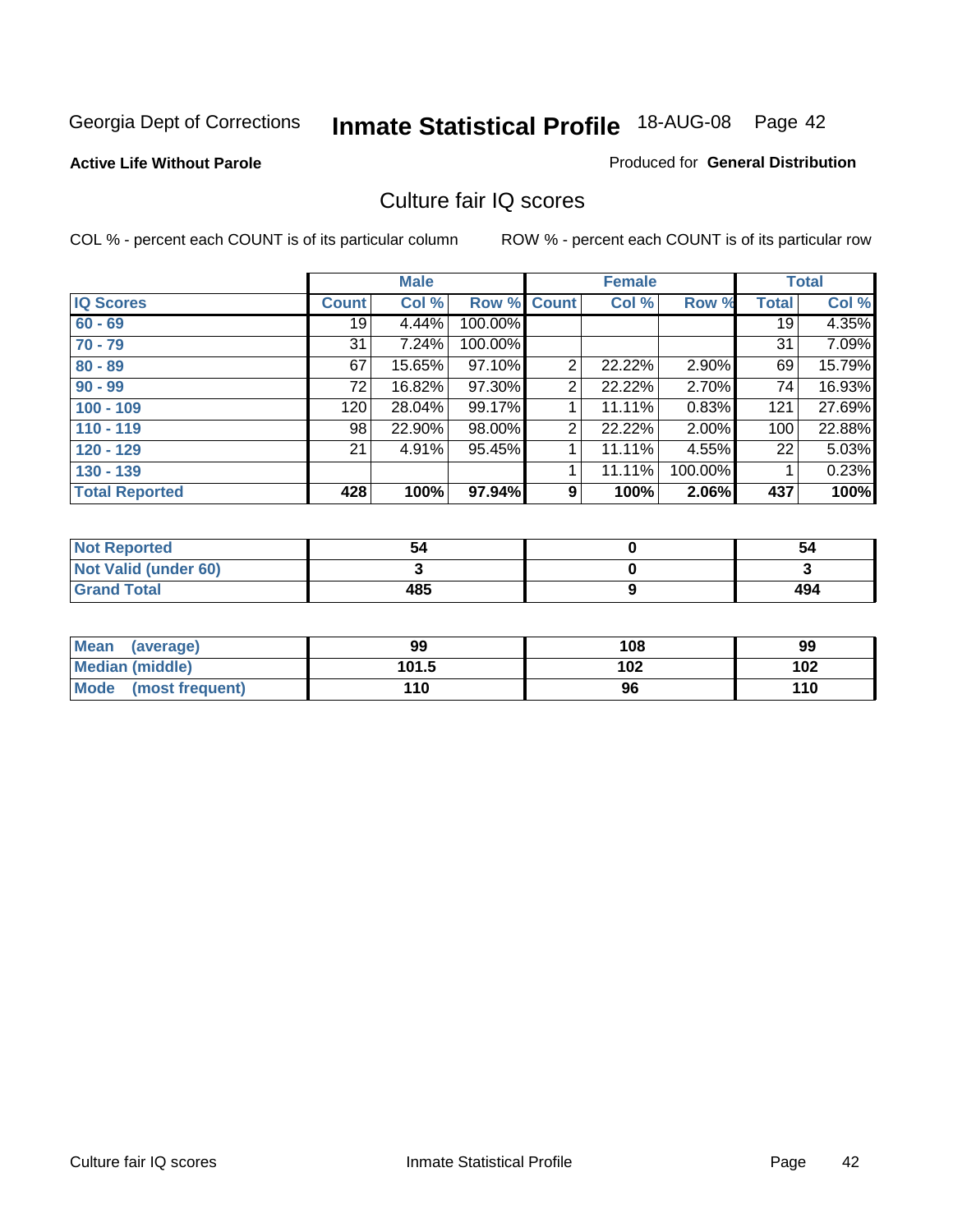#### **Active Life Without Parole**

#### Produced for **General Distribution**

# Wide Range Achievement Test (WRAT) reading score

|                           |              | <b>Male</b> |         |              | <b>Female</b> |       |              | <b>Total</b>             |
|---------------------------|--------------|-------------|---------|--------------|---------------|-------|--------------|--------------------------|
| <b>WRAT Reading Score</b> | <b>Count</b> | Col %       | Row %   | <b>Count</b> | Col %         | Row % | <b>Total</b> | Col %                    |
| $0.1$ to $0.9$            | 9            | 2.06%       | 100.00% |              |               |       | 9            | 2.02%                    |
| 1.0 to 1.9                | 13           | 2.98%       | 100.00% |              |               |       | 13           | 2.92%                    |
| 2.0 to 2.9                | 26           | 5.96%       | 96.30%  | 1            | 11.11%        | 3.70% | 27           | 6.07%                    |
| 3.0 to 3.9                | 22           | 5.05%       | 100.00% |              |               |       | 22           | 4.94%                    |
| 4.0 to 4.9                | 36           | 8.26%       | 100.00% |              |               |       | 36           | 8.09%                    |
| 5.0 to 5.9                | 45           | 10.32%      | 97.83%  | 1            | 11.11%        | 2.17% | 46           | 10.34%                   |
| 6.0 to 6.9                | 35           | 8.03%       | 100.00% |              |               |       | 35           | 7.87%                    |
| 7.0 to 7.9                | 17           | 3.90%       | 100.00% |              |               |       | 17           | 3.82%                    |
| 8.0 to 8.9                | 31           | 7.11%       | 100.00% |              |               |       | 31           | 6.97%                    |
| 9.0 to 9.9                | 39           | 8.94%       | 97.50%  | 1            | 11.11%        | 2.50% | 40           | 8.99%                    |
| 10.0 to 10.9              | 11           | 2.52%       | 91.67%  | 1            | 11.11%        | 8.33% | 12           | 2.70%                    |
| 11.0 to 11.9              | 26           | 5.96%       | 100.00% |              |               |       | 26           | 5.84%                    |
| 12.0 to 12.9              | 74           | 16.97%      | 98.67%  | 1            | 11.11%        | 1.33% | 75           | 16.85%                   |
| 13                        | 52           | 11.93%      | 92.86%  | 4            | 44.44%        | 7.14% | 56           | 12.58%                   |
| <b>Total Reported</b>     | 436          | 100%        | 97.98%  | 9            | 100%          | 2.02% | 445          | 100%                     |
|                           |              |             |         |              |               |       |              |                          |
| <b>START CONTRACTOR</b>   |              | $\sim$      |         |              | $\sim$        |       |              | $\overline{\phantom{a}}$ |

| tero i            | - 2  | . .<br>᠇┙ |
|-------------------|------|-----------|
| ≀∪tar<br>$\sim$ . | 10 E | ᠇৺        |

| <b>Mean</b><br>(average) | 8.22 | 10.31 | 8.26 |
|--------------------------|------|-------|------|
| Median (middle)          | 8.35 | 12.9  | ၓ.უ  |
| Mode<br>(most frequent)  | ∪י   | 'V    | טו   |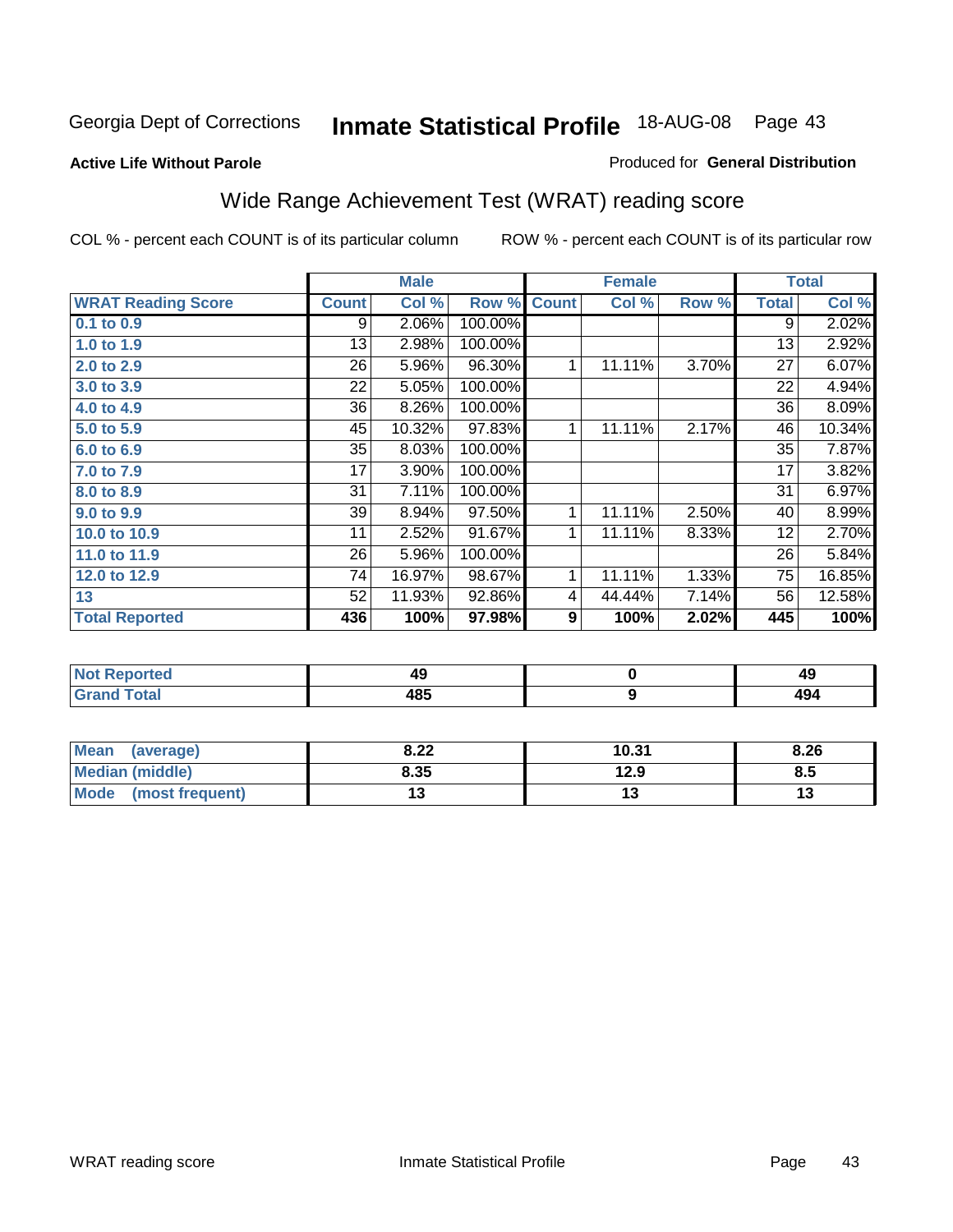**Active Life Without Parole** 

#### Produced for **General Distribution**

# Wide Range Achievement Test (WRAT) math score

|                              |                 | <b>Male</b> |         |                  | <b>Female</b> |        |              | <b>Total</b> |
|------------------------------|-----------------|-------------|---------|------------------|---------------|--------|--------------|--------------|
| <b>WRAT Mathematic Score</b> | <b>Count</b>    | Col %       | Row %   | <b>Count</b>     | Col %         | Row %  | <b>Total</b> | Col %        |
| 0.1 to 0.9                   | 2               | 0.46%       | 100.00% |                  |               |        | 2            | 0.45%        |
| 1.0 to 1.9                   | 4               | 0.92%       | 100.00% |                  |               |        | 4            | 0.90%        |
| 2.0 to 2.9                   | 16              | 3.67%       | 100.00% |                  |               |        | 16           | 3.60%        |
| 3.0 to 3.9                   | 30 <sup>°</sup> | 6.88%       | 100.00% |                  |               |        | 30           | 6.74%        |
| 4.0 to 4.9                   | 44              | 10.09%      | 97.78%  | 1                | 11.11%        | 2.22%  | 45           | 10.11%       |
| 5.0 to 5.9                   | 55              | 12.61%      | 100.00% |                  |               |        | 55           | 12.36%       |
| 6.0 to 6.9                   | 97              | 22.25%      | 98.98%  | 1                | 11.11%        | 1.02%  | 98           | 22.02%       |
| 7.0 to 7.9                   | 58              | 13.30%      | 98.31%  | 1                | 11.11%        | 1.69%  | 59           | 13.26%       |
| 8.0 to 8.9                   | 27              | 6.19%       | 96.43%  | 1                | 11.11%        | 3.57%  | 28           | 6.29%        |
| 9.0 to 9.9                   | 45              | 10.32%      | 95.74%  | $\overline{2}$   | 22.22%        | 4.26%  | 47           | 10.56%       |
| 10.0 to 10.9                 | 26              | 5.96%       | 96.30%  | 1                | 11.11%        | 3.70%  | 27           | 6.07%        |
| 11.0 to 11.9                 | 14              | 3.21%       | 100.00% |                  |               |        | 14           | 3.15%        |
| 12.0 to 12.9                 | 10              | 2.29%       | 90.91%  | 1                | 11.11%        | 9.09%  | 11           | 2.47%        |
| 13                           | 8               | 1.83%       | 88.89%  | 1                | 11.11%        | 11.11% | 9            | 2.02%        |
| <b>Total Reported</b>        | 436             | 100%        | 97.98%  | $\boldsymbol{9}$ | 100%          | 2.02%  | 445          | 100%         |

| <b>Not Reported</b> | 43  | 49         |
|---------------------|-----|------------|
| <b>Grand Total</b>  | 485 | A O<br>434 |

| Mean (average)       | 7.00 | 9.16 | 7.04 |
|----------------------|------|------|------|
| Median (middle)      | 6.9  | 9.Z  | 6.9  |
| Mode (most frequent) | 6.9  | 7.8  | 6.9  |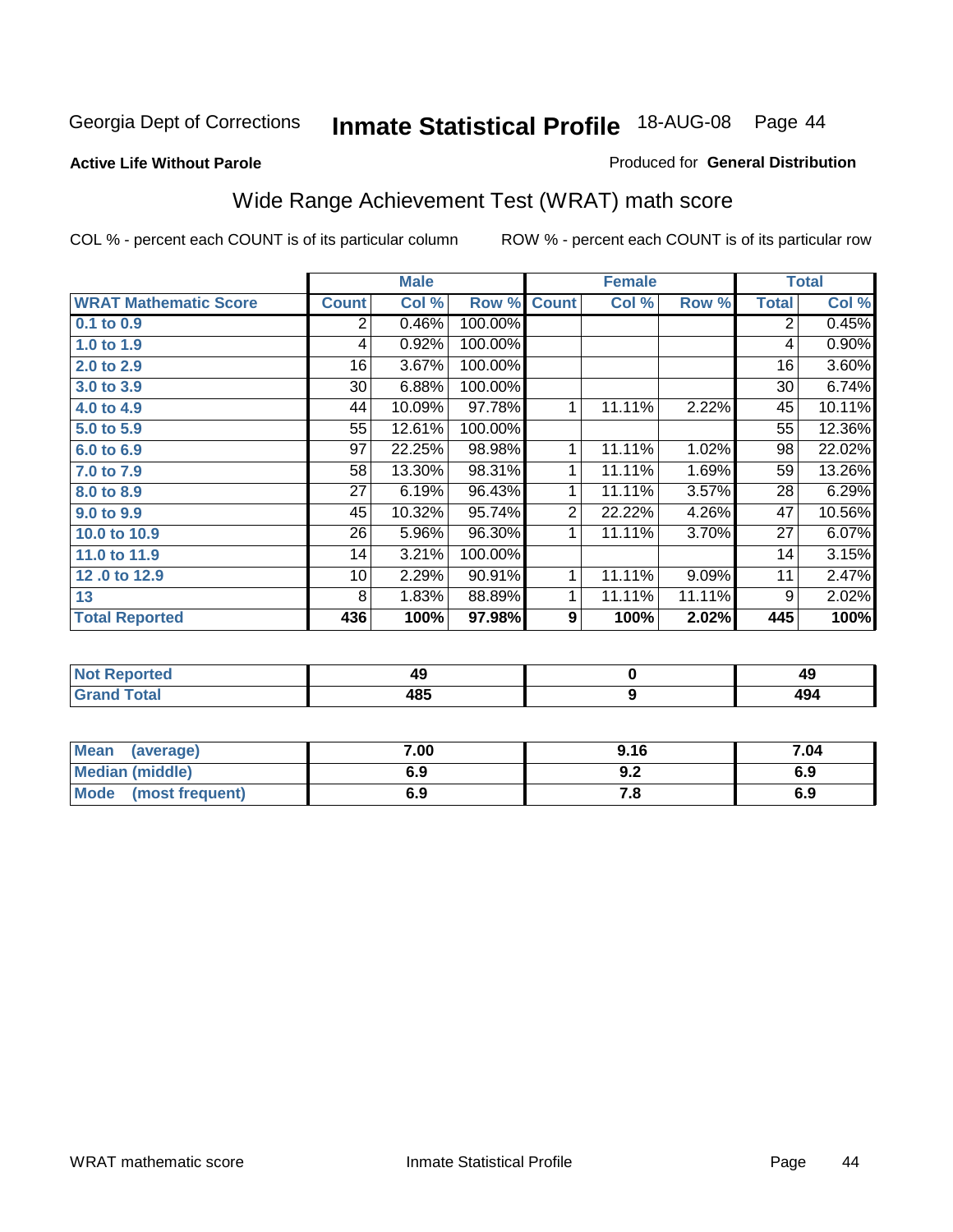Page 45

#### **Active Life Without Parole**

#### Produced for **General Distribution**

# Wide Range Achievement Test (WRAT) spelling score

|                            |              | <b>Male</b> |         |                | <b>Female</b> |       |              | <b>Total</b> |
|----------------------------|--------------|-------------|---------|----------------|---------------|-------|--------------|--------------|
| <b>WRAT Spelling Score</b> | <b>Count</b> | Col %       | Row %   | <b>Count</b>   | Col %         | Row % | <b>Total</b> | Col %        |
| 0.1 to 0.9                 | 4            | 0.92%       | 100.00% |                |               |       | 4            | 0.90%        |
| 1.0 to 1.9                 | 18           | 4.14%       | 100.00% |                |               |       | 18           | 4.05%        |
| 2.0 to 2.9                 | 36           | 8.28%       | 100.00% |                |               |       | 36           | 8.11%        |
| 3.0 to 3.9                 | 25           | 5.75%       | 100.00% |                |               |       | 25           | 5.63%        |
| 4.0 to 4.9                 | 39           | 8.97%       | 97.50%  | 1              | 11.11%        | 2.50% | 40           | 9.01%        |
| 5.0 to 5.9                 | 41           | 9.43%       | 100.00% |                |               |       | 41           | 9.23%        |
| 6.0 to 6.9                 | 50           | 11.49%      | 98.04%  | 1              | 11.11%        | 1.96% | 51           | 11.49%       |
| 7.0 to 7.9                 | 36           | 8.28%       | 100.00% |                |               |       | 36           | 8.11%        |
| 8.0 to 8.9                 | 34           | 7.82%       | 100.00% |                |               |       | 34           | 7.66%        |
| 9.0 to 9.9                 | 38           | 8.74%       | 100.00% |                |               |       | 38           | 8.56%        |
| 10.0 to 10.9               | 27           | 6.21%       | 96.43%  | 1              | 11.11%        | 3.57% | 28           | 6.31%        |
| 11.0 to 11.9               | 25           | 5.75%       | 92.59%  | $\overline{2}$ | 22.22%        | 7.41% | 27           | 6.08%        |
| 12.0 to 12.9               | 36           | 8.28%       | 92.31%  | 3              | 33.33%        | 7.69% | 39           | 8.78%        |
| 13                         | 26           | 5.98%       | 96.30%  | 1              | 11.11%        | 3.70% | 27           | 6.08%        |
| <b>Total Reported</b>      | 435          | 100%        | 97.97%  | 9              | 100%          | 2.03% | 444          | 100%         |
|                            |              |             |         |                |               |       |              |              |
| Not Reported               |              | 50          |         |                | n             |       |              | 50           |

| <b>Not Reported</b>          | 50  | E O<br>่วเ        |
|------------------------------|-----|-------------------|
| <b>Total</b><br><b>Grand</b> | 485 | $\sqrt{2}$<br>734 |
|                              |     |                   |

| Mean<br>(average)       | 7.36 | 10.42      | 7.42 |
|-------------------------|------|------------|------|
| Median (middle)         | ن. . | 11.3       | ن. د |
| Mode<br>(most frequent) | 8.5  | 1つつ<br>د.ء | 8.5  |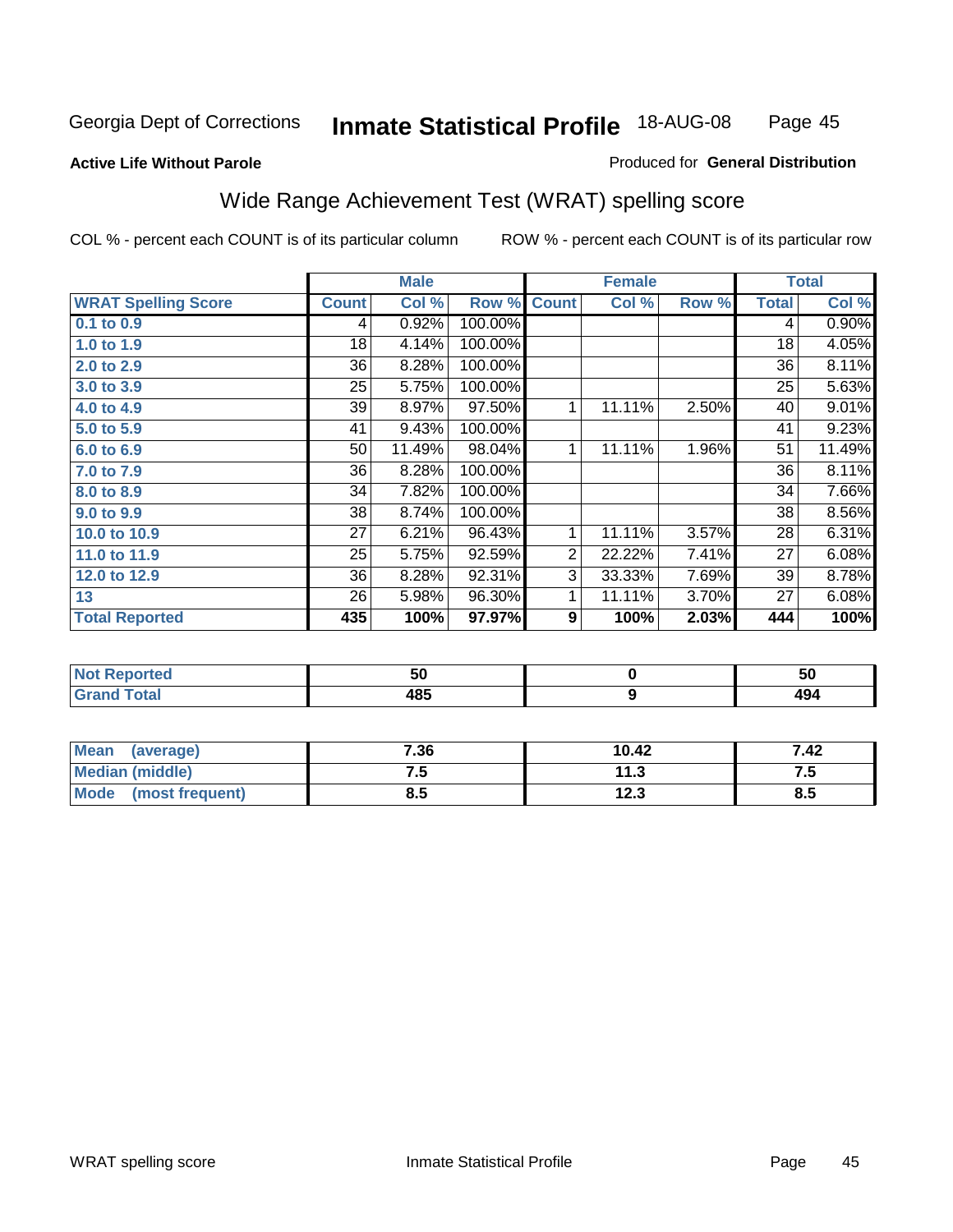#### **Active Life Without Parole**

#### Produced for **General Distribution**

### Scope of substance abuse - summary

|                        |              | <b>Male</b> |            |              | <b>Female</b> |       |              | <b>Total</b> |
|------------------------|--------------|-------------|------------|--------------|---------------|-------|--------------|--------------|
| <b>Substance Abuse</b> | <b>Count</b> | Col %       | Row %      | <b>Count</b> | Col %         | Row % | <b>Total</b> | Col %        |
| <b>None</b>            | 157          | 32.37%      | 97.52%     |              | 44.44%        | 2.48% | 161          | 32.59%       |
| Drugs only             | 188          | 38.76%      | 98.43%     |              | $33.33\%$     | 1.57% | 191          | 38.66%       |
| <b>Alcohol only</b>    | 34           | 7.01%       | $100.00\%$ |              |               |       | 34           | 6.88%        |
| Drugs and alcohol      | 106          | 21.86%      | $98.15\%$  |              | 22.22%        | 1.85% | 108          | 21.86%       |
| <b>Total Reported</b>  | 485          | 100%        | 98.18%     |              | 100%          | 1.82% | 494          | 100%         |

| <b>Not</b><br><b>Reported</b> |      |          |
|-------------------------------|------|----------|
| <b>Total</b><br>' Grano       | 10 E | "<br>13. |

|  | Mode<br>trequent.<br>most | Drugs only | …u∩n | ∍oniv<br>Druas |
|--|---------------------------|------------|------|----------------|
|--|---------------------------|------------|------|----------------|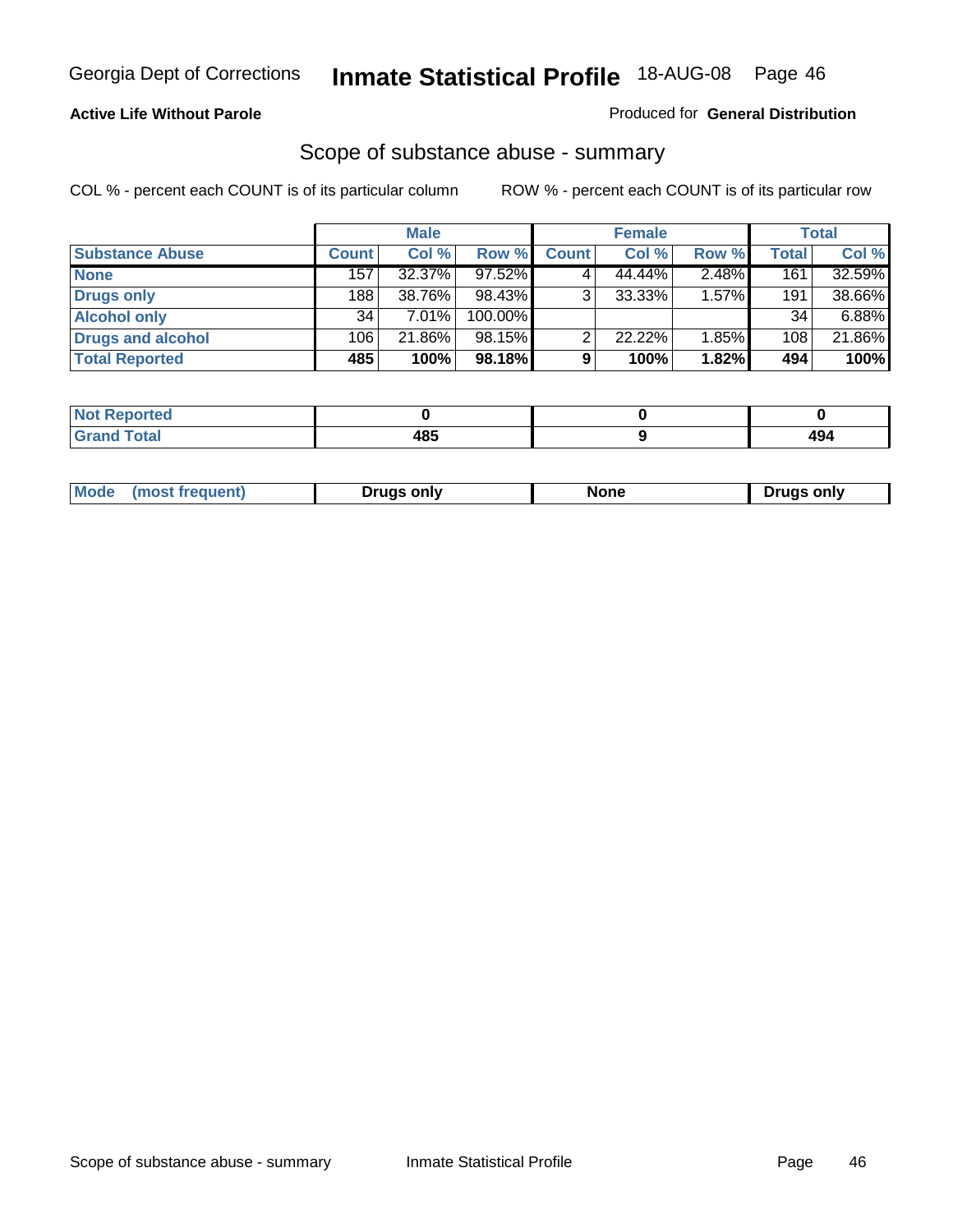#### **Active Life Without Parole**

#### Produced for **General Distribution**

### Scope of substance abuse - detail

|                                         |              | <b>Male</b> |         |                | <b>Female</b> |       |              | <b>Total</b> |
|-----------------------------------------|--------------|-------------|---------|----------------|---------------|-------|--------------|--------------|
| <b>Substance Abuse</b>                  | <b>Count</b> | Col %       | Row %   | <b>Count</b>   | Col %         | Row % | <b>Total</b> | Col %        |
| No drug or alcohol problems             | 157          | 32.37%      | 97.52%  | 4              | 44.44%        | 2.48% | 161          | 32.59%       |
| Drug addiction but no alcohol           | 3            | 0.62%       | 100.00% |                |               |       | 3            | 0.61%        |
| <b>Drug addiction and alcohol</b>       | 3            | 0.62%       | 100.00% |                |               |       | 3            | 0.61%        |
| abuse                                   |              |             |         |                |               |       |              |              |
| <b>Drug addiction and alcoholism</b>    | 2            | 0.41%       | 100.00% |                |               |       | 2            | 0.40%        |
| No drug problem but alcohol             | 28           | 5.77%       | 100.00% |                |               |       | 28           | 5.67%        |
| abuse                                   |              |             |         |                |               |       |              |              |
| No drug problem but alcoholism          | 6            | 1.24%       | 100.00% |                |               |       | 6            | 1.21%        |
| Drug experiment but no alcohol          | 111          | 22.89%      | 99.11%  | 1              | 11.11%        | 0.89% | 112          | 22.67%       |
| <b>Drug experiment &amp; alcohol</b>    | 14           | 2.89%       | 100.00% |                |               |       | 14           | 2.83%        |
| abuse                                   |              |             |         |                |               |       |              |              |
| <b>Drug experiment &amp; alcoholism</b> | 9            | 1.86%       | 100.00% |                |               |       | 9            | 1.82%        |
| Drug abuse but no alcohol               | 74           | 15.26%      | 97.37%  | $\overline{2}$ | 22.22%        | 2.63% | 76           | 15.38%       |
| Drug abuse and alcohol abuse            | 64           | 13.20%      | 98.46%  |                | 11.11%        | 1.54% | 65           | 13.16%       |
| Drug abuse and alcoholism               | 14           | 2.89%       | 93.33%  |                | 11.11%        | 6.67% | 15           | 3.04%        |
| <b>Total Reported</b>                   | 485          | 100%        | 98.18%  | 9              | 100%          | 1.82% | 494          | 100%         |

| ∣Not Reported            |     |             |
|--------------------------|-----|-------------|
| <b>Total</b><br>$\sim$ . | 485 | ، ∩،<br>+34 |

| Mode (most frequent) | No drug or alcohol problems No drug or alcohol problems No drug or alcohol |          |
|----------------------|----------------------------------------------------------------------------|----------|
|                      |                                                                            | problems |
|                      |                                                                            |          |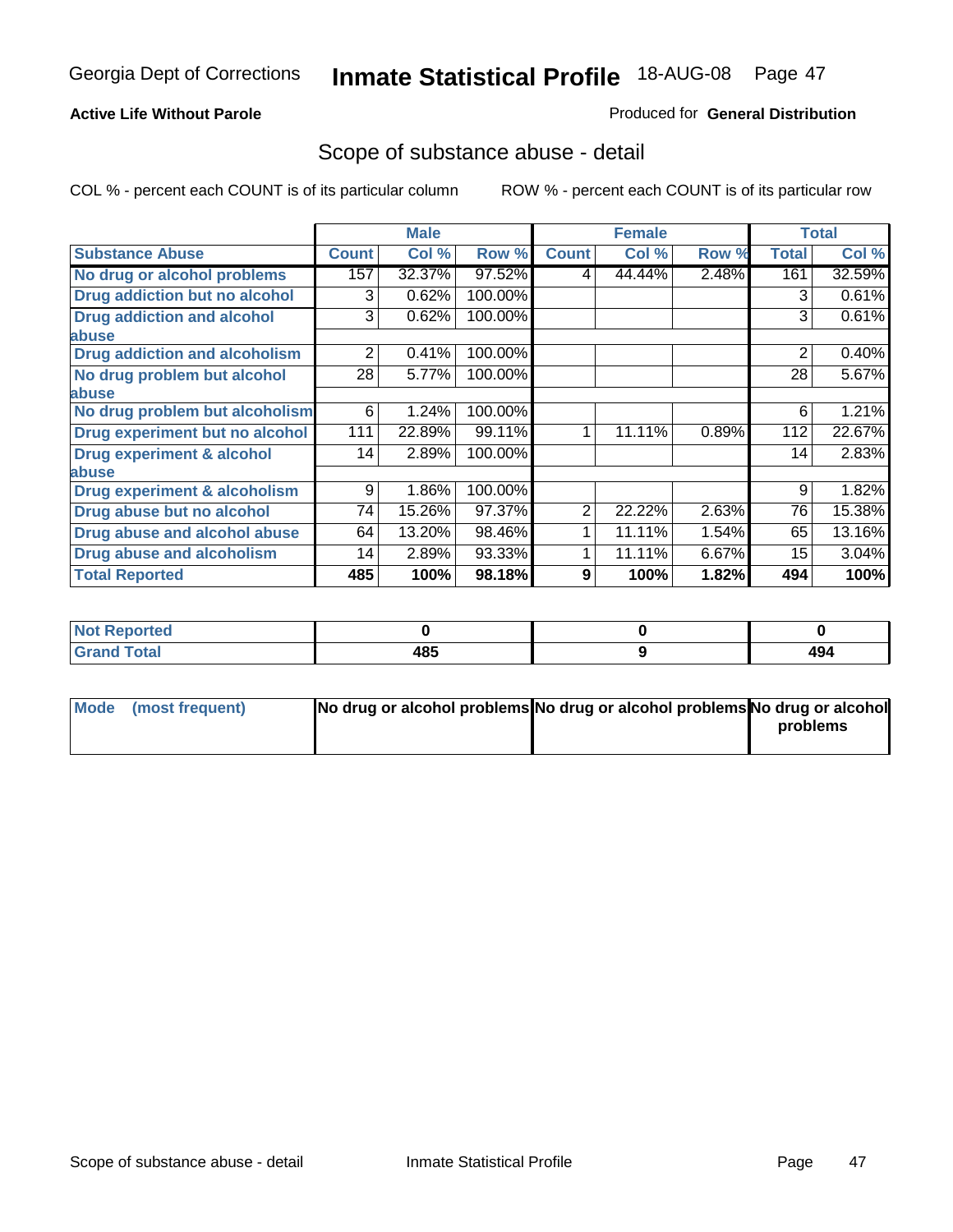#### **Active Life Without Parole**

#### Produced for **General Distribution**

### Current / last mental health treatment level

|                                    |              | <b>Male</b> |         |              | <b>Female</b> |       |              | <b>Total</b> |
|------------------------------------|--------------|-------------|---------|--------------|---------------|-------|--------------|--------------|
| <b>Mental Health Treatment Lev</b> | <b>Count</b> | Col %       | Row %   | <b>Count</b> | Col %         | Row % | <b>Total</b> | Col %        |
| 1 No problem at current time       | 70           | 39.11%      | 98.59%  |              | 16.67%        | 1.41% | 71           | 38.38%       |
| 2 Receiving outpatient             | 78           | 43.58%      | 93.98%  | 5            | 83.33%        | 6.02% | 83           | 44.86%       |
| treatment                          |              |             |         |              |               |       |              |              |
| 3 Inpatient, moderate              | 27           | 15.08%      | 100.00% |              |               |       | 27           | 14.59%       |
| treatment                          |              |             |         |              |               |       |              |              |
| 4 Inpatient, intensive             | 4            | 2.23%       | 100.00% |              |               |       | 4            | 2.16%        |
| treatment                          |              |             |         |              |               |       |              |              |
| <b>Total Evaluated</b>             | 179          | 100%        | 96.76%  | 6            | 100%          | 3.24% | 185          | 100%         |

| Never had MH evaluation | 306 | 309 |
|-------------------------|-----|-----|
| $T \wedge t \wedge$     | 485 | 43  |

| <b>Median (middle)</b>         | <b>Receiving outpatient</b><br>treatment | <b>Receiving outpatient</b><br>treatment | <b>Receiving</b><br>outpatient<br>treatment |
|--------------------------------|------------------------------------------|------------------------------------------|---------------------------------------------|
| <b>Mode</b><br>(most frequent) | <b>Receiving outpatient</b><br>treatment | <b>Receiving outpatient</b><br>treatment | Receiving<br>outpatient<br>treatment        |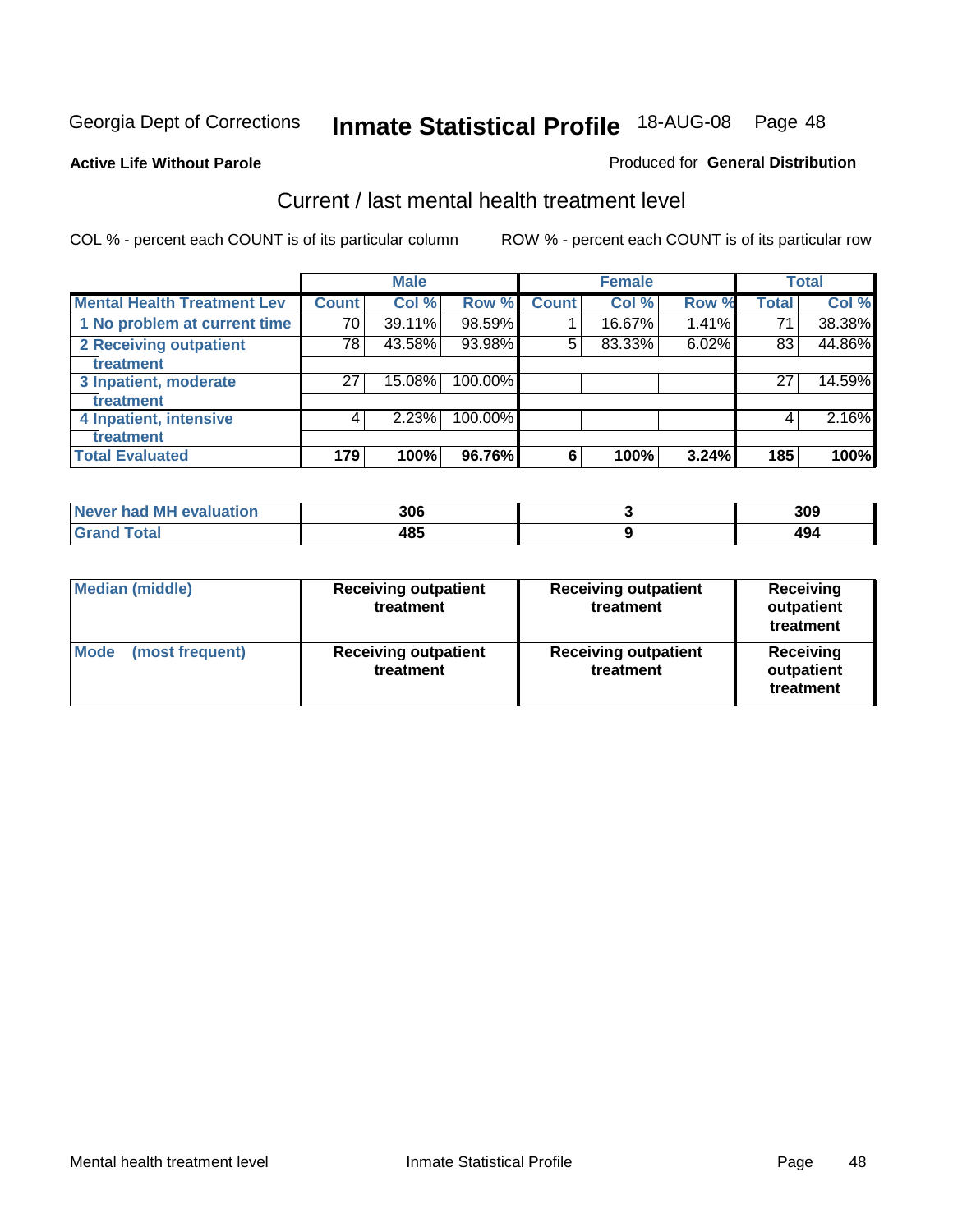#### **Active Life Without Parole**

#### Produced for **General Distribution**

### PULHESDWIT medical scale - 'P' overall condition ('P'hysical)

|                                   |              | <b>Male</b> |                    |   | <b>Female</b> |       |              | <b>Total</b> |
|-----------------------------------|--------------|-------------|--------------------|---|---------------|-------|--------------|--------------|
| 'P' Overall Condition             | <b>Count</b> | Col %       | <b>Row % Count</b> |   | Col %         | Row % | <b>Total</b> | Col %        |
| 1 No medical illness              | 327          | 67.70%      | 99.09%             | 3 | 37.50%        | 0.91% | 330          | 67.21%       |
| 2 Well-controlled chronic illness | 98           | 20.29%      | 95.15%             | 5 | 62.50%        | 4.85% | 103          | 20.98%       |
| 3 Poorly-controlled chronic       | 57           | 11.80%      | 100.00%            |   |               |       | 57           | 11.61%       |
| <b>illness</b>                    |              |             |                    |   |               |       |              |              |
| 4 Significant problems requiring  |              | $0.21\%$    | 100.00%            |   |               |       |              | 0.20%        |
| special housing                   |              |             |                    |   |               |       |              |              |
| <b>Total Reported</b>             | 483          | 100%        | 98.37%             |   | 100%          | 1.63% | 491          | 100%         |

| Not <b>F</b><br><b>Reported</b> |     |     |
|---------------------------------|-----|-----|
| <b>Grand Total</b>              | 485 | 494 |

| <b>Mode</b> | (most frequent) | <sup>1</sup> No medical illness | 2 Well-controlled chronic<br>illness | 1 No medical<br>illness |
|-------------|-----------------|---------------------------------|--------------------------------------|-------------------------|
|             |                 |                                 |                                      |                         |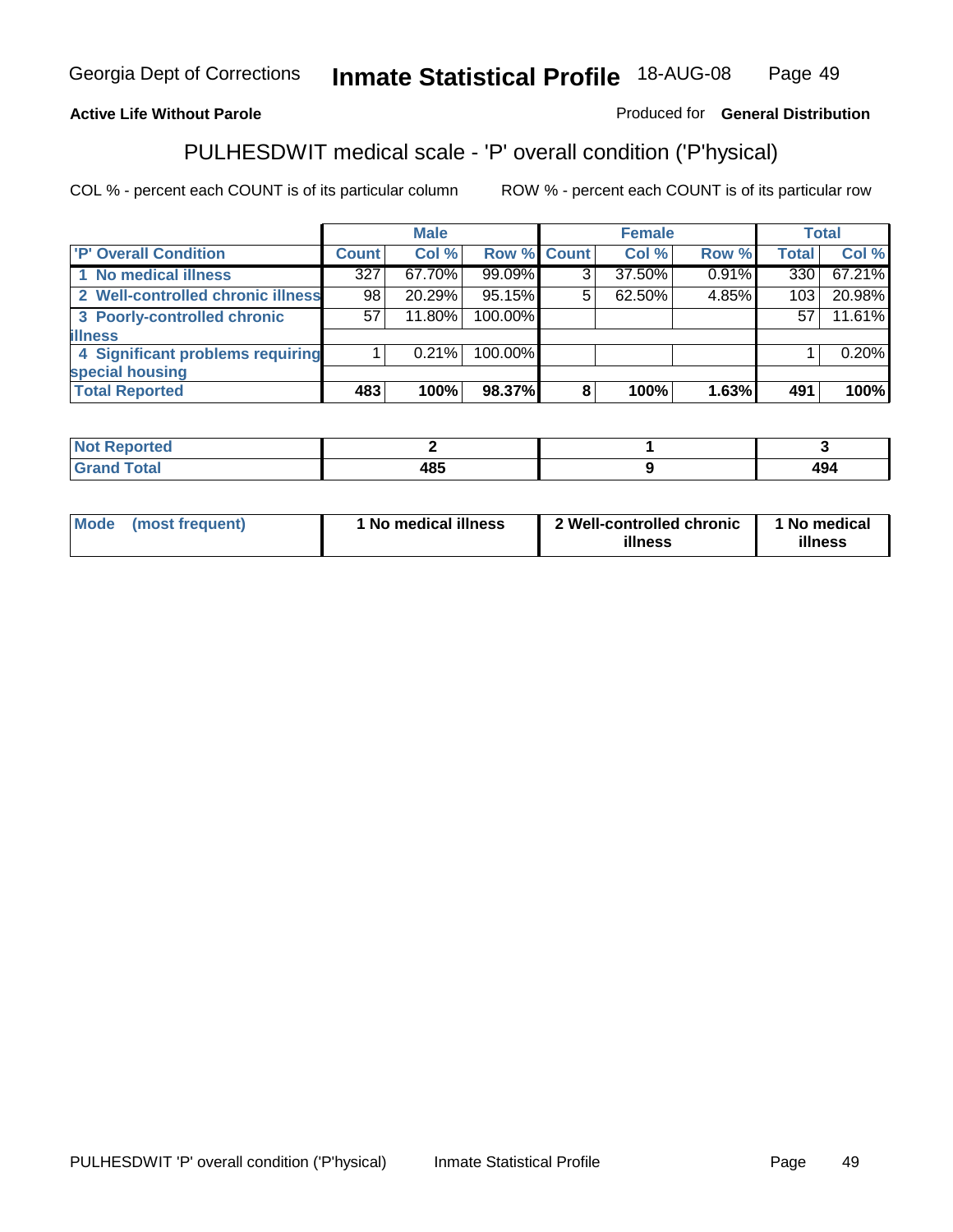#### **Active Life Without Parole**

Produced for **General Distribution**

# PULHESDWIT medical scale - 'U' upper body

|                              |              | <b>Male</b> |         |              | <b>Female</b> |       |              | <b>Total</b> |
|------------------------------|--------------|-------------|---------|--------------|---------------|-------|--------------|--------------|
| <b>U' Upper Body</b>         | <b>Count</b> | Col %       | Row %   | <b>Count</b> | Col %         | Row % | <b>Total</b> | Col %        |
| 1 Upper bones, joints,       | 466          | 96.48%      | 98.31%  | 8            | 100.00%       | 1.69% | 474          | 96.54%       |
| muscles all OK               |              |             |         |              |               |       |              |              |
| 2 One or both arms minimally | 10           | 2.07%       | 100.00% |              |               |       | 10           | 2.04%        |
| limited                      |              |             |         |              |               |       |              |              |
| 3 One or both arms           | 6            | 1.24%       | 100.00% |              |               |       | 6            | 1.22%        |
| moderately limited           |              |             |         |              |               |       |              |              |
| 4 One arm disabled,          |              | 0.21%       | 100.00% |              |               |       |              | 0.20%        |
| paralyzed, or amputated      |              |             |         |              |               |       |              |              |
| <b>Total Reported</b>        | 483          | 100%        | 98.37%  | 8            | 100%          | 1.63% | 491          | 100%         |

| <b>Not</b><br><b>Not Reported</b> |             |     |
|-----------------------------------|-------------|-----|
| <b>Total</b><br><b>C</b> ro       | 10 E<br>403 | 494 |

|  | Mode (most frequent) | 1 Upper bones, joints,<br>muscles all OK | 1 Upper bones, joints,<br>muscles all OK | 1 Upper bones,<br>joints, muscles all<br>ΟK |
|--|----------------------|------------------------------------------|------------------------------------------|---------------------------------------------|
|--|----------------------|------------------------------------------|------------------------------------------|---------------------------------------------|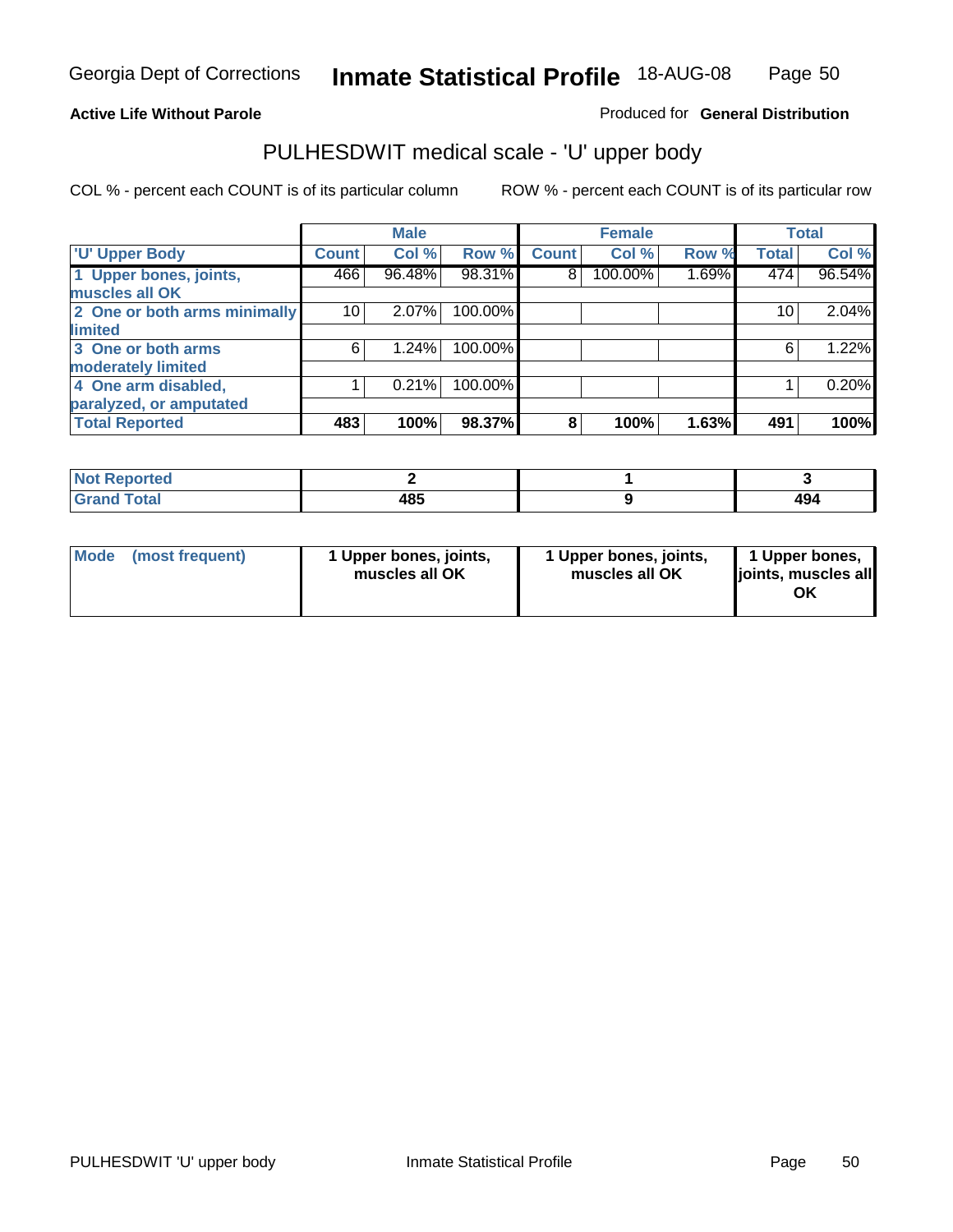#### **Active Life Without Parole**

#### Produced for **General Distribution**

### PULHESDWIT medical scale - 'L' lower body

|                                |              | <b>Male</b> |         |              | <b>Female</b> |       |              | <b>Total</b> |
|--------------------------------|--------------|-------------|---------|--------------|---------------|-------|--------------|--------------|
| 'L' Lower Body                 | <b>Count</b> | Col %       | Row %   | <b>Count</b> | Col %         | Row % | <b>Total</b> | Col %        |
| 1 Lower bones, joints,         | 435          | 90.06%      | 98.64%  | 6            | 75.00%        | 1.36% | 441          | 89.82%       |
| muscles all OK                 |              |             |         |              |               |       |              |              |
| 2 One or both legs minimally   | 39           | 8.07%       | 95.12%  | 2            | 25.00%        | 4.88% | 41           | 8.35%        |
| limited                        |              |             |         |              |               |       |              |              |
| 3 One or both legs             | 8            | 1.66%       | 100.00% |              |               |       | 8            | 1.63%        |
| moderately limited             |              |             |         |              |               |       |              |              |
| 4 One leg disabled, paralyzed, |              | 0.21%       | 100.00% |              |               |       |              | 0.20%        |
| or amputated                   |              |             |         |              |               |       |              |              |
| <b>Total Reported</b>          | 483          | 100%        | 98.37%  | 8            | 100%          | 1.63% | 491          | 100%         |

| <b>rted</b><br>N                    |             |  |
|-------------------------------------|-------------|--|
| $f \wedge f \wedge f$<br>TOldi<br>. | 10 E<br>483 |  |

|  | Mode (most frequent) | 1 Lower bones, joints,<br>muscles all OK | 1 Lower bones, joints,<br>muscles all OK | 1 Lower bones,<br>joints, muscles all<br>OK |
|--|----------------------|------------------------------------------|------------------------------------------|---------------------------------------------|
|--|----------------------|------------------------------------------|------------------------------------------|---------------------------------------------|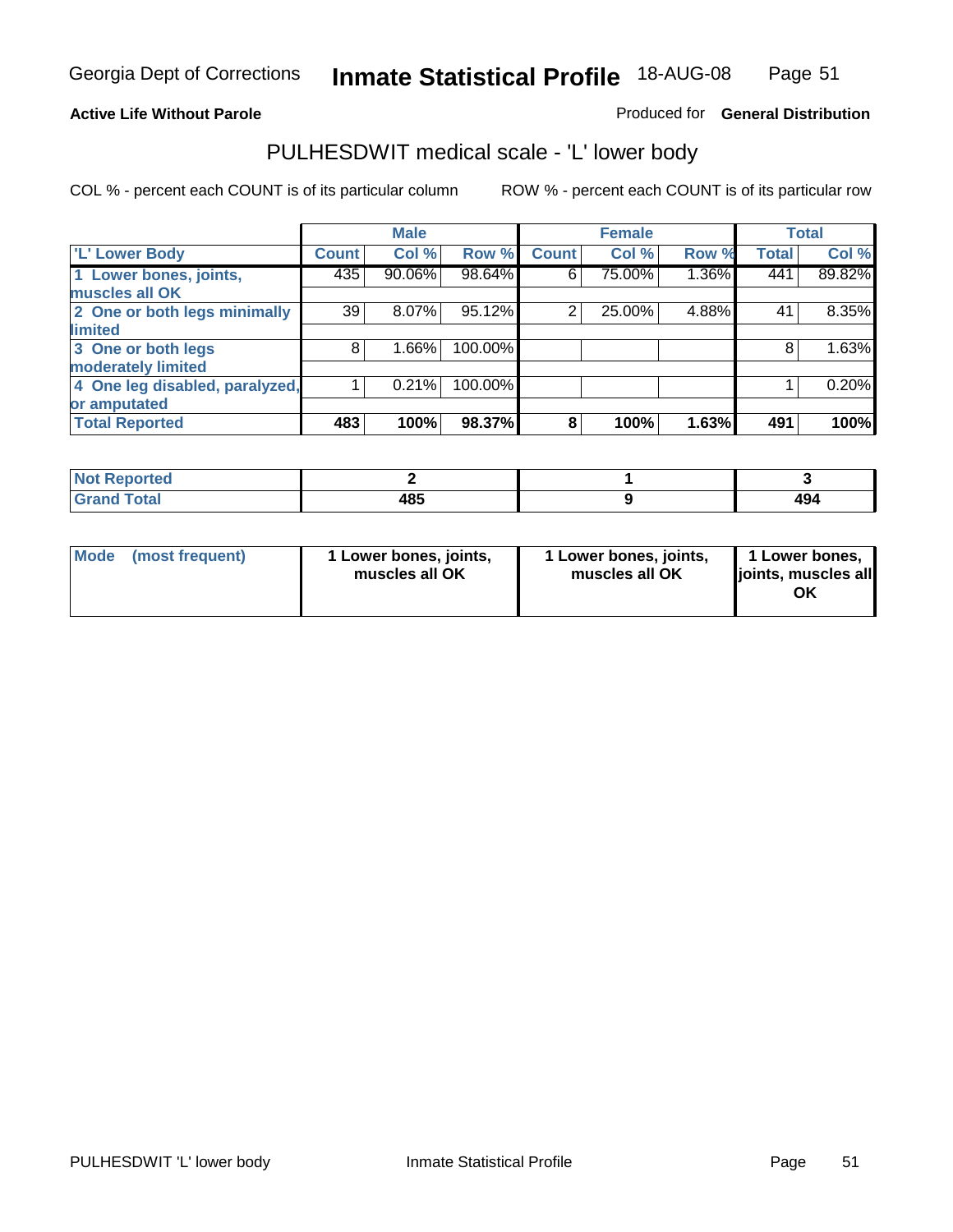#### **Active Life Without Parole**

Produced for **General Distribution**

### PULHESDWIT medical scale - 'H' hearing

|                                |              | <b>Male</b> |             |    | <b>Female</b> |                     | Total        |         |
|--------------------------------|--------------|-------------|-------------|----|---------------|---------------------|--------------|---------|
| 'H' Hearing                    | <b>Count</b> | Col%        | Row % Count |    | Col%          | Row %               | <b>Total</b> | Col %   |
| 1 Normal hearing both ears     | 482          | $99.79\%$   | 98.37%      | 81 | 100.00%       | $1.\overline{63\%}$ | 490          | 99.80%  |
| 2 Some loss in one ear with    |              | $0.21\%$    | 100.00%     |    |               |                     |              | 0.20%   |
| other OK, or mild loss in both |              |             |             |    |               |                     |              |         |
| <b>Total Reported</b>          | 483          | 100%        | 98.37%I     | 8  | 100%          | 1.63%               | 491          | $100\%$ |

| ported<br><b>NOT</b> |   |     |
|----------------------|---|-----|
| <b>c</b> otal        | . | 494 |

| Mode (most frequent) | 1 Normal hearing both ears 1 Normal hearing both ears 1 Normal hearing | both ears |
|----------------------|------------------------------------------------------------------------|-----------|
|                      |                                                                        |           |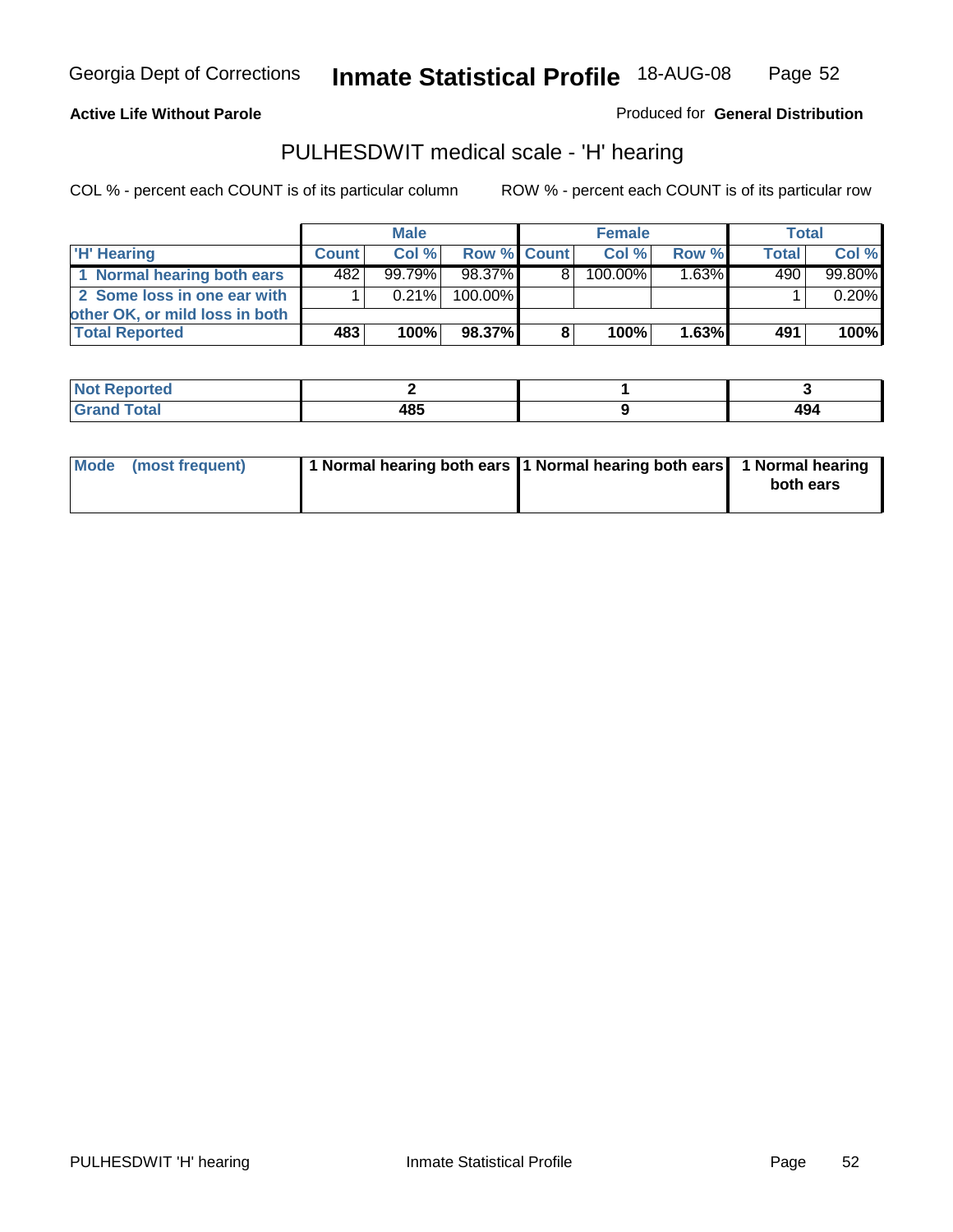#### **Active Life Without Parole**

#### Produced for **General Distribution**

### PULHESDWIT medical scale - 'E' vision

|                                |              | <b>Male</b> |             |   | <b>Female</b> |       |              | Total  |
|--------------------------------|--------------|-------------|-------------|---|---------------|-------|--------------|--------|
| <b>E' Vision</b>               | <b>Count</b> | Col %       | Row % Count |   | Col %         | Row % | <b>Total</b> | Col %  |
| 1 Correctable to 20/40 in both | 404          | 83.64%      | 98.54%      |   | 75.00%        | 1.46% | 410          | 83.50% |
| eyes                           |              |             |             |   |               |       |              |        |
| 2 Correctable to 20/70 in one  | 73           | $15.11\%$   | 97.33%      |   | 25.00%        | 2.67% | 75           | 15.27% |
| eye, may be blind in other     |              |             |             |   |               |       |              |        |
| 3 Correctable to 20/200 in one | 6            | $1.24\%$    | 100.00%     |   |               |       | 6            | 1.22%  |
| eye, may be blind in other     |              |             |             |   |               |       |              |        |
| <b>Total Reported</b>          | 483          | 100%        | 98.37%      | 8 | 100%          | 1.63% | 491          | 100%   |

| пето |             |      |
|------|-------------|------|
|      | 10 E<br>10J | –⊣ສ⊷ |

|  | Mode (most frequent) | 1 Correctable to 20/40 in<br>both eves | 1 Correctable to 20/40 in   1 Correctable to  <br>both eves | 20/40 in both eyes |
|--|----------------------|----------------------------------------|-------------------------------------------------------------|--------------------|
|--|----------------------|----------------------------------------|-------------------------------------------------------------|--------------------|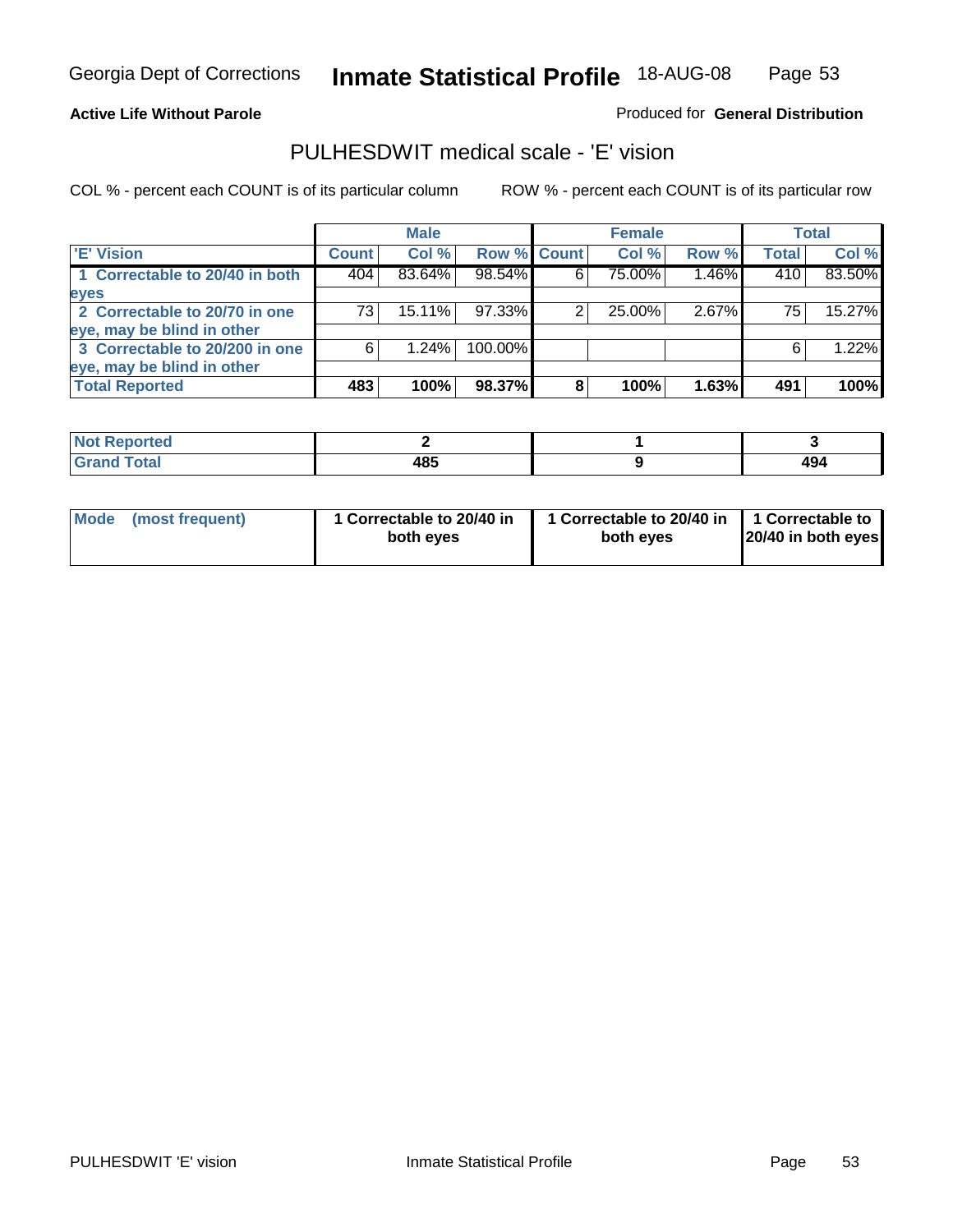#### **Active Life Without Parole**

### Produced for **General Distribution**

# PULHESDWIT medical scale - 'S' pSychiatric

|                                |              | <b>Male</b> |             |   | <b>Female</b> |       |              | <b>Total</b> |
|--------------------------------|--------------|-------------|-------------|---|---------------|-------|--------------|--------------|
| 'S' pSychiatric                | <b>Count</b> | Col %       | Row % Count |   | Col %         | Row % | <b>Total</b> | Col %        |
| 1 No impairment or disorders   | 375          | 79.28%      | 99.21%      | 3 | 37.50%        | 0.79% | 378          | 78.59%       |
| 2 Stable, or in remission, or  | 82           | 17.34%      | 94.25%      | 5 | 62.50%        | 5.75% | 87           | 18.09%       |
| mild impairment or retardation |              |             |             |   |               |       |              |              |
| 3 Requires moderate inpatient  | 14           | $2.96\%$    | 100.00%     |   |               |       | 14           | 2.91%        |
| treatment                      |              |             |             |   |               |       |              |              |
| 4 Requires intensive inpatient | ⌒            | 0.42%       | 100.00%     |   |               |       |              | 0.42%        |
| treatment                      |              |             |             |   |               |       |              |              |
| <b>Total Reported</b>          | 473          | 100%        | 98.34%      | 8 | 100%          | 1.66% | 481          | 100.0%       |

| <b>eported</b> | . .         | יי  |
|----------------|-------------|-----|
| <b>otal</b>    | 10 C<br>403 | 494 |

| Mode (most frequent) | 1 No impairment or disorders 2 Stable, or in remission, 11 No impairment or |                       |           |
|----------------------|-----------------------------------------------------------------------------|-----------------------|-----------|
|                      |                                                                             | or mild impairment or | disorders |
|                      |                                                                             | retardation           |           |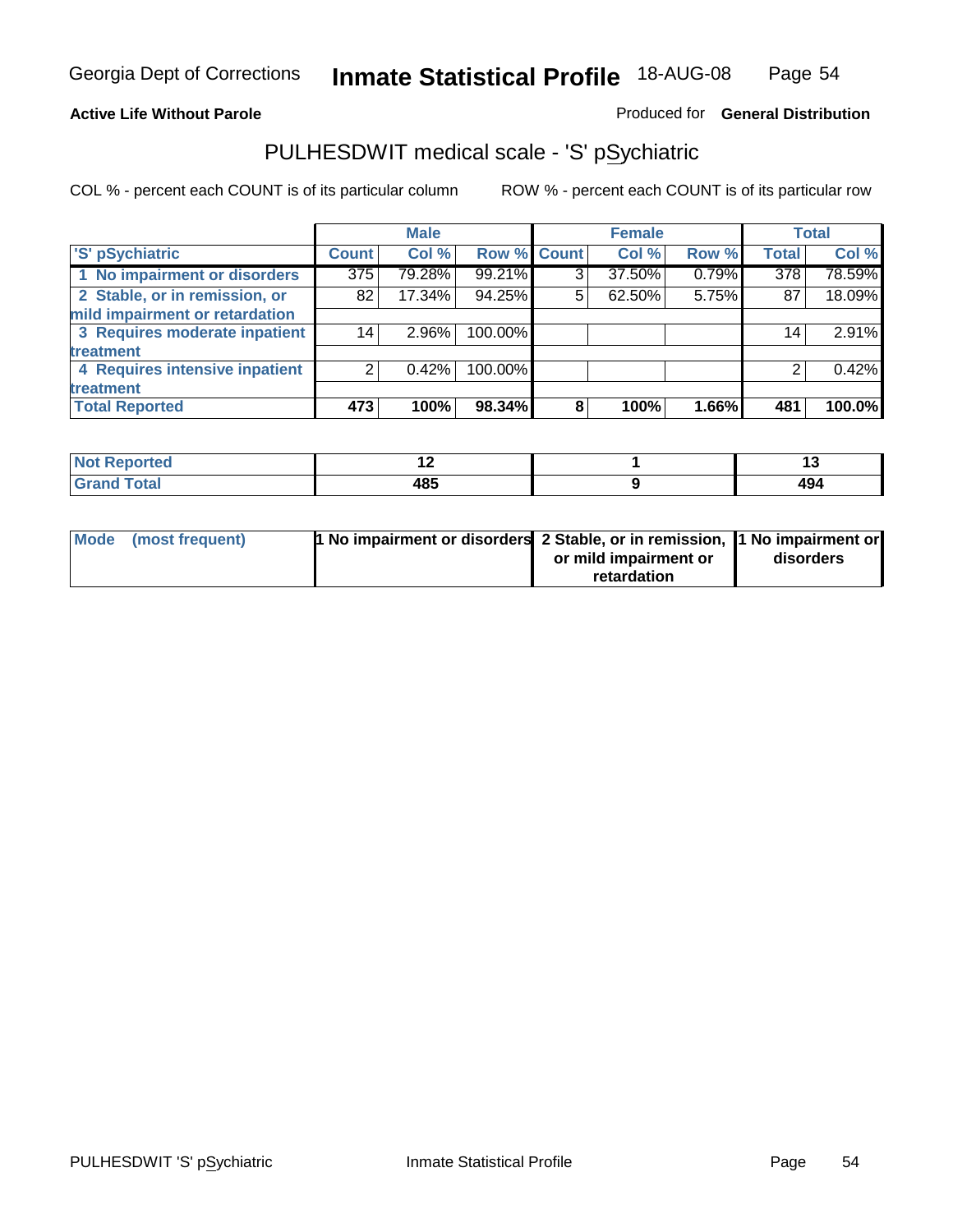#### **Active Life Without Parole**

Produced for **General Distribution**

### PULHESDWIT medical scale - 'D' dental

|                                 |              | <b>Male</b> |                    |   | <b>Female</b> |       |              | Total  |
|---------------------------------|--------------|-------------|--------------------|---|---------------|-------|--------------|--------|
| <b>D' Dental</b>                | <b>Count</b> | Col %       | <b>Row % Count</b> |   | Col %         | Row % | <b>Total</b> | Col %  |
| 1 Minimal routine dental health | 219          | 46.60%      | $97.77\%$          | 5 | 62.50%        | 2.23% | 224          | 46.86% |
| <b>needs</b>                    |              |             |                    |   |               |       |              |        |
| 2 Moderate cavities and/or      | 209          | 44.47%      | 98.58%             |   | 37.50%        | 1.42% | 212          | 44.35% |
| gum disease                     |              |             |                    |   |               |       |              |        |
| 3 Extensive gum disease         | 42           | $8.94\%$    | 100.00%            |   |               |       | 42           | 8.79%  |
| and/or widespread decay         |              |             |                    |   |               |       |              |        |
| <b>Total Reported</b>           | 470          | 100%        | 98.33%             | 8 | 100%          | 1.67% | 478          | 100%   |

| <b><i>Charles College College College College</i></b><br>тео<br>N | . .<br>$-$       | 16<br>$\sim$ |
|-------------------------------------------------------------------|------------------|--------------|
| $\sim$ $\sim$ $\sim$ $\sim$ $\sim$                                | 10 C<br>טד<br>__ | 40<br>474    |

| Mode (most frequent) | <b>Minimal routine dental</b><br>health needs | 1 Minimal routine dental<br>health needs | 1 Minimal routine<br>dental health<br>needs |
|----------------------|-----------------------------------------------|------------------------------------------|---------------------------------------------|
|----------------------|-----------------------------------------------|------------------------------------------|---------------------------------------------|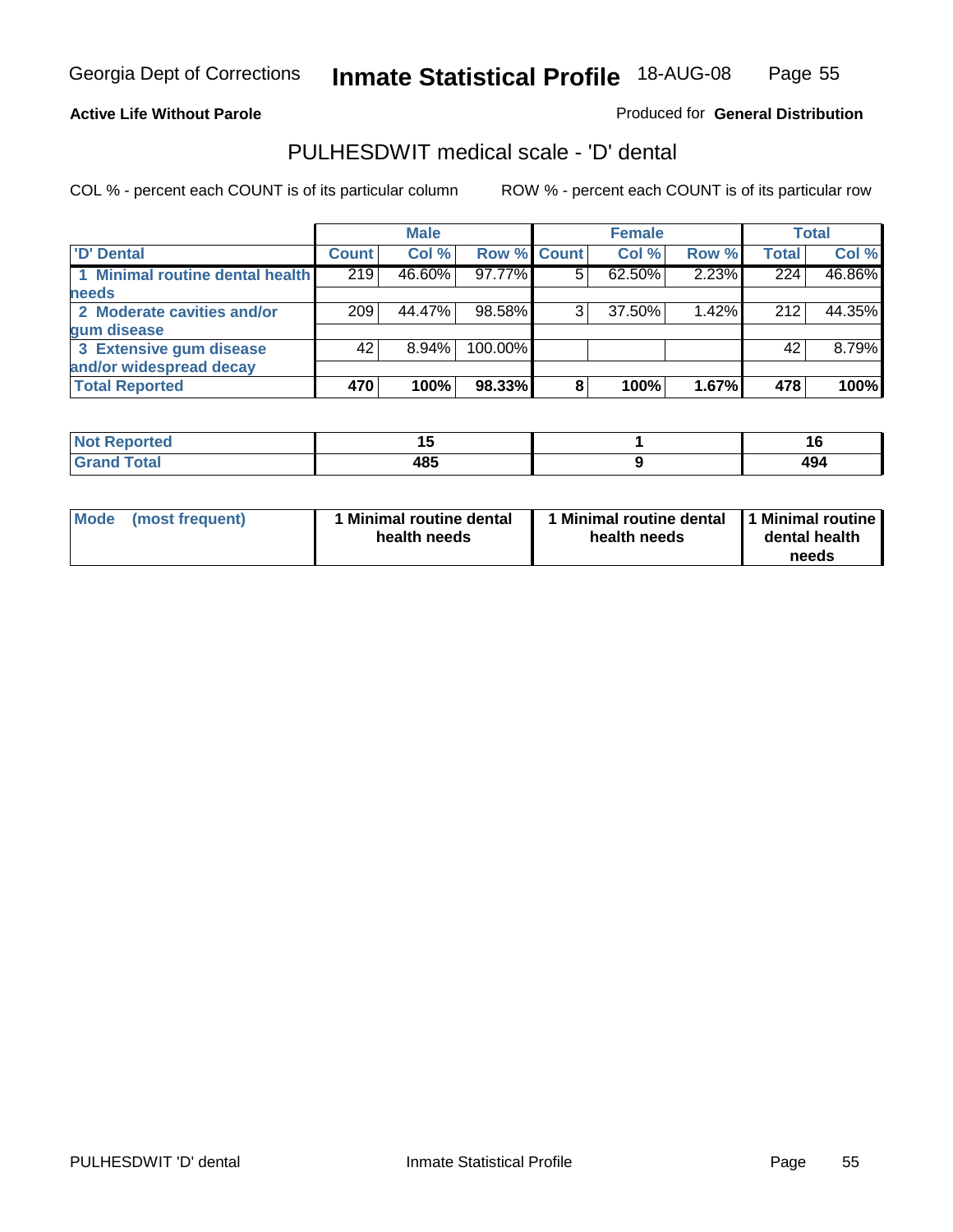#### **Active Life Without Parole**

### Produced for **General Distribution**

### PULHESDWIT medical scale - 'W' work ability

|                                 |              | <b>Male</b> |             |   | <b>Female</b> |       |              | <b>Total</b> |
|---------------------------------|--------------|-------------|-------------|---|---------------|-------|--------------|--------------|
| <b>W' work ability</b>          | <b>Count</b> | Col %       | Row % Count |   | Col %         | Row % | <b>Total</b> | Col %        |
| 1 Unrestricted work or activity | 380          | 78.67%      | 98.19%      |   | 87.50%        | 1.81% | 387          | 78.82%       |
| 2 Minor restrictions on type of | 79           | 16.36%      | 98.75%      |   | 12.50%        | 1.25% | 80           | 16.29%       |
| <b>work</b>                     |              |             |             |   |               |       |              |              |
| 3 Moderate restrictions on type | 15           | $3.11\%$    | 100.00%     |   |               |       | 15           | 3.05%        |
| of work                         |              |             |             |   |               |       |              |              |
| 4 Major restrictions on type of | 9            | $1.86\%$    | 100.00%     |   |               |       | 9            | 1.83%        |
| <b>work</b>                     |              |             |             |   |               |       |              |              |
| <b>Total Reported</b>           | 483          | 100%        | 98.37%      | 8 | 100%          | 1.63% | 491          | 100%         |

| <b>eported</b><br>NOT. |      |            |
|------------------------|------|------------|
| <b>Total</b>           | 10 E | <u>лл.</u> |
| C-rs                   | 403  | 434        |

| Mode | (most frequent) | 1 Unrestricted work or<br>activity | 1 Unrestricted work or<br>activity | 1 Unrestricted<br>work or activity |  |
|------|-----------------|------------------------------------|------------------------------------|------------------------------------|--|
|      |                 |                                    |                                    |                                    |  |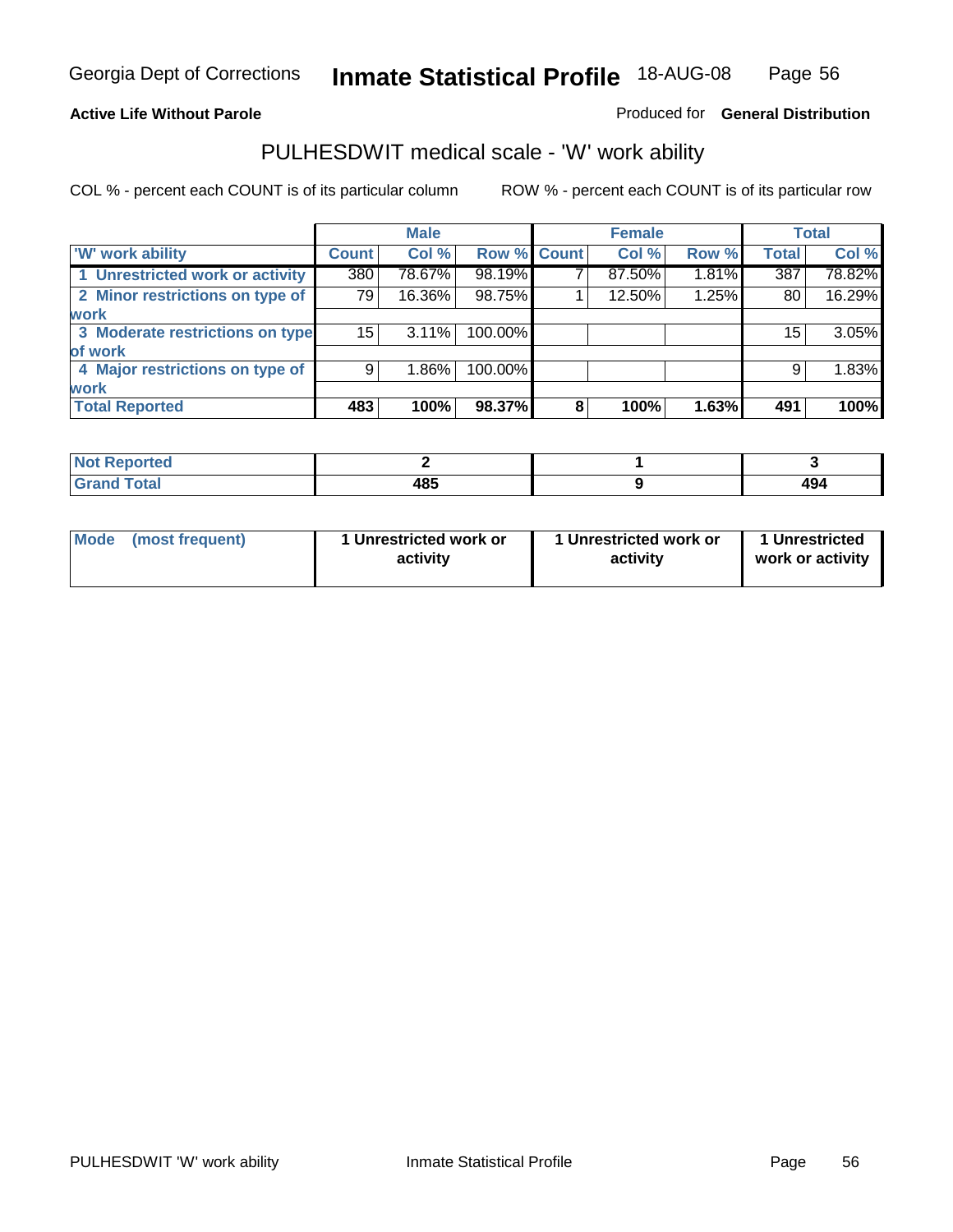#### **Active Life Without Parole**

#### Produced for **General Distribution**

### PULHESDWIT medical scale - 'I' impairment

|                                     |              | <b>Male</b> |                    |   | <b>Female</b> |       | <b>Total</b> |        |
|-------------------------------------|--------------|-------------|--------------------|---|---------------|-------|--------------|--------|
| <b>T' Impairment</b>                | <b>Count</b> | Col %       | <b>Row % Count</b> |   | Col %         | Row % | <b>Total</b> | Col %  |
| 1 No impairments or<br>disabilities | 479          | 99.17%      | 98.36%             | 8 | 100.00%       | 1.64% | 487          | 99.19% |
| 2 Wheelchair-bound but              |              | 0.21%       | 100.00%            |   |               |       |              | 0.20%  |
| otherwise OK                        |              |             |                    |   |               |       |              |        |
| 4 Needs moderate Assisted           |              | 0.21%       | 100.00%            |   |               |       |              | 0.20%  |
| <b>Living (level II)</b>            |              |             |                    |   |               |       |              |        |
| <b>5 Needs maximal Assisted</b>     |              | 0.41%       | 100.00%            |   |               |       |              | 0.41%  |
| <b>Living (level III)</b>           |              |             |                    |   |               |       |              |        |
| <b>Total Reported</b>               | 483          | 100%        | 98.37%             | 8 | 100%          | 1.63% | 491          | 100%   |

| Reported              |     |     |
|-----------------------|-----|-----|
| <b>Total</b><br>Grand | 485 | 494 |

| Mode | (most frequent) | 1 No impairments or<br>disabilities | 1 No impairments or<br>disabilities | 1 No impairments  <br>or disabilities |
|------|-----------------|-------------------------------------|-------------------------------------|---------------------------------------|
|------|-----------------|-------------------------------------|-------------------------------------|---------------------------------------|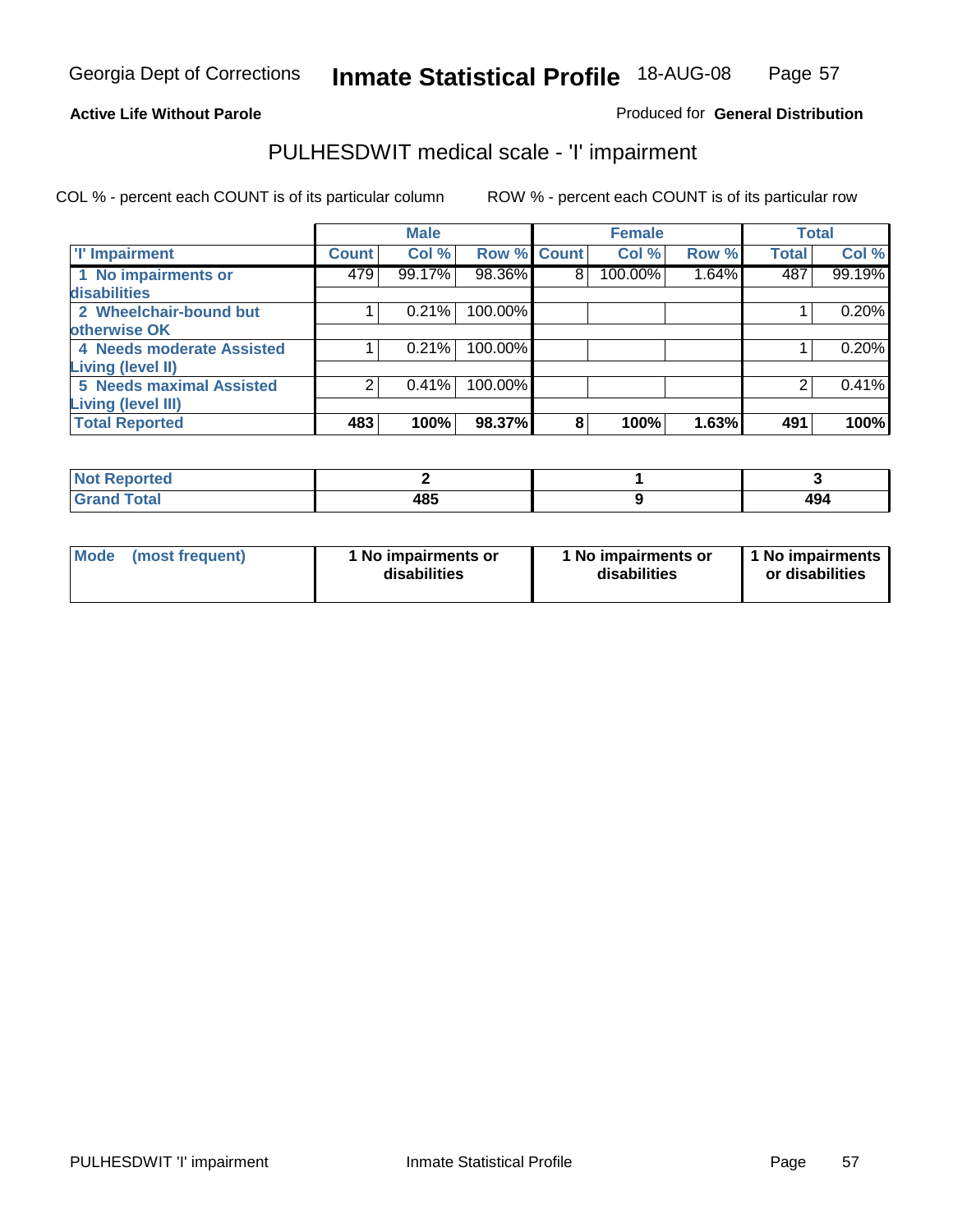#### **Inmate Statistical Profile** 18-AUG-08 Page Page 58

### **Active Life Without Parole Produced fo Seneral Distribution**

### PULHESDWIT medical scale - 'T' transportability

|                              |              | <b>Male</b> |             |   | <b>Female</b> |       |              | <b>Total</b> |
|------------------------------|--------------|-------------|-------------|---|---------------|-------|--------------|--------------|
| <b>T' Transportability</b>   | <b>Count</b> | Col %       | Row % Count |   | Col %         | Row % | <b>Total</b> | Col %        |
| 1 Can be transported in any  | 481          | 99.59%      | 98.36%      | 8 | 100.00%       | 1.64% | 489          | 99.59%       |
| ordinary approved vehicle    |              |             |             |   |               |       |              |              |
| 2 Wheelchair-bound, not      |              | 0.21%       | 100.00%     |   |               |       |              | 0.20%        |
| needing special vehicle      |              |             |             |   |               |       |              |              |
| 3 Wheelchair-bound, requires |              | 0.21%       | 100.00%     |   |               |       |              | 0.20%        |
| special vehicle              |              |             |             |   |               |       |              |              |
| <b>Total Reported</b>        | 483          | 100%        | 98.37%      | 8 | 100%          | 1.63% | 491          | 100%         |

| <b>Reported</b><br><b>NOT</b> |           |            |
|-------------------------------|-----------|------------|
| <b>Total</b>                  | 485<br>__ | 450<br>___ |

| Mode (most frequent) | 1 Can be transported in any 1 Can be transported in any | ordinary approved vehicle   ordinary approved vehicle   transported in any | 1 Can be<br>  ordinary approved  <br>vehicle |
|----------------------|---------------------------------------------------------|----------------------------------------------------------------------------|----------------------------------------------|
|----------------------|---------------------------------------------------------|----------------------------------------------------------------------------|----------------------------------------------|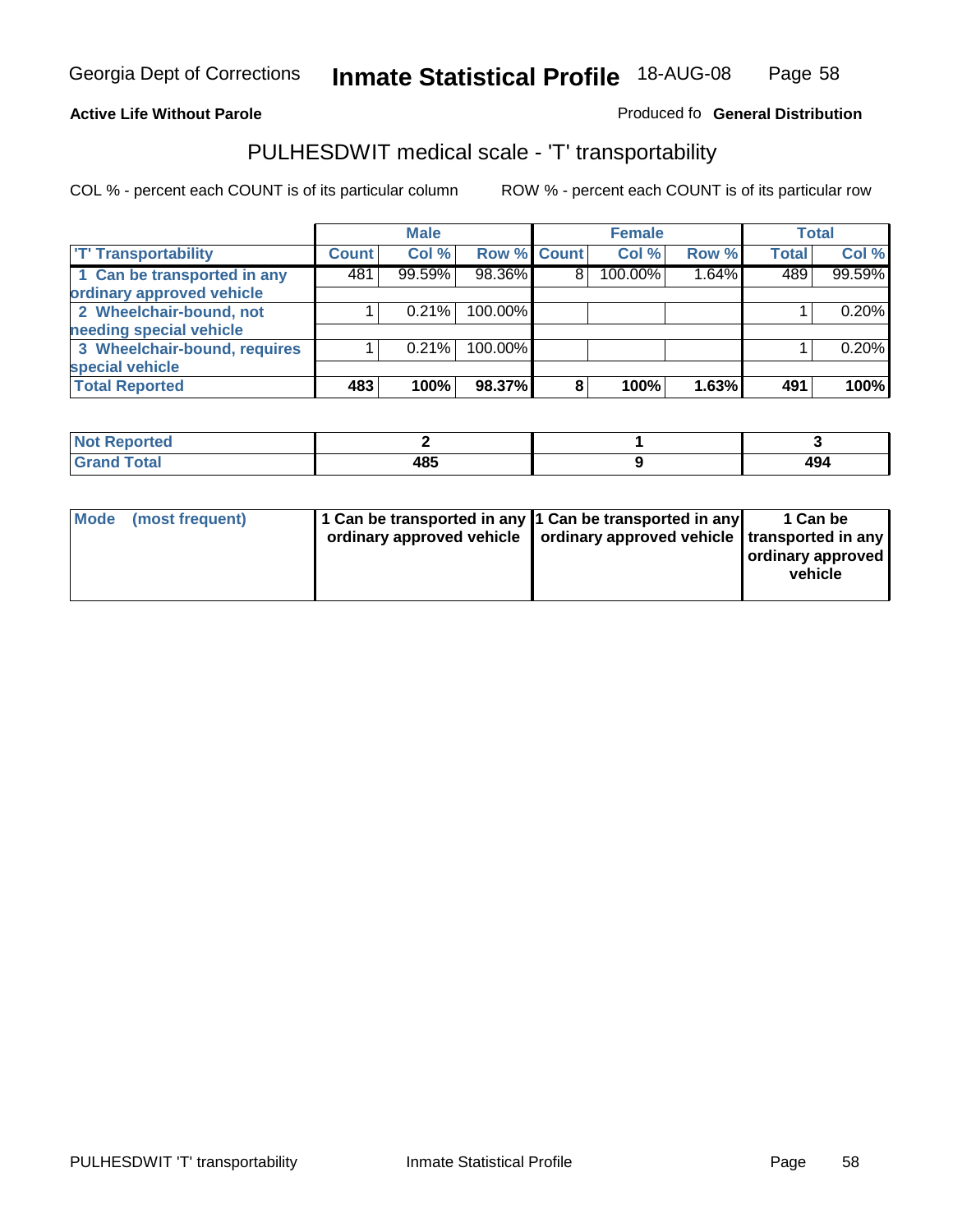#### **Active Life Without Parole**

#### Produced for **General Distribution**

### Criminality in family, self-reported

|                              |              | <b>Male</b> |        |              | <b>Female</b> |       |       | Total  |
|------------------------------|--------------|-------------|--------|--------------|---------------|-------|-------|--------|
| <b>Criminality In Family</b> | <b>Count</b> | Col %       | Row %  | <b>Count</b> | Col %         | Row % | Total | Col %  |
| Yes, criminality in family   | 147          | 30.69%      | 96.71% | 5            | 55.56%        | 3.29% | 152   | 31.15% |
| No criminality in family     | 332          | 69.31%      | 98.81% | 4            | 44.44%        | 1.19% | 336   | 68.85% |
| <b>Total Reported</b>        | 479          | 100%        | 98.16% | 9            | 100%          | 1.84% | 488   | 100%   |

| <b>Not Reported</b> |           |  |
|---------------------|-----------|--|
| Гоtal<br>'Grane     | 485<br>__ |  |

| Mode (most frequent) |  | No criminality in family | Yes, criminality in family | No criminality in<br>family |
|----------------------|--|--------------------------|----------------------------|-----------------------------|
|----------------------|--|--------------------------|----------------------------|-----------------------------|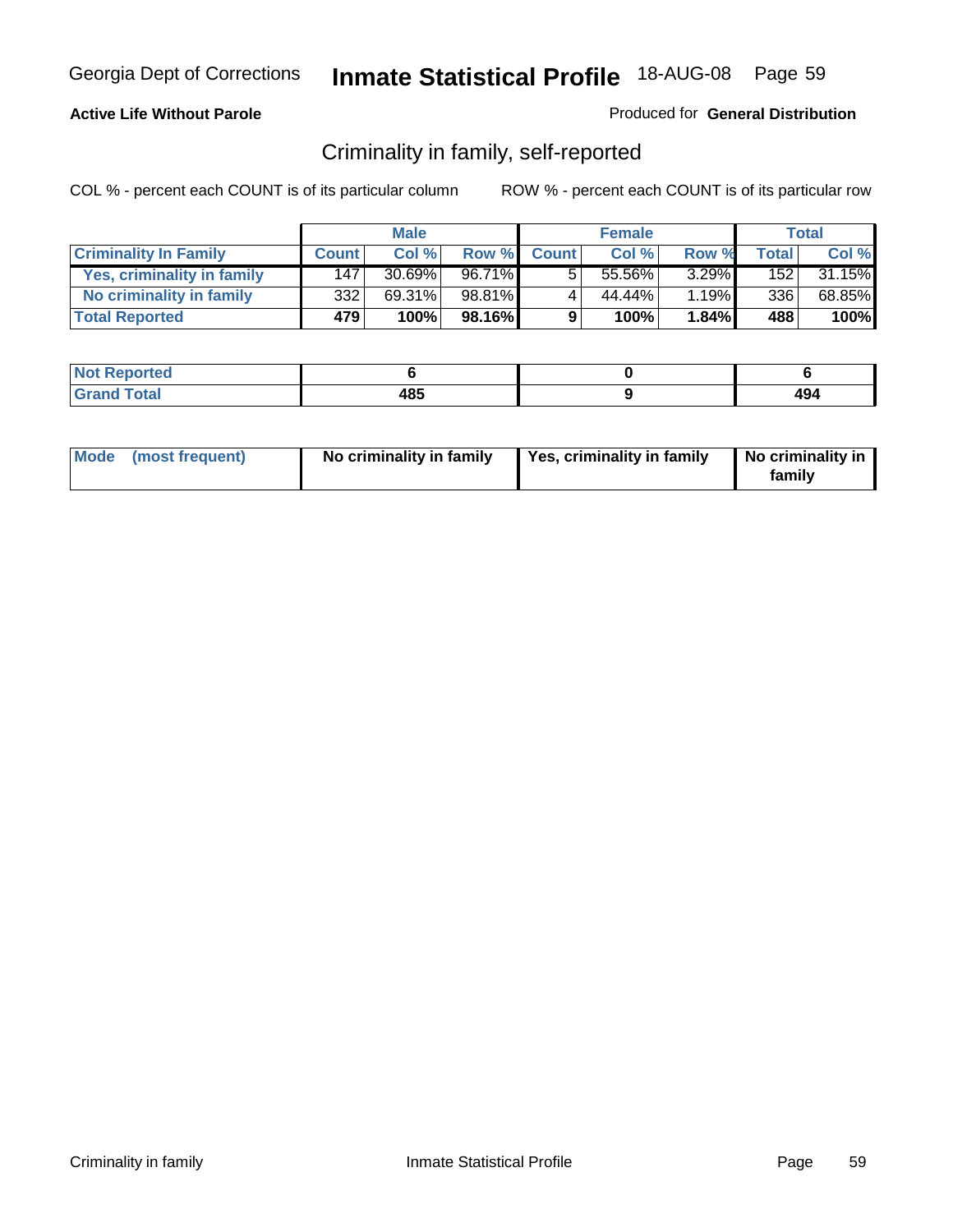#### **Active Life Without Parole**

#### Produced for **General Distribution**

### Alcoholism in family, self-reported

|                             |              | <b>Male</b> |         |              | <b>Female</b> |          |       | Total  |
|-----------------------------|--------------|-------------|---------|--------------|---------------|----------|-------|--------|
| <b>Alcoholism In Family</b> | <b>Count</b> | Col %       | Row %   | <b>Count</b> | Col %         | Row %    | Total | Col %  |
| Yes, alcoholism in family   | 97           | 20.25%      | 97.98%  |              | 22.22%        | $2.02\%$ | 99    | 20.29% |
| No alcoholism in family     | 382          | 79.75%      | 98.20%  |              | 77.78%        | $1.80\%$ | 389   | 79.71% |
| <b>Total Reported</b>       | 479          | 100%        | 98.16%I | 9            | 100%          | $1.84\%$ | 488   | 100%   |

| oorted<br><b>NOT</b><br><b>IJCI</b> |             |                       |
|-------------------------------------|-------------|-----------------------|
| Total<br>Gran<br>---                | 10 C<br>4໐ພ | $\overline{ }$<br>- 3 |

|  | Mode (most frequent) | No alcoholism in family | No alcoholism in family | No alcoholism in<br>family |
|--|----------------------|-------------------------|-------------------------|----------------------------|
|--|----------------------|-------------------------|-------------------------|----------------------------|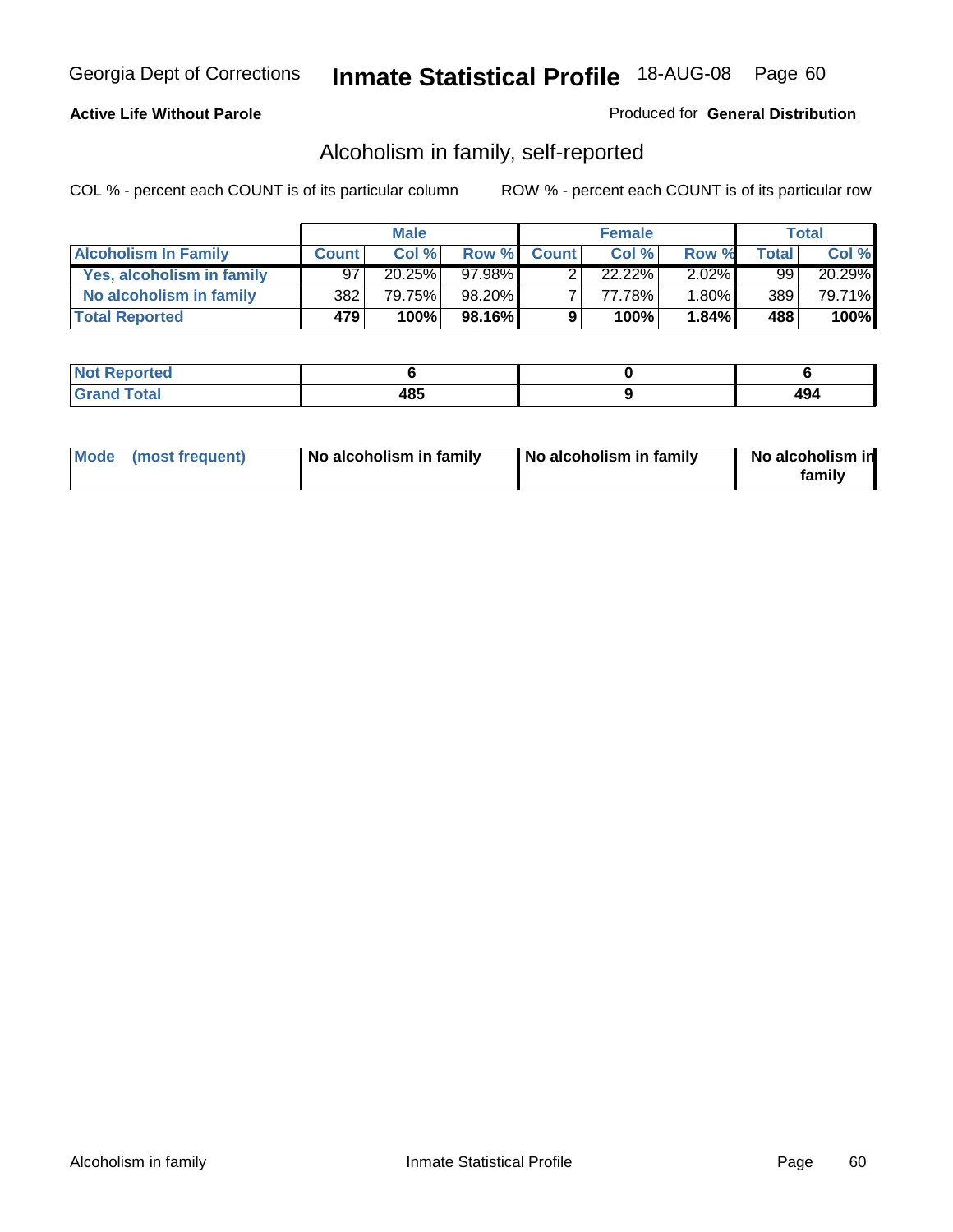#### **Active Life Without Parole**

Produced for **General Distribution**

### Drug abuse in family, self-reported

|                           |              | <b>Male</b> |           |              | <b>Female</b> |          |                 | Total     |
|---------------------------|--------------|-------------|-----------|--------------|---------------|----------|-----------------|-----------|
| Drug Abuse In Family      | <b>Count</b> | Col%        | Row %     | <b>Count</b> | Col %         | Row %    | <b>Total</b>    | Col %     |
| Yes, drug abuse in family | 57           | 11.90%      | $96.61\%$ |              | $22.22\%$     | $3.39\%$ | 59 <sub>1</sub> | $12.09\%$ |
| No drug abuse in family   | 422'         | 88.10%      | 98.37%    |              | 77.78%        | 1.63%    | 429             | 87.91%    |
| <b>Total Reported</b>     | 479          | 100%        | 98.16%    | 9            | 100%          | $1.84\%$ | 488             | 100%      |

| oorted<br><b>NOT</b><br><b>IJCI</b> |             |                       |
|-------------------------------------|-------------|-----------------------|
| Total<br>Gran<br>---                | 10 C<br>4໐ພ | $\overline{ }$<br>- 3 |

|  | Mode (most frequent) | No drug abuse in family | No drug abuse in family | No drug abuse in<br>family |
|--|----------------------|-------------------------|-------------------------|----------------------------|
|--|----------------------|-------------------------|-------------------------|----------------------------|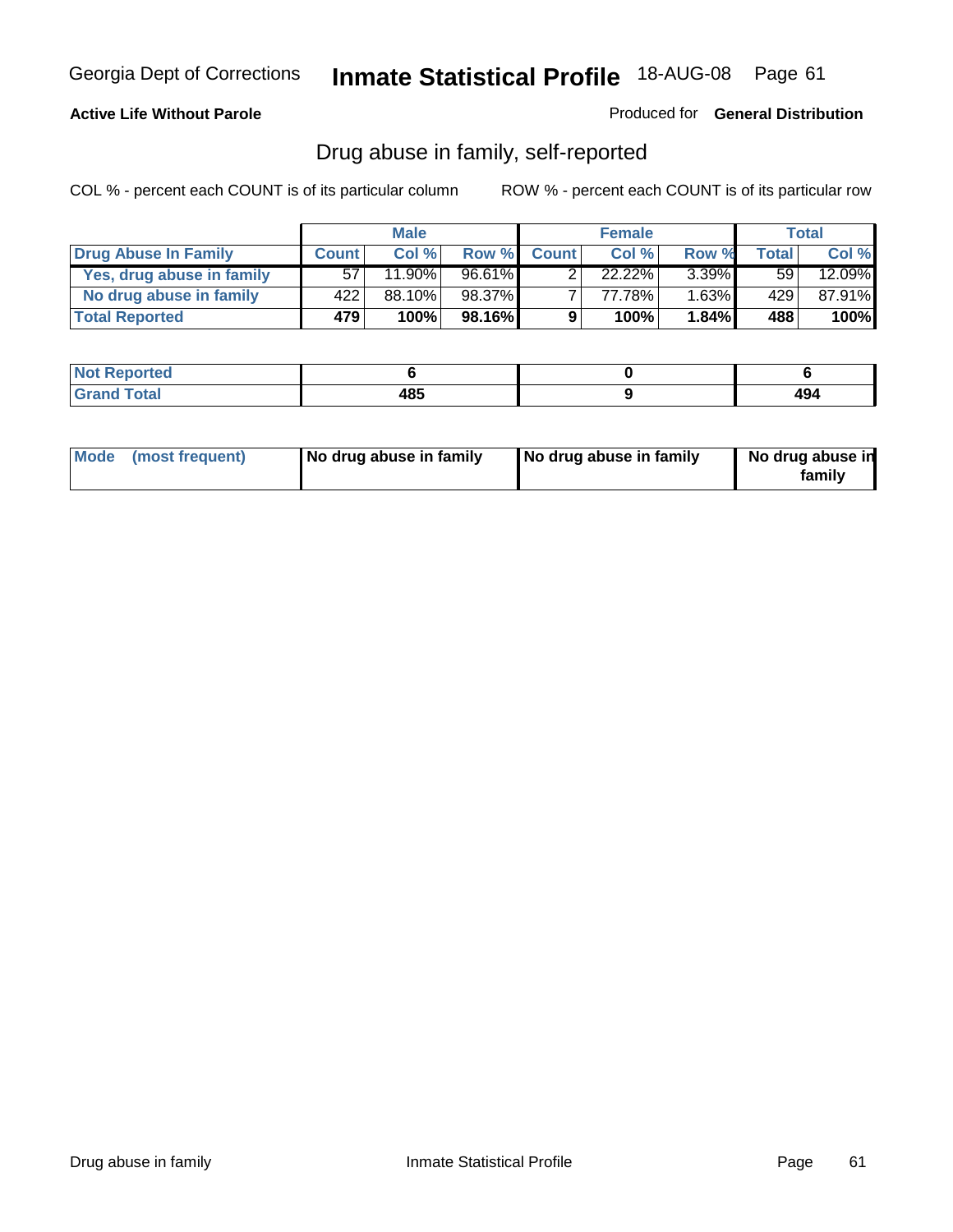#### **Active Life Without Parole**

#### Produced for **General Distribution**

### Subjected to frequent beatings, self-reported

|                            |              | <b>Male</b> |        |              | <b>Female</b> |          |       | <b>Total</b> |
|----------------------------|--------------|-------------|--------|--------------|---------------|----------|-------|--------------|
| <b>Frequent beatings</b>   | <b>Count</b> | Col%        | Row %  | <b>Count</b> | Col%          | Row %    | Total | Col %        |
| Yes, subjected to frequent | 29           | 6.05%       | 96.67% |              | $11.11\%$     | $3.33\%$ | 30    | 6.15%        |
| <b>beatings</b>            |              |             |        |              |               |          |       |              |
| Not subjected to frequent  | 450          | 93.95%      | 98.25% | 8            | 88.89%        | 1.75%    | 458   | 93.85%       |
| <b>beatings</b>            |              |             |        |              |               |          |       |              |
| <b>Total Reported</b>      | 479          | 100%        | 98.16% | 9            | 100%          | 1.84%    | 488   | 100%         |

| Not Reported |      |                         |
|--------------|------|-------------------------|
| <b>Total</b> | 10 E | $\mathbf{A} \mathbf{A}$ |
| Crope        | 40J  | 494                     |

| Mode<br>(most frequent) | beatings | Not subjected to frequent | Not subjected to frequent<br>beatings | Not subjected to<br><b>frequent beatings</b> |
|-------------------------|----------|---------------------------|---------------------------------------|----------------------------------------------|
|                         |          |                           |                                       |                                              |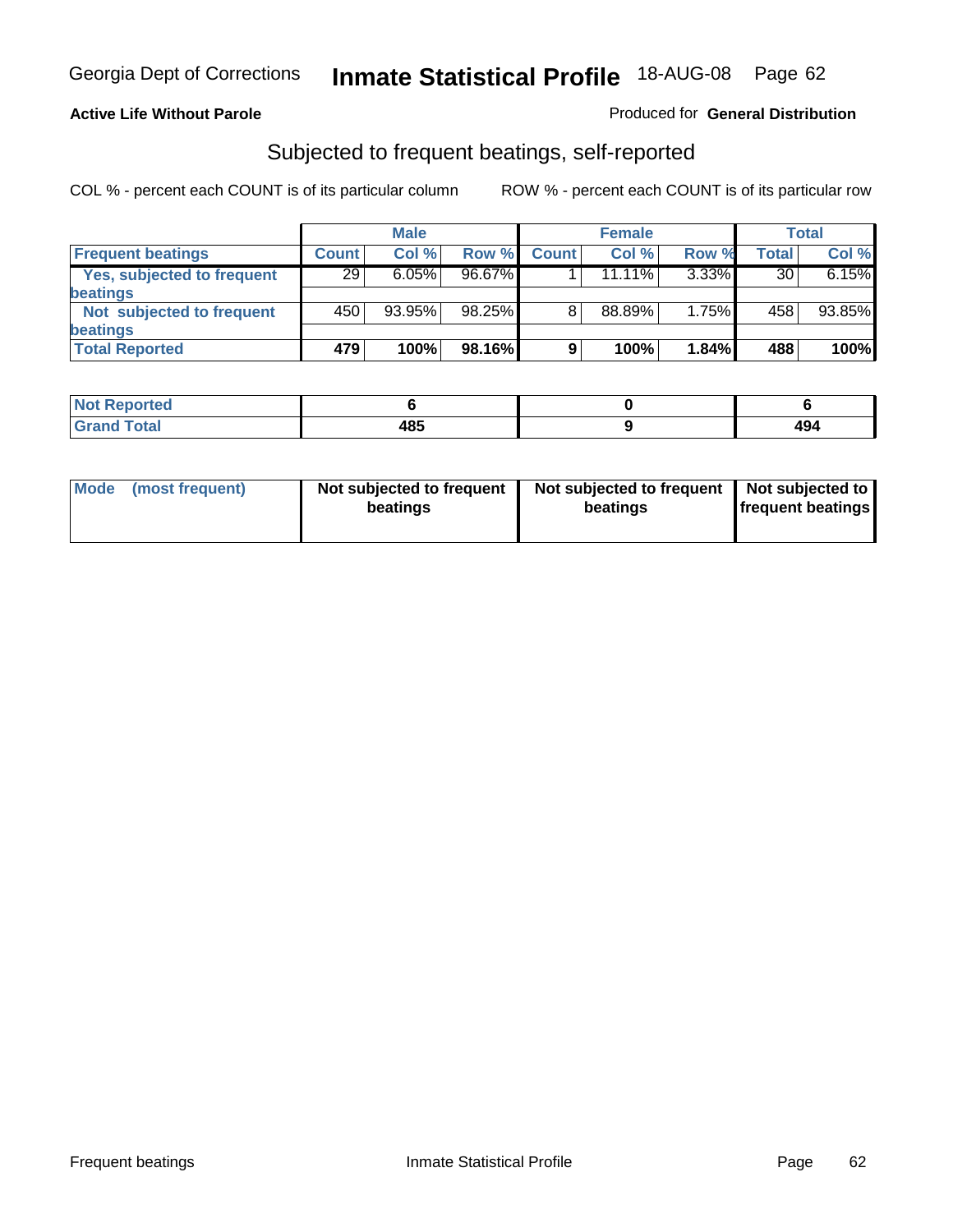#### **Active Life Without Parole**

#### Produced for **General Distribution**

### Father absent during inmate's childhood

|                           |              | <b>Male</b> |           |              | <b>Female</b> |          |       | Total  |
|---------------------------|--------------|-------------|-----------|--------------|---------------|----------|-------|--------|
| <b>Father Absent</b>      | <b>Count</b> | Col %       | Row %     | <b>Count</b> | Col %         | Row %    | Total | Col %  |
| Yes, father was absent    | 242          | $50.52\%$   | 98.78%    | 3.           | 33.33%        | $1.22\%$ | 245   | 50.20% |
| No, father was not absent | 237          | 49.48%      | $97.53\%$ | 6            | 66.67%        | $2.47\%$ | 243   | 49.80% |
| <b>Total Reported</b>     | 479          | 100%        | 98.16%    | 9            | 100%          | $1.84\%$ | 488   | 100%   |

| <b>Not Reported</b>   |     |            |
|-----------------------|-----|------------|
| <b>Total</b><br>Grano | 485 | 40.<br>494 |

|  | Mode (most frequent) | Yes, father was absent | No, father was not absent | Yes, father was<br>absent |
|--|----------------------|------------------------|---------------------------|---------------------------|
|--|----------------------|------------------------|---------------------------|---------------------------|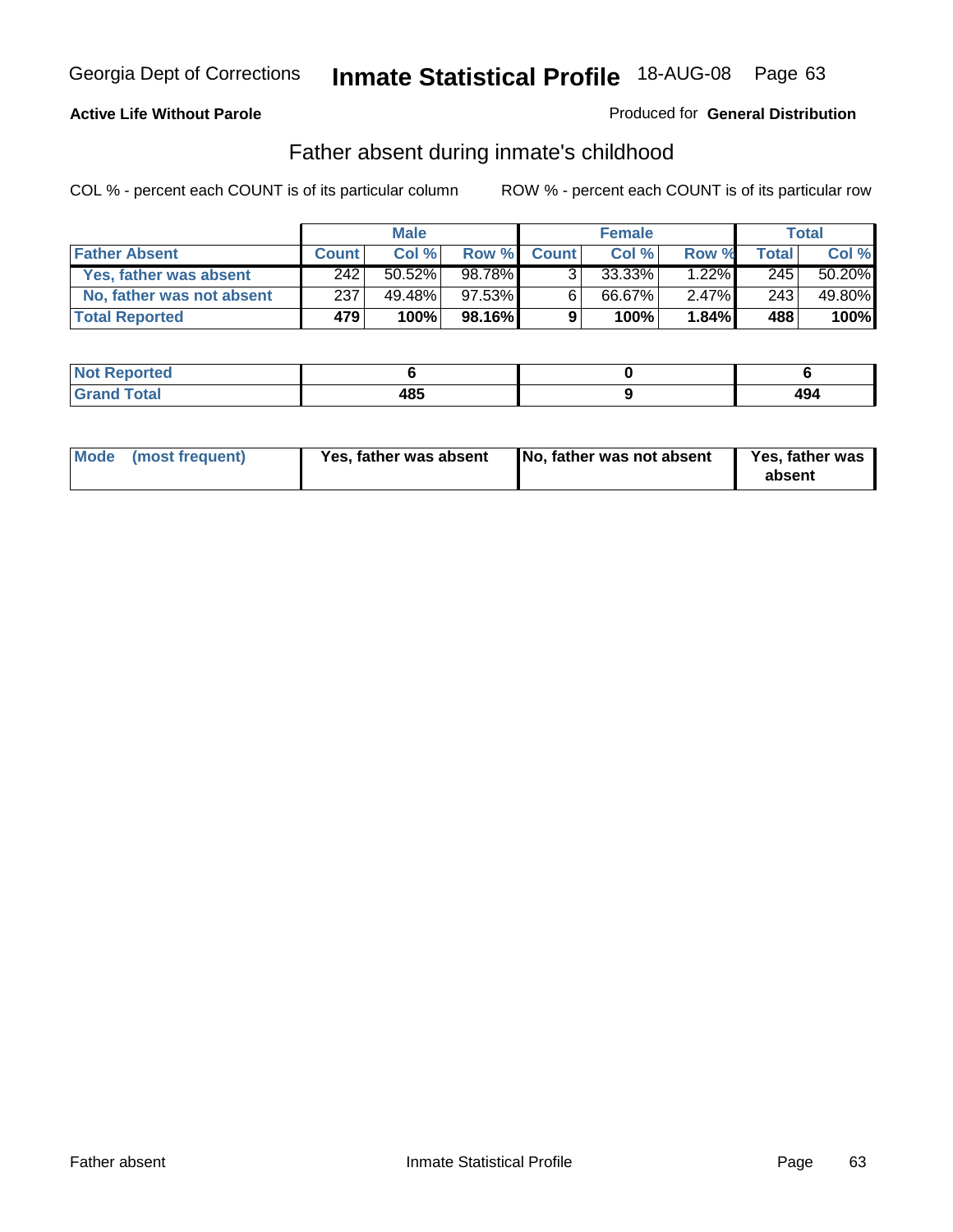#### **Active Life Without Parole**

#### Produced for **General Distribution**

# Mother absent during inmate's childhood

|                           |                  | <b>Male</b> |        |              | <b>Female</b> |          |       | Total  |
|---------------------------|------------------|-------------|--------|--------------|---------------|----------|-------|--------|
| <b>Mother Absent</b>      | <b>Count</b>     | Col %       | Row %  | <b>Count</b> | Col%          | Row %    | Total | Col %  |
| Yes, mother was absent    | 72               | 15.03%      | 97.30% |              | $22.22\%$     | $2.70\%$ | 741   | 15.16% |
| No, mother was not absent | 407              | 84.97%      | 98.31% |              | 77.78%        | $.69\%$  | 414   | 84.84% |
| <b>Total Reported</b>     | 479 <sup> </sup> | 100%        | 98.16% | 9            | 100%          | $1.84\%$ | 488   | 100%   |

| <b>Reported</b><br><b>NOT</b> |     |            |
|-------------------------------|-----|------------|
| <b>Total</b>                  | 485 | ، Δ<br>434 |

| Mode (most frequent) | No, mother was not absent $\vert$ No, mother was not absent $\vert$ No, mother was | not absent |
|----------------------|------------------------------------------------------------------------------------|------------|
|                      |                                                                                    |            |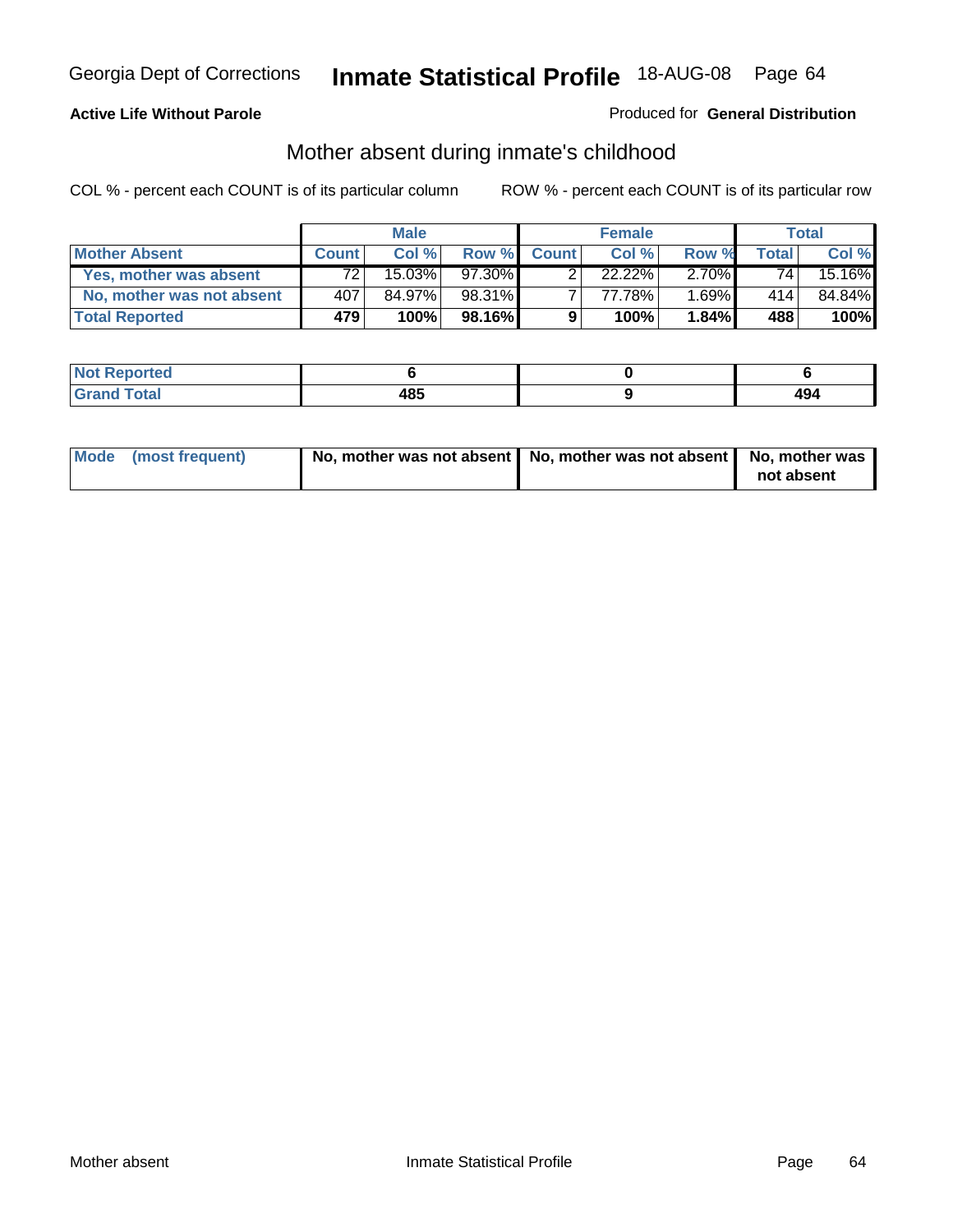**Active Life Without Parole** 

#### Produced for **General Distribution**

# Number of prior Georgia incarcerations

|                                       |              | <b>Male</b> |                    |   | <b>Female</b> |          |       | <b>Total</b> |
|---------------------------------------|--------------|-------------|--------------------|---|---------------|----------|-------|--------------|
| <b>Num of Prior GA Incarcerations</b> | <b>Count</b> | Col %       | <b>Row % Count</b> |   | Col %         | Row %    | Total | Col %        |
|                                       | 227          | 46.80%      | 96.60%             | 8 | 88.89%        | $3.40\%$ | 235   | 47.57%       |
|                                       | 99           | 20.41%      | 100.00%            |   |               |          | 99    | 20.04%       |
|                                       | 60           | 12.37%      | 100.00%            |   |               |          | 60    | 12.15%       |
| 3                                     | 49           | 10.10%      | 98.00%             |   | 11.11%        | $2.00\%$ | 50    | 10.12%       |
|                                       | 25           | 5.15%       | 100.00%            |   |               |          | 25    | 5.06%        |
|                                       | 12           | 2.47%       | 100.00%            |   |               |          | 12    | 2.43%        |
| <b>More Than 5</b>                    | 13           | 2.68%       | 100.00%            |   |               |          | 13    | 2.63%        |
| <b>Total Reported</b>                 | 485          | 100%        | 98.18%             | 9 | 100%          | 1.82%    | 494   | 100%         |

| .<br>тео<br>W. |             |                            |
|----------------|-------------|----------------------------|
|                | "^™<br>$ -$ | $^{\circ}$ $\Omega$<br>474 |

| Mean (average)       | - 27<br>. . <i>.</i> . | . JJ | 1.25 |
|----------------------|------------------------|------|------|
| Median (middle)      |                        |      |      |
| Mode (most frequent) |                        |      |      |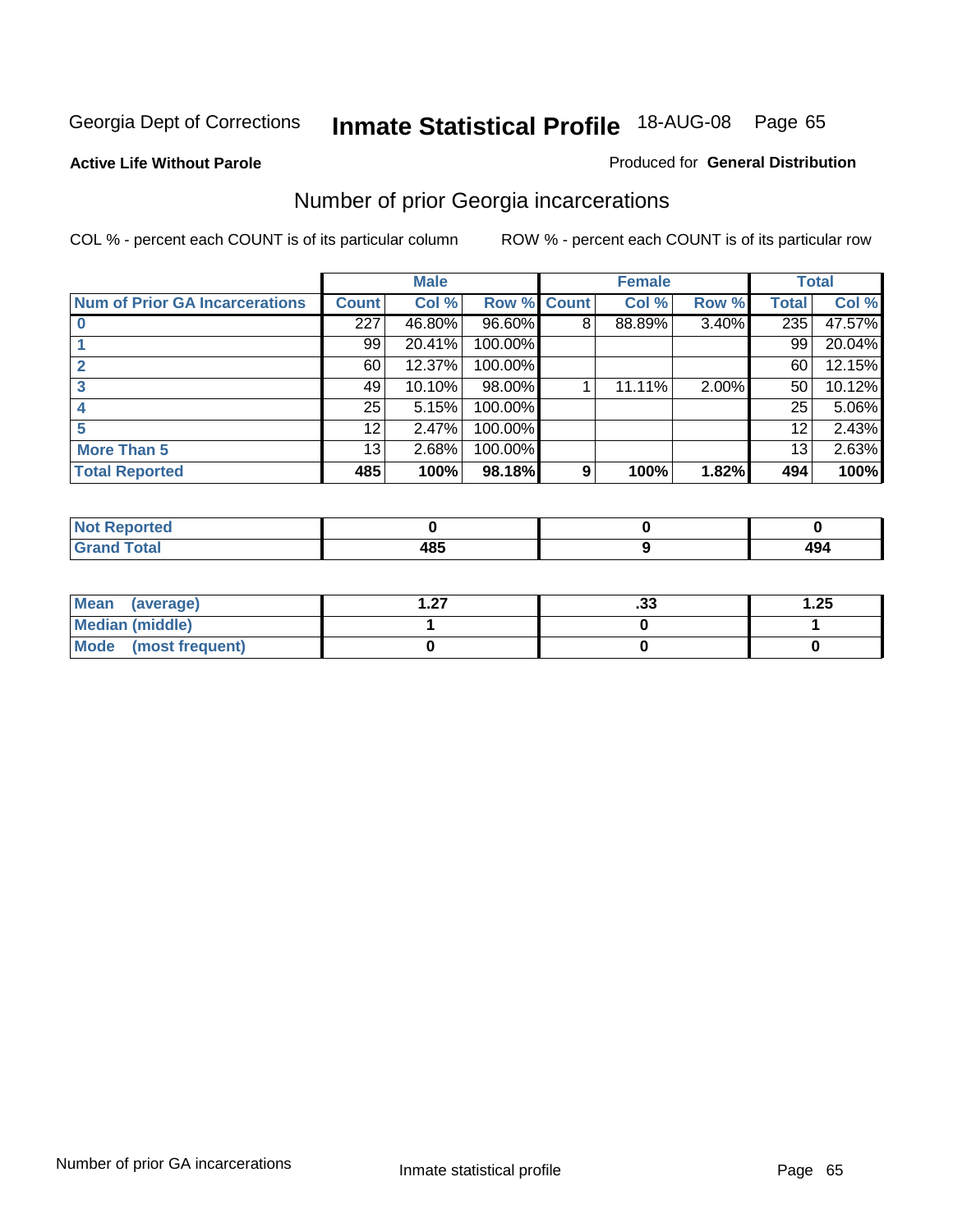**Active Life Without Parole** 

Produced for **General Distribution**

### Prison sentence in years

COL % - percent each COUNT is of its particular column ROW % - percent each COUNT is of its particular row

|                                 | Male   |            |                    | <b>Female</b> |         |       | Total       |         |
|---------------------------------|--------|------------|--------------------|---------------|---------|-------|-------------|---------|
| <b>Prison Sentence In Years</b> | Count⊺ | Col %      | <b>Row % Count</b> |               | Col %   | Row % | $\tau$ otal | Col %   |
| <b>Life Without Parole</b>      | 485    | $100.00\%$ | 98.18%             |               | 100.00% | ا%82. | 494         | 100.00% |
| <b>Total Reported</b>           | 485    | 100%       | 98.18%             |               | 100%    | 1.82% | 494         | 100%    |

| Reported                                |             |                             |
|-----------------------------------------|-------------|-----------------------------|
| <b>Total</b><br>Gra<br>$\mathbf{v}$ and | 10 E<br>403 | $\overline{A}$<br>--<br>Tv- |

#### **Determinate (numeric) sentences only**

| <b>Mean</b> | <i>(average)</i> |  |  |
|-------------|------------------|--|--|

**All sentences (including determinate), with life, life without parole, and death sentences figured at 45 years**

| Me:<br>апет<br>.<br>᠇<br>$\sim$ | -- | т.<br>$\sim$ |
|---------------------------------|----|--------------|
|---------------------------------|----|--------------|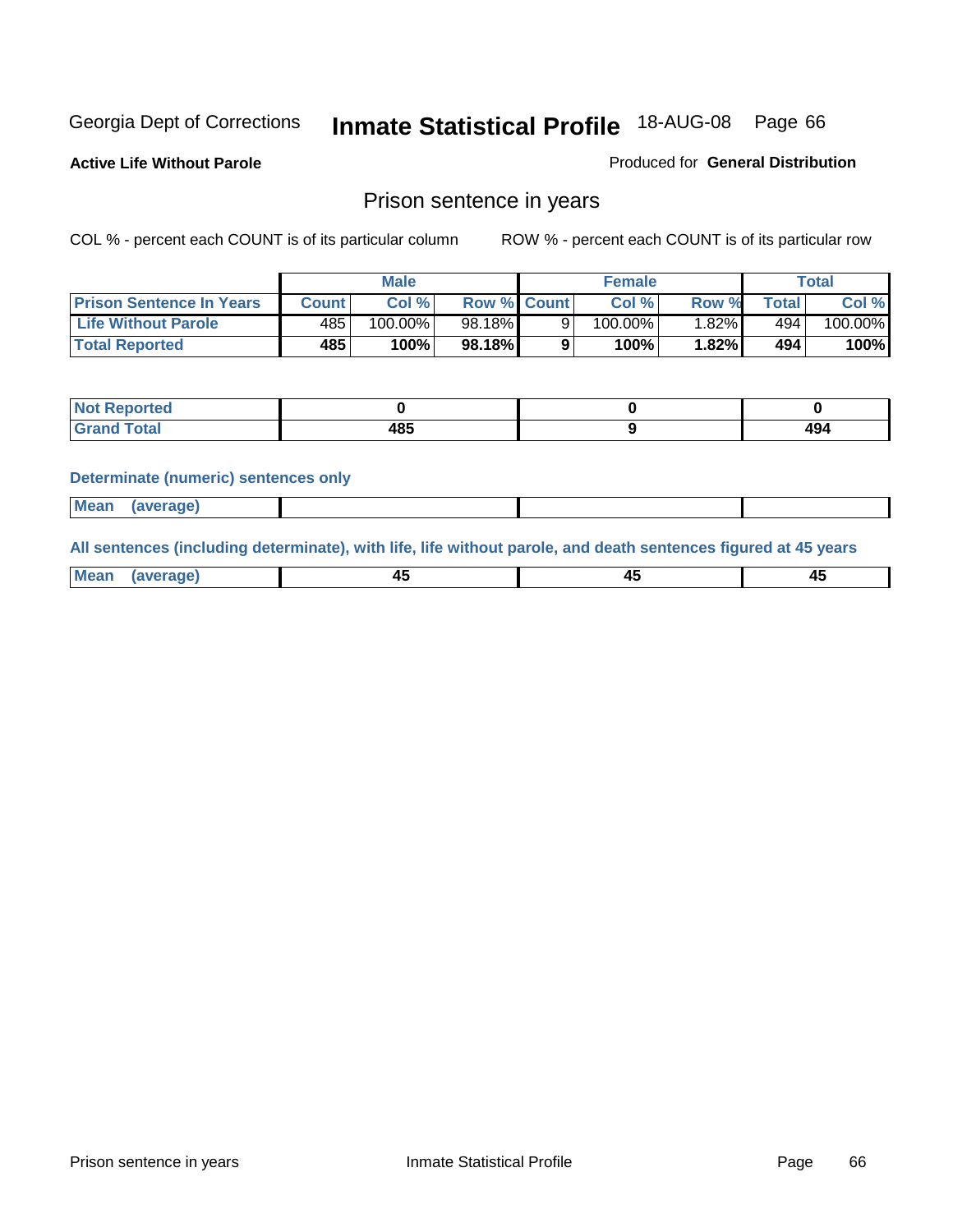#### **Active Life Without Parole**

#### Produced for **General Distribution**

# Primary offense, broken out into felonies vs misdemeanors

|                                  |              | <b>Male</b> |                    |   | <b>Female</b> |          |       | Total                 |
|----------------------------------|--------------|-------------|--------------------|---|---------------|----------|-------|-----------------------|
| <b>Felonies and Misdemeanors</b> | <b>Count</b> | Col%        | <b>Row % Count</b> |   | Col%          | Row %    | Total | Col %                 |
| <b>Felonies</b>                  | 485          | 100.00%     | 98.18%             | 9 | $100.00\%$    | $1.82\%$ | 494   | $100.\overline{00\%}$ |
| <b>Total Reported</b>            | 485          | 100%        | 98.18%I            |   | 100%          | .82%     | 494   | 100%                  |

| <b>Not</b><br>Reported<br>$\sim$ |     |      |     |
|----------------------------------|-----|------|-----|
| <b>otal</b>                      | ⊷   | 40 E | 494 |
| Grat                             | ruu | vov. |     |

| M <sub>0</sub><br>. | צאור<br>. | . |
|---------------------|-----------|---|
|---------------------|-----------|---|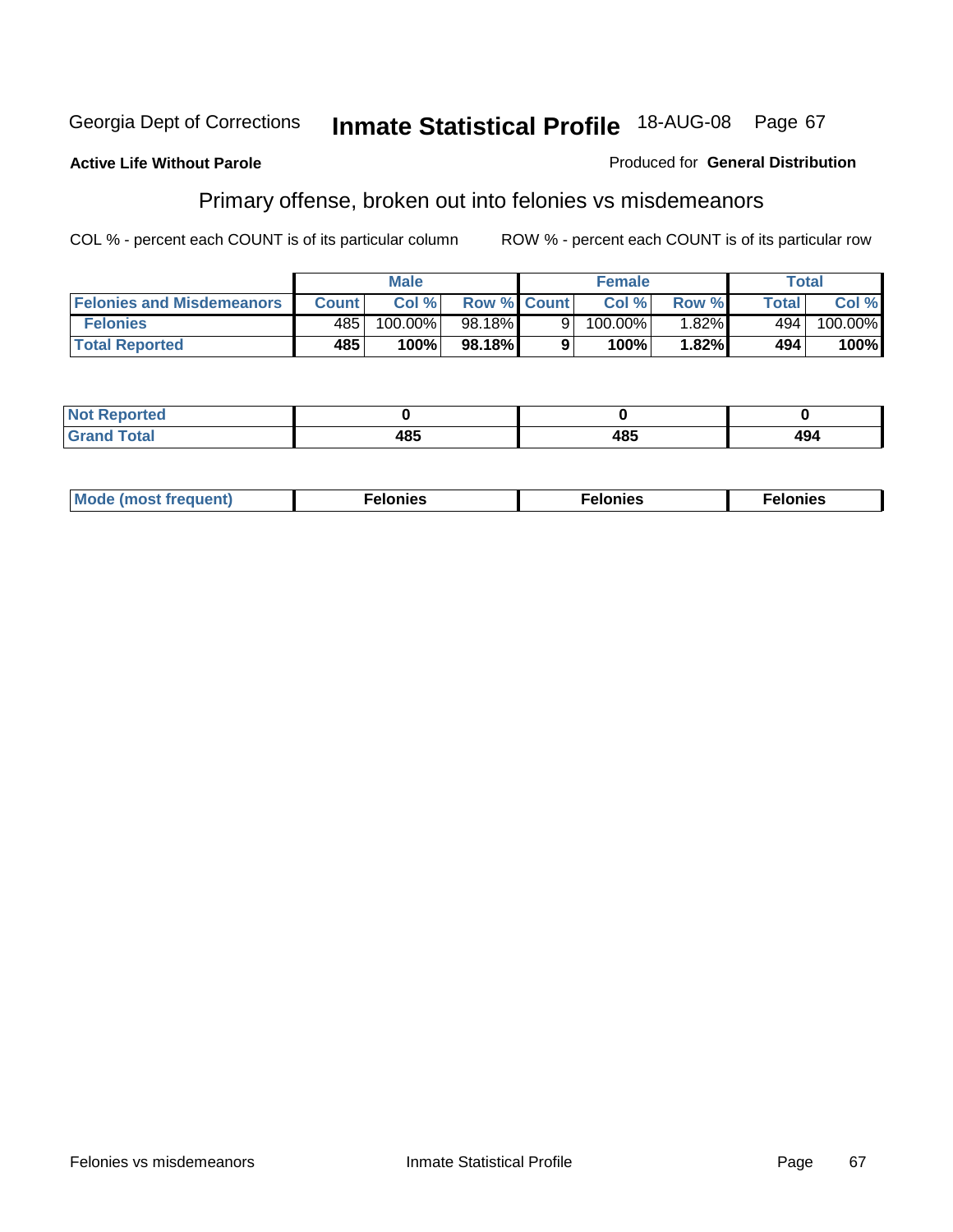#### **Active Life Without Parole**

#### Produced for **General Distribution**

### Primary offense, broken out into six broad crime categories

|                         |              | <b>Male</b> |             |   | <b>Female</b> |       |                  | <b>Total</b> |
|-------------------------|--------------|-------------|-------------|---|---------------|-------|------------------|--------------|
| <b>Crime Categories</b> | <b>Count</b> | Col %       | Row % Count |   | Col %         | Row % | <b>Total</b>     | Col %        |
| <b>Violent</b>          | 403          | 83.09%      | $97.82\%$   | 9 | 100.00%       | 2.18% | $\overline{412}$ | 83.40%       |
| <b>Sex Crime</b>        | 69           | 14.23%      | 100.00%     |   | .00%          |       | 69               | 13.97%       |
| <b>Property</b><br>3    |              | $.41\%$     | 100.00%     |   | .00%          |       |                  | $.40\%$      |
| <b>Drug</b><br>4        | 10           | 2.06%       | 100.00%     |   | .00%          |       | 10               | 2.02%        |
| <b>Other</b><br>6       |              | .21%        | 100.00%     |   | .00%          |       |                  | .20%         |
| <b>Total Reported</b>   | 485          | 100%        | 98.18%      | 9 | 100%          | 1.82% | 494              | 100%         |

| <b>Reported</b><br><b>NOT</b><br>. |     |     |
|------------------------------------|-----|-----|
| <b>Total</b><br><b>C</b> Ho H      | 485 | 494 |

| Mo | n n | winlor" | ılen' |
|----|-----|---------|-------|
|    |     |         |       |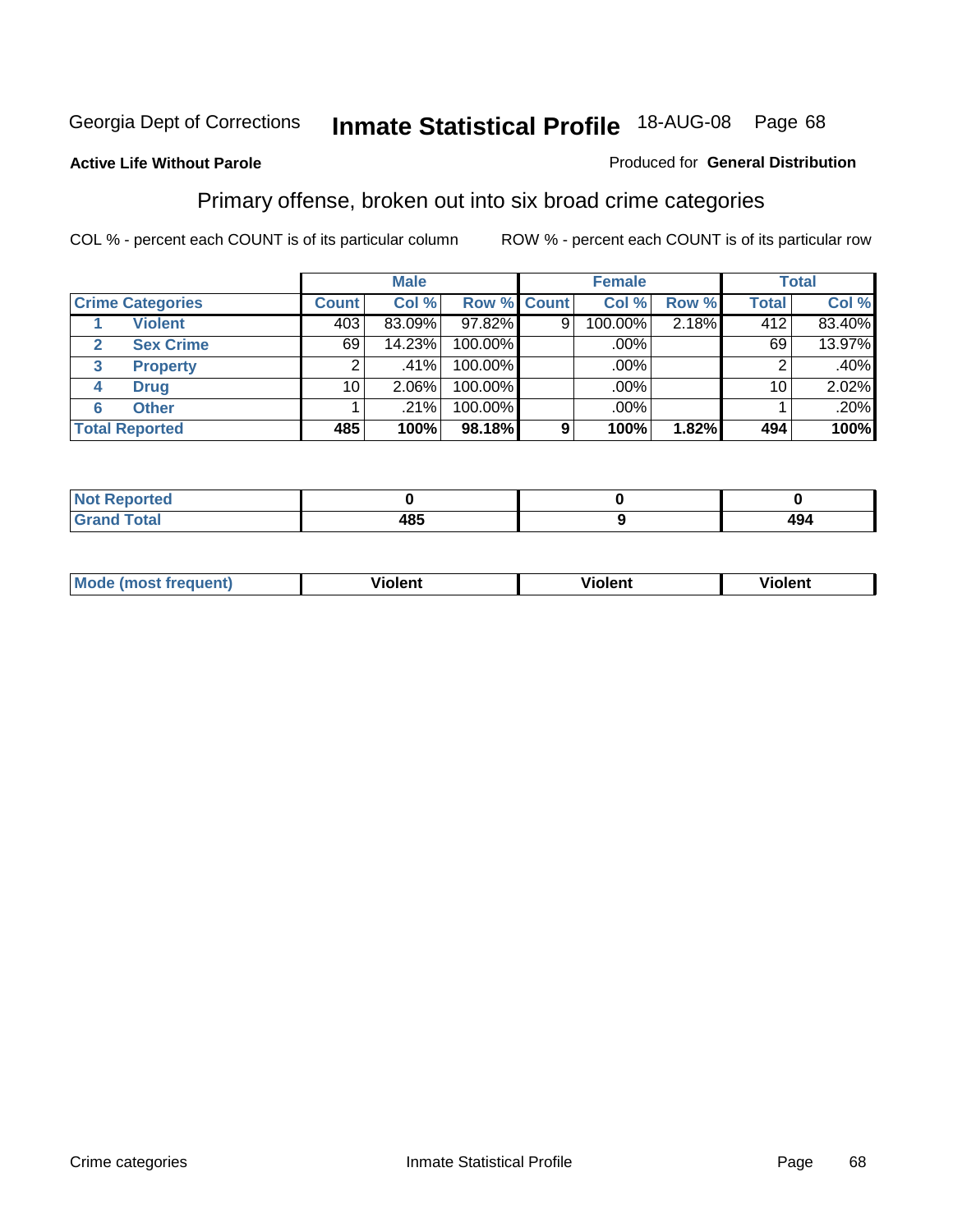#### **Active Life Without Parole**

#### Produced for **General Distribution**

# Primary offense, detailed offense code

|      |                                 |              | <b>Male</b> |         |              | <b>Female</b> |       |              | <b>Total</b> |
|------|---------------------------------|--------------|-------------|---------|--------------|---------------|-------|--------------|--------------|
|      | <b>Primary Offense</b>          | <b>Count</b> | Col %       | Row %   | <b>Count</b> | Col %         | Row % | <b>Total</b> | Col %        |
| 1101 | <b>Murder</b>                   | 280          | 57.73%      | 97.22%  | 8            | 88.89%        | 2.78% | 288          | 58.30%       |
| 1311 | <b>Kidnapping</b>               | 57           | 11.75%      | 100.00% |              |               |       | 57           | 11.54%       |
| 1601 | <b>Burglary</b>                 | 2            | .41%        | 100.00% |              |               |       | 2            | .40%         |
| 1902 | <b>Armed Robbery</b>            | 65           | 13.40%      | 98.48%  | 1            | 11.11%        | 1.52% | 66           | 13.36%       |
| 1911 | <b>Hijacking Motor Vehicle</b>  |              | .21%        | 100.00% |              |               |       |              | .20%         |
| 2001 | Rape                            | 49           | 10.10%      | 100.00% |              |               |       | 49           | 9.92%        |
| 2003 | <b>Aggrav Sodomy</b>            | 3            | .62%        | 100.00% |              |               |       | 3            | .61%         |
| 2009 | <b>Aggrav Sexual Battery</b>    | 5            | 1.03%       | 100.00% |              |               |       | 5            | 1.01%        |
| 2019 | <b>Child Molestation</b>        | 3            | .62%        | 100.00% |              |               |       | 3            | .61%         |
| 2021 | <b>Aggrav Child Molestation</b> | 9            | 1.86%       | 100.00% |              |               |       | 9            | 1.82%        |
| 2912 | <b>Poss Of Certain</b>          |              | .21%        | 100.00% |              |               |       |              | .20%         |
|      | <b>Weapons</b>                  |              |             |         |              |               |       |              |              |
| 4012 | <b>Viol Ga Cntrl Sbst Act</b>   |              | .21%        | 100.00% |              |               |       |              | .20%         |
| 4018 | <b>S/D Cont Sub School</b>      |              | .21%        | 100.00% |              |               |       |              | .20%         |
| 4021 | <b>S/D Cocaine</b>              | 3            | .62%        | 100.00% |              |               |       | 3            | .61%         |
| 4022 | <b>Poss Of Cocaine</b>          | 4            | .82%        | 100.00% |              |               |       | 4            | .81%         |
| 4134 | <b>Att/Consprcy Commt</b>       | 1            | .21%        | 100.00% |              |               |       | 1            | .20%         |
|      | C/S/Of                          |              |             |         |              |               |       |              |              |
|      | <b>Total Rported</b>            | 485          | 100%        | 98.18%  | 9            | 100%          | 1.82% | 494          | 100%         |

| <b>Not Reported</b> |              |               |
|---------------------|--------------|---------------|
| <b>Total</b>        | 1 O E<br>403 | 494<br>$\sim$ |

| Mode (most frequent) | 1101 Murder | 1101 Murder | 1101 Murder |
|----------------------|-------------|-------------|-------------|
|----------------------|-------------|-------------|-------------|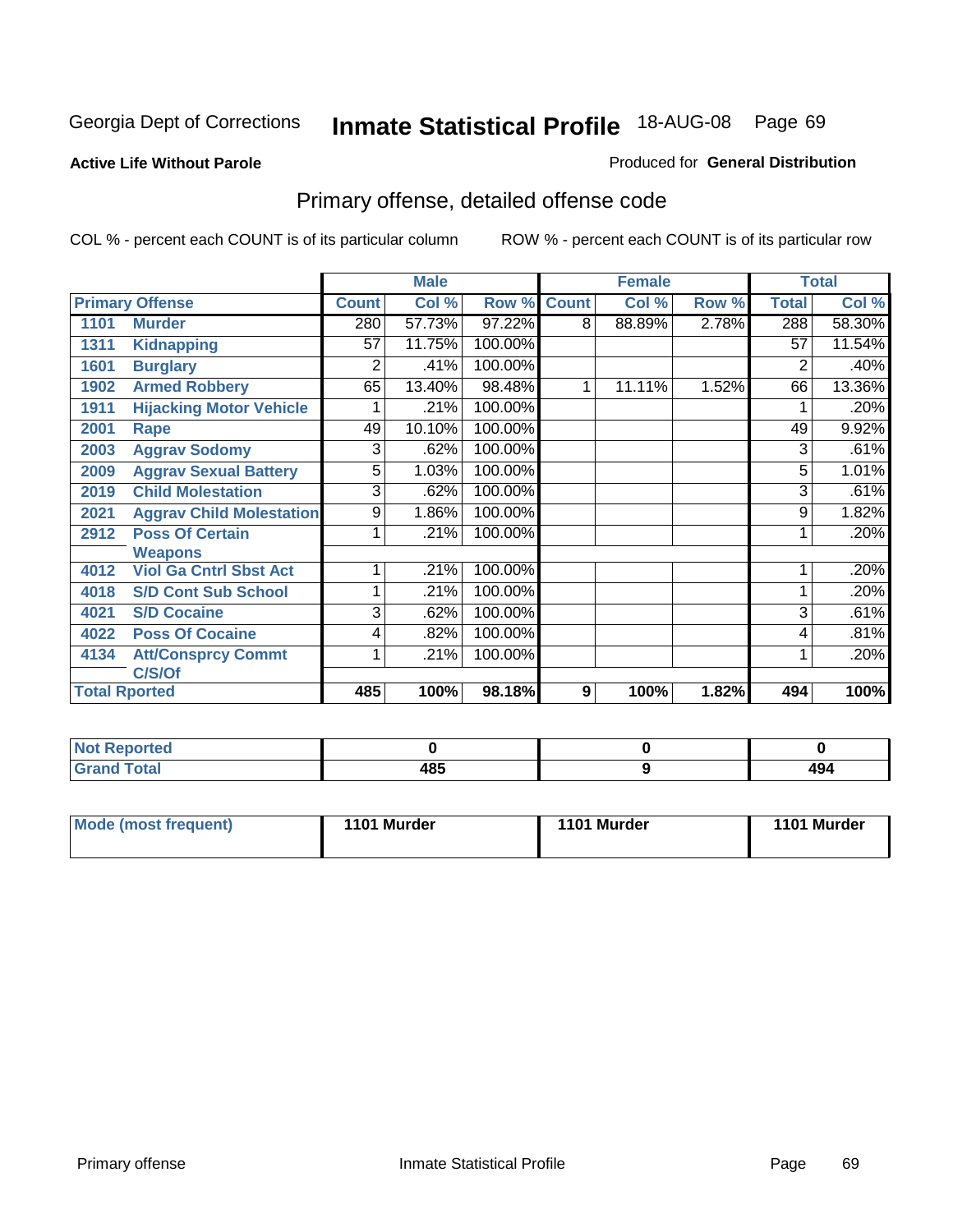**Active Life Without Parole** 

Produced for **General Distribution**

# County of conviction of primary offense

|                  |                             |                 | <b>Male</b> |             |              | <b>Female</b> |        |                 | <b>Total</b> |
|------------------|-----------------------------|-----------------|-------------|-------------|--------------|---------------|--------|-----------------|--------------|
|                  | <b>County of Conviction</b> | <b>Count</b>    | Col %       | Row % Count |              | Col %         | Row %  | <b>Total</b>    | Col %        |
| $\overline{1}$   | <b>Appling</b>              | $\overline{2}$  | .41%        | 100.00%     |              |               |        | $\overline{2}$  | .40%         |
| $\overline{2}$   | <b>Atkinson</b>             | 1               | .21%        | 100.00%     |              |               |        | 1               | .20%         |
| 3                | <b>Bacon</b>                | 1               | .21%        | 100.00%     |              |               |        | 1               | .20%         |
| 5                | <b>Baldwin</b>              | $\overline{6}$  | 1.24%       | 100.00%     |              |               |        | 6               | 1.21%        |
| 6                | <b>Banks</b>                | 1               | .21%        | 100.00%     |              |               |        | $\mathbf{1}$    | .20%         |
| 7                | <b>Barrow</b>               | $\overline{3}$  | .62%        | 100.00%     |              |               |        | $\overline{3}$  | .61%         |
| 8                | <b>Bartow</b>               | $\overline{2}$  | .41%        | 100.00%     |              |               |        | $\overline{2}$  | .40%         |
| $\boldsymbol{9}$ | <b>Ben Hill</b>             | 4               | .82%        | 100.00%     |              |               |        | 4               | .81%         |
| 10               | <b>Berrien</b>              | 1               | .21%        | 100.00%     |              |               |        | 1               | .20%         |
| 11               | <b>Bibb</b>                 | $\overline{14}$ | 2.89%       | 100.00%     |              |               |        | $\overline{14}$ | 2.83%        |
| 12               | <b>Bleckley</b>             | 1               | .21%        | 100.00%     |              |               |        | $\mathbf 1$     | .20%         |
| 13               | <b>Brantley</b>             | 1               | .21%        | 100.00%     |              |               |        | 1               | .20%         |
| $\overline{14}$  | <b>Brooks</b>               | $\mathbf{1}$    | .21%        | 100.00%     |              |               |        | $\mathbf 1$     | .20%         |
| 16               | <b>Bulloch</b>              | $\overline{3}$  | .62%        | 75.00%      | $\mathbf{1}$ | 11.11%        | 25.00% | 4               | .81%         |
| 17               | <b>Burke</b>                | $\overline{6}$  | 1.24%       | 100.00%     |              |               |        | 6               | 1.21%        |
| 18               | <b>Butts</b>                | 3               | .62%        | 100.00%     |              |               |        | $\overline{3}$  | .61%         |
| 20               | <b>Camden</b>               | $\overline{2}$  | .41%        | 100.00%     |              |               |        | $\overline{2}$  | .40%         |
| 22               | <b>Carroll</b>              | $\overline{2}$  | .41%        | 100.00%     |              |               |        | $\overline{2}$  | .40%         |
| 23               | <b>Catoosa</b>              | 1               | .21%        | 100.00%     |              |               |        | $\mathbf 1$     | .20%         |
| 24               | <b>Charlton</b>             | 1               | .21%        | 100.00%     |              |               |        | 1               | .20%         |
| 25               | <b>Chatham</b>              | $\overline{22}$ | 4.54%       | 100.00%     |              |               |        | $\overline{22}$ | 4.45%        |
| 28               | <b>Cherokee</b>             | $\overline{3}$  | .62%        | 100.00%     |              |               |        | $\overline{3}$  | .61%         |
| 29               | <b>Clarke</b>               | $\overline{11}$ | 2.27%       | 100.00%     |              |               |        | $\overline{11}$ | 2.23%        |
| 31               | <b>Clayton</b>              | $\overline{16}$ | 3.30%       | 100.00%     |              |               |        | 16              | 3.24%        |
| 33               | <b>Cobb</b>                 | $\overline{15}$ | 3.09%       | 93.75%      | 1            | 11.11%        | 6.25%  | $\overline{16}$ | 3.24%        |
| 34               | <b>Coffee</b>               | 4               | .82%        | 100.00%     |              |               |        | 4               | .81%         |
| 35               | <b>Colquitt</b>             | $\overline{3}$  | .62%        | 100.00%     |              |               |        | $\overline{3}$  | .61%         |
| 36               | <b>Columbia</b>             | 4               | .82%        | 100.00%     |              |               |        | 4               | .81%         |
| 37               | <b>Cook</b>                 | $\overline{3}$  | .62%        | 100.00%     |              |               |        | $\overline{3}$  | .61%         |
| 38               | <b>Coweta</b>               | $\overline{2}$  | .41%        | 100.00%     |              |               |        | $\overline{2}$  | .40%         |
| 40               | <b>Crisp</b>                | 1               | .21%        | 100.00%     |              |               |        | 1               | .20%         |
| 41               | <b>Dade</b>                 | 1               | .21%        | 100.00%     |              |               |        | 1               | .20%         |
| 43               | <b>Decatur</b>              | $\overline{2}$  | .41%        | 100.00%     |              |               |        | $\overline{2}$  | .40%         |
| 44               | <b>Dekalb</b>               | 42              | 8.66%       | 97.67%      | $\mathbf{1}$ | 11.11%        | 2.33%  | 43              | 8.70%        |
| 45               | <b>Dodge</b>                | 1               | .21%        | 100.00%     |              |               |        | 1               | .20%         |
| 46               | <b>Dooly</b>                | $\overline{2}$  | .41%        | 100.00%     |              |               |        | $\overline{2}$  | .40%         |
| 47               | <b>Dougherty</b>            | $\overline{18}$ | 3.71%       | 100.00%     |              |               |        | 18              | 3.64%        |
| 48               | <b>Douglas</b>              | $\overline{13}$ | 2.68%       | 92.86%      | $\mathbf{1}$ | 11.11%        | 7.14%  | 14              | 2.83%        |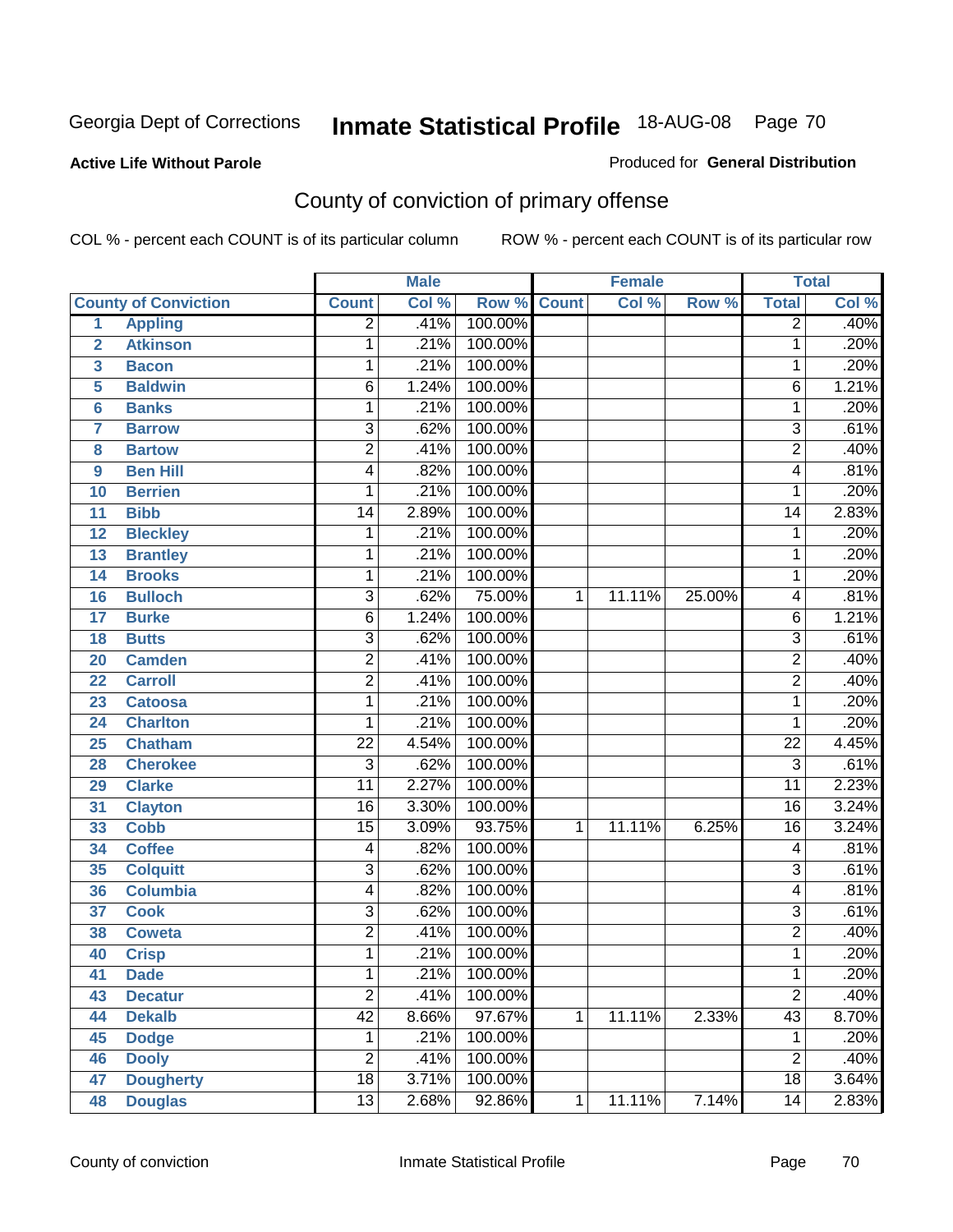#### **Active Life Without Parole**

#### Produced for **General Distribution**

# County of conviction of primary offense

|     |                             |                 | <b>Male</b> |              |              | <b>Female</b> |        |                 | <b>Total</b> |
|-----|-----------------------------|-----------------|-------------|--------------|--------------|---------------|--------|-----------------|--------------|
|     | <b>County of Conviction</b> | <b>Count</b>    | Col %       | Row %        | <b>Count</b> | Col %         | Row %  | <b>Total</b>    | Col %        |
| 49  | <b>Early</b>                | 1               | .21%        | 100.00%      |              |               |        | 1               | .20%         |
| 51  | <b>Effingham</b>            | $\overline{2}$  | .41%        | 100.00%      |              |               |        | $\overline{2}$  | .40%         |
| 52  | <b>Elbert</b>               | $\overline{2}$  | .41%        | 100.00%      |              |               |        | $\overline{2}$  | .40%         |
| 53  | <b>Emanuel</b>              | 1               | .21%        | 100.00%      |              |               |        | $\mathbf{1}$    | .20%         |
| 56  | <b>Fayette</b>              | $\overline{3}$  | .62%        | 100.00%      |              |               |        | $\overline{3}$  | .61%         |
| 57  | <b>Floyd</b>                | 4               | .82%        | 100.00%      |              |               |        | 4               | .81%         |
| 59  | <b>Franklin</b>             | 1               | .21%        | 100.00%      |              |               |        | 1               | .20%         |
| 60  | <b>Fulton</b>               | $\overline{50}$ | 10.31%      | 100.00%      |              |               |        | $\overline{50}$ | 10.12%       |
| 61  | <b>Gilmer</b>               | 1               | .21%        | 100.00%      |              |               |        | 1               | .20%         |
| 63  | <b>Glynn</b>                | $\overline{12}$ | 2.47%       | 100.00%      |              |               |        | $\overline{12}$ | 2.43%        |
| 66  | <b>Greene</b>               | 1               | .21%        | 100.00%      |              |               |        | 1               | .20%         |
| 67  | <b>Gwinnett</b>             | $\overline{7}$  | 1.44%       | 87.50%       | 1            | 11.11%        | 12.50% | 8               | 1.62%        |
| 68  | <b>Habersham</b>            | $\overline{2}$  | .41%        | 100.00%      |              |               |        | $\overline{2}$  | .40%         |
| 69  | <b>Hall</b>                 | $\overline{7}$  | 1.44%       | 100.00%      |              |               |        | $\overline{7}$  | 1.42%        |
| 71  | <b>Haralson</b>             | 1               | .21%        | 100.00%      |              |               |        | 1               | .20%         |
| 72  | <b>Harris</b>               | 1               | .21%        | 100.00%      |              |               |        | 1               | .20%         |
| 73  | <b>Hart</b>                 | 4               | .82%        | 100.00%      |              |               |        | 4               | .81%         |
| 75  | <b>Henry</b>                | $\overline{10}$ | 2.06%       | 100.00%      |              |               |        | 10              | 2.02%        |
| 76  | <b>Houston</b>              | $\overline{6}$  | 1.24%       | 100.00%      |              |               |        | 6               | 1.21%        |
| 78  | <b>Jackson</b>              | 8               | 1.65%       | 100.00%      |              |               |        | 8               | 1.62%        |
| 79  | <b>Jasper</b>               | 1               | .21%        | 100.00%      |              |               |        | 1               | .20%         |
| 80  | <b>Jeff Davis</b>           | 1               | .21%        | 100.00%      |              |               |        | 1               | .20%         |
| 81  | <b>Jefferson</b>            | 1               | .21%        | 100.00%      |              |               |        | 1               | .20%         |
| 82  | <b>Jenkins</b>              | 1               | .21%        | 100.00%      |              |               |        | 1               | .20%         |
| 84  | <b>Jones</b>                | 1               | .21%        | 100.00%      |              |               |        | 1               | .20%         |
| 87  | <b>Laurens</b>              | $\overline{3}$  | .62%        | 100.00%      |              |               |        | $\overline{3}$  | .61%         |
| 88  | Lee                         | 1               | .21%        | 100.00%      |              |               |        | 1               | .20%         |
| 89  | <b>Liberty</b>              | $\overline{5}$  | 1.03%       | 100.00%      |              |               |        | 5               | 1.01%        |
| 91  | Long                        | $\overline{3}$  | .62%        | 100.00%      |              |               |        | $\overline{3}$  | .61%         |
| 92  | <b>Lowndes</b>              | 4               | .82%        | 100.00%      |              |               |        | 4               | .81%         |
| 95  | <b>Madison</b>              | 1               | .21%        | 100.00%      |              |               |        | 1               | .20%         |
| 96  | <b>Marion</b>               | 1               |             | .21% 100.00% |              |               |        | 1               | .20%         |
| 98  | <b>Mcintosh</b>             | 1               | .21%        | 100.00%      |              |               |        | 1               | .20%         |
| 100 | <b>Miller</b>               | 1               | .21%        | 100.00%      |              |               |        | 1               | .20%         |
| 102 | <b>Monroe</b>               | $\overline{2}$  | .41%        | 100.00%      |              |               |        | $\overline{2}$  | .40%         |
| 106 | <b>Muscogee</b>             | $\overline{17}$ | 3.51%       | 100.00%      |              |               |        | $\overline{17}$ | 3.44%        |
| 107 | <b>Newton</b>               | 4               | .82%        | 80.00%       | 1            | 11.11%        | 20.00% | $\overline{5}$  | 1.01%        |
| 109 | <b>Oglethorpe</b>           | $\mathbf{1}$    | .21%        | 100.00%      |              |               |        | 1               | .20%         |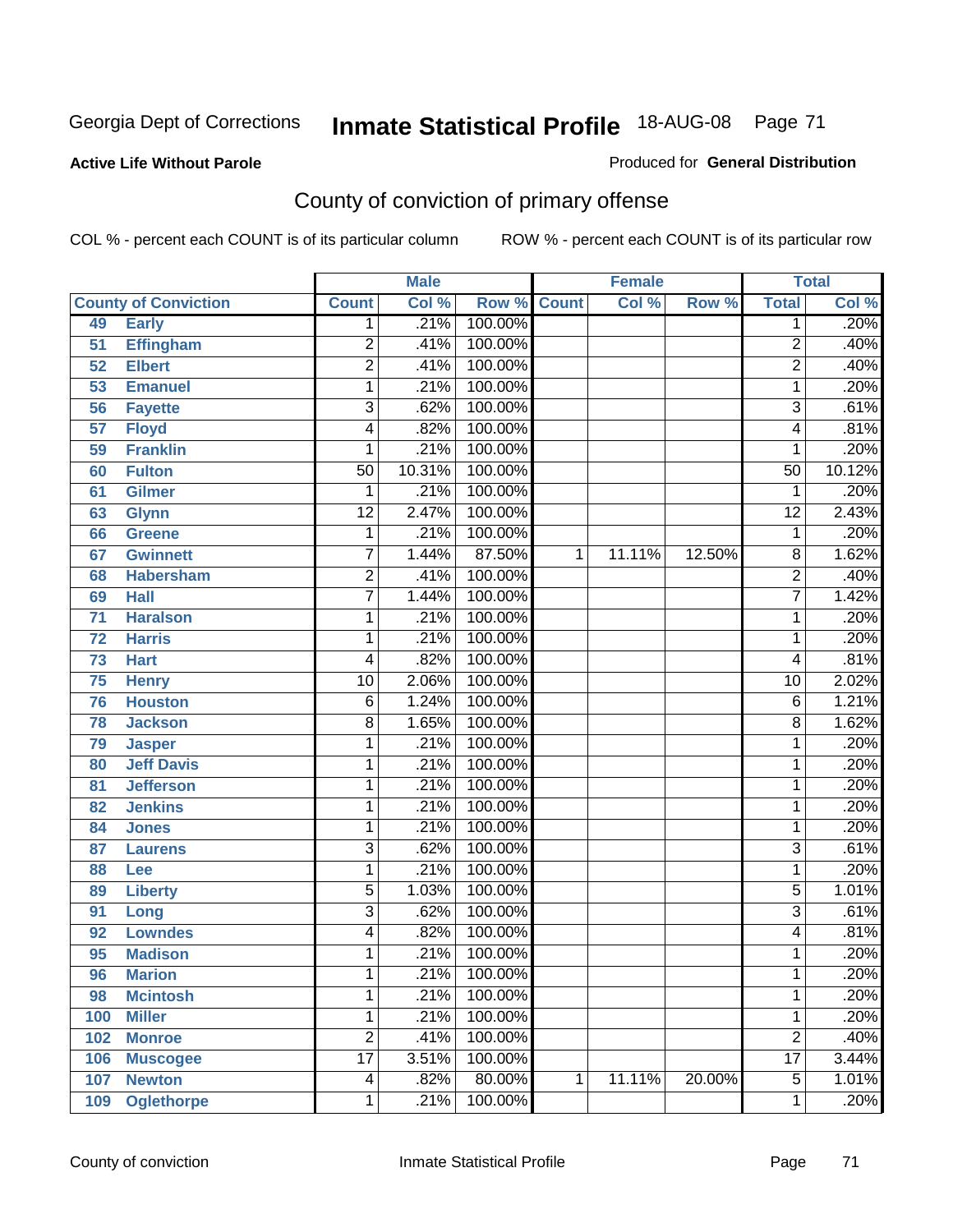#### **Active Life Without Parole**

#### Produced for **General Distribution**

# County of conviction of primary offense

|                                     |                 | <b>Male</b> |                    |   | <b>Female</b> |        |                 | <b>Total</b>       |
|-------------------------------------|-----------------|-------------|--------------------|---|---------------|--------|-----------------|--------------------|
| <b>County of Conviction</b>         | <b>Count</b>    | Col %       | <b>Row % Count</b> |   | Col %         | Row %  | <b>Total</b>    | Col %              |
| 110<br><b>Paulding</b>              | 1               | .21%        | 100.00%            |   |               |        | $\overline{1}$  | .20%               |
| $\overline{113}$<br><b>Pierce</b>   | $\overline{3}$  | .62%        | 100.00%            |   |               |        | $\overline{3}$  | .61%               |
| <b>Pike</b><br>114                  | $\overline{3}$  | .62%        | 75.00%             | 1 | 11.11%        | 25.00% | 4               | .81%               |
| 115<br><b>Polk</b>                  | 1               | .21%        | 100.00%            |   |               |        | 1               | .20%               |
| <b>Pulaski</b><br>116               | 1               | .21%        | 100.00%            |   |               |        | $\mathbf{1}$    | .20%               |
| 117<br><b>Putnam</b>                | 4               | .82%        | 100.00%            |   |               |        | 4               | .81%               |
| 119<br><b>Rabun</b>                 | 1               | .21%        | 100.00%            |   |               |        | $\mathbf{1}$    | .20%               |
| <b>Randolph</b><br>120              | 1               | .21%        | 100.00%            |   |               |        | 1               | .20%               |
| $\overline{121}$<br><b>Richmond</b> | $\overline{22}$ | 4.54%       | 95.65%             | 1 | 11.11%        | 4.35%  | $\overline{23}$ | 4.66%              |
| <b>Rockdale</b><br>122              | 4               | .82%        | 100.00%            |   |               |        | 4               | .81%               |
| <b>Spalding</b><br>126              | $\overline{5}$  | 1.03%       | 100.00%            |   |               |        | $\overline{5}$  | 1.01%              |
| <b>Stephens</b><br>127              | $\overline{2}$  | .41%        | 100.00%            |   |               |        | $\overline{2}$  | .40%               |
| 129<br><b>Sumter</b>                | 1               | .21%        | 100.00%            |   |               |        | 1               | .20%               |
| 132<br><b>Tattnall</b>              | 1               | .21%        | 100.00%            |   |               |        | 1               | .20%               |
| <b>Terrell</b><br>135               | 1               | .21%        | 100.00%            |   |               |        | 1               | .20%               |
| 136<br><b>Thomas</b>                | $\overline{3}$  | .62%        | 100.00%            |   |               |        | $\overline{3}$  | .61%               |
| 137<br><b>Tift</b>                  | 4               | .82%        | 100.00%            |   |               |        | 4               | .81%               |
| <b>Toombs</b><br>138                | $\overline{3}$  | .62%        | 100.00%            |   |               |        | $\overline{3}$  | .61%               |
| 139<br><b>Towns</b>                 | 1               | .21%        | 100.00%            |   |               |        | $\mathbf{1}$    | .20%               |
| 141<br><b>Troup</b>                 | 1               | .21%        | 100.00%            |   |               |        | $\mathbf{1}$    | .20%               |
| 142<br><b>Turner</b>                | $\overline{1}$  | .21%        | 100.00%            |   |               |        | $\overline{1}$  | .20%               |
| <b>Union</b><br>144                 | 1               | .21%        | 100.00%            |   |               |        | $\mathbf{1}$    | .20%               |
| 145<br><b>Upson</b>                 | $\overline{2}$  | .41%        | 100.00%            |   |               |        | $\overline{2}$  | .40%               |
| 146<br><b>Walker</b>                | $\overline{3}$  | .62%        | 75.00%             | 1 | 11.11%        | 25.00% | 4               | .81%               |
| 147<br><b>Walton</b>                | $\overline{3}$  | .62%        | 100.00%            |   |               |        | 3               | .61%               |
| <b>Ware</b><br>148                  | 9               | 1.86%       | 100.00%            |   |               |        | 9               | 1.82%              |
| <b>Washington</b><br>150            | $\overline{2}$  | .41%        | 100.00%            |   |               |        | $\overline{2}$  | .40%               |
| 151<br><b>Wayne</b>                 | $\overline{2}$  | .41%        | 100.00%            |   |               |        | $\overline{2}$  | .40%               |
| <b>Whitfield</b><br>155             | 6               | 1.24%       | 100.00%            |   |               |        | 6               | 1.21%              |
| <b>Wilkes</b><br>157                | 1               | .21%        | 100.00%            |   |               |        | 1               | .20%               |
| <b>Total Rported</b>                | 485             | 100%        | 98.18%             | 9 | 100%          | 1.82%  | 494             | $\overline{100\%}$ |

| Reported<br>NOT F<br>. |     |            |
|------------------------|-----|------------|
| <b>Total</b>           | 485 | ،۵۸<br>474 |

| _____ |  | Мe | τοη<br>ur. | <b>Walker</b> | ultor |
|-------|--|----|------------|---------------|-------|
|-------|--|----|------------|---------------|-------|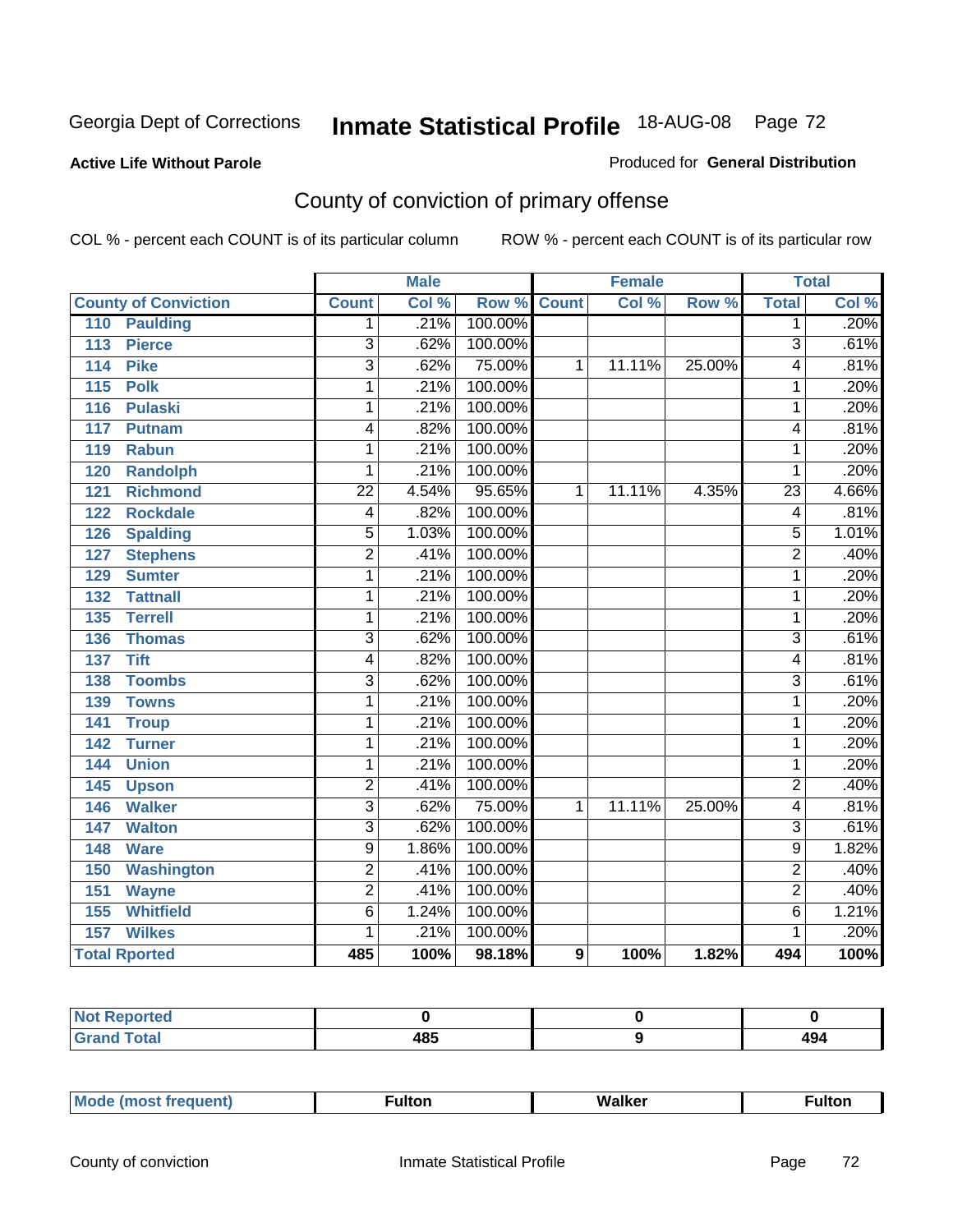#### **Active Life Without Parole**

#### Produced for **General Distribution**

# Circuit of conviction of primary offense

|                         |                                 |                 | <b>Male</b> |         |              | <b>Female</b> |        |                 | <b>Total</b> |
|-------------------------|---------------------------------|-----------------|-------------|---------|--------------|---------------|--------|-----------------|--------------|
|                         | <b>Circuit of Conviction</b>    | <b>Count</b>    | Col %       | Row %   | <b>Count</b> | Col %         | Row %  | <b>Total</b>    | Col %        |
| 1                       | <b>Alapaha Circuit</b>          | $\overline{5}$  | 1.03%       | 100.00% |              |               |        | 5               | 1.01%        |
| $\overline{2}$          | <b>Alcovy Circuit</b>           | 7               | 1.44%       | 87.50%  | 1            | 11.11%        | 12.50% | $\overline{8}$  | 1.62%        |
| $\overline{3}$          | <b>Atlanta Circuit</b>          | 50              | 10.31%      | 100.00% |              |               |        | 50              | 10.12%       |
| 4                       | <b>Atlantic Circuit</b>         | 10              | 2.06%       | 100.00% |              |               |        | 10              | 2.02%        |
| 5                       | <b>Augusta Circuit</b>          | $\overline{32}$ | 6.60%       | 96.97%  | 1            | 11.11%        | 3.03%  | $\overline{33}$ | 6.68%        |
| $6\phantom{a}$          | <b>Blue Ridge Circuit</b>       | $\overline{3}$  | .62%        | 100.00% |              |               |        | $\overline{3}$  | .61%         |
| $\overline{\mathbf{7}}$ | <b>Brunswick Circuit</b>        | $\overline{19}$ | 3.92%       | 100.00% |              |               |        | $\overline{19}$ | 3.85%        |
| 8                       | <b>Chattahoochee Circuit</b>    | $\overline{19}$ | 3.92%       | 100.00% |              |               |        | $\overline{19}$ | 3.85%        |
| 9                       | <b>Cherokee Circuit</b>         | $\overline{2}$  | .41%        | 100.00% |              |               |        | $\overline{2}$  | .40%         |
| 10                      | <b>Clayton Circuit</b>          | $\overline{16}$ | 3.30%       | 100.00% |              |               |        | $\overline{16}$ | 3.24%        |
| 11                      | <b>Cobb Circuit</b>             | $\overline{15}$ | 3.09%       | 93.75%  | 1            | 11.11%        | 6.25%  | 16              | 3.24%        |
| 12                      | <b>Conasauga Circuit</b>        | 6               | 1.24%       | 100.00% |              |               |        | $\overline{6}$  | 1.21%        |
| 13                      | <b>Cordele Circuit</b>          | 7               | 1.44%       | 100.00% |              |               |        | $\overline{7}$  | 1.42%        |
| 14                      | <b>Coweta Circuit</b>           | $\overline{5}$  | 1.03%       | 100.00% |              |               |        | $\overline{5}$  | 1.01%        |
| 15                      | <b>Dougherty Circuit</b>        | $\overline{18}$ | 3.71%       | 100.00% |              |               |        | $\overline{18}$ | 3.64%        |
| 16                      | <b>Dublin Circuit</b>           | $\overline{3}$  | .62%        | 100.00% |              |               |        | $\overline{3}$  | .61%         |
| 17                      | <b>Eastern Circuit</b>          | $\overline{22}$ | 4.54%       | 100.00% |              |               |        | $\overline{22}$ | 4.45%        |
| 18                      | <b>Flint Circuit</b>            | $\overline{10}$ | 2.06%       | 100.00% |              |               |        | 10              | 2.02%        |
| 19                      | <b>Griffin Circuit</b>          | $\overline{13}$ | 2.68%       | 92.86%  | $\mathbf{1}$ | 11.11%        | 7.14%  | 14              | 2.83%        |
| 20                      | <b>Gwinnett Circuit</b>         | $\overline{7}$  | 1.44%       | 87.50%  | 1            | 11.11%        | 12.50% | 8               | 1.62%        |
| 21                      | <b>Houston Circuit</b>          | 6               | 1.24%       | 100.00% |              |               |        | $\overline{6}$  | 1.21%        |
| 22                      | <b>Lookout Mountain Circuit</b> | $\overline{5}$  | 1.03%       | 83.33%  | 1            | 11.11%        | 16.67% | 6               | 1.21%        |
| 23                      | <b>Macon Circuit</b>            | 14              | 2.89%       | 100.00% |              |               |        | 14              | 2.83%        |
| 24                      | <b>Middle Circuit</b>           | 7               | 1.44%       | 100.00% |              |               |        | $\overline{7}$  | 1.42%        |
| 25                      | <b>Mountain Circuit</b>         | 5               | 1.03%       | 100.00% |              |               |        | 5               | 1.01%        |
| 26                      | <b>Northeastern Circuit</b>     | $\overline{7}$  | 1.44%       | 100.00% |              |               |        | $\overline{7}$  | 1.42%        |
| 27                      | <b>Northern Circuit</b>         | 9               | 1.86%       | 100.00% |              |               |        | 9               | 1.82%        |
| 28                      | <b>Ocmulgee Circuit</b>         | $\overline{13}$ | 2.68%       | 100.00% |              |               |        | $\overline{13}$ | 2.63%        |
| 29                      | <b>Oconee Circuit</b>           | $\overline{3}$  | .62%        | 100.00% |              |               |        | $\overline{3}$  | .61%         |
| 30                      | <b>Ogeechee Circuit</b>         | $\overline{6}$  | 1.24%       | 85.71%  | 1            | 11.11%        | 14.29% | $\overline{7}$  | 1.42%        |
| $\overline{31}$         | <b>Pataula Circuit</b>          | 4               | .82%        | 100.00% |              |               |        | 4               | .81%         |
| 32                      | <b>Piedmont Circuit</b>         | 12              | 2.47%       | 100.00% |              |               |        | 12              | 2.43%        |
| 33                      | <b>Rome Circuit</b>             | 4               | .82%        | 100.00% |              |               |        | 4               | .81%         |
| 34                      | <b>South Georgia Circuit</b>    | $\overline{2}$  | .41%        | 100.00% |              |               |        | $\overline{2}$  | .40%         |
| 35                      | <b>Southern Circuit</b>         | $\overline{11}$ | 2.27%       | 100.00% |              |               |        | $\overline{11}$ | 2.23%        |
| 36                      | <b>Southwestern Circuit</b>     | $\overline{2}$  | .41%        | 100.00% |              |               |        | $\overline{2}$  | .40%         |
| 37                      | <b>Stone Mountain Circuit</b>   | $\overline{42}$ | 8.66%       | 97.67%  | 1            | 11.11%        | 2.33%  | $\overline{43}$ | 8.70%        |
| 38                      | <b>Tallapoosa Circuit</b>       | $\overline{2}$  | .41%        | 100.00% |              |               |        | $\overline{2}$  | .40%         |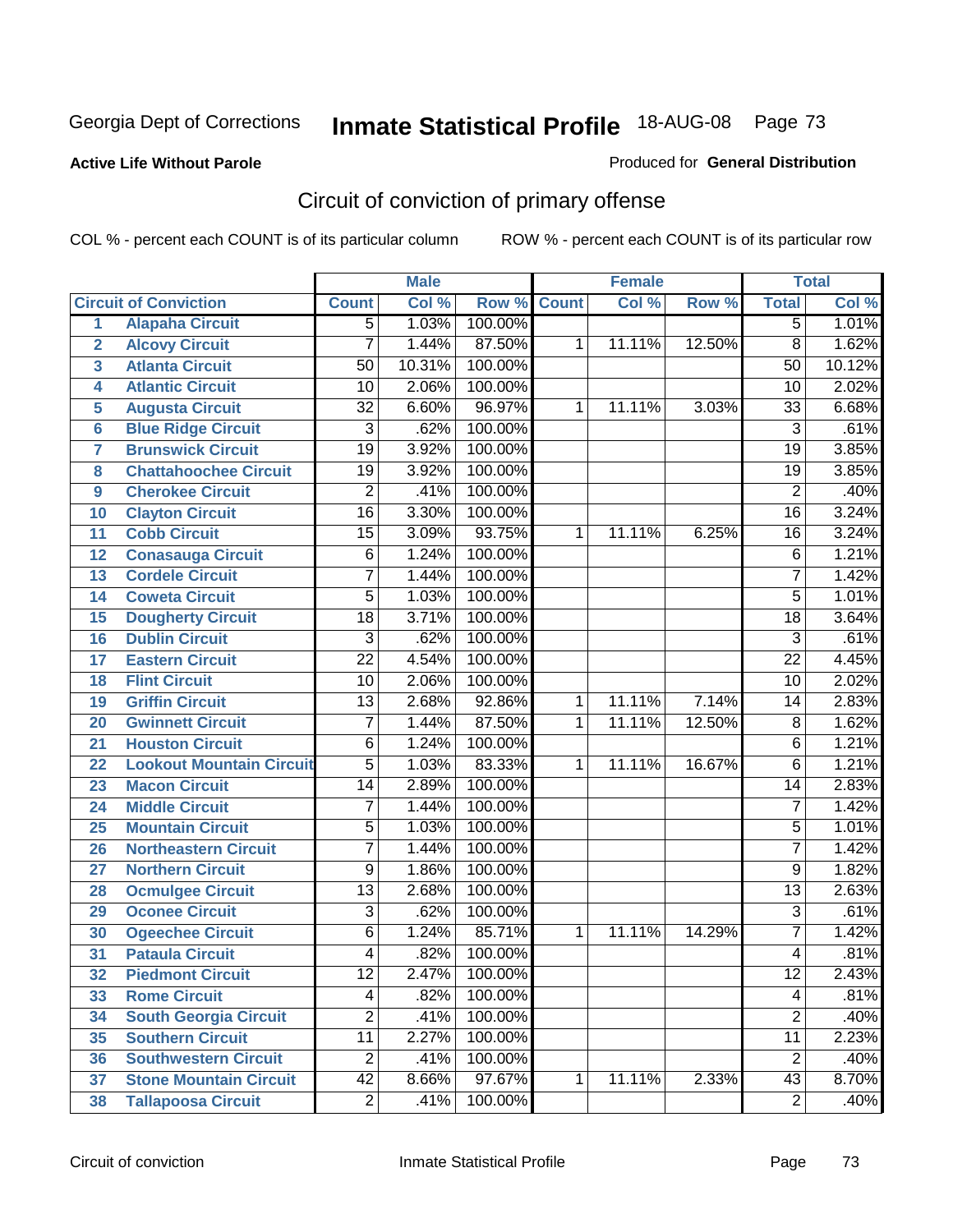**Active Life Without Parole** 

#### Produced for **General Distribution**

# Circuit of conviction of primary offense

|    |                              |              | <b>Male</b> |         |              | <b>Female</b> |       |              | <b>Total</b> |
|----|------------------------------|--------------|-------------|---------|--------------|---------------|-------|--------------|--------------|
|    | <b>Circuit of Conviction</b> | <b>Count</b> | Col %       | Row %   | <b>Count</b> | Col %         | Row % | <b>Total</b> | Col %        |
| 39 | <b>Tifton Circuit</b>        | 5            | 1.03%       | 100.00% |              |               |       | 5            | $1.01\%$     |
| 40 | <b>Toombs Circuit</b>        |              | .21%        | 100.00% |              |               |       |              | .20%         |
| 41 | <b>Waycross Circuit</b>      | 19           | 3.92%       | 100.00% |              |               |       | 19           | 3.85%        |
| 42 | <b>Western Circuit</b>       | 11           | 2.27%       | 100.00% |              |               |       | 11           | 2.23%        |
| 43 | <b>Rockdale Circuit</b>      | 4            | .82%        | 100.00% |              |               |       | 4            | .81%         |
| 44 | <b>Douglas Circuit</b>       | 13           | 2.68%       | 92.86%  |              | 11.11%        | 7.14% | 14           | 2.83%        |
| 45 | <b>Appalachian Circuit</b>   |              | .21%        | 100.00% |              |               |       |              | .20%         |
| 46 | <b>Enotah Circuit</b>        | 2            | .41%        | 100.00% |              |               |       | 2            | .40%         |
| 48 | <b>Towaliga Circuit</b>      | 5            | 1.03%       | 100.00% |              |               |       | 5            | 1.01%        |
| 49 | <b>Paulding Circuit</b>      |              | .21%        | 100.00% |              |               |       |              | .20%         |
|    | <b>Total Rported</b>         | 485          | 100%        | 98.18%  | 9            | 100%          | 1.82% | 494          | 100%         |

| المتحافظ<br>тео |               |             |
|-----------------|---------------|-------------|
| otal            | <br>40.<br>__ | - 77<br>___ |

| <b>Mode</b> | лы | Jaeechee | <b>Atlant</b> a |
|-------------|----|----------|-----------------|
| nost tren   |    |          |                 |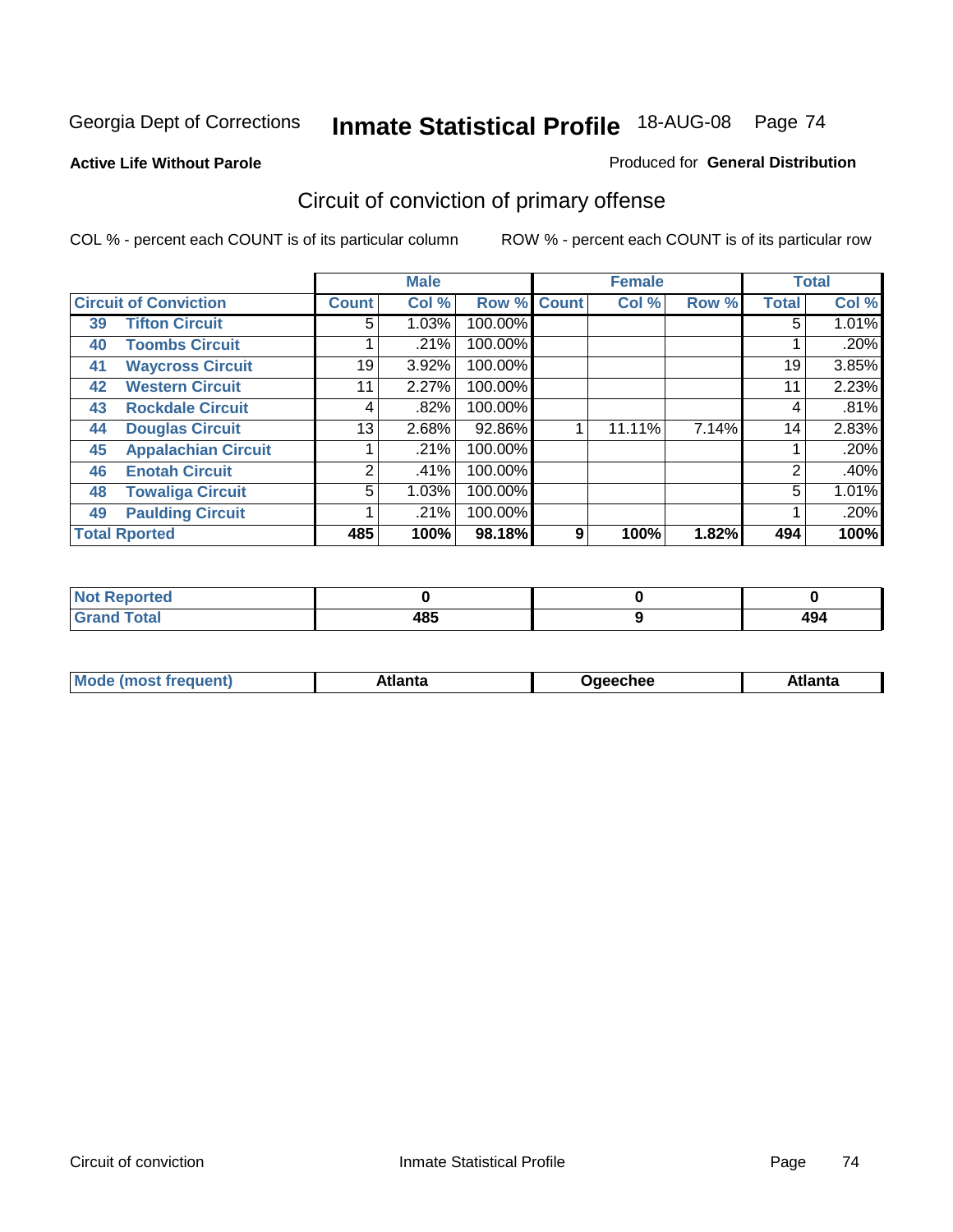### **Active Life Without Parole**

#### Produced for **General Distribution**

## Years served (jail + prison) in this incarceration

|                       |                 | <b>Male</b> |         |                | <b>Female</b> |       | <b>Total</b>    |        |
|-----------------------|-----------------|-------------|---------|----------------|---------------|-------|-----------------|--------|
| <b>Years Served</b>   | <b>Count</b>    | Col %       | Row %   | <b>Count</b>   | Col %         | Row % | <b>Total</b>    | Col %  |
| Less than one year    | $\overline{9}$  | 1.87%       | 100.00% |                |               |       | $\overline{9}$  | 1.83%  |
| 1 to 1.99 years       | 14              | 2.90%       | 93.33%  | 1              | 11.11%        | 6.67% | $\overline{15}$ | 3.05%  |
| 2 to 2.99 years       | $\overline{16}$ | 3.32%       | 94.12%  | $\mathbf{1}$   | 11.11%        | 5.88% | $\overline{17}$ | 3.46%  |
| 3 to 3.99 years       | $\overline{25}$ | 5.19%       | 100.00% |                |               |       | $\overline{25}$ | 5.09%  |
| 4 to 4.99 years       | $\overline{29}$ | 6.02%       | 96.67%  | 1              | 11.11%        | 3.33% | $\overline{30}$ | 6.11%  |
| 5 to 5.99 years       | 33              | 6.85%       | 91.67%  | 3              | 33.33%        | 8.33% | 36              | 7.33%  |
| 6 to 6.99 years       | $\overline{38}$ | 7.88%       | 97.44%  | $\overline{1}$ | 11.11%        | 2.56% | $\overline{39}$ | 7.94%  |
| 7 to 7.99 years       | $\overline{39}$ | 8.09%       | 100.00% |                |               |       | $\overline{39}$ | 7.94%  |
| 8 to 8.99 years       | 50              | 10.37%      | 100.00% |                |               |       | 50              | 10.18% |
| 9 to 9.99 years       | $\overline{27}$ | 5.60%       | 96.43%  | $\overline{1}$ | 11.11%        | 3.57% | $\overline{28}$ | 5.70%  |
| 10 to 10.99 years     | 45              | 9.34%       | 100.00% |                |               |       | 45              | 9.16%  |
| 11 to 11.99 years     | 46              | 9.54%       | 97.87%  | 1              | 11.11%        | 2.13% | 47              | 9.57%  |
| 12 to 12.99 years     | $\overline{35}$ | 7.26%       | 100.00% |                |               |       | $\overline{35}$ | 7.13%  |
| 13 to 13.99 years     | 20              | 4.15%       | 100.00% |                |               |       | 20              | 4.07%  |
| 14 to 14.99 years     | 20              | 4.15%       | 100.00% |                |               |       | 20              | 4.07%  |
| 15 to 15.99 years     | $\overline{12}$ | 2.49%       | 100.00% |                |               |       | $\overline{12}$ | 2.44%  |
| 16 to 16.99 years     | 3               | 0.62%       | 100.00% |                |               |       | $\overline{3}$  | 0.61%  |
| 17 to 17.99 years     | $\overline{6}$  | 1.24%       | 100.00% |                |               |       | $\overline{6}$  | 1.22%  |
| 18 to 18.99 years     | 1               | 0.21%       | 100.00% |                |               |       | $\mathbf 1$     | 0.20%  |
| 19 to 19.99 years     | 4               | 0.83%       | 100.00% |                |               |       | 4               | 0.81%  |
| 20 to 20.99 years     | 1               | 0.21%       | 100.00% |                |               |       | $\mathbf{1}$    | 0.20%  |
| 21 to 21.99 years     | 3               | 0.62%       | 100.00% |                |               |       | $\overline{3}$  | 0.61%  |
| 24 to 24.99 years     | 1               | 0.21%       | 100.00% |                |               |       | 1               | 0.20%  |
| 27 to 27.99 years     | 1               | 0.21%       | 100.00% |                |               |       | 1               | 0.20%  |
| Thirty + years        | 4               | 0.83%       | 100.00% |                |               |       | $\overline{4}$  | 0.81%  |
| <b>Total Reported</b> | 482             | 100%        | 98.17%  | 9              | 100%          | 1.83% | 491             | 99.9%  |

| <b>Reported</b><br>Not |     |     |
|------------------------|-----|-----|
| <b>Total</b><br>C-rs   | 485 | 494 |

| <b>Mean</b><br>(average) | 9.09              | 5.97              | 9.03                |  |  |
|--------------------------|-------------------|-------------------|---------------------|--|--|
| Median (middle)          | 8.765             | 5.89              | 8.71                |  |  |
| Mode (most frequent)     | 12 to 12.99 years | 11 to 11.99 years | $12$ to 12.99 years |  |  |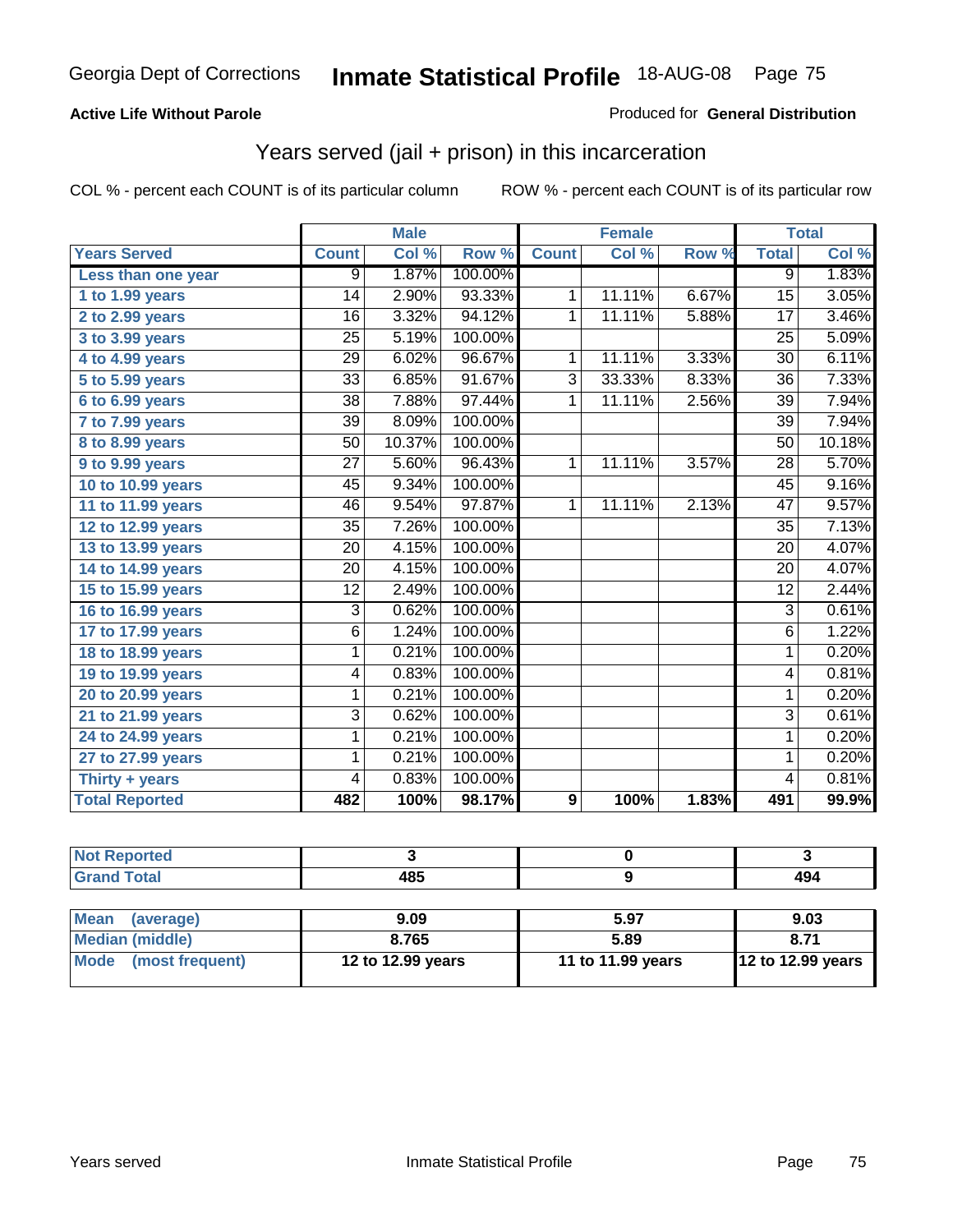#### **Active Life Without Parole**

Produced for **General Distribution**

## Results of most recent HIV tests

|                         | <b>Male</b>  |        | <b>Female</b> |              |           | Total    |       |          |
|-------------------------|--------------|--------|---------------|--------------|-----------|----------|-------|----------|
| <b>HIV Test Results</b> | <b>Count</b> | Col %  | Row %         | <b>Count</b> | Col %     | Row %    | Total | Col %    |
| <b>Positive</b>         | 4            | 0.83%  | 80.00%        |              | $11.11\%$ | 20.00%   | 5     | $1.02\%$ |
| <b>Negative</b>         | 478          | 99.17% | 98.35%        |              | 88.89%    | $1.65\%$ | 486   | 98.98%   |
| <b>Total Reported</b>   | 482          | 100%   | 98.17%        |              | 100%      | 1.83%    | 491   | 100%     |

| <b>Not Reported</b> |     |                       |
|---------------------|-----|-----------------------|
| <b>Grand Total</b>  | 485 | $\overline{ }$<br>494 |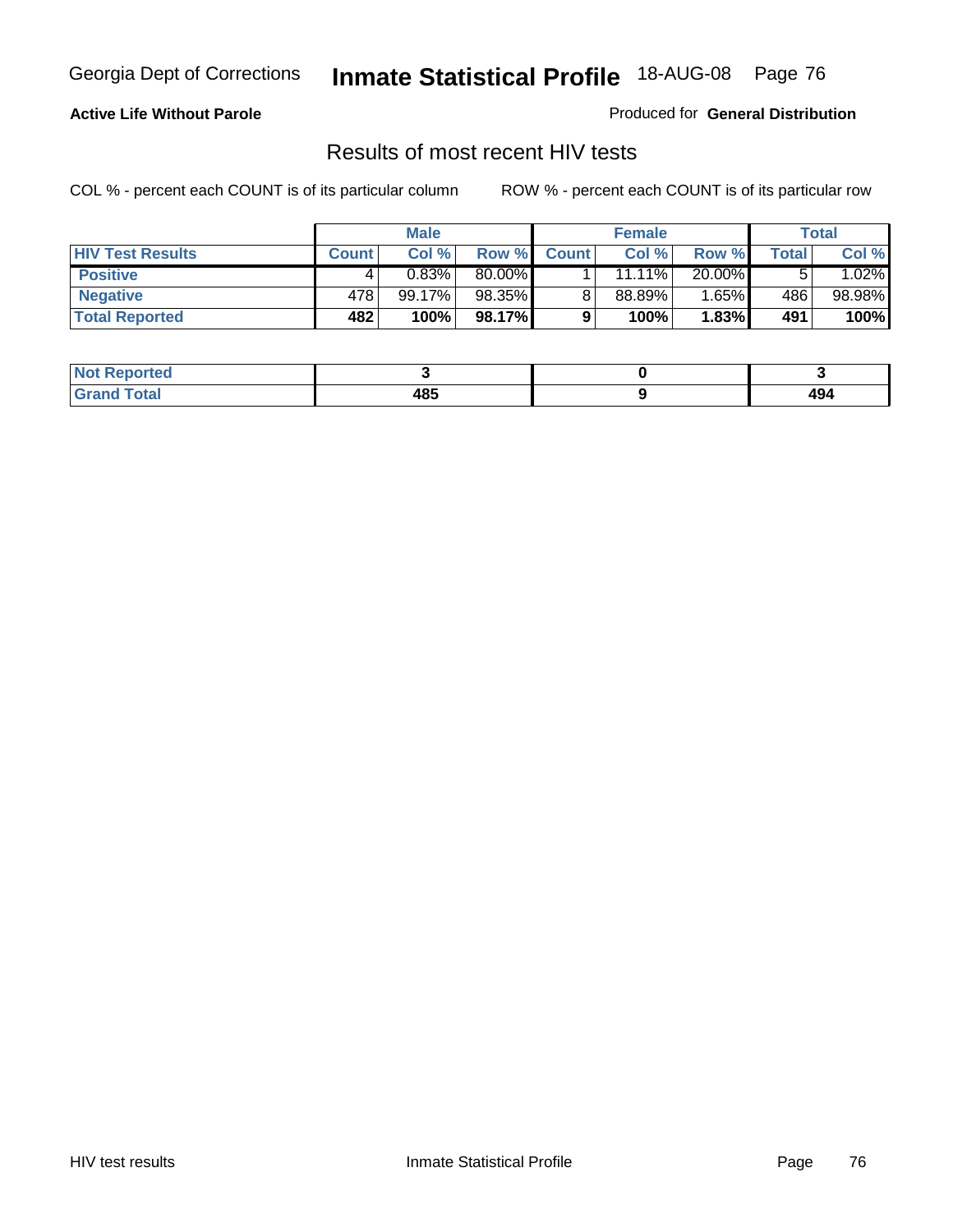#### **Active Life Without Parole**

#### Produced for **General Distribution**

## Results of most recent tuberculosis test

|                                  | <b>Male</b>  |        | <b>Female</b> |              |         | Total    |       |          |
|----------------------------------|--------------|--------|---------------|--------------|---------|----------|-------|----------|
| <b>Tuberculosis Test Results</b> | <b>Count</b> | Col%   | Row %         | <b>Count</b> | Col%    | Row %    | Total | Col %    |
| <b>Positive on current test</b>  | 27           | 5.61%  | 100.00%       |              |         |          | 27    | $5.51\%$ |
| <b>Positive on previous test</b> | 84           | 17.46% | 100.00%       |              |         |          | 84    | 17.14%   |
| <b>Negative</b>                  | 370          | 76.92% | 97.63%        | 9            | 100.00% | $2.37\%$ | 379   | 77.35%   |
| <b>Total Reported</b>            | 481          | 100%   | $98.16\%$     |              | 100%    | 1.84%    | 490   | 100%     |

| <b>Not</b><br><b>Reported</b> |     |     |
|-------------------------------|-----|-----|
| <b>Total</b>                  | 485 | 494 |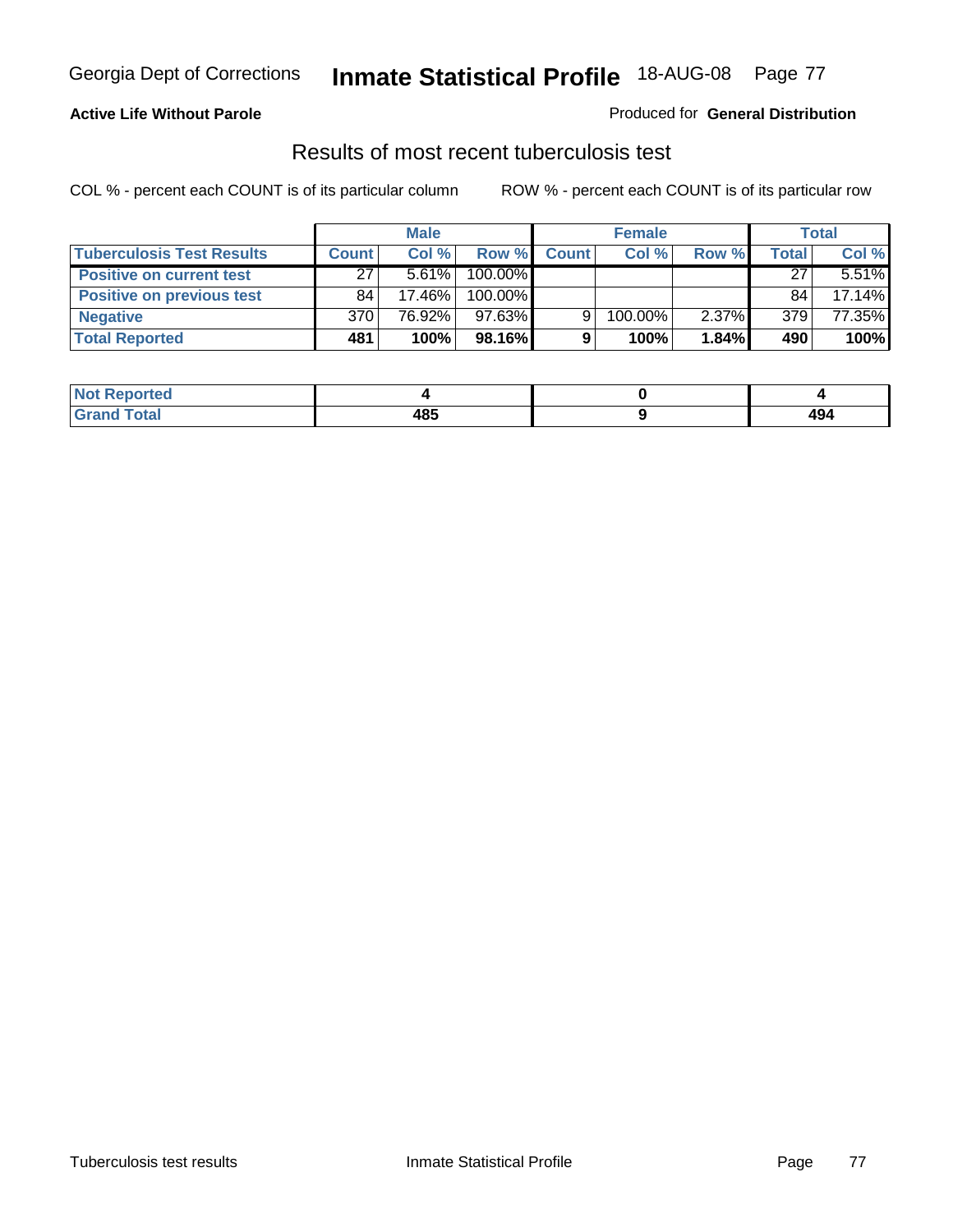### **Active Life Without Parole**

Produced for **General Distribution**

## Results of most recent syphilis test

|                                 | <b>Male</b>  |           | <b>Female</b> |              |           | Total    |        |          |
|---------------------------------|--------------|-----------|---------------|--------------|-----------|----------|--------|----------|
| <b>Syphilis Test Results</b>    | <b>Count</b> | Col %     | Row %         | <b>Count</b> | Col %     | Row %    | Total. | Col %    |
| <b>Positive on current test</b> | 14           | $2.94\%$  | 93.33%        |              | $11.11\%$ | $6.67\%$ | 15     | $3.09\%$ |
| <b>Negative</b>                 | 463          | $97.06\%$ | 98.30%        |              | 88.89%    | 1.70%    | 471    | 96.91%   |
| <b>Total Reported</b>           | 477          | 100%      | 98.15%        |              | 100%      | 1.85%    | 486    | 100%     |

| <b>Not Reported</b> |     |            |
|---------------------|-----|------------|
| <b>Grand Total</b>  | 485 | 10.<br>474 |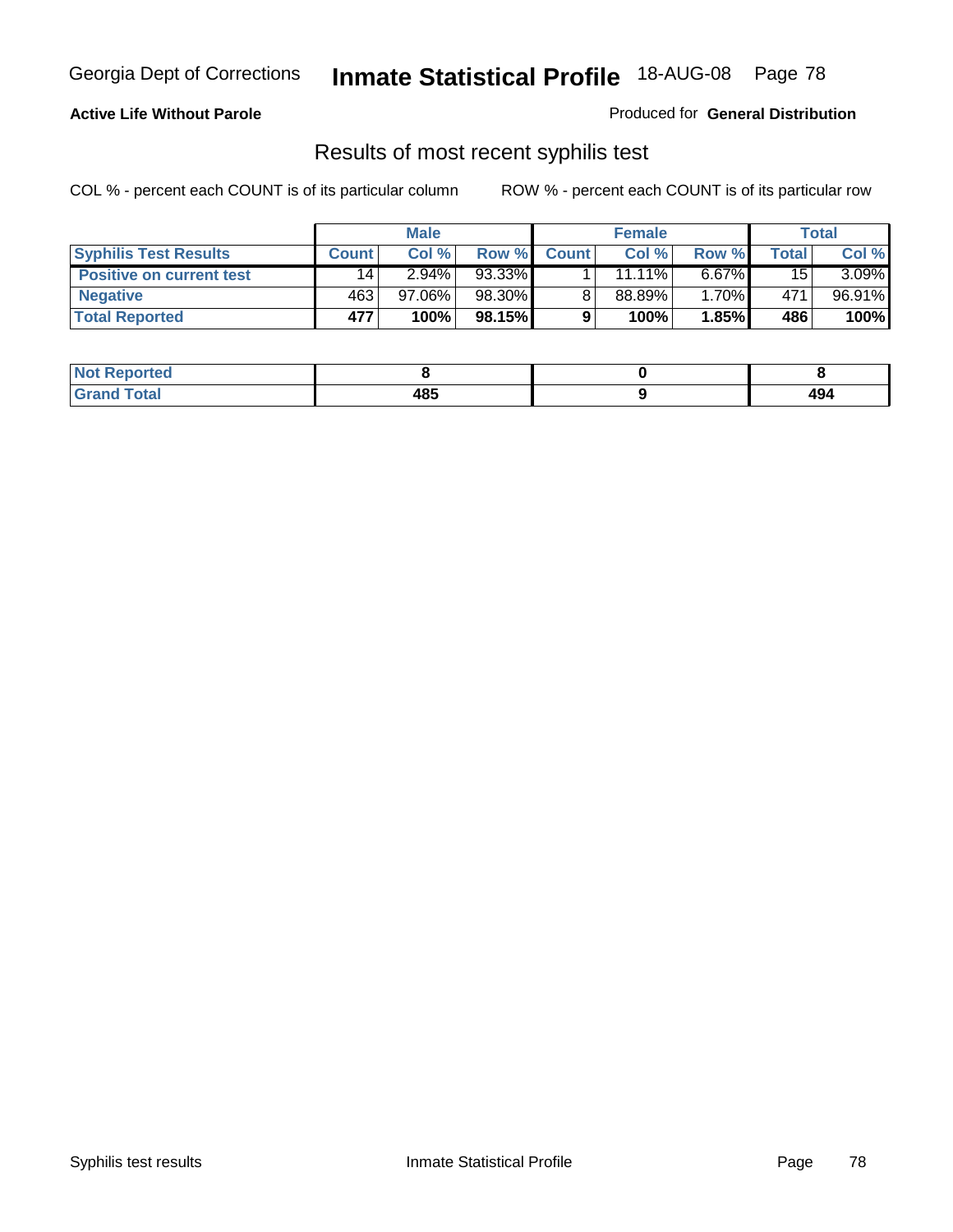### **Active Life Without Parole**

Produced for **General Distribution**

## Results of most recent Hepatitis-C test

|                                 |              | <b>Male</b> |         |              | <b>Female</b> |           |       | Total  |
|---------------------------------|--------------|-------------|---------|--------------|---------------|-----------|-------|--------|
| <b>Hepatitis-C Test Results</b> | <b>Count</b> | Col %       | Row %   | <b>Count</b> | Col %         | Row %     | Total | Col %  |
| <b>Positive on current test</b> |              | 25.00%      | 100.00% |              |               |           |       | 22.22% |
| <b>Negative</b>                 |              | 75.00%      | 85.71%  |              | 100.00%       | 14.29%    |       | 77.78% |
| <b>Total Reported</b>           |              | 100%        | 88.89%  |              | 100%          | $11.11\%$ |       | 100%   |

| <b>Not Reported</b> | $\overline{a}$<br><u>тı</u> | 485       |
|---------------------|-----------------------------|-----------|
| <b>Total</b>        | 485                         | 40<br>494 |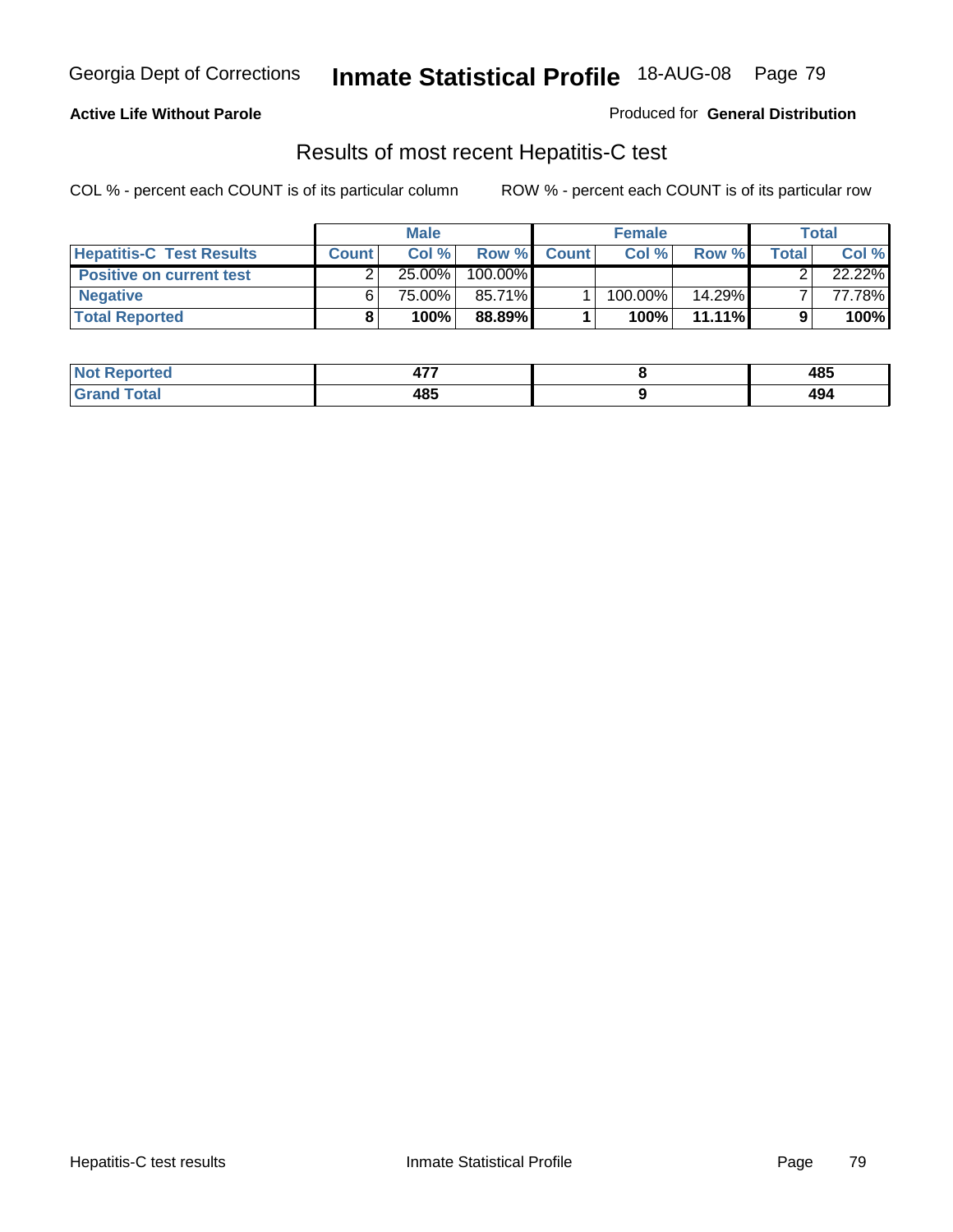#### **Active Life Without Parole**

Produced for **General Distribution**

### Results of most recent pregnancy test

|                               |              | <b>Male</b> |          |                | <b>Female</b> |         |                | <b>Total</b> |
|-------------------------------|--------------|-------------|----------|----------------|---------------|---------|----------------|--------------|
| <b>Pregnancy Test Results</b> | <b>Count</b> | Col%        | Row %    | <b>Count</b> Ⅰ | Col %         | Row %   | <b>Total</b> I | Col %        |
| <b>Negative</b>               |              |             |          |                | $100.00\%$    | 100.00% |                | 100.00%      |
| <b>Total Reported</b>         |              | %           | $0.00\%$ |                | 100%          | 100.00% |                | 100%         |

| Not F<br>Reported       | 485 | 487                 |
|-------------------------|-----|---------------------|
| <b>Total</b><br>l Grand | 485 | $\mathbf{A}$<br>494 |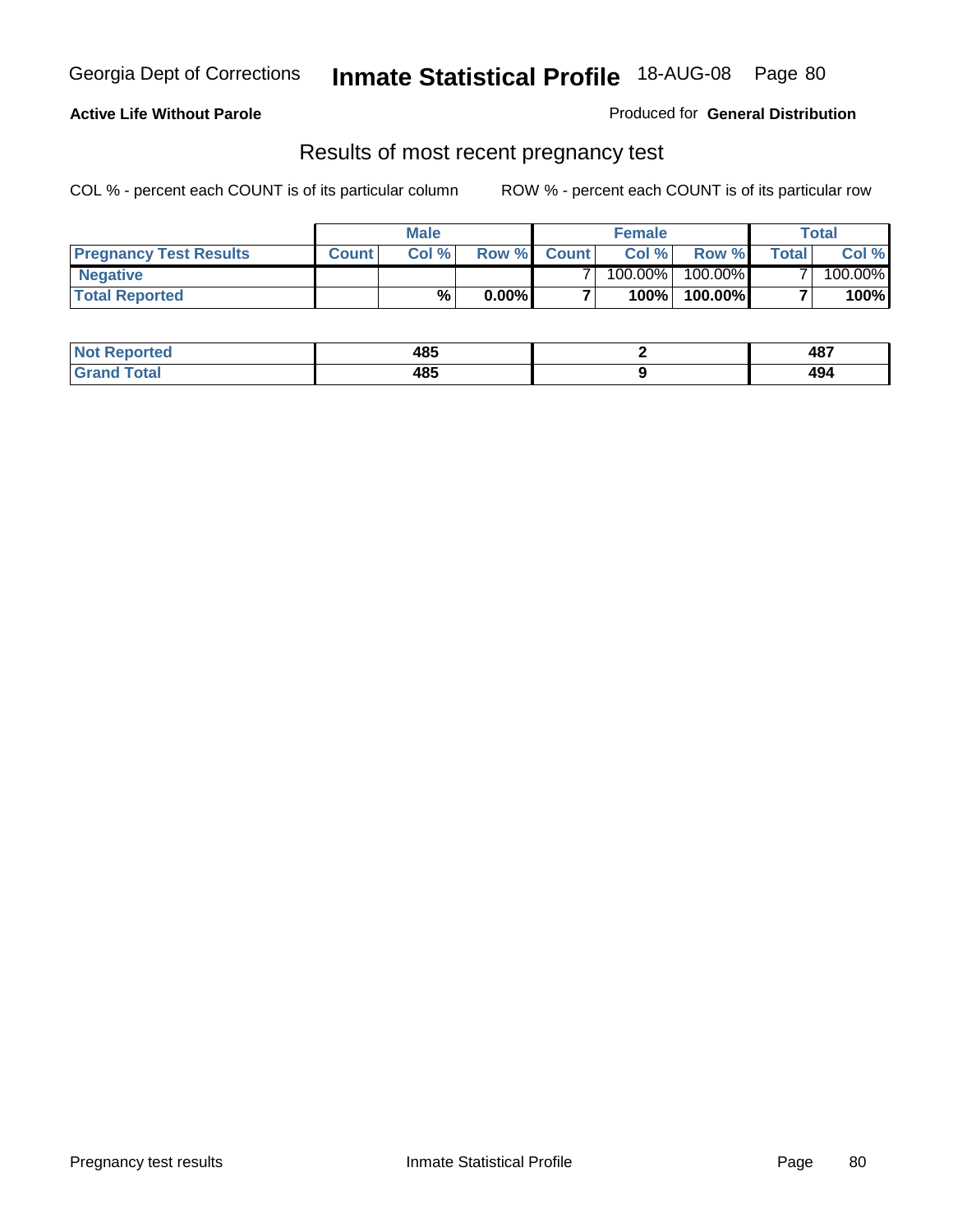### **Active Life Without Parole**

#### Produced for **General Distribution**

## Results of most recent diabetes test

|                                 |              | Male    |            |              | <b>Female</b> |          |              | Total   |
|---------------------------------|--------------|---------|------------|--------------|---------------|----------|--------------|---------|
| Diabetes Test Results           | <b>Count</b> | Col %   | Row %      | <b>Count</b> | Col %         | Row %I   | <b>Total</b> | Col %   |
| <b>Positive on current test</b> |              | 100.00% | $100.00\%$ |              |               |          |              | 100.00% |
| <b>Total Reported</b>           |              | 100%    | 100.00%    |              | %             | $0.00\%$ |              | 100%    |

| .≺eported<br>NOT | 483 | 492       |
|------------------|-----|-----------|
| <b>otal</b><br>. | 485 | 10<br>434 |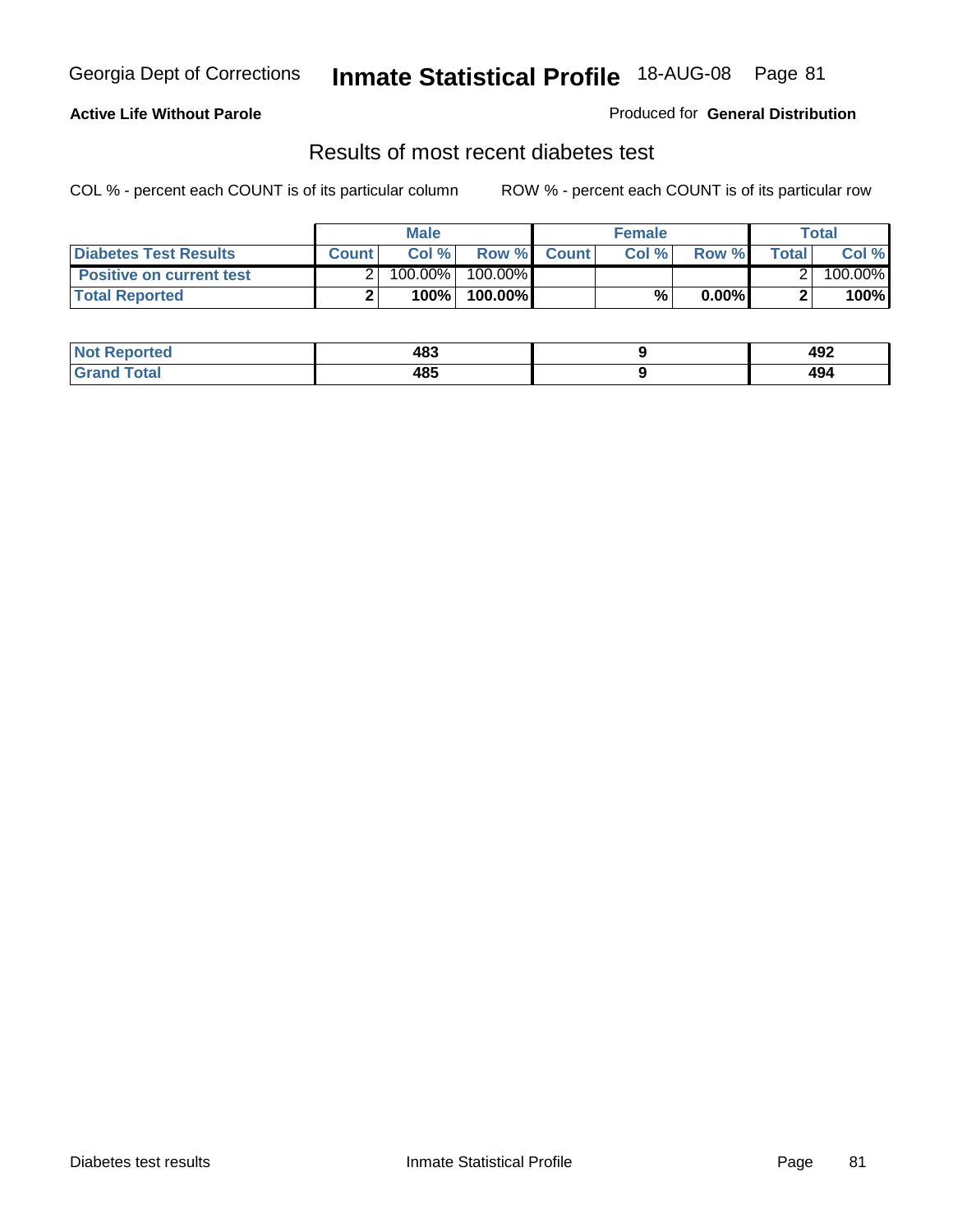### **Active Life Without Parole**

#### Produced for **General Distribution**

### Results of most recent hypertension test

|                                  |              | <b>Male</b> |            |             | <b>Female</b> |          |        | <b>Total</b> |
|----------------------------------|--------------|-------------|------------|-------------|---------------|----------|--------|--------------|
| <b>Hypertension Test Results</b> | <b>Count</b> | Col %       |            | Row % Count | Col%          | Row %    | Totall | Col %        |
| <b>Positive on current test</b>  |              | 100.00%     | $100.00\%$ |             |               |          |        | 100.00%      |
| <b>Total Reported</b>            |              | 100%        | 100.00%    |             | %             | $0.00\%$ |        | 100%         |

| orted        | 470<br>47 C | 487        |
|--------------|-------------|------------|
| <b>Total</b> | 485         | "^'<br>474 |